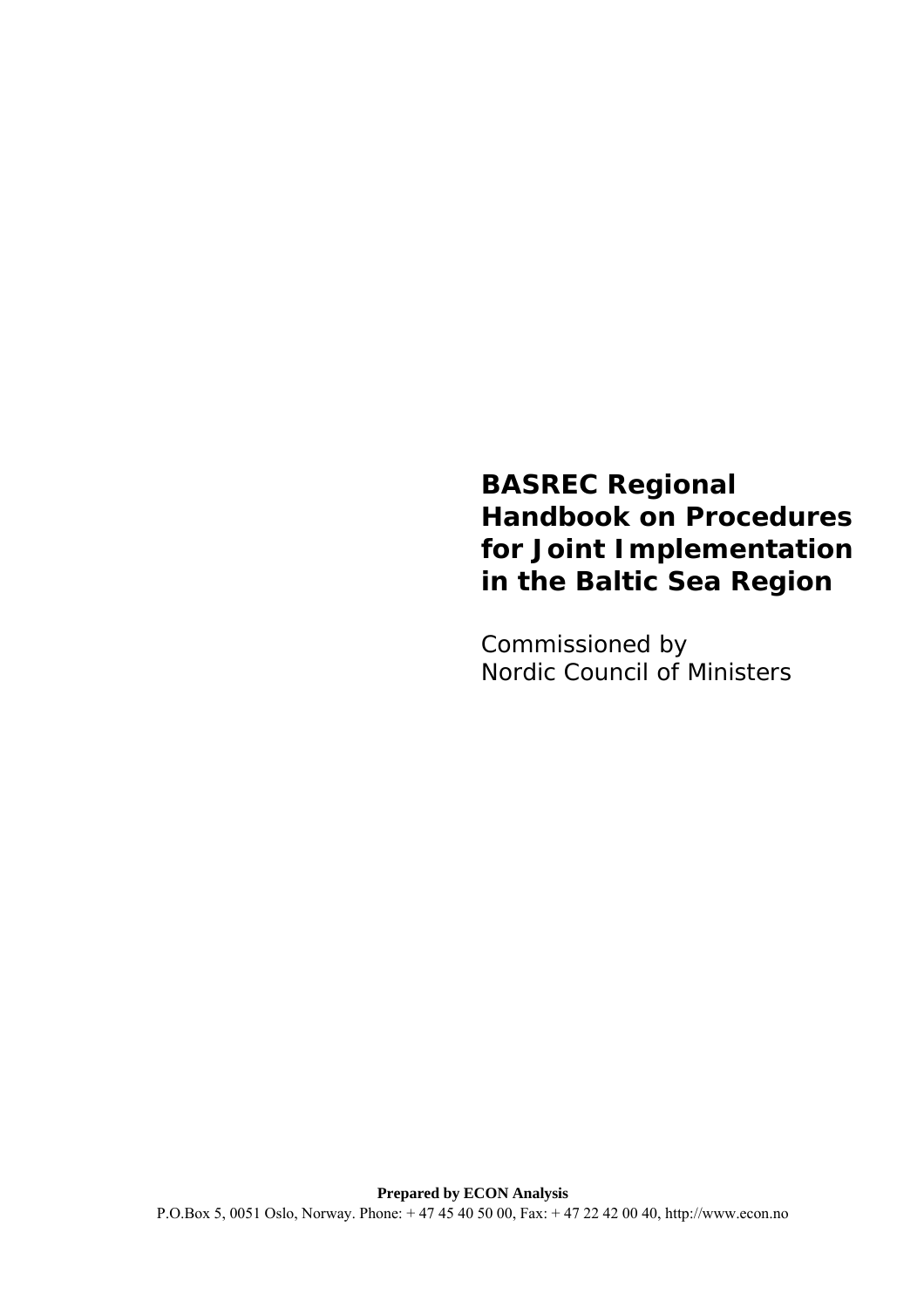# <span id="page-1-0"></span>**FOREWORD**

This is the second version of the BASREC Regional Handbook on Procedures for Joint Implementation (JI) in the Baltic Sea Region which was first published in January 2003. It incorporates information from various policy and other initiatives since the Handbook was first developed.

This second version updates the original Handbook, providing greater detail on procedural issues both for national governments and project participants interested in developing JI projects. It provides an update of the Testing Ground Agreement for the Baltic Sea Region, which entered into force in early 2004, and has as its main purpose to help develop JI projects in the energy sector in the BSR. The Testing Ground Facility, a fund established to implement JI projects in the region, is also up and running. It is managed by the Nordic Environment Finance Corporation (NEFCO) and overseen by an investors committee. Founding investors in the Testing Ground Facility are Denmark, Finland, Germany, Iceland, Norway and Sweden. The Handbook also provides a summary on the European Union's Emissions Trading Scheme, including linkages with the project-based Kyoto mechanisms, i.e. JI and the Clean Development Mechanism (CDM). It also examines issues related to international emissions trading that affect JI, such as registry requirements.

The aim of the Handbook is to help promote a common understanding of the rules for JI as specified in the Kyoto Protocol and the JI guidelines in the Marrakech Accords. It provides an overview of the various steps involved in the JI project cycle for both first and second track JI, as well as requirements that Parties must fulfil in developing their national JI programmes and national registries. Where ever appropriate, information and lessons learned from the CDM and its Executive Board have been synthesised into this Handbook.

Our intention with the Handbook is to provide a useful guide to JI project participants from both the public and private sector in the Baltic Sea Region. The Handbook is based on existing information and where appropriate provides guidance on issues which have yet to be clarified. It is hoped that the Handbook will serve as a tool for national governments in bilateral and multilateral co-operation on JI.

This Handbook is intended to be a living document, and will be revised as polices evolve and new information on JI project development is gained. This Handbook is published by the Nordic Council of Ministers. The content of the Handbook does not necessarily reflect the views or policies of the Nordic Council of Ministers or any of the states of the Baltic Sea Region.

On behalf of the Nordic Council of Ministers, I would like to thank all the contributors and all others involved for their contribution to the production of the Handbook.

Name,

Title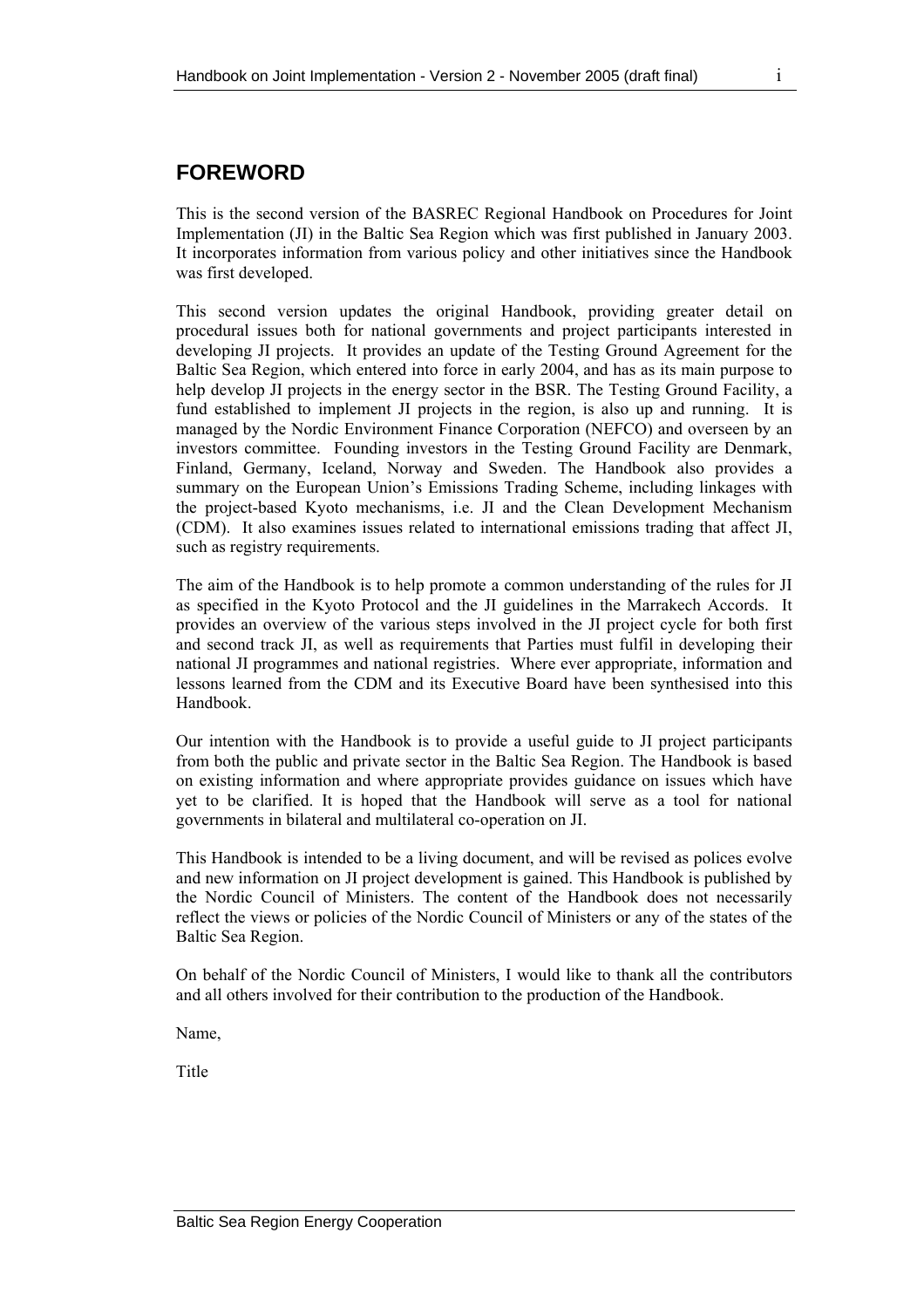# <span id="page-2-0"></span>**ACKNOWLEDGEMENTS**

The production of the Handbook was supervised by the reference group composed of members from the BASREC Working Group for Climate Change. The reference group included Olle Björk, Christian Sommer, Kenneth Mollersten; Kari Hamekoski, Ash Sharma, Dag Trygwe Enden, Joachim Schnurr, Juri Teder, Line Uzsilaityte, Madis Laaniste, Oleg Pluzhnikov, Petra Optiz, Uwe Scheoeder-Selbach, and Valdis Bisters.

The authors would like to thank the reference group, and in particular Olle Björk, Christian Sommer, Kenneth Mollersten, Kari Hamekoski and Ash Sharma who provided detailed comments on drafts. Additional thanks go to Georg Børsting for comments and suggestions on an early draft of the Handbook.

Thanks are due to NEFCO for permission to utilise their standard emissions reduction purchase agreement as the basis for the document presented in Appendix C. Similar thanks are expressed to the Swedish Energy Agency, STEM, who provided example copies of Letters of Approval that are also reproduced in Appendix C.

ECON Analysis produced this second version of the Regional Handbook on Procedures for Joint Implementation in the Baltic Sea Region. Responsibility for errors, omissions or misjudgements remains solely with the authors.

| <b>ECON</b> Analysis         | Contact:                                    |
|------------------------------|---------------------------------------------|
| PO Box 5, Oslo, 0051, Norway | Mark Davis (mark.davis@econ.no) or          |
| Tel: $+4745405000$           | Debbie Stowell (debbie.stowell@econ.no) or  |
| Fax: $+47$ 22 42 00 40       | Torleif Haugland (torleif.haugland@econ.no) |
|                              |                                             |

Webpage: [www.econ.no](http://www.ecosecurities.com/)

Copies of this Handbook are available from [www.basrec.org](http://www.basrec.org/)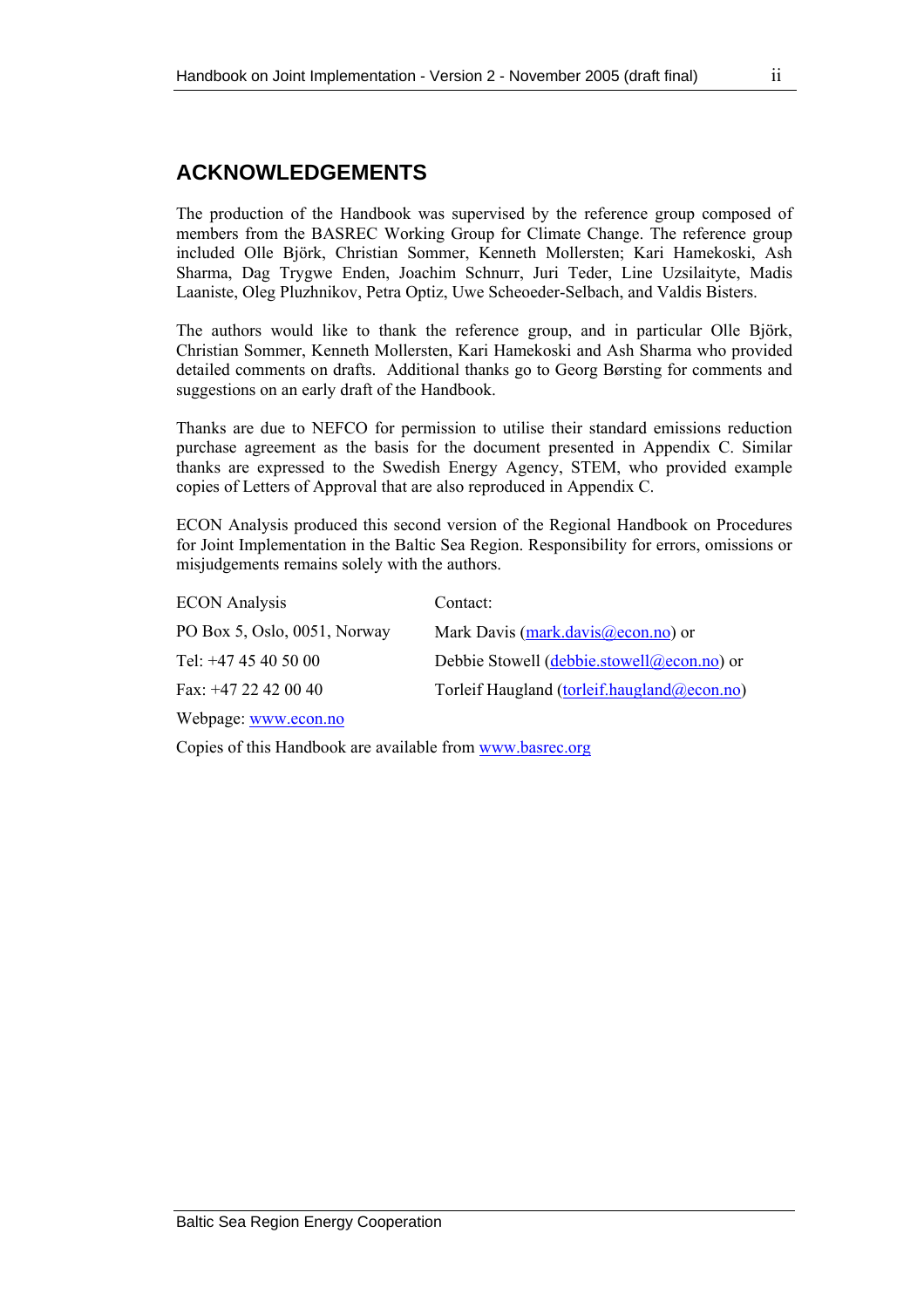# <span id="page-3-0"></span>**DISCLAIMER**

ECON Analysis and the Steering Committee under the BASREC Working Group on Climate Change have taken care to ensure that the facts stated herein are true and accurate in all material aspects. The content of this Handbook does not necessarily reflect the views or policies of the BASREC states. This document is intended as a guide to the procedure and potential for realizing economic value from carbon mitigation derived from the project analyzed. The international and domestic policy outcomes that may create this value are subject to material change that could dramatically impact the analysis. ECON Analysis and the Steering Committee under the BASREC Working Group on Climate Change shall have no liability to the user of this Handbook for any direct, indirect, special or consequential loss (including loss of profits) accruing from the use of this Handbook.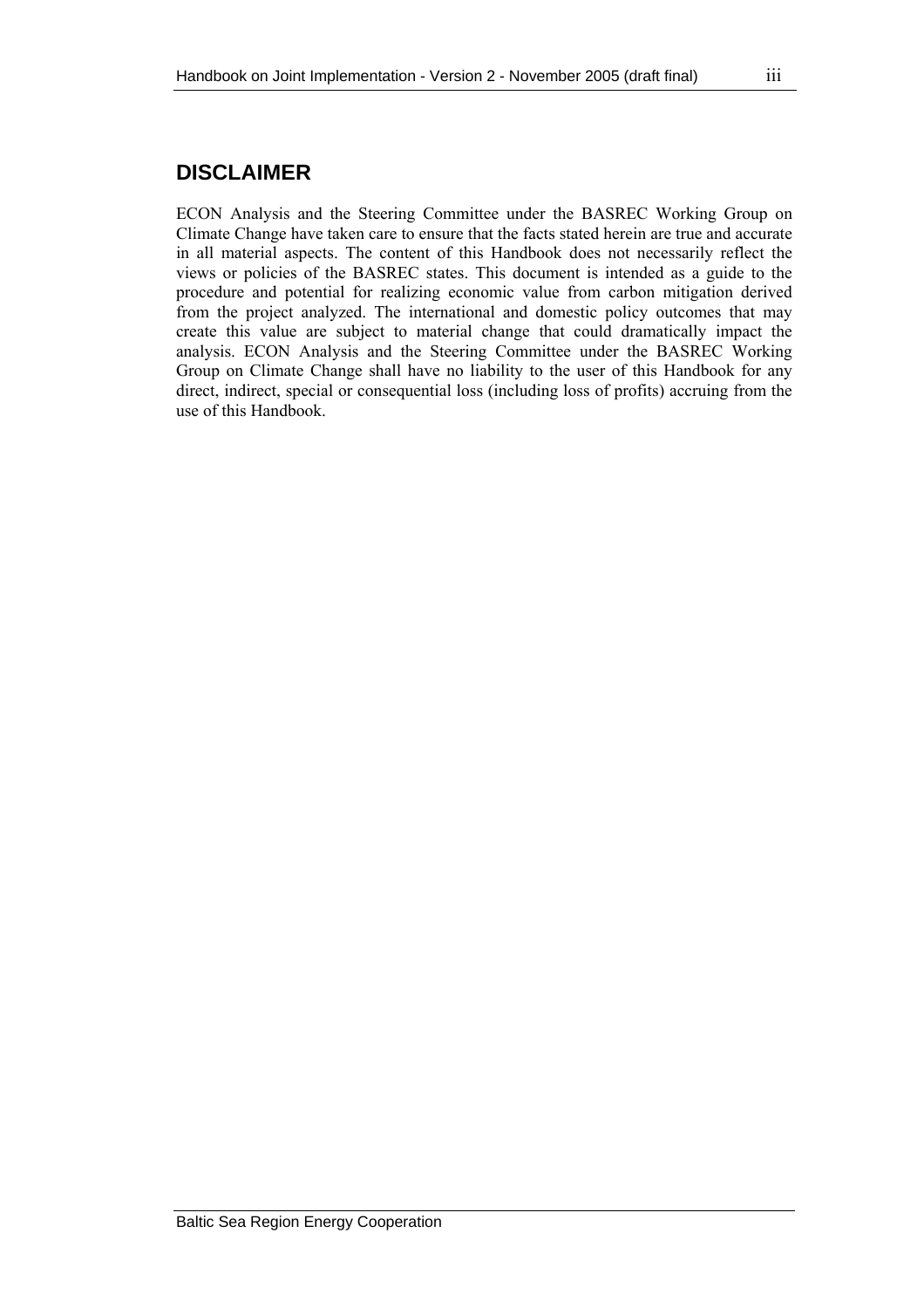# **TABLE OF CONTENTS**

| 1              |     |                                                               |  |
|----------------|-----|---------------------------------------------------------------|--|
|                | 1.1 |                                                               |  |
|                | 12  |                                                               |  |
|                | 1.3 |                                                               |  |
|                | 1.4 | BACKGROUND ON THE EU EMISSIONS TRADING SCHEME  11             |  |
| $\overline{2}$ |     | <b>JOINT IMPLEMENTATION UNDER THE PROTOCOL  16</b>            |  |
|                | 2.1 |                                                               |  |
|                | 2.2 |                                                               |  |
|                | 2.3 |                                                               |  |
|                | 2.4 |                                                               |  |
| 3              |     |                                                               |  |
|                | 3.1 |                                                               |  |
|                | 3.2 |                                                               |  |
|                | 3.3 | PARTICIPANTS INVOLVED IN THE JI SECOND TRACK PROJECT CYCLE 28 |  |
|                | 3.4 | STEP-BY-STEP GUIDE TO THE JI SECOND TRACK PROJECT CYCLE 31    |  |
|                | 3.5 |                                                               |  |
|                | 3.6 |                                                               |  |
| 4              |     | <b>BASELINE ASSESSMENT AND EMISSION REDUCTIONS  46</b>        |  |
|                |     |                                                               |  |
|                | 4.2 |                                                               |  |
|                | 4.3 |                                                               |  |
| 5              |     | <b>DEVELOPING JI PROJECTS UNDER</b>                           |  |
|                | 5.1 | POTENTIAL PROJECTS UNDER                                      |  |
|                | 5.2 |                                                               |  |
|                | 5.3 |                                                               |  |
|                | 5.4 |                                                               |  |
|                |     |                                                               |  |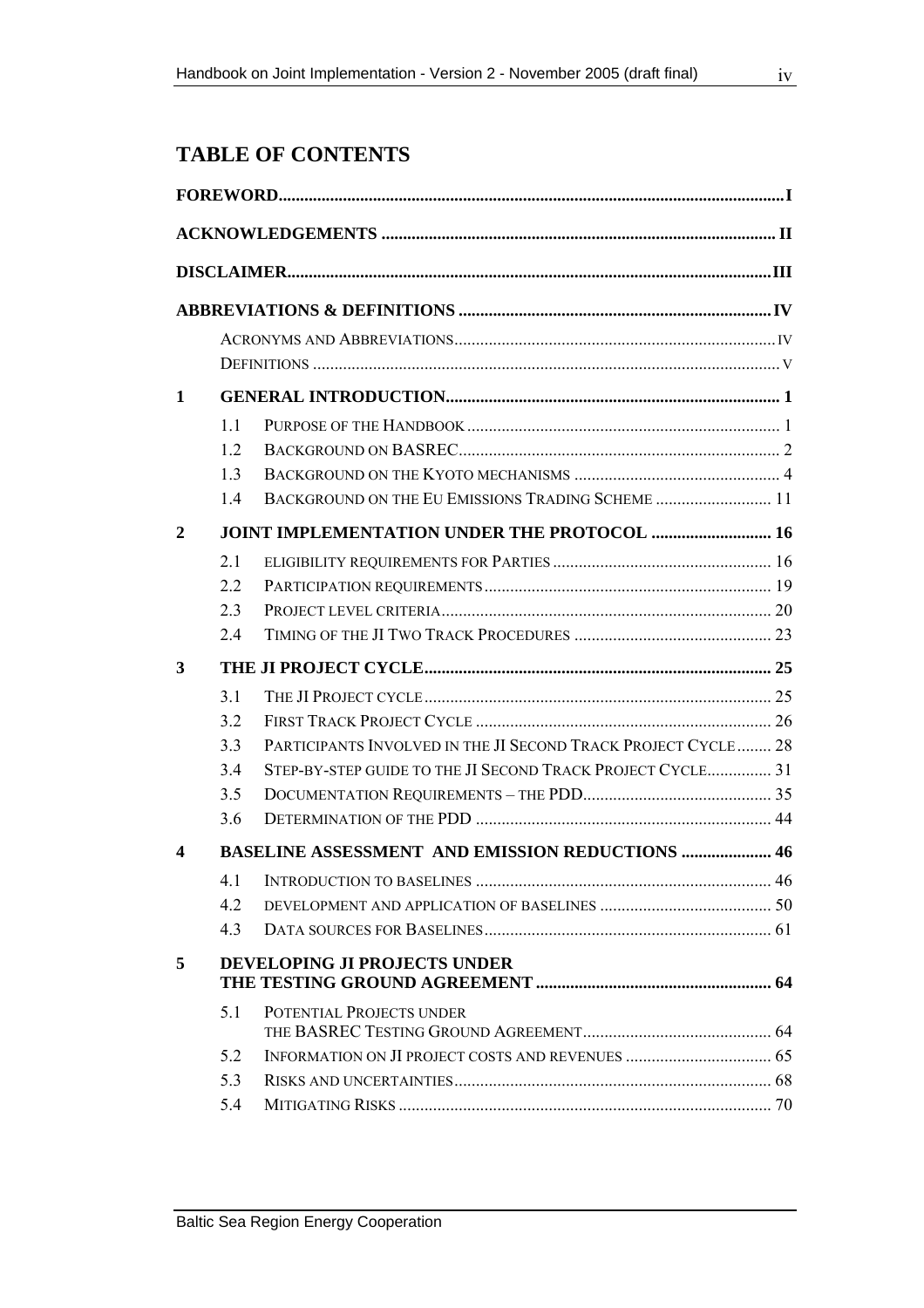|                       | LIST OF DESIGNATED OPERATIONAL ENTITIES FOR THE CDM  83 |    |
|-----------------------|---------------------------------------------------------|----|
|                       |                                                         |    |
|                       |                                                         |    |
|                       |                                                         |    |
|                       |                                                         |    |
|                       |                                                         |    |
|                       |                                                         |    |
| <b>List of Tables</b> |                                                         |    |
| Table 1               |                                                         |    |
| Table 2               |                                                         |    |
| Table 3               |                                                         |    |
| Table 4               |                                                         |    |
| Table 5               |                                                         |    |
| Table 6               |                                                         |    |
| Table 7               | Guide for First Track II project cycle                  | 27 |

| Tavit J  |                                                               |  |
|----------|---------------------------------------------------------------|--|
| Table 4  |                                                               |  |
| Table 5  |                                                               |  |
| Table 6  |                                                               |  |
| Table 7  |                                                               |  |
| Table 8  |                                                               |  |
| Table 9  |                                                               |  |
| Table 10 |                                                               |  |
| Table 11 | Example of data sources for estimating baseline emissions and |  |
| Table 12 |                                                               |  |
| Table 13 |                                                               |  |
| Table 14 |                                                               |  |
| Table 15 |                                                               |  |
| Table 16 |                                                               |  |
| Table 17 |                                                               |  |
| Table 18 |                                                               |  |
| Table 19 |                                                               |  |
| Table 20 | Comparing average and best thermal efficiencies of power      |  |
| Table 21 | Benchmark emissions factors for electricity generation (new   |  |
| Table 22 |                                                               |  |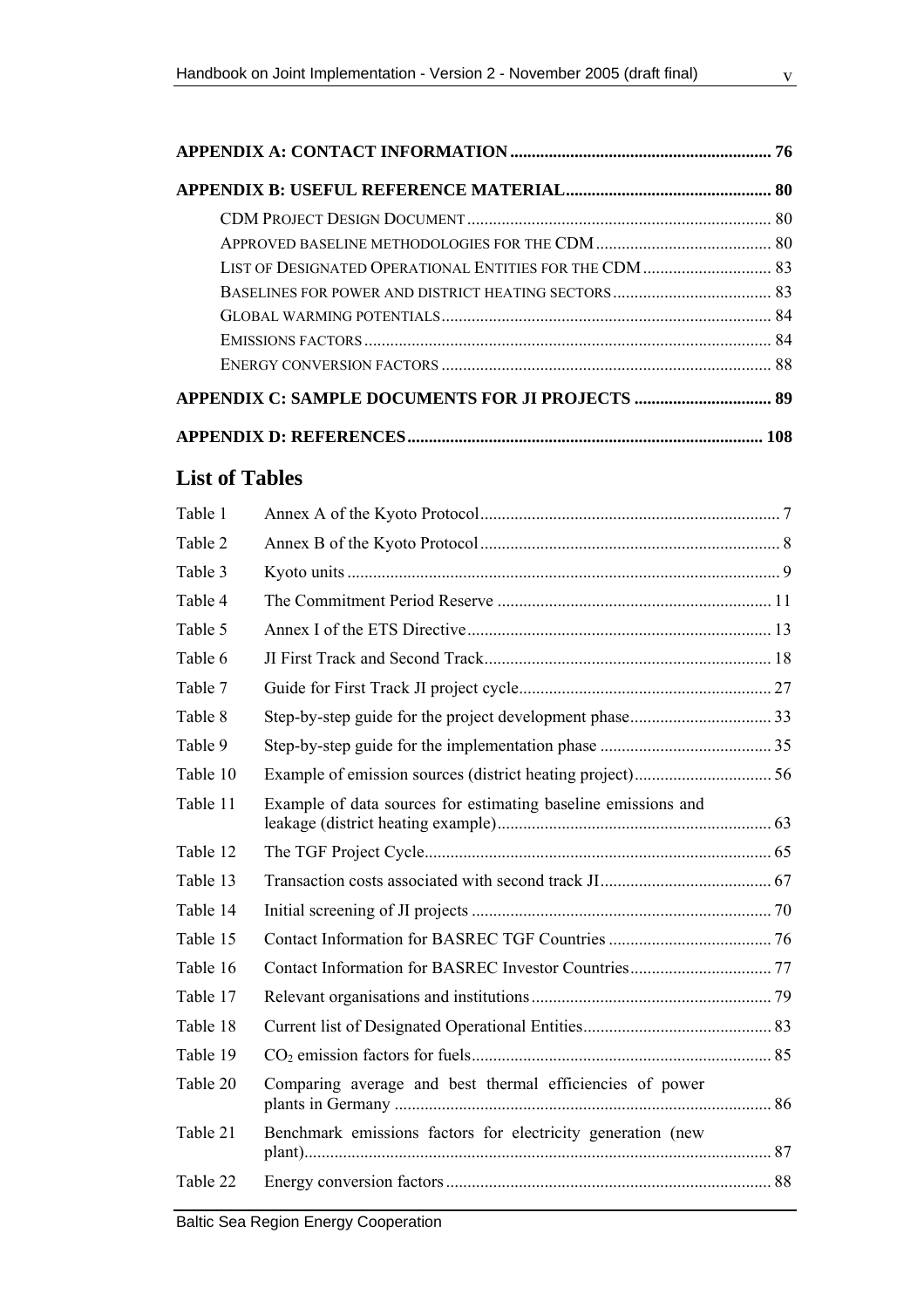| Figure 1  |                                                               |  |
|-----------|---------------------------------------------------------------|--|
| Figure 2  |                                                               |  |
| Figure 3  |                                                               |  |
| Figure 4  |                                                               |  |
| Figure 5  |                                                               |  |
| Figure 6  |                                                               |  |
| Figure 7  | Illustration of approach to baseline scenario selection and   |  |
| Figure 8  |                                                               |  |
| Figure 9  |                                                               |  |
| Figure 10 | Changes in thermal efficiency and emissions factors at German |  |
|           |                                                               |  |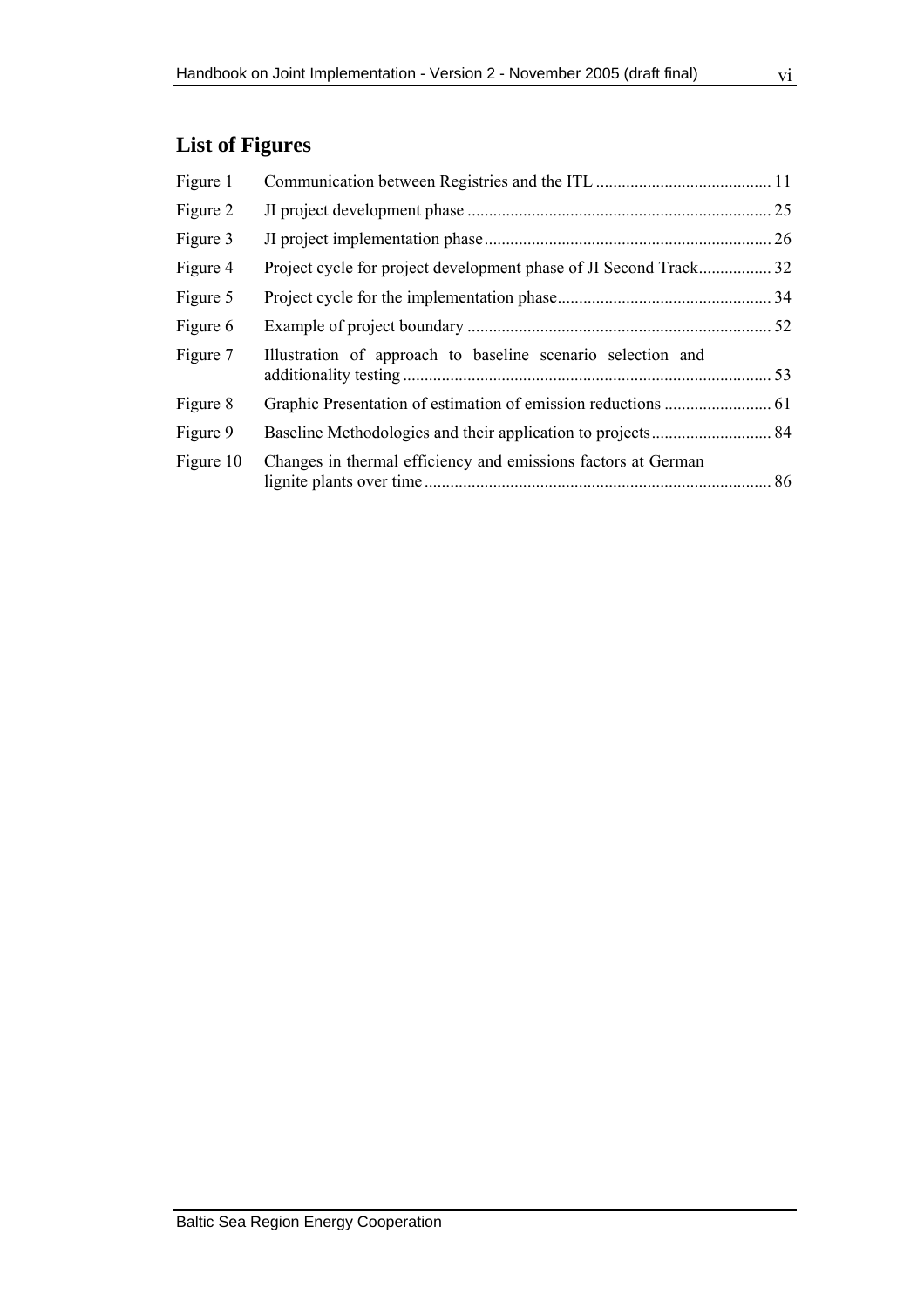# <span id="page-7-0"></span>**ABBREVIATIONS & DEFINITIONS**

The list below provides short pragmatic list of abbreviations and definitions of concepts central to joint implementation and emissions trading

### **Acronyms and Abbreviations**

| AA              | <b>Assigned Amount</b>                                                                                              |  |
|-----------------|---------------------------------------------------------------------------------------------------------------------|--|
| AAU             | Assigned Amount Unit                                                                                                |  |
| <b>BASREC</b>   | Baltic Sea Region Energy Cooperation                                                                                |  |
| <b>CBS</b>      | <b>Council of Baltic States</b>                                                                                     |  |
| <b>CBSS</b>     | Council of Baltic Sea States                                                                                        |  |
| <b>CDM</b>      | Clean Development Mechanism                                                                                         |  |
| <b>CER</b>      | <b>Certified Emission Reduction Unit</b>                                                                            |  |
| <b>CFC</b>      | Chlorofluorocarbon                                                                                                  |  |
| CH <sub>4</sub> | Methane                                                                                                             |  |
| <b>CHP</b>      | Combined Heat and Power                                                                                             |  |
| CO <sub>2</sub> | Carbon Dioxide                                                                                                      |  |
| <b>COP</b>      | Conference of the Parties                                                                                           |  |
| COP/MOP         | Conference of the Parties serving as the Meeting of the Parties                                                     |  |
| <b>CPR</b>      | Commitment period reserve                                                                                           |  |
| <b>DOE</b>      | Designated operational entity (under the CDM)                                                                       |  |
| EC              | European Commission                                                                                                 |  |
| EIA             | <b>Environmental Impact Assessment</b>                                                                              |  |
| <b>ERU</b>      | <b>Emissions Reduction Unit</b>                                                                                     |  |
| <b>ERUPT</b>    | The Emission Reduction Unit Procurement Tender for JI<br>projects administered by the Government of the Netherlands |  |
| EU              | European Union                                                                                                      |  |
| <b>EUAs</b>     | <b>European Union Allowances</b>                                                                                    |  |
| <b>EU ETS</b>   | Emission Trading Scheme of the European Union                                                                       |  |
| <b>GHG</b>      | Greenhouse Gas                                                                                                      |  |
| <b>GWP</b>      | Global Warming Potential                                                                                            |  |
| <b>HFC</b>      | Hydro fluorocarbon                                                                                                  |  |
| IE              | Independent entity (under JI)                                                                                       |  |
| <b>IEA</b>      | <b>International Energy Agency</b>                                                                                  |  |
| <b>IPCC</b>     | Intergovernmental Panel on Climate Change                                                                           |  |
| <b>ITL</b>      | International transaction log                                                                                       |  |
| Л               | Joint Implementation                                                                                                |  |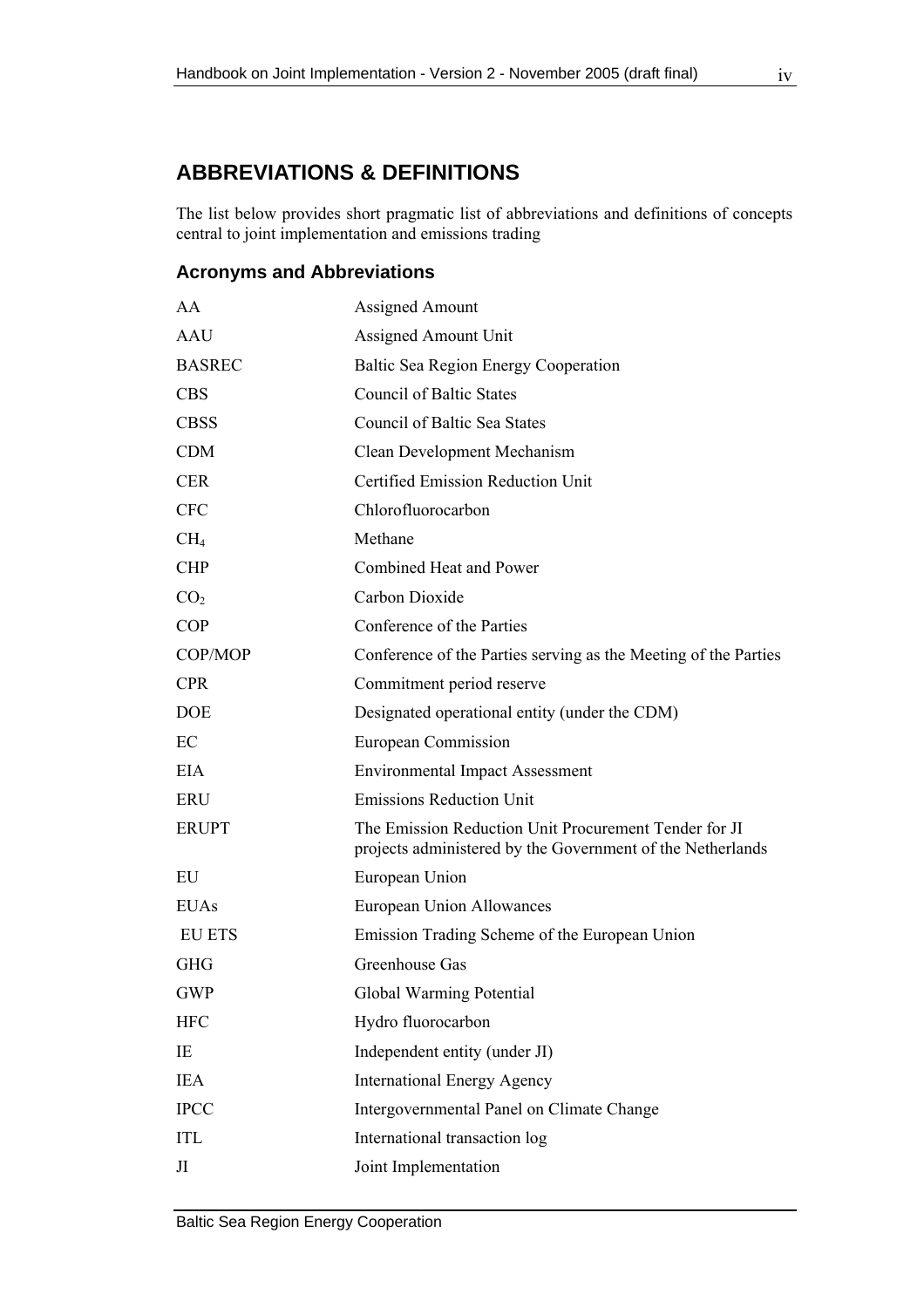<span id="page-8-0"></span>

| <b>LULUCF</b>   | Land use and land use change and forestry             |  |  |
|-----------------|-------------------------------------------------------|--|--|
| <b>NAP</b>      | National Allocation Plan                              |  |  |
| $N_2O$          | Nitrous Oxide                                         |  |  |
| <b>NCM</b>      | Nordic Council of Ministers                           |  |  |
| <b>NEFCO</b>    | Nordic Environment Finance Corporation                |  |  |
| <b>NGOs</b>     | Non-Governmental Organization                         |  |  |
| $NO_{x}$        | Nitrogen Oxides                                       |  |  |
| <b>OECD</b>     | Organization for Economic Cooperation and Development |  |  |
| <b>PCF</b>      | Prototype Carbon Fund administered by the World Bank. |  |  |
| <b>PDD</b>      | <b>Project Design Document</b>                        |  |  |
| <b>PIN</b>      | Project Idea Note                                     |  |  |
| <b>PFC</b>      | Per fluorocarbon                                      |  |  |
| <b>RMU</b>      | Removal Unit                                          |  |  |
| SF <sub>6</sub> | Sulphur Hexafluoride                                  |  |  |
| SO <sub>2</sub> | <b>Sulphur Dioxide</b>                                |  |  |
| <b>TGA</b>      | <b>Testing Ground Agreement</b>                       |  |  |
| <b>TGF</b>      | <b>Testing Ground Facility</b>                        |  |  |
| <b>UNFCCC</b>   | United Nations Framework Convention on Climate Change |  |  |

# **Definitions**

| Additionality           | The requirement that project participants reasonably show that<br>project emissions reductions are additional to what otherwise<br>would have occurred absent the project.                                                                                                                                                       |  |
|-------------------------|----------------------------------------------------------------------------------------------------------------------------------------------------------------------------------------------------------------------------------------------------------------------------------------------------------------------------------|--|
| <b>Annex B Parties</b>  | Countries included in Annex B to the Kyoto Protocol that have<br>ratified the Protocol, including all Annex I Parties (as amended<br>in 1998) except Turkey and Belarus.                                                                                                                                                         |  |
| <b>Annex I Parties</b>  | The 41 industrialized countries that committed to the aim of<br>reducing their emissions to 1990 levels by the year 2000,<br>including all the developed countries in the OECD, and<br>economies in transition. Industrialized countries with emission<br>reduction commitments. Annex I is an annex to the UNFCCC               |  |
| <b>Annex II Parties</b> | All developed countries in the Organisation for Economic<br>Cooperation and Development (23 countries plus the European<br>Community). Annex II is contained in the UNFCCC.                                                                                                                                                      |  |
| Acquis communautaire    | The existing body of EU regulations and requirements.                                                                                                                                                                                                                                                                            |  |
| Assigned Amount (AA)    | The total amount of greenhouse gas emissions that each Annex<br>B country has agreed it will not exceed during the commitment<br>period from 2008 to 2012. The AA is calculated by multiplying<br>a country's total greenhouse gas emissions for its base year or<br>period by five (for each year under the commitment period), |  |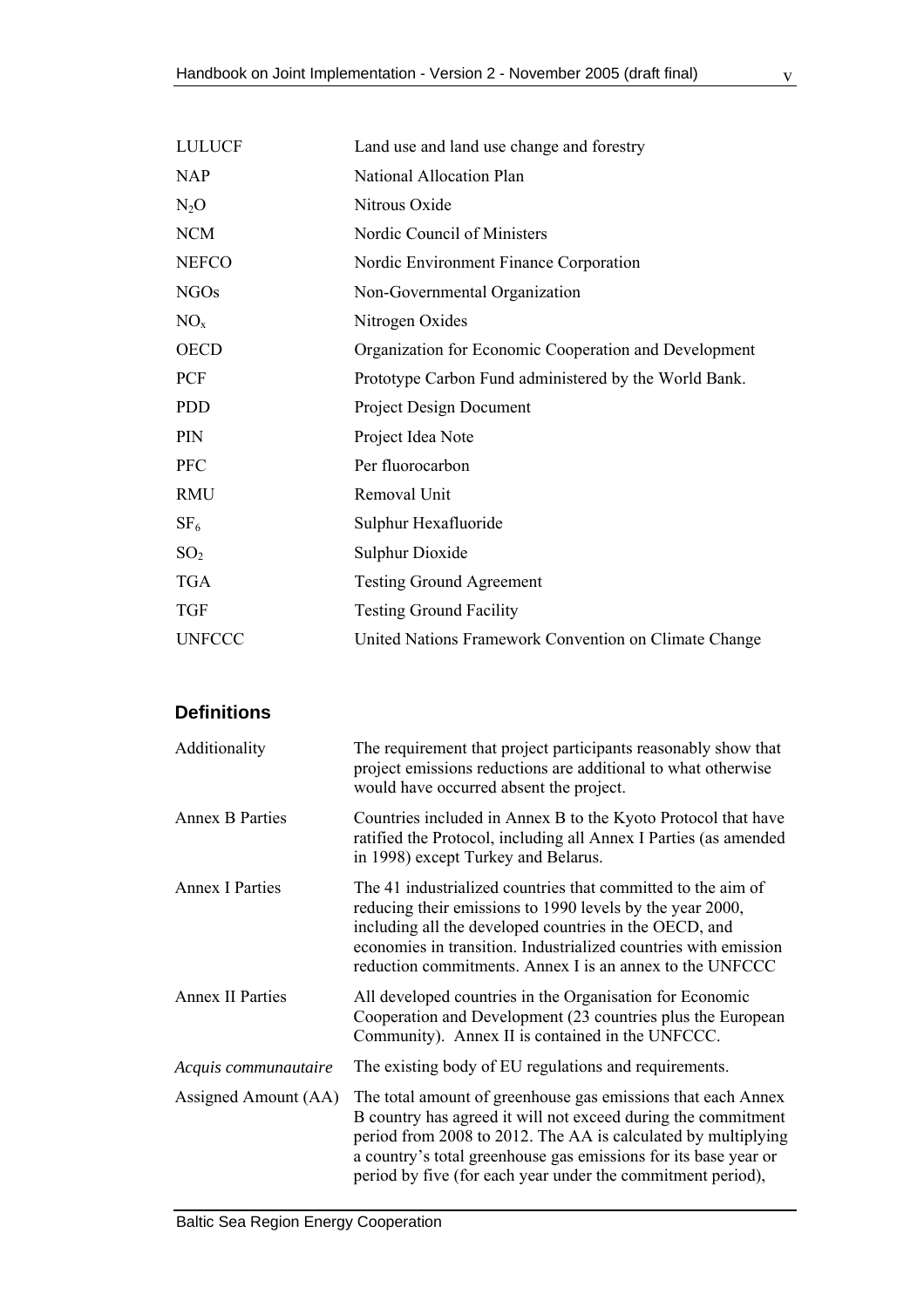|                                                                                    | and then by the reduction percentage contained in Annex B of<br>the Kyoto Protocol.                                                                                                                                                                                                                                                                                                                                                                                                                                                                              |
|------------------------------------------------------------------------------------|------------------------------------------------------------------------------------------------------------------------------------------------------------------------------------------------------------------------------------------------------------------------------------------------------------------------------------------------------------------------------------------------------------------------------------------------------------------------------------------------------------------------------------------------------------------|
| <b>Assigned Amount Units</b><br>(AAUs)                                             | Units derived directly from the assigned amount. One AAU is<br>equal to 1 metric tonne of $CO2$ -equivalent emissions calculated<br>using Global Warming Potentials of the Assigned Amount of an<br>Annex B country expressed as one metric tonne of CO2<br>equivalent.                                                                                                                                                                                                                                                                                          |
| <b>Baseline</b>                                                                    | The scenario that reasonably represents what would have<br>happened to greenhouse gases in the absence of the proposed<br>project, and covers emissions from all gases, sectors and source<br>categories listed in Annex A of the Protocol and anthropogenic<br>removals by sinks, within the project boundary.                                                                                                                                                                                                                                                  |
| <b>CDM Executive Board</b>                                                         | Board that supervises the CDM under authority of the<br>COP/MOP.                                                                                                                                                                                                                                                                                                                                                                                                                                                                                                 |
| Certified Emission<br>Reduction units (CERs)                                       | A Kyoto unit generated from CDM project activities, where one<br>unit is equal to one metric tonne of $CO2$ equivalent.                                                                                                                                                                                                                                                                                                                                                                                                                                          |
| Clean Development<br>Mechanism (CDM)                                               | One of two project based mechanisms under the Protocol. The<br>Clean Development Mechanism is intended to meet two<br>objectives: (1) to assist Parties not included in Annex I in<br>achieving sustainable development and in contributing to the<br>ultimate objective of the convention; and (2) to assist Parties<br>included in Annex I in achieving compliance with their<br>quantified emission limitation and reduction commitments. A<br>project-based mechanism under the Kyoto Protocol for<br>cooperation between Annex I and non-Annex I countries. |
| <b>Commitment Period</b>                                                           | Period for which the Parties included in Annex B of the Kyoto<br>Protocol must achieve their respective targets. The<br>commitment period begins in 2008 and ends in 2012.                                                                                                                                                                                                                                                                                                                                                                                       |
| Commitment period<br>reserve                                                       | A requirement that Parties maintain a specified reserve of<br>allowances in order to trade. The purpose is to help deter<br>overselling by Parties utilising emissions trading schemes.                                                                                                                                                                                                                                                                                                                                                                          |
| Compliance Committee<br>of the Kyoto Protocol                                      | This is the main component of the Kyoto Protocol's compliance<br>system. The Compliance Committee consists of a facilitative<br>and enforcement branch. The facilitative branch serves as an<br>"early warning" system to Parties in cases where they are in<br>danger of not meeting their target. The Enforcement Branch<br>determines whether a Party is in compliance with its emissions<br>target, as well as the eligibility requirements for participation in<br>the Kyoto mechanisms.                                                                    |
| Conference of the<br>Parties (COP)                                                 | Conference of the Parties to the Framework Convention on<br>Climate Change.                                                                                                                                                                                                                                                                                                                                                                                                                                                                                      |
| Conference of the<br>Parties serving as the<br>meeting of the Parties<br>(COP/MOP) | The governing body of the Protocol is the Conference of the<br>Parties serving as the meeting of the Parties (COP/MOP), and is<br>composed of Parties to the Convention who have ratified or<br>acceded to the Protocol.                                                                                                                                                                                                                                                                                                                                         |
| Designated Operational<br>Entity (DOE)                                             | An entity accredited by the CDM Executive Board and<br>designated by the COP/MOP (COP) to perform validation,<br>verification and certification functions for CDM project                                                                                                                                                                                                                                                                                                                                                                                        |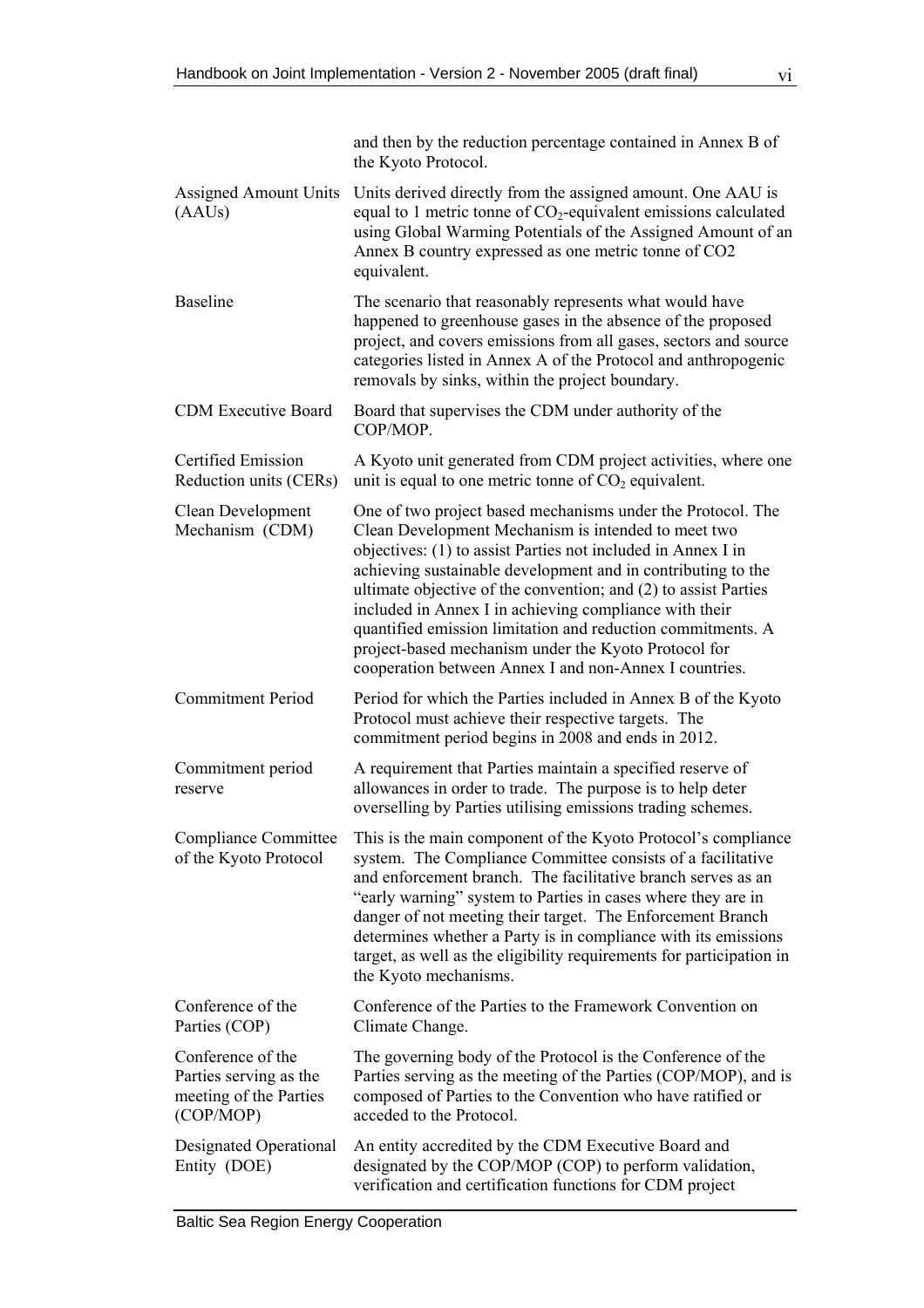|                                           | activities.                                                                                                                                                                                                                                                                                                                                      |
|-------------------------------------------|--------------------------------------------------------------------------------------------------------------------------------------------------------------------------------------------------------------------------------------------------------------------------------------------------------------------------------------------------|
| Determination                             | The process of independent evaluation of a JI project by an<br>accredited Independent Entity against the requirements of JI.                                                                                                                                                                                                                     |
| Emissions reductions                      | Emissions reductions generated by a JI project that have not<br>undergone a verification or determination process as specified<br>under the JI guidelines, but are contracted for purchase.                                                                                                                                                      |
| <b>Emission Reduction</b><br>Units (ERUs) | A Kyoto unit generated from the emissions reduced or<br>sequestered by JI projects and derived from the assigned<br>amount. ERUs are converted from AAUs or RMUs, and one<br>unit is equal to one metric tonne of $CO2$ equivalent.                                                                                                              |
| <b>Emissions Trading</b>                  | A market based approach to meeting environmental goals,<br>where a target is set in order to reduce emissions below a<br>certain level. Article 17 of the Kyoto Protocol sets out an<br>international emissions trading system in which parts of a<br>country's assign amount can be transferred and/or acquired in<br>order to meet its target. |
| European Union<br>Allowances (EUAs)       | The commodity traded under the European Union Emissions<br>Trading Scheme.                                                                                                                                                                                                                                                                       |
| <b>Focal Point</b>                        | National entity designated by the Party and responsible for JI<br>(JI point of contact within a given Annex I country).                                                                                                                                                                                                                          |
| Global Warming<br>Potential (GWP)         | An index that compares the ability of greenhouse gases to<br>absorb heat in the atmosphere in comparison to carbon dioxide.<br>The index was established by the Intergovernmental Panel of<br>Climate Change.                                                                                                                                    |
| Greenhouse gas (GHG)                      | A gas that contributes to climate change. The greenhouse gases<br>included in the Kyoto Protocol are: carbon dioxide $(CO2)$ ,<br>Methane (CH <sub>4</sub> ), Nitrous Oxide (N <sub>2</sub> O), Hydrofluorcarbons<br>(HFCs), Perfluorcarbons (PFCs) and Sulphurhexafluoride<br>$(SF6)$ .                                                         |
| Host country                              | Country in which a JI project is implemented.                                                                                                                                                                                                                                                                                                    |
| Independent Entity (IE)                   | A legal entity that has been accredited by the Supervisory<br>Committee to perform determination of JI projects and/or the<br>verification of ERUs generated by JI projects.                                                                                                                                                                     |
| log (ITL)                                 | International transaction Accounting mechanism to record and manage transfer of Kyoto<br>reduction units.                                                                                                                                                                                                                                        |
| Investor country                          | Country purchasing, or receiving as a return on investments,<br>ERUs that accrue from a JI project or sanctioning such<br>purchases by legal entities.                                                                                                                                                                                           |
| Joint Implementation<br>(JI)              | Mechanism established under Article 6 of the Kyoto Protocol.<br>JI provides Annex I countries or their companies the ability to<br>jointly implement greenhouse gas emissions reduction or<br>sequestration projects that generate Emissions Reduction Units.                                                                                    |
| Kyoto units                               | Generic term encompassing AAUs, RMUs, CERs and ERUs.                                                                                                                                                                                                                                                                                             |
| Kyoto Protocol                            | Protocol to the UNFCCC containing an agreement for Annex B<br>Parties to reduce overall emissions collectively by at least 5 per<br>cent below 1990 levels in the period $2008 - 2012$ . Emissions                                                                                                                                               |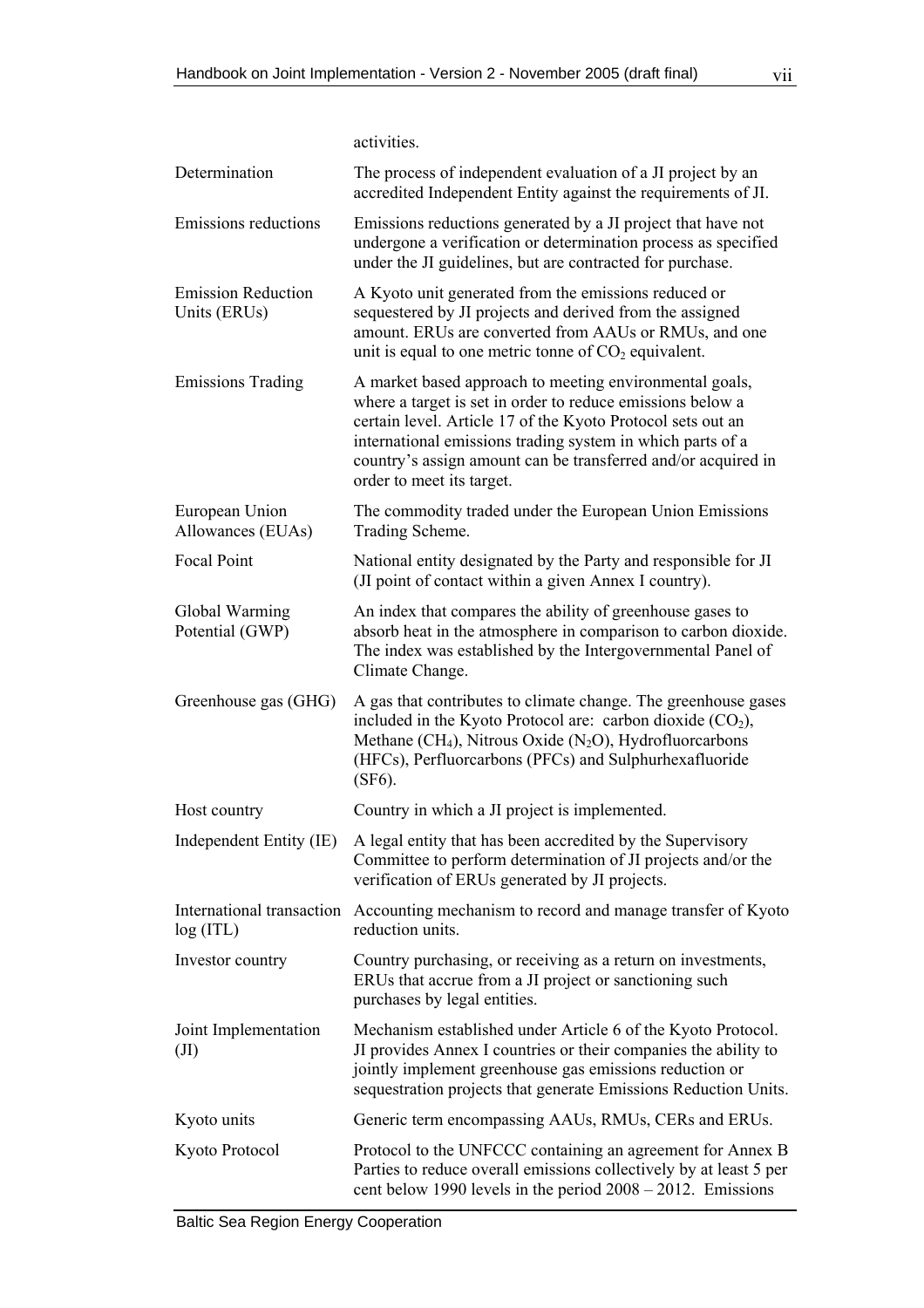|                                                                 | limitation and reduction commitments for Parties are contained<br>in Annex B of the Protocol. See www.unfccc.int                                                                                                                                               |
|-----------------------------------------------------------------|----------------------------------------------------------------------------------------------------------------------------------------------------------------------------------------------------------------------------------------------------------------|
| Monitoring plan                                                 | Plan describing how monitoring of emission reductions will be<br>undertaken. The monitoring plan forms a part of the Project<br>Design Document (PDD).                                                                                                         |
| National Allocation<br>Plan (NAP)                               | Allocation, at the national level, of emission allowances to<br>individual sites under the European Emission Trading Scheme.                                                                                                                                   |
| Non Annex I Parties                                             | Countries that have ratified or acceded to the UNFCCC and<br>Protocol that are not included in Annex I of the UNFCCC.                                                                                                                                          |
| Project Design<br>Document (PDD)                                | The documents to be submitted to an Independent Entity for<br>determination of a JI project.                                                                                                                                                                   |
| Removal Unit (RMU)                                              | A unit relating to land use, land use change and forestry<br>activities under an assigned amount. One unit is equal to one<br>metric tonne of $CO2$ equivalent. RMUs cannot be rolled over<br>(banked) for use in any subsequent commitment period.            |
| <b>Supervisory Committee</b>                                    | The Committee that will supervise the determination process<br>under second track JI. The Supervisory Committee works<br>under the authority of the COP/MOP.                                                                                                   |
| <b>UN</b> Framework<br>Convention on Climate<br>Change (UNFCCC) | International agreement that entered into force in 1994. Its<br>ultimate objective is the "stabilisation of greenhouse gas<br>concentrations in the atmosphere at a level that would prevent<br>dangerous anthropogenic interference with the climate system". |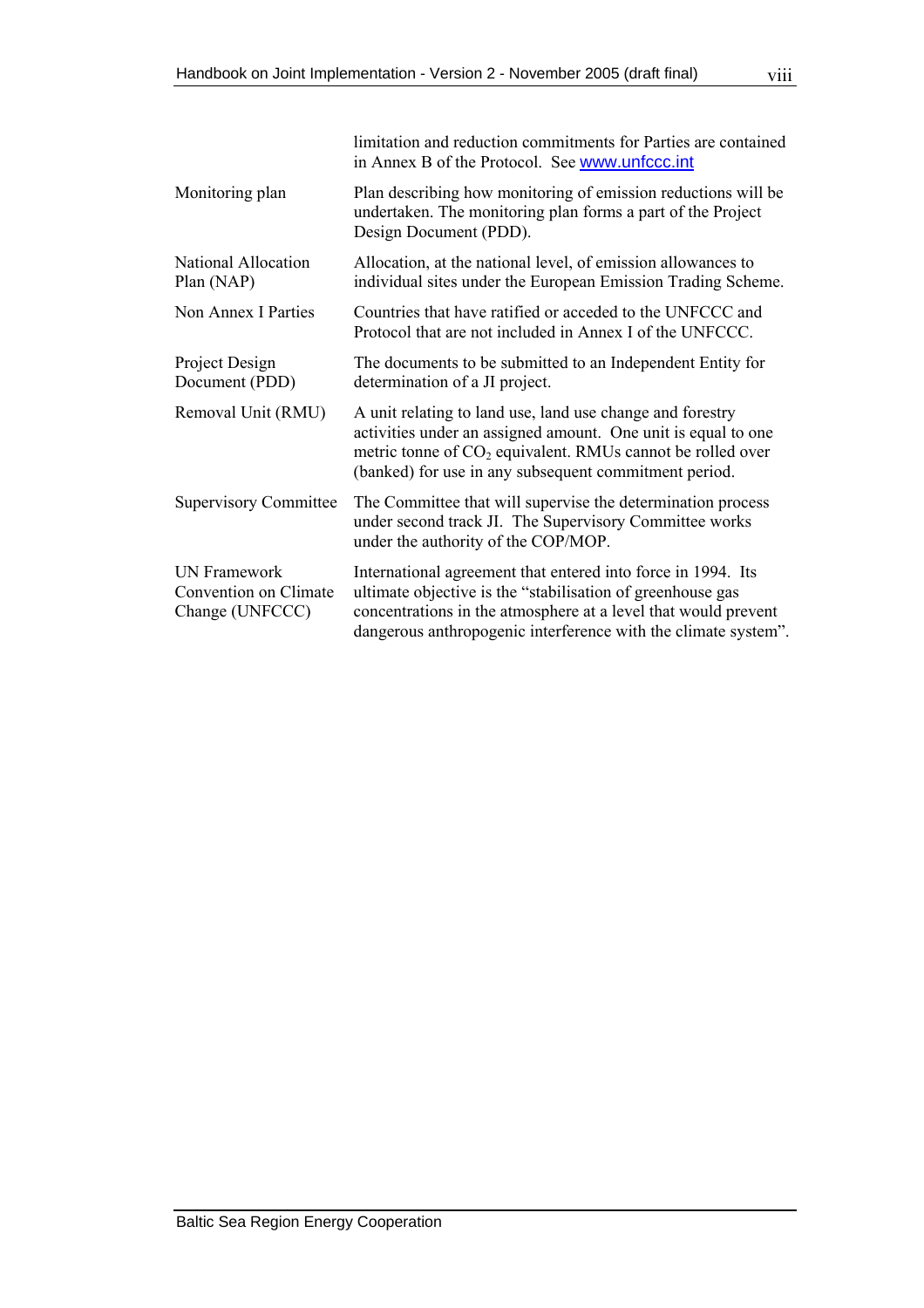# <span id="page-12-0"></span>**1 GENERAL INTRODUCTION**

### **1.1 PURPOSE OF THE HANDBOOK**

This Handbook has been commissioned by the Nordic Council of Ministers (NCM) and the Baltic Sea Region Energy Cooperation (BASREC) programme. It builds on the Handbook published in January 2003. Its purpose is to provide a common understanding on the rules and procedures related to Joint Implementation projects in the energy sector. This would include projects in the following areas: energy supply projects, energy efficiency and energy saving projects (see [Box 1](#page-12-0) for an example of a potential JI project in the BASREC region). The Handbook is intended for use by project participants considering or currently developing *Joint Implementation (JI)* projects under the BASREC Testing Ground (see section [1.2](#page-13-0)).

### *Box 1 Pakri wind farm – a JI project in Estonia*

Estonia's largest 18.4 MW Pakri wind farm located at a former Soviet military base at Paldiski entered commercial service in summer 2005.

Pakri is the first wind power project in Europe that is co-financed through the sale of Emission Reductions. Emission reductions have been sold to the Finnish Government under the framework of Finnish CDM/JI Pilot Programme utilising the Joint Implementation mechanism of the Kyoto Protocol.

Expected net revenue after transaction costs from the sale of 0,5 million tonnes of Emission Reductions during 2005-12 represents approximately 7 per cent of the total project investment of about 24 million Euros and thus provided the necessary additional cash flows to make the project viable. Half of the carbon financing was provided upfront.

The Pakri wind farm project benefits both countries: it contributes to Finland reaching its Kyoto target in a cost-efficient manner; and increases the share of renewable energy in Estonia to reduce the environmental impact of mainly fossil oil shale based electricity.

For more information please visit: www.tuulepargid.ee and www.pakri-tp.ee

The Handbook aims to provide an explanation of the Kyoto mechanisms, an overview of the EU emissions trading scheme and approaches to developing JI projects under the Kyoto Protocol (the Protocol) and the Testing Ground Facility. This handbook uses as its basis the Protocol, the JI guidelines as set out in Decision 16/CP7 of the Marrakech Accords, and where appropriate, guidance from the Clean Development Mechanism (CDM) Executive Board. The handbook aims to take a somewhat conservative approach to developing arguments for certain aspects of JI projects; in particular, baselines and additionality testing (refer to definitions). It is important to note, however, that the stringency of these two particular criteria is dependent on the host country criteria and/or the Supervisory Committee.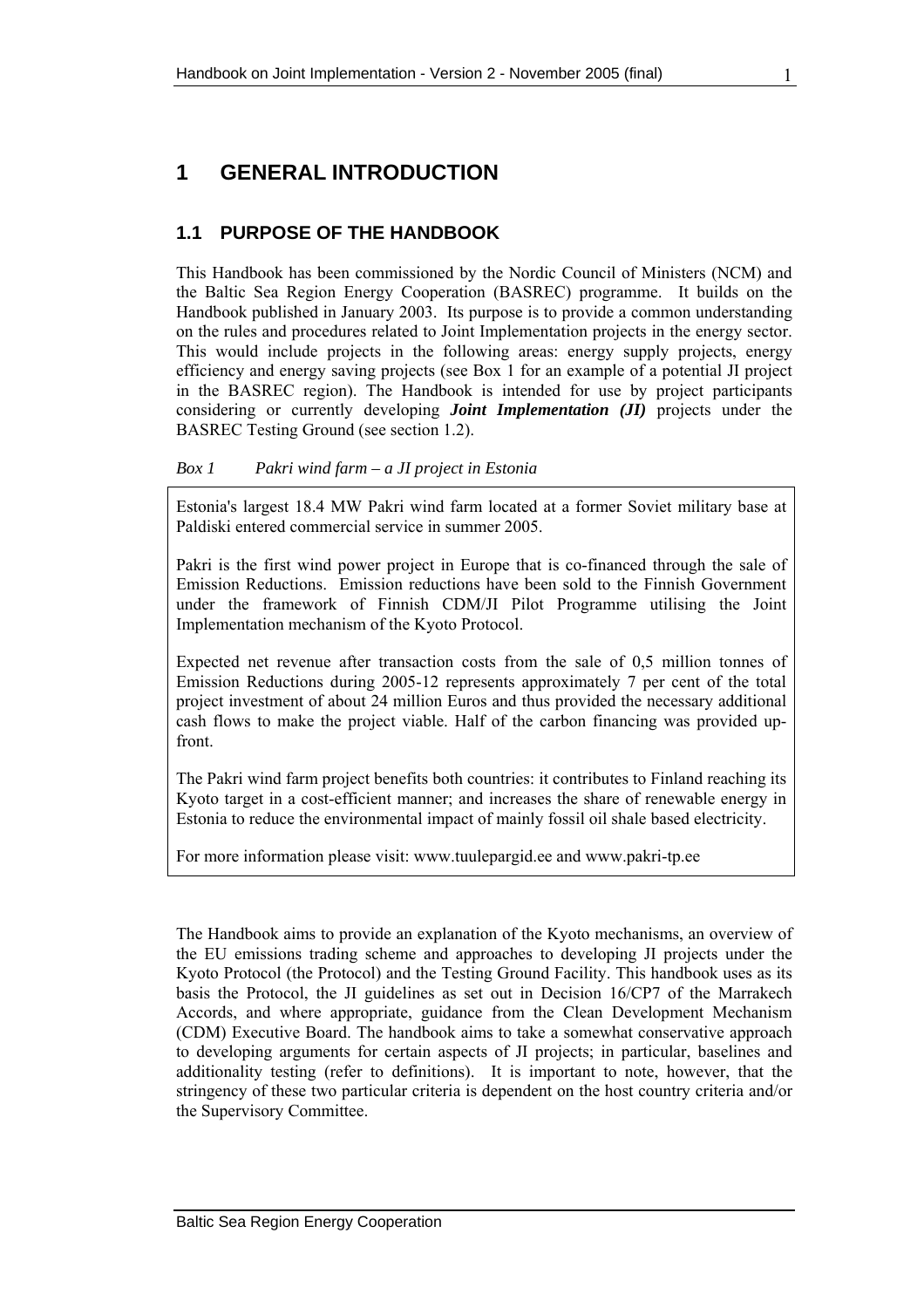# <span id="page-13-0"></span>**1.2 BACKGROUND ON BASREC**

### *1.2.1 General info*

In October 1999, Energy Ministers from countries in the Baltic Sea region and the European Commission decided to set up the inter-governmental Baltic Sea Region Energy Co-operation (BASREC). The countries participating in BASREC are Denmark, Estonia, Finland, Germany, Iceland, Latvia, Lithuania, Norway, Poland, Russia, and Sweden, and the Directorate General for Transportation and Energy (DG TREN) representing the European Commission. BASREC has a steering group of Senior Officials (GSEO) comprising of members from all 11 countries as well as from the European Commission. For more information on BASREC please see [www.basrec.org.](http://www.basrec.org/)

In this context BASREC decided that a regional handbook on procedures for JI projects in the Baltic Sea Region should be developed.

### *1.2.2 The Testing Ground for the Kyoto mechanisms in the Baltic Sea Region*

At the 1999 conference, held in Helsinki, Finland, it was decided that the BASREC initiative should emphasize the importance of early clarification of the international framework for the reduction of greenhouse gas emissions, including the through use of the Kyoto mechanisms and particularly JI in the energy sector in the Baltic Sea Region. The need for a clear and credible framework for long-term energy investments to underpin the development of environmentally sound energy systems in the area was a key area of concern. Since 1999, the Baltic Sea Region states have developed the legal, financial and technical basis for a regional Testing Ground of JI projects in the energy sector. The Testing Ground, which is supported by a Committee, conforms to the rules established under the Protocol, and a great deal of capacity and awareness for JI has been built up in all BASREC countries over the years.

At their meeting in Vilnius, Lithuania, in November 2002, the BASREC partners decided to establish a Testing Ground for the Kyoto mechanisms in the Baltic Sea Region, with the following objectives:

- to build capacity and competence on JI under the Protocol and to promote the realisation of high quality projects in the energy sector generating emissions reductions;
- to develop methods and procedures in conformity with the rules and guidelines of the Protocol;
- to collaborate in addressing administrative and financial barriers, and to minimise transaction costs, especially regarding small scale JI projects; and
- to facilitate generation, ensure issuance and transfer of greenhouse gas credits related to or accruing from JI projects, and to implement projects early, including transacting emissions reductions generated prior to 2008 by appropriate means.

The framework for cooperation – a multilateral government-to-government Testing Ground Agreement (TGA) – has paved the way for the development of JI projects in the region. The TGA entered into force in the beginning of 2004 and has so far been signed by 10 of the BASREC countries. The ambition is, as expressed in the TGA, to involve not only governments but also business, industries, energy utilities, financial institutions, regional and local authorities to take an active role in the activities in the Testing Ground initiative.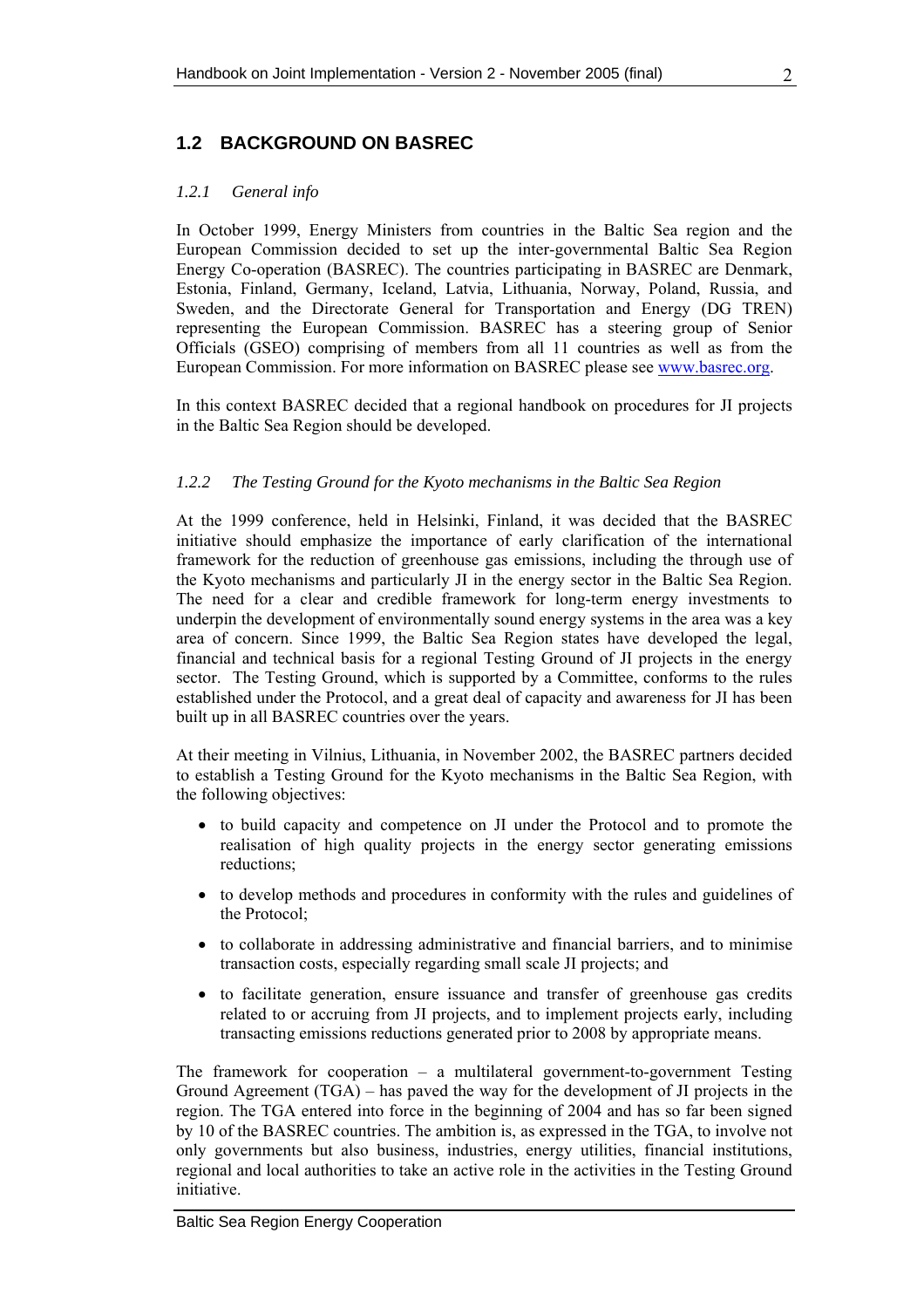The Testing Ground is a regional initiative, but strives for consistency with the guidelines for the use of the Kyoto mechanisms, as well as with the interplay of climate change policies and instruments in the enlarged EU. One issue that has been of high priority recently has been the treatment of JI projects in the new EU-member countries and their consequences for the Baltic Sea Region, including under the Testing Ground initiative.

### *1.2.3 The Testing Ground Facility*

A special fund, the Testing Ground Facility (TGF), has been established as an instrument for the implementation of projects in the Testing Ground and with the governments of Denmark, Finland, Germany, Iceland, Norway and Sweden as founding investors. The TGF is an open trust fund, managed by the Nordic Environment Finance Corporation (NEFCO) in accordance with the Operating Guidelines adopted by the investors.

The purpose of the TGF is:

- to provide economic resources for JI projects, primarily in the energy sector;
- to disseminate knowledge gained through the developing of JI projects under TGF activities; and
- to assist in achieving the objectives of the Testing Ground.

The TGF will purchase emissions reductions from JI projects in return for the transfer to the TGF of an agreed amount of ERUs or AAUs achieved in the period 2008-2012, AAUs for emissions reductions achieved prior to 1 January 2008 and ERUs or AAUs related to emission reductions after 2012. ERU and/or AAUs are acquired by the TGF jointly on behalf of all investors which have shared participation in the total portfolio of projects. The TGF has a geographic focus of Poland, the Baltic countries and the Russian Federation. At the time of writing, the TGF has a well developed portfolio of projects under negotiation and project ideas under review.

The steering committee for the TGF, the Investors' Committee, consists of members from investor countries. Their powers and duties are e.g.; reviewing the operations of the TGF, reviewing project proposals and approving projects, deciding on whether new investors are to be invited to participate in the TGF, reviewing and approving the business plan and annual budget for the TGF.

The fund manager in collaboration with the investors, potential host countries and other relevant bodies and institutions identify potential projects. From these projects, the fund manager selects projects and brings them to the Investors' Committee for approval. The criteria for project selection and project portfolio (included in the Operating Guidelines) are applied when identifying, developing, considering and approving potential projects. There is no minimum threshold of emissions reductions that projects must achieve under the TGF, but projects should be able to bear reasonable transaction costs.

The duration of the TGF is until 31 December 2012 and projects are to be contracted before 2008. The investors may, however, decide to continue the business of the TGF after 31 December 2012. It is the intention, in the second subscription of the TGF to invite private investors to participate in the TGF.

For more information on the TGF please see [www.nefco.org/tgf.](http://www.nefco.org/tgf)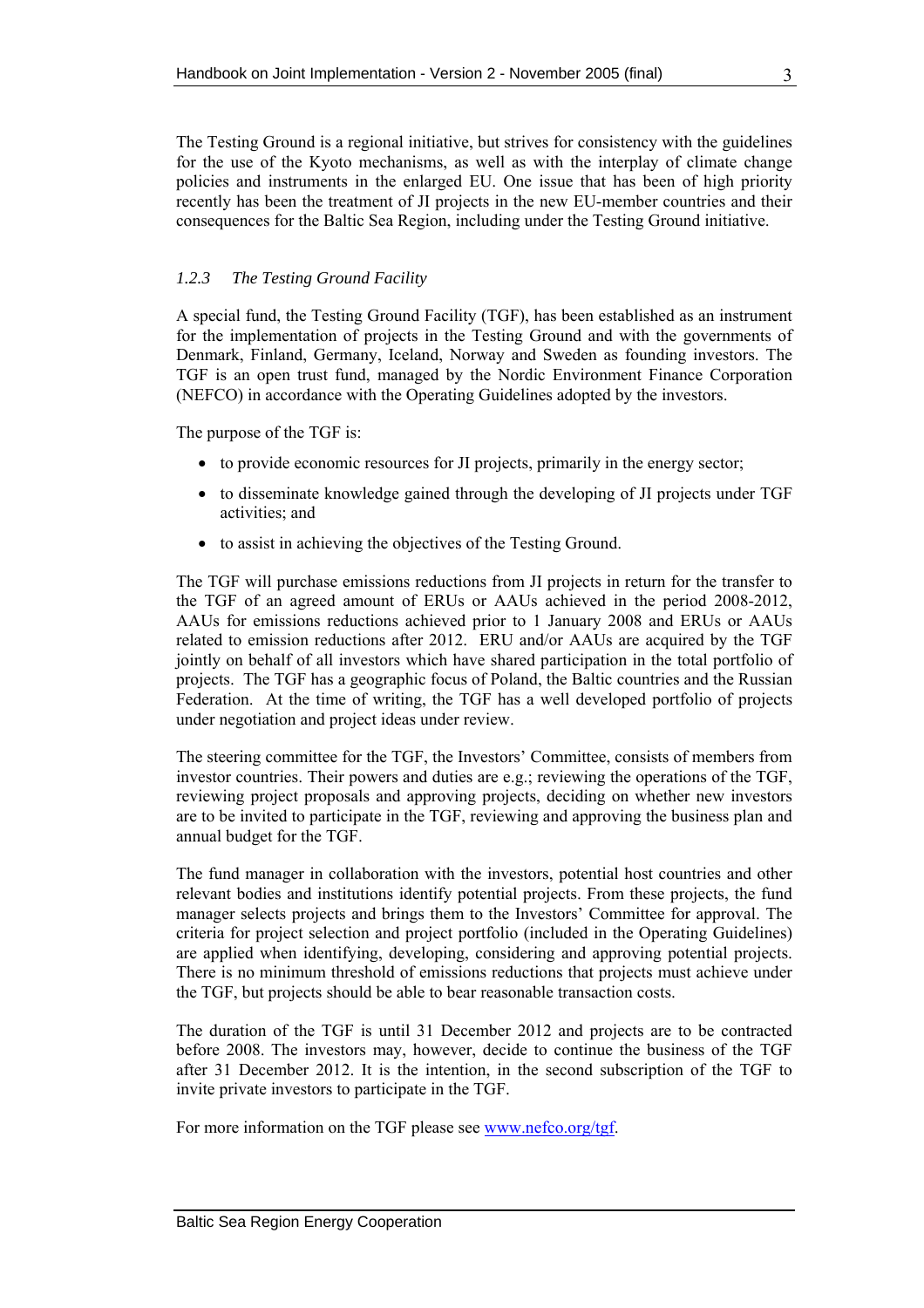### <span id="page-15-0"></span>**1.3 BACKGROUND ON THE KYOTO MECHANISMS**

The Kyoto Protocol was adopted at the third session of the Conference of the Parties (COP-3) in December 1997. One of the major achievements of the Protocol was the agreement by Annex I (industrialised) countries to take on legally binding targets.<sup>[1](#page-15-1)</sup> The Protocol represents an agreement to collectively reduce global greenhouse gas (GHG) emissions by about five percent from 1990 levels.

The Protocol also establishes an international emissions trading system consisting of three market-based mechanisms designed to assist Annex I Parties in meeting their targets under the Protocol. Two of the mechanisms are aimed at Annex I countries: an emissions trading (cap and trade) programme and project-based trading or JI (carried out under the cap); the third mechanism provides a way for developing countries to participate in the carbon market through another project-based trading programme, the CDM.

The project-based mechanisms, JI and the CDM, generate credits through emissions reduced or sequestered by specific projects. Although there are similarities between the two mechanisms, they have separate, independent operations and are targeted towards different groups of countries. In addition, the methods in which credits are created are very different. Credits for JI projects are derived from the emissions cap of an Annex B Party, while credits from the CDM are generated from projects that are located in developing countries and can therefore be added to and used against the emissions target of an Annex B Party.

The CDM is established under Article 12 of the Protocol and has as its purpose: to assist Parties that have not taken on a target (i.e. developing countries) in achieving sustainable development; to contribute to the ultimate objective of the Convention (i.e. stabilize greenhouse gas concentrations in the atmosphere at a level that would prevent dangerous anthropogenic interference with the climate system); and to assist Parties included in Annex I (developed countries) in achieving compliance with their quantified emissions limitation and reduction commitments under Article 3 of the Kyoto Protocol. The CDM began operation following the conclusion of the seventh session of the Conference of the Parties to the UNFCCC (COP-7).

<span id="page-15-1"></span><sup>1</sup> The list of countries with commitments under the Protocol is contained in Annex B to the Protocol.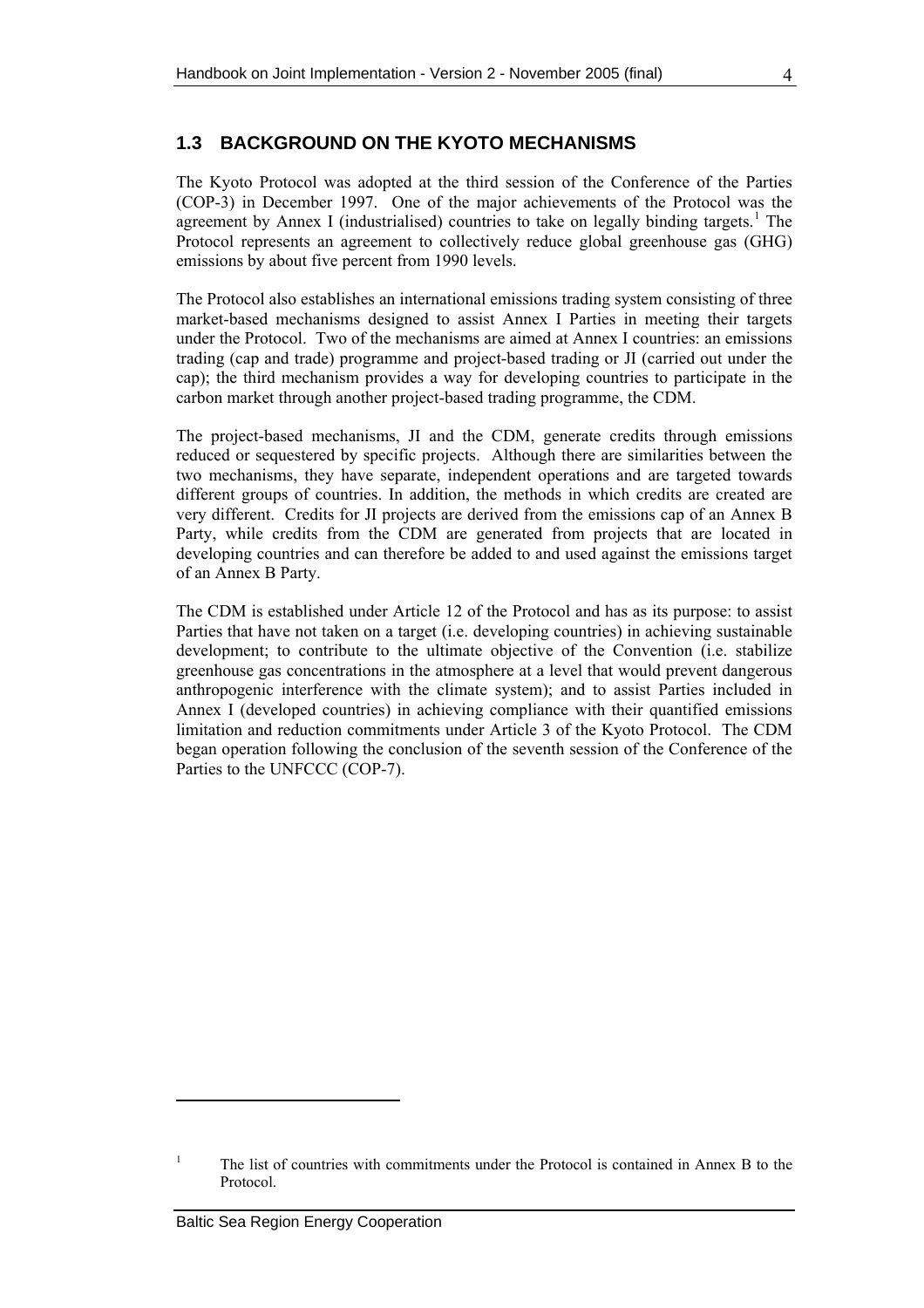#### *Box 2: Parties to UNFCCC and Protocol*

Parties<sup>[2](#page-16-0)</sup> are countries that have ratified or acceded to a treaty. Parties to the UN Climate Convention are divided into two main categories:

- Annex I Parties consist of 41 industrialised countries that committed to the aim of reducing their emissions to 1990 levels by the year 2000. This grouping is further divided to distinguish between the wealthier OECD countries and countries with economies in transition:
	- Annex II Parties are composed of 23 countries (EU countries, the US, Canada, Japan, Norway, New Zealand, Australia, Iceland, Switzerland) plus the European Community
	- Countries with economies in transition (commonly referred to as EITs) include countries from the former Soviet Union and Central and Eastern Europe.
- All remaining countries are *Non-Annex I* Parties, and are primarily developing countries.

Under the Kyoto Protocol, the majority of Annex I Parties took on emissions limitation or reduction targets. These countries are sometimes referred to as *Annex B* countries.

In 2001 at COP-7, Parties adopted a comprehensive package that enables implementation of the Kyoto Protocol. The Marrakech Accords contain many documents related to the development of a functioning international emissions trading system, including the majority of modalities and procedures for the CDM and JI, as well as compliance, monitoring and reporting of emissions and trades. This also marked the start-up of the CDM.

#### *1.3.1 International emissions trading under the Kyoto Protocol*

Article 3 of the Protocol places a cap on the amount of emissions an Annex B Party may emit during the commitment period  $(2008 - 2012)$ . It also enables Parties to meet their targets by controlling any of the six greenhouse gases from the sources and sinks listed in Annex A (see [Table 1\)](#page-18-0). In conjunction with Article 17 and Decision 18/CP7, Article 3 and Dec[i](#page-15-1)sion 19/CP.7 establish part of the framework for the trading system.<sup>i</sup> This system provides Parties and/or their entities the ability to trade part of their cap (assigned amount) as an option for complying with its commitments; in other words it establishes the framework, but actual implementation is dependent on the actions of Parties in establishing domestic trading schemes. It is under this framework that many governments have developed domestic and regional greenhouse gas emissions trading schemes. The Protocol framework spells out the minimum requirements that governments must meet in

<span id="page-16-0"></span> $\overline{2}$  Throughout this Handbook the terms "Party" and "party" have different meanings. "Party refers only to governments that have ratified or acceded to a Treaty, whereas "party" refers to any number of actors involved in an agreement (this could include project participants, governments, brokers, etc.)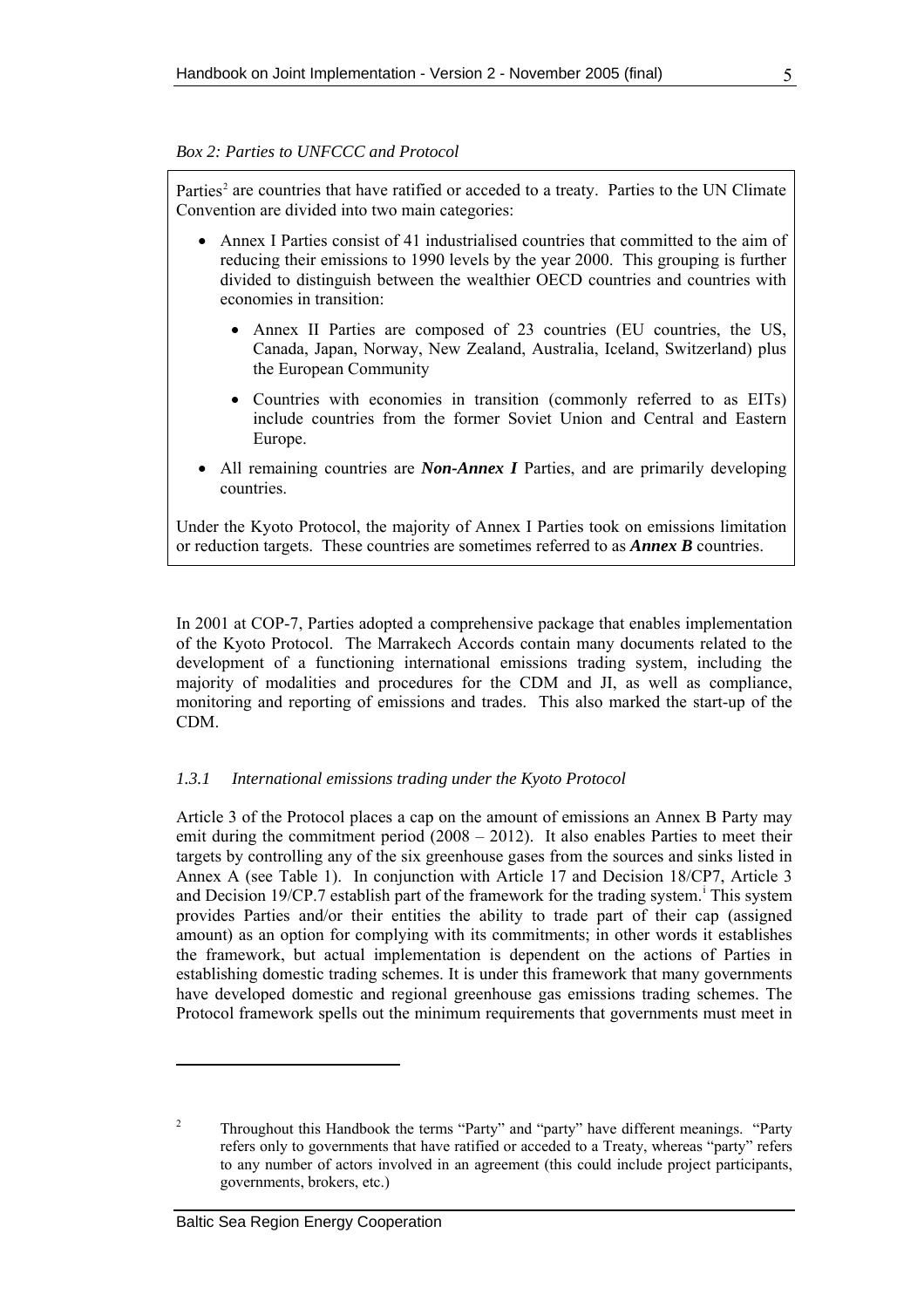<span id="page-17-0"></span>order to trade under the Protocol, as well as requirements for complying with reduction and limitation targets such as greenhouse gas inventory monitoring and reporting requirements. These requirements therefore are generally reflected in domestic emissions trading schemes regardless of whether the domestic schemes intend to trade Kyoto units. Countries have also begun developing programmes aimed at placing additional criteria on transactions of AAUs, called Green Investment Schemes (see [Box 3](#page-17-0))

#### *Box 3: Green Investment Schemes*

Green Investment Schemes or GIS have emerged as a result of a desire on the part of the Annex I buyers (primarily the EU, Canada and Japan) to enhance the political acceptability of purchasing AAUs of certain EIT countries when these are seen as deriving from the decline of their economies subsequent to the Kyoto target base year<sup>[3](#page-17-1)</sup>. The concept was originally introduced by Russia, but has been more fully developed in eastern European countries such as Bulgaria and Romania. Although there has been significant interest in GIS, no trades have taken place, and it is unclear how buyer countries in particular would develop and implement such a programme. Canada is in the process of examining how this could be achieved. Issues that they are likely to address are:

- How can criteria be set without imposing too many criteria on the selling country;
- How much more "greened" AAUs will cost, in particular against ERUs generated under first track JI; and
- How will a policy on purchasing "greened" AAUs interact with a price cap.

In simple terms, GIS requires ensuring that revenues from the purchases of AAUs are directed to projects that generate some type of real environmental benefit. GIS are not a recognised element under the Protocol. Consequently there is no formal or widely agreed definition of "green credits." The issue of "surplus" AAUs is not recognised under the Protocol, and developing international criteria to govern GIS would prove difficult given different priorities and national circumstances of Parties.

Although the Kyoto mechanisms provide for authorized public and private entities to participate, ultimate responsibility for commitments under the Protocol lies with the Party and not any individual within a given country. This is a key difference between the emissions trading system under the Protocol and domestic or regional emissions trading schemes in which sources/installations under those schemes bear ultimate responsibility for meeting their individual targets.

<span id="page-17-1"></span><sup>&</sup>lt;sup>3</sup> Often called excess allowances or surplus AAUs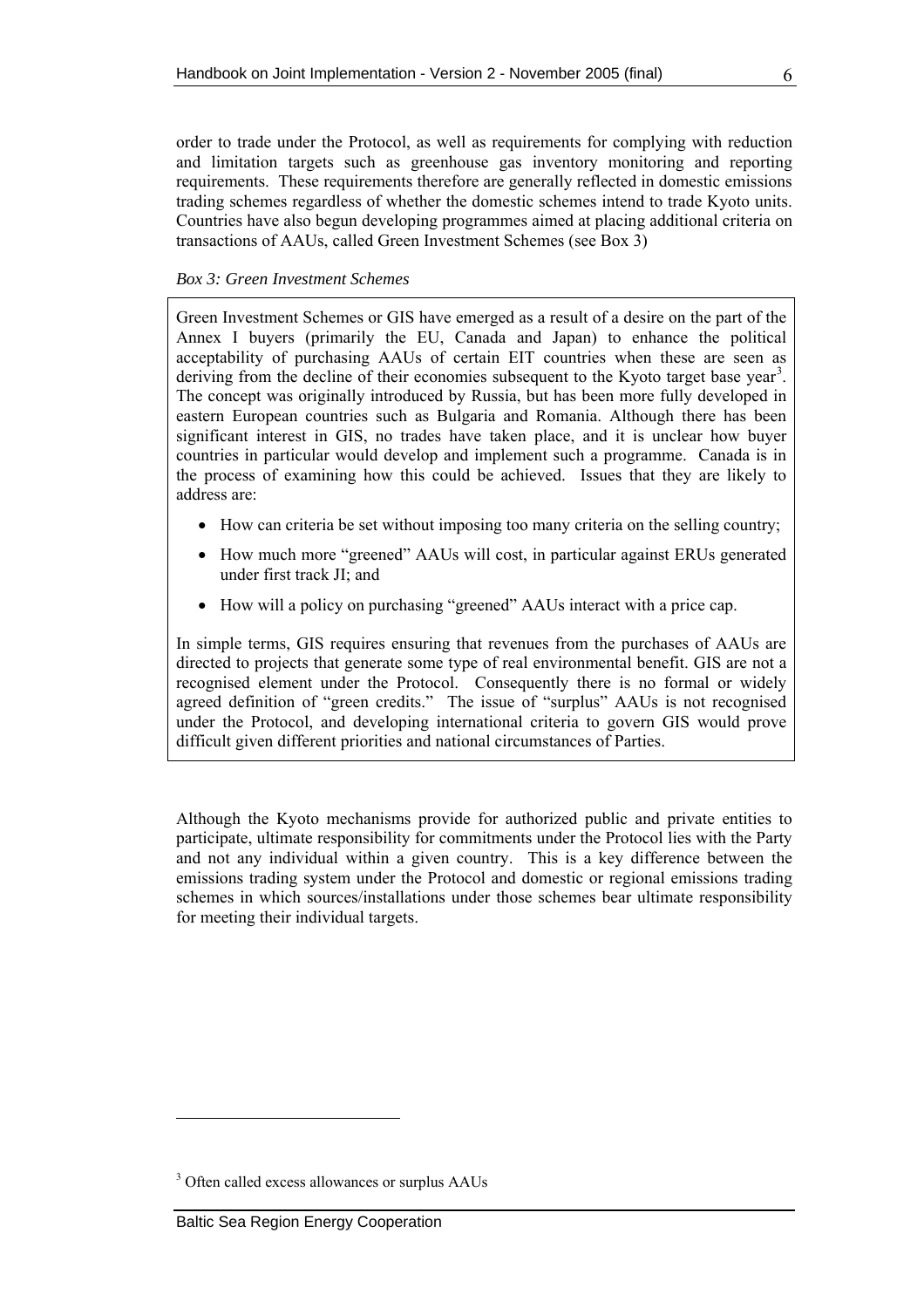| <b>Greenhouse</b>    | Carbon Dioxide (CO2)       |                                           |  |
|----------------------|----------------------------|-------------------------------------------|--|
| gases                | Methane (CH4)              |                                           |  |
|                      | Nitrous oxide (N2O)        |                                           |  |
|                      | Hydrofluorocarbons (HFCs)  |                                           |  |
|                      | Perfluorocarbons (PFCs)    |                                           |  |
|                      | Sulphur hexafluoride (SF6) |                                           |  |
| Sector/source        | Energy                     | Fuel Combustion:                          |  |
| categories           |                            | Energy industries                         |  |
|                      |                            | Manufacturing industries and construction |  |
|                      |                            | Transport                                 |  |
|                      |                            | Other sectors                             |  |
|                      |                            | Other                                     |  |
|                      |                            | Fugitive emissions from fuels:            |  |
|                      |                            | Solid Fuels                               |  |
|                      |                            | Oil and natural gas                       |  |
|                      |                            | Other                                     |  |
|                      | Industrial                 | Mineral products                          |  |
|                      | processes                  | Chemical industry                         |  |
|                      |                            | Metal production                          |  |
|                      |                            | Other production                          |  |
|                      |                            | Production of halocarbons and SF6         |  |
|                      |                            | Consumption of halocarbons and SF6        |  |
|                      |                            | Other                                     |  |
| Solvent and          | Agriculture                | Enteric fermentation                      |  |
| other product<br>use |                            | Manure management                         |  |
|                      |                            | Rice cultivation                          |  |
|                      |                            | Agricultural soils                        |  |
|                      |                            | Prescribed burning of savannas            |  |
|                      |                            | Field burning of agricultural residues    |  |
|                      |                            | Other                                     |  |
|                      | Waste                      | Solid waste disposal on land              |  |
|                      |                            | Wastewater handling                       |  |
|                      |                            | Waste incineration                        |  |
|                      |                            | Other                                     |  |

<span id="page-18-0"></span>*Table 1 Annex A of the Kyoto Protocol*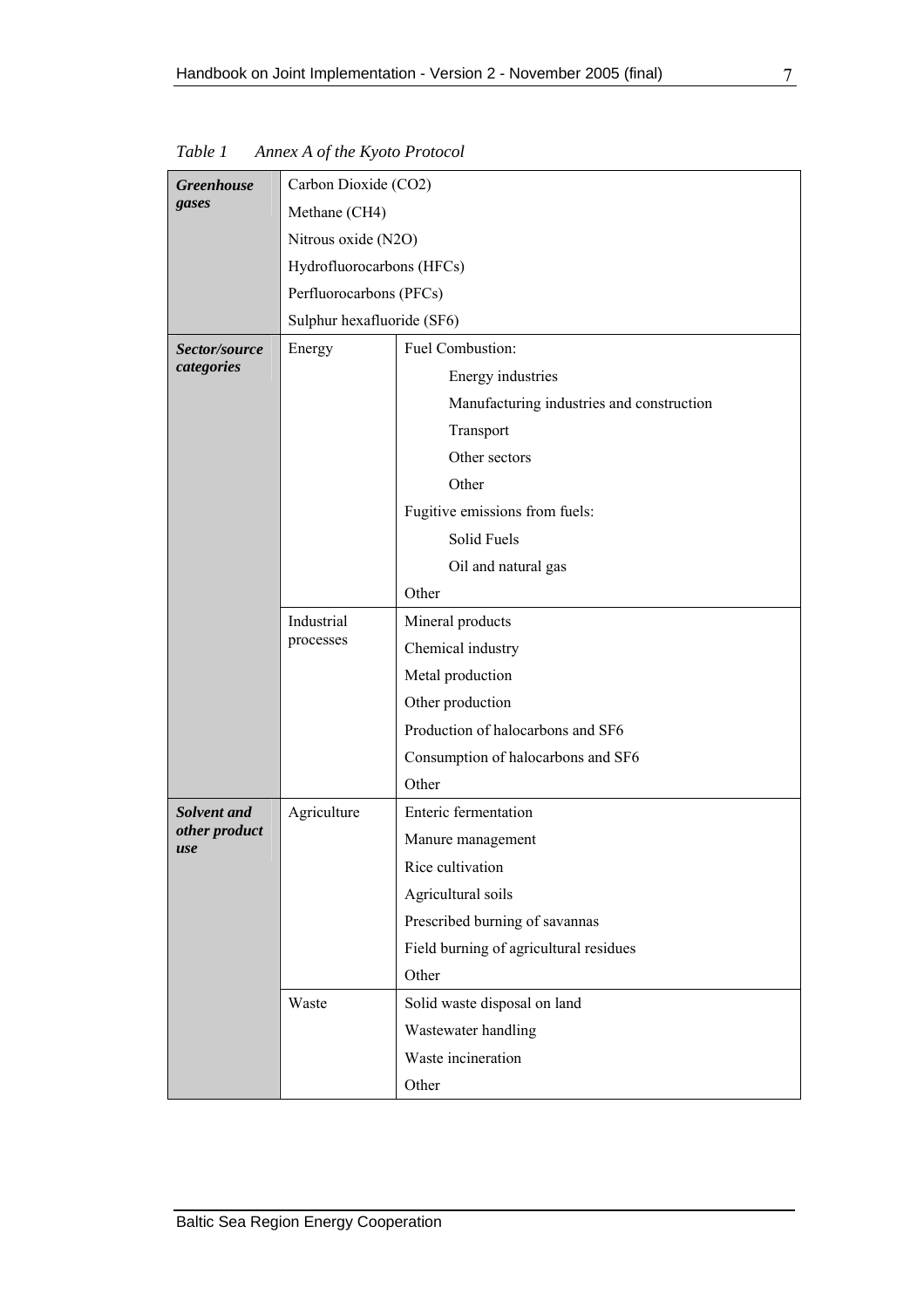| Country        | <b>Emission</b><br>limit | Country        | <b>Emission</b><br>limit | Country                   | <b>Emission</b><br>limit |
|----------------|--------------------------|----------------|--------------------------|---------------------------|--------------------------|
| Australia      | 108                      | Greece         | 92                       | Norway                    | 101                      |
| Austria        | 92                       | Hungary        | 94                       | Poland                    | 94                       |
| Belgium        | 92                       | <b>Iceland</b> | 110                      | Portugal                  | 92                       |
| Bulgaria       | 92                       | Ireland        | 92                       | Romania                   | 92                       |
| Canada         | 94                       | Italy          | 92                       | <b>Russian Federation</b> | 100                      |
| Croatia        | 95                       | Japan          | 94                       | Slovakia                  | 92                       |
| Czech Republic | 92                       | Latvia         | 92                       | Slovenia                  | 92                       |
| Denmark        | 92                       | Liechtenstein  | 92                       | Spain                     | 92                       |
| Estonia        | 92                       | Lithuania      | 92                       | Sweden                    | 92                       |
| EC             | 92                       | Luxembourg     | 92                       | Switzerland               | 92                       |
| Finland        | 92                       | Monaco         | 92                       | Ukraine                   | 100                      |
| France         | 92                       | Netherlands    | 92                       | UK.                       | 92                       |
| Germany        | 92                       | New Zealand    | 100                      | <b>USA</b>                | 93                       |

<span id="page-19-0"></span>*Table 2 Annex B of the Kyoto Protocol* 

\* Percentage of base year or period

\*\* European Community

#### *Joint Implementation*

JI, established under Article 6 of the Protocol, allows for the transfer and acquisition of Emissions Reduction Units (ERUs - the commodity traded under JI) resulting from activities that reduce anthropogenic GHGs or enhance the removals of GHGs. JI projects can be undertaken in any Annex I country that is Party to the Protocol. JI is often thought of, however, as a means to promote investments by OECD countries (Annex II Parties) in countries with economies in transition (Eastern Europe and countries from the former Soviet Union). Once ERUs have been transferred to the investor country or private legal entity acquiring ERUs they can then be used towards their own emission commitments either under the Protocol or in a domestic emission trading scheme, or could be sold to others in the carbon market.<sup>[4](#page-19-1)</sup>

Under JI, Annex B Parties may transfer and/or acquire ERUs only during the period 2008 – 2012. However, projects starting as of the year 2000 may be eligible as JI projects if certain requirements are met.<sup>[5](#page-19-2)</sup> The validity of any emissions reductions post-2012 will be determined by the outcome of negotiations on a second commitment period or other agreement reached by the Parties to the Protocol. Some guidelines for implementation of JI projects have been established and are contained in Decision 16/CP.7 of the Marrakech Accords.

<span id="page-19-1"></span><sup>4</sup> Use of ERUs within a domestic emissions trading scheme is dependent on the structure of the trading scheme, see for instance on the EU ETS.

<span id="page-19-2"></span><sup>5</sup> An aim of the BASREC testing ground is to provide a possibility also to reward emissions reductions that occur before 2008.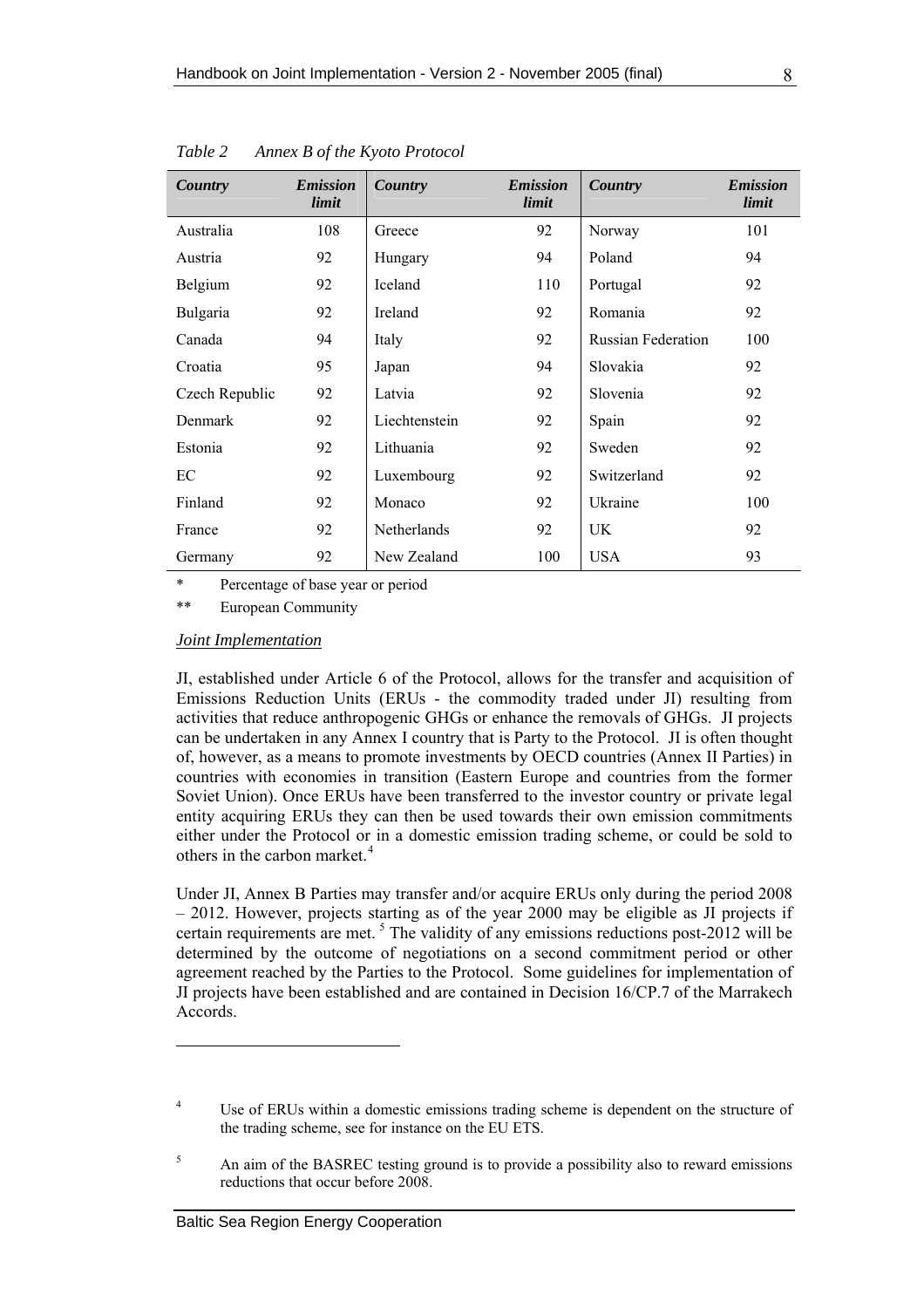#### <span id="page-20-0"></span>*The CDM*

The CDM, established under Article 12 of the Protocol, provides for participation by non-Annex I Parties, making it the global component of the international emissions trading system. In order to ensure it remains a fair and transparent mechanism with a high level of credibility, a significant amount of "rules" have been developed. The CDM rules are an important feature in ensuring that the emissions reduced or sequestered through CDM projects are real and verifiable, and that the projects themselves assist host countries with their development priorities. An important feature for Annex B Parties is that Certified Emissions Reductions (CERs – the commodity traded under the CDM) can be added to a Party's assigned amount, thereby increasing the Party's flexibility to trade.

Since the CDM was the first mechanism to go online, many of the more technical issues associated with project-based mechanisms, such as baseline development and additionality, are likely to influence the JI process. This influence will be discussed under various sections below.

| Unit                              | <i><b>Abbreviation</b></i> | <b>Description</b>                                                                                                                                                                                                                                  |
|-----------------------------------|----------------------------|-----------------------------------------------------------------------------------------------------------------------------------------------------------------------------------------------------------------------------------------------------|
| Assigned Amount<br>Unit           | AAU                        | A unit derived directly from the Assigned Amount. One<br>AAU is equal to 1 metric tonne of $CO2$ -equivalent emissions<br>of the Assigned Amount of an Annex B Party.                                                                               |
| Removal Unit                      | <b>RMU</b>                 | A unit relating to land use, land use change and forestry<br>activities under an assigned amount. One unit is equal to<br>one metric tonne of $CO2$ equivalent. RMUs cannot be rolled<br>over (banked) for use in any subsequent commitment period. |
| Emission<br><b>Reduction Unit</b> | ERU                        | A unit relating to credits generated from JI activities, where<br>one unit is equal to one metric tonne of $CO2$ equivalent.                                                                                                                        |
| Certified Emission<br>Reduction   | <b>CER</b>                 | A unit relating to credits generated from CDM activities,<br>where one unit is equal to one metric tonne of $CO2$<br>equivalent.                                                                                                                    |

*Table 3 Kyoto units* 

JI is a mechanism to trade emissions. As background, it is useful to understand the institutional arrangements governing international emissions trading. The following sections examine the eligibility requirements and accounting arrangements for emissions trading.

#### *1.3.2 Eligibility requirements to engage in international emissions trading*

Requirements for the transfer or acquisition of Kyoto units under Article 17 emissions trading and first track JI (see Chapter [2\)](#page-27-0) and for the ability to use CERs under the CDM are as follows:

- The country must be a Party to the Kyoto Protocol;
- It must have calculated and recorded its Assigned Amounts;
- There must be a national system for estimating GHG emissions;
- There must be a national registry in place;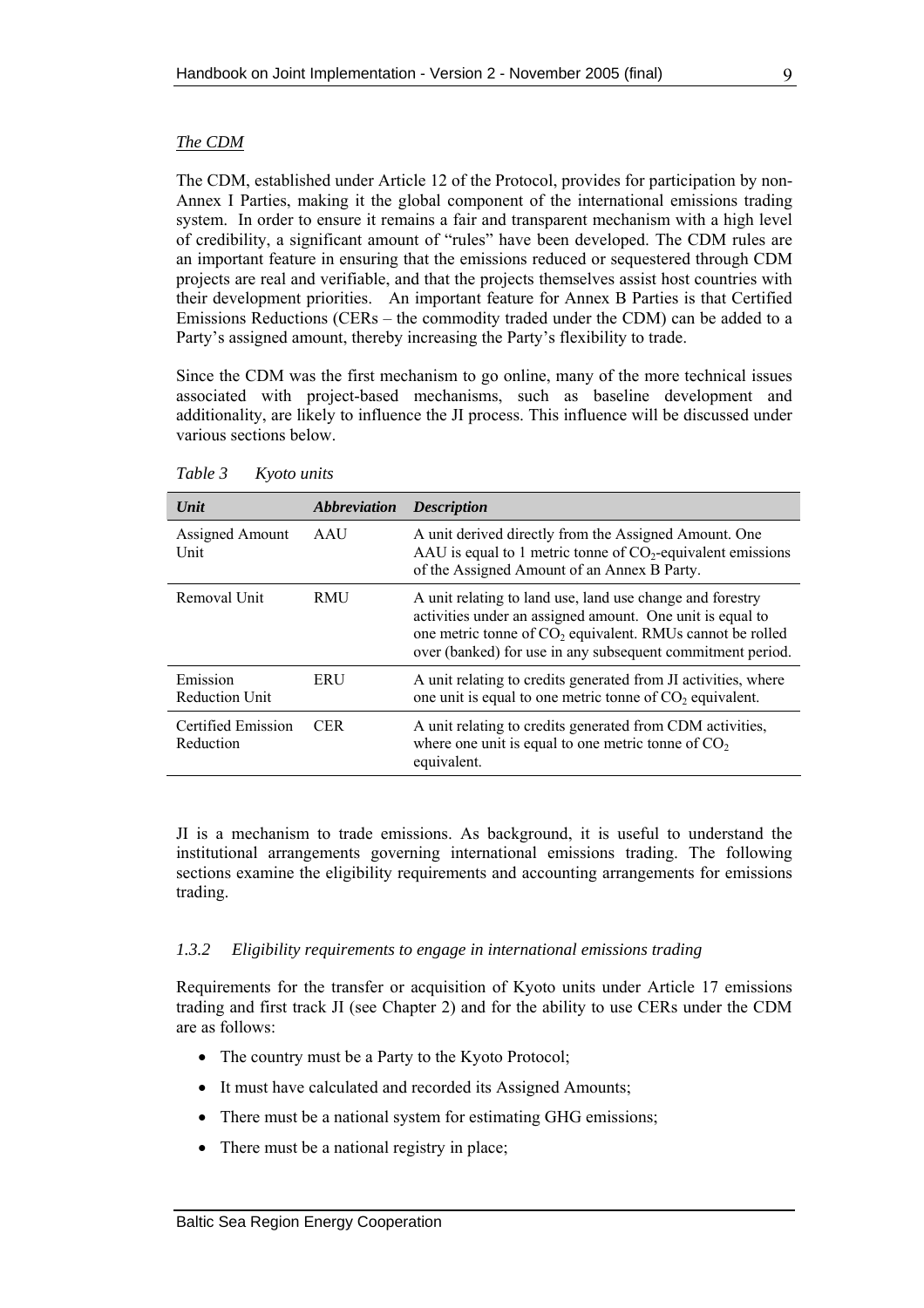- The country must have submitted annually the most recent required GHG inventory; and
- The country must submit the necessary supplementary information on its Assigned Amount, as required under Article 7 (communication of information).

These requirements have different timelines, although much of the information must be contained in a report due to the UNFCCC Secretariat by 1 January 2007; this report will be used to determine eligibility for use in the mechanisms. Parties must have their national system for estimating emissions in place no later than 2007, but Parties are urged to put them in place as soon as possible in order to gain experience. If Parties are unable to meet the compliance requirements by that date, their use of the mechanisms during the commitment period may be limited – depending on the scope of non-compliance. An Expert Review Team and the Enforcement Branch of the Compliance Committee will assess compliance with the above requirements.

### *1.3.3 Accounting for international emission trades*

Under the Protocol, the *assigned amount*<sup>[6](#page-21-0)</sup> caps the amount of greenhouse gases a Party listed in Annex B Party may emit during the commitment period, and is the basis for trading under the Protocol. Once the assigned amount is calculated, it is recorded (or finalized) by the Compliance Committee of the Protocol. The Party can then issue a quantity of AAUs and RMUs into its national registry. If a Party intends to use JI, it may only transfer ERUs to another national registry (for example, the registry to which the project investor belongs), once the host country Party has converted specific units issued under the[i](#page-16-0)r assigned amount (AAUs and/or RMUs) into ERUs.<sup>ii</sup>

All Kyoto units are tracked through a Party's national registry. Annex B Parties are required to have a national registry in place. The purpose of the national registry is to account for its assigned amount as well as to monitor any changes to the *commitment period reserve* (see below). The national registry is an accounting tool that records transactions of Kyoto units, including issuance and conversion of units (from AAUs and RMUs to ERUs), as well as internal (such as retirement and cancellation) and external (i.e. to another Party) transfers. Units are tracked through the system by their serial numbers. Any transactions that occur between registries are monitored by the *international transaction log* (ITL), to be maintained by the UNFCCC Secretariat. The ITL relays transaction messages and responses between registries, and verifies that transactions occurring in the national registries are valid, i.e., that the unit to be transferred has not been previously transferred or cancelled. When a transaction occurs within a national registry, a notice is automatically transmitted to the ITL, and it in turn verifies that the transaction is valid. Notification is then sent to the national registry of all Parties involved in the transaction. In cases where the ITL identifies a problem, the issuing registry must stop the transaction.

<span id="page-21-0"></span><sup>6</sup> The assigned amount is calculated by multiplying a country's total greenhouse gas emissions for its base year or period by five (for each year under the commitment period), and then by the reduction percentage contained in Annex B of the Kyoto Protocol.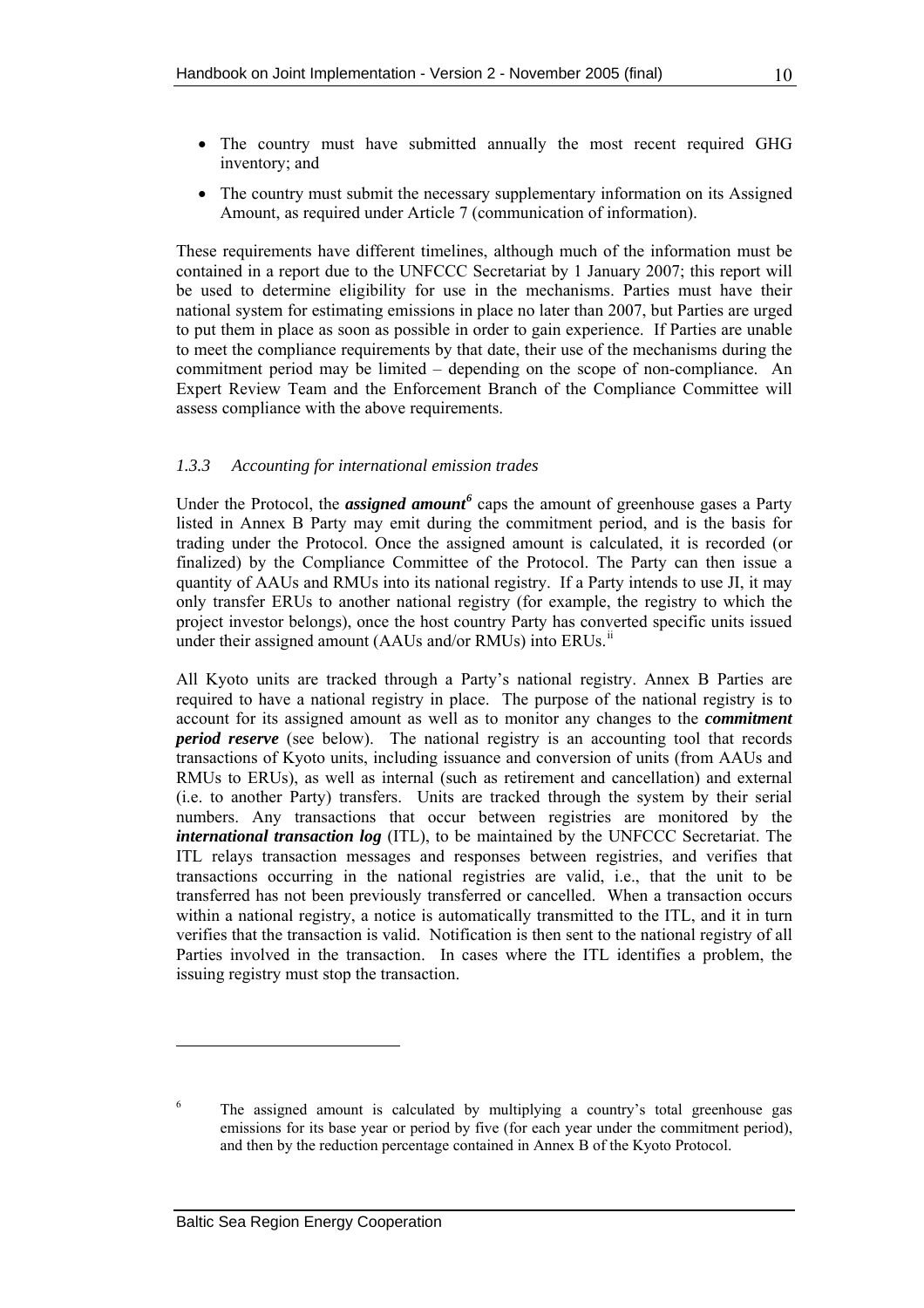

<span id="page-22-0"></span>*Figure 1 Communication between Registries and the ITL* 

### *1.3.4 The Commitment Period Reserve*

In developing the international trading system, Parties were concerned about the potential of overselling Kyoto units. In order to decrease the possibility of overselling units, Parties are required to maintain a continuous reserve of units known as the *commitment period reserve* (CPR).<sup>[ii](#page-17-1)i</sup> The rules require that the level be set at either 90 per cent of its recorded assigned amount or 100 percent of five times its most recently reviewed inventory which ever is lowest. This means that the amount **Parties** can trade will vary from year to year dependent on their latest inventory. The CPR covers all Kyoto units (AAUs, ERUs, CERs, and RMUs) held in national accounts that have not been cancelled. It is important to note, however, that ERUs verified through the procedures under the Superv[i](#page-19-1)sory Committee are not subject to CPR limits, and can be traded freely.<sup>iv</sup> The commitment period reserve must be maintained until all five inventories have been submitted and reviewed. If a Party goes below its CPR, the Secretariat notifies the Party, who then has 30 days to correct the imbalance. A Party can correct the CPR level by buying additional units. It should be noted that the CPR only affects trading under the Kyoto Protocol and not domestic trading schemes.

|                                                                | 2008       | 2009          | <b>2010</b>  |
|----------------------------------------------------------------|------------|---------------|--------------|
| Assigned Amount (AA)                                           | 500        | 500           | 500          |
| Most recently reviewed Inventory                               | 90         | 94            | 89           |
| Option 1: $90\%$ of AA                                         | 450        | 450           | 450          |
| Option 2: 100% of 5x inventory                                 | 450        | 470           | 445          |
| <b>Commitment Period Reserve</b><br>(Lowest of Options 1 or 2) | 450        | 450           | 445          |
| Tradable Amount                                                | $50+ERUs*$ | $50 + ERUS^*$ | $55 + ERUs*$ |

*Table 4 The Commitment Period Reserve* 

\*ERUs verified through the Supervisory Committee

### **1.4 BACKGROUND ON THE EU EMISSIONS TRADING SCHEME**

The European Commission (EC), as a Party to the Protocol, has a reduction commitment of eight percent from its 1990 base year of greenhouse gas emissions during the period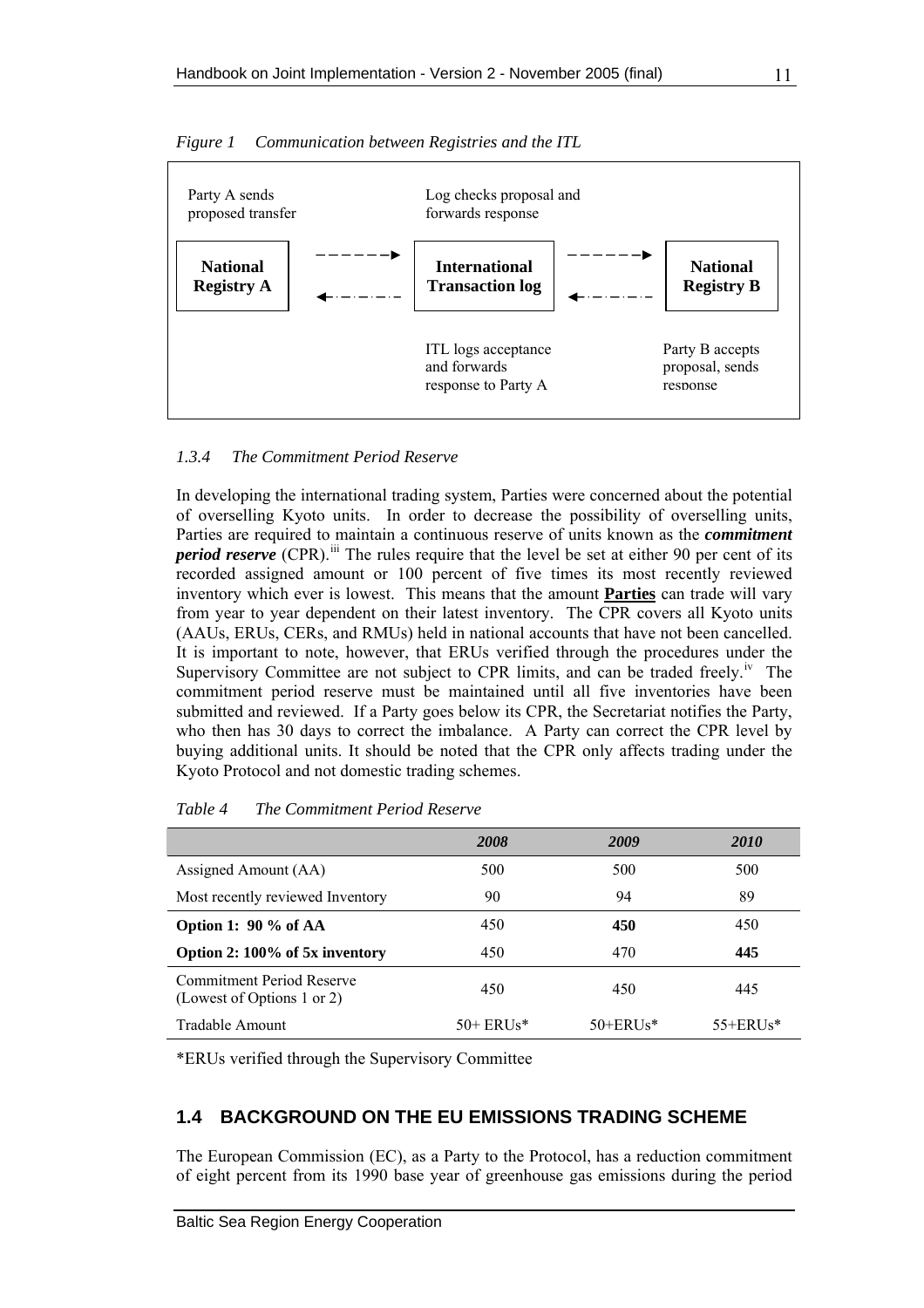2008-2012. This commitment only covers the original 15 European Union (EU) Member States included in the agreed internal EU burden sharing scheme which redistributes the EC target; 8 of the new EU Member States retain the targets listed in Annex B of the Protocol.<sup>[7](#page-23-0)</sup> The two remaining States do not have Kyoto targets during the first commitment period.<sup>[8](#page-23-1)</sup> Under the terms of Article 4 of the Protocol (for "bubble" targets), any changes in EU membership (the Protocol uses a generic term–regional economic integration organisations), such as the addition of 10 new EU members, would not be covered by the EU bubble until any subsequent commitment period.

In October 2003, in preparation for meeting the targets set in the burden sharing agreement, the EU adopted Directive 2003/87/EC of the European Parliament and of the Council establishing an emissions trading scheme (EU ETS) that incorporates many elements from the international emissions trading system under the Protocol. The Directive requires its 25 Member States to set up domestic trading schemes based on key components prescribed in the Directive. In addition, countries joining the EU will be required to comply with this Directive. It also provides the ability to link with two of the Kyoto mechanisms and with other national trading schemes.

The EU ETS is a regional trading programme containing several harmonised elements in order to ensure consistency across trading programmes. These elements include criteria for developing allocation plans, method of allocation, monitoring and reporting requirements, and registry requirements. The EC has not set limits on the amount of allowances a State can allocate but States are required to allocate no more than is deemed necessary to put it on the right track to meeting its commitment under the Protocol. In doing so, they must take into account its internal burden sharing target, Kyoto target as contained in Annex B of the Protocol, and the percentage of emissions covered in the EU ETS versus the percentage not covered by the system. National Allocation Plans (NAP) are required for each period, and should contain the total quantity of allowances to be allocated and how they will be allocated.

The EC is responsible for monitoring the scheme and maintains the authority to veto NAPs. Member states are to appoint a *Competent Authority* to administer the trading scheme. In addition, the EC plays a supervisory role, and receives reports from Member States and updates criteria and makes structural changes. The Commission also maintains a transaction log to record transactions between Member States Registries, similar to the ITL under the Protocol.

The EU ETS was officially launched in January 2005, affecting over 12,000 installations across the EU and covering over 40 percent of the EU's  $CO_2$  emissions.<sup>[9](#page-23-2)</sup> The EU ETS is a downstream system targeting  $CO<sub>2</sub>$  emissions from four specific activities (see [Table 5\)](#page-24-0). It contains two distinct periods, the first is a pre-Kyoto period from 2005 – 2007, and the

<span id="page-23-0"></span><sup>7</sup> If the EC and its original 15 Member States do not reach the overall eight percent reduction, then each country must meet the reduction target specified in the EUs burden sharing agreement.

<span id="page-23-1"></span><sup>8</sup> Malta and Cyprus remain eligible for CDM projects, at least through 2012.

<span id="page-23-2"></span> $\mathbf Q$ In 2001, CO<sub>2</sub> accounted for 82.4 per cent of total GHG emissions (excluding land use change and forestry activities. The energy sector accounted for 81.4 per cent of total GHG emissions (excluding GHG related to land use change and forestry).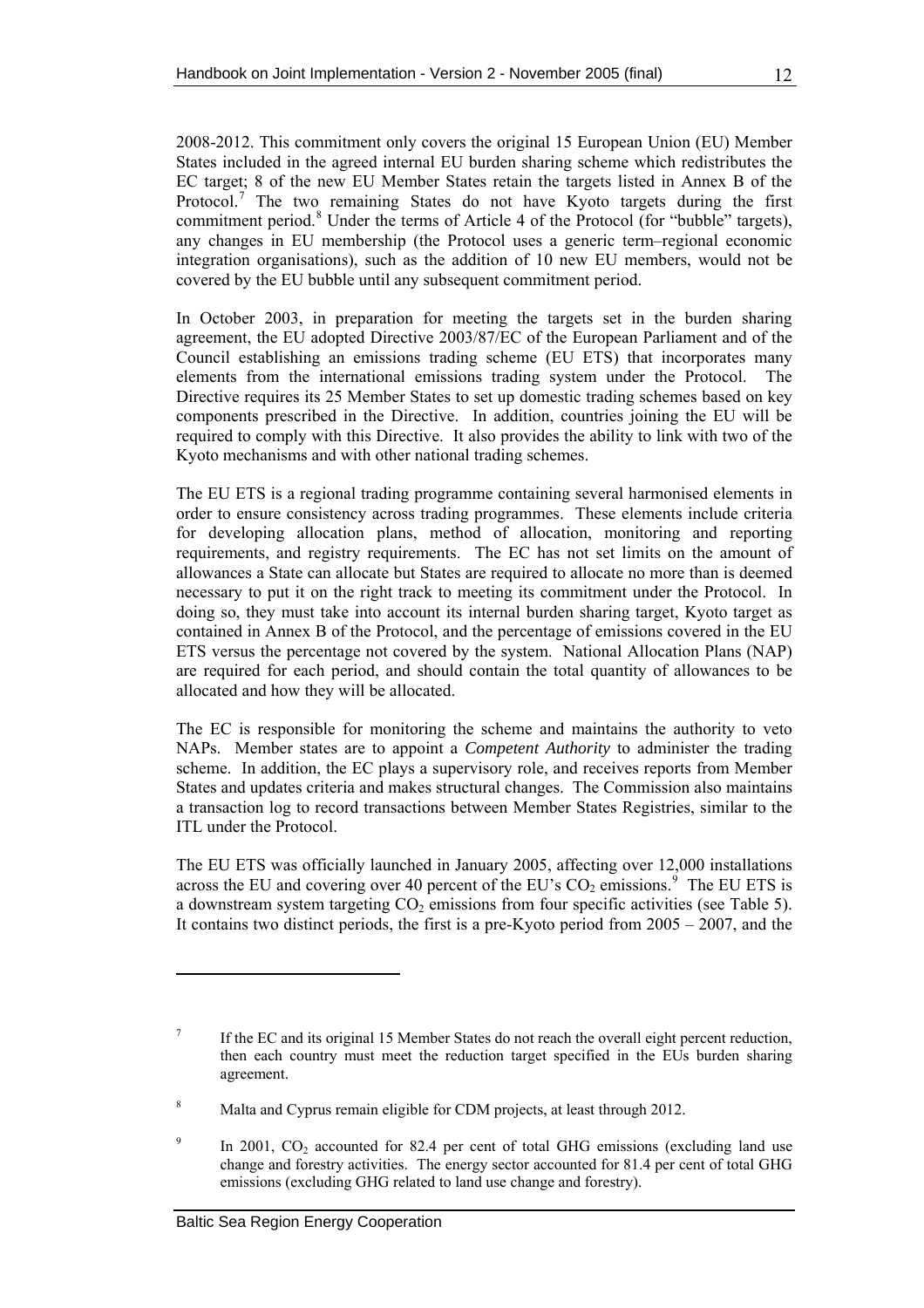<span id="page-24-0"></span>second coincides with the Kyoto commitment period (2008-2012). Subsequent periods will follow in five-year increments starting in 2013.

Installations covered under the EU ETS are required to hold a greenhouse gas permit, which sets an obligation on the operator to hold allowances equal to the actual emissions of that installation. Operators must apply to the relevant State authority for the permit. State authorities grant a permit to the site operator (a permit can cover one or more installations). The permit contains monitoring and reporting requirements and an obligation to surrender allowances equal to total emissions of installation in each calendar year. The permit enables installations to emit GHG emissions as long as it surrenders a sufficient number of allowances at the end of the compliance period. Permits are sitespecific and non-transferable.

EU Allowances (EUAs), the commodity traded under the EU ETS, are recognised community-wide and based on the same unit of measurement as the Kyoto units – one allowance is equal to one metric tonne of  $CO<sub>2</sub>$  equivalent. Although the EU ETS will be used as an important means for meeting the EC's Kyoto target, it is not directly linked to the international emissions trading system under the Protocol. In fact, no provisions exist for entry of AAUs and RMUs into the EU ETS. From 2008, however, EUA transactions within the EU system will be followed by AAUs, but no AAUs from outside the system are currently expected to enter into it. CERs will be allowed from 2005 and ERUs from 2008, but must meet specific requirements.

In 2006 the EC is to review the Directive in light of experience gained and progress made in monitoring GHG emissions to consider further development of the EU ETS including for example, whether to extend the EU ETS to include other sectors and activities, the relationship of the EU ETS with the international trading system under the Protocol, and use of credits from project mechanisms.

*Table 5 Annex I of the ETS Directive* 

### *Energy Activities*

Combustion installations with a rated thermal input exceeding 20 MW (except hazardous or municipal waste installations)

Mineral oil refineries

Coke Ovens

### *Production and processing of ferrous metals*

Metal ore (including sulphide ore) roasting or sintering installations

Installations for the production of pig iron or steel (primary or secondary fusion) including continuous casting, with a capacity exceeding 2.5 tonnes per hour

### *Mineral industry*

Installations for the production of cement clinker in rotary kilns with a production capacity exceeding 500 tonnes per day or lime in rotary kilns with a production capacity exceeding 50 tonnes per day or in other furnaces with a production capacity exceeding 50 tonnes ore day'

Installations for the manufacture of glass including glass fibre with a melting capacity exceeding 20 tonnes per day

Installations for the manufacture of ceramic products by firing, in particular roofing tiles, bricks, refractory bricks, tiles, stoneware or porcelain, with a production capacity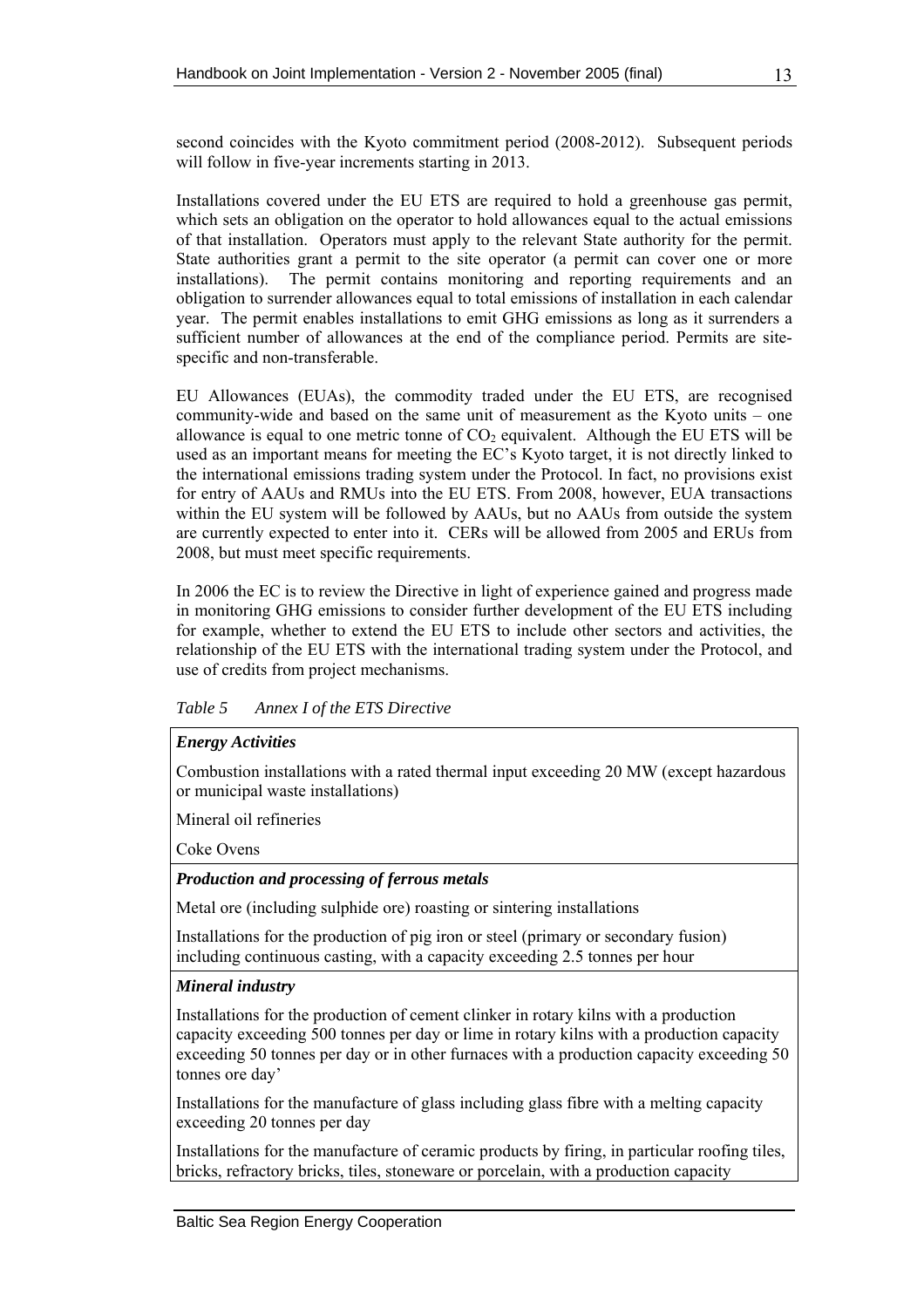exceeding 75 tonnes per day, and/or with a kiln capacity exceeding  $4 \text{ m}^3$  and with a setting density per kiln exceeding  $300 \text{ kg/m}^3$ 

#### *Other activities*

Industrial plants for the production of

- pulp from timber or other fibrous materials
- paper and board with a production capacity exceeding 20 tonnes per day

#### *1.4.1 Linking with JI and the CDM*

In October 2004, the Directive establishing the EU ETS was modified to enable linking of the Kyoto project-based mechanisms to the EU ETS.<sup>[10](#page-25-0)</sup> The Directive enables CERs to be imported into the EU ETS for compliance purposes from 2005, and ERUs from 2008. There are no limits on the use of CERs during the first phase, although Member States are free to impose a limit if they choose. In the second phase Member States may allow operators to use CERs and ERUs for compliance in the EU ETS up to a percentage of the allocation to each installation. This is to be specified in the NAP.

In general, credits from a broad range of CDM and JI projects that reduce emission in any of the sectors and greenhouse gases covered by the Protocol  $(CO<sub>2</sub>, CH<sub>4</sub>, N<sub>2</sub>O, HFCs,$  $PFCs$  and  $SF<sub>6</sub>$ ) can be used within the EU ETS. The Directive does, however, place some limits on CERs and ERUs from certain project types:

- CERs from land use change and forestry projects are not eligible for entry into the ETS during the first trading phase; CERs and ERUs from these projects may be eligible in the 2008 – 2012 period.
- CERs and ERUs generated from hydro projects larger than 20 MW can be used but must "respect" relevant international criteria and guidelines, including those of the World Commission on Dams.
- CERs and ERUs generated from nuclear projects are also excluded from use in the EU ETS, in accordance with the CDM and JI guidelines.

In addition, Member States may also impose restrictions on use of CERs and ERUs from certain project types.

JI projects can be undertaken by any Annex I countries, meaning any two countries within the EU can undertake a JI project. In order to prevent double counting of emissions reductions, Member States are to ensure that no ERUs or CERs are issued for reductions or limitations of emissions from installations covered under the EU ETS except under the following two conditions:

• Through the end of 2012, any JI and CDM projects that directly generate emissions reductions or removals from installations falling within the scope of the EU ETS,

<span id="page-25-0"></span><sup>&</sup>lt;sup>10</sup> This was achieved through the so-called "Linking Directive." Directive 2004/101/EC of the European Parliament and of the Council of 27 October 2004 amending Directive 2003/87/EC establishing a scheme for greenhouse gas emission allowance trading within the Community, in respect of the Kyoto Protocol's project mechanisms.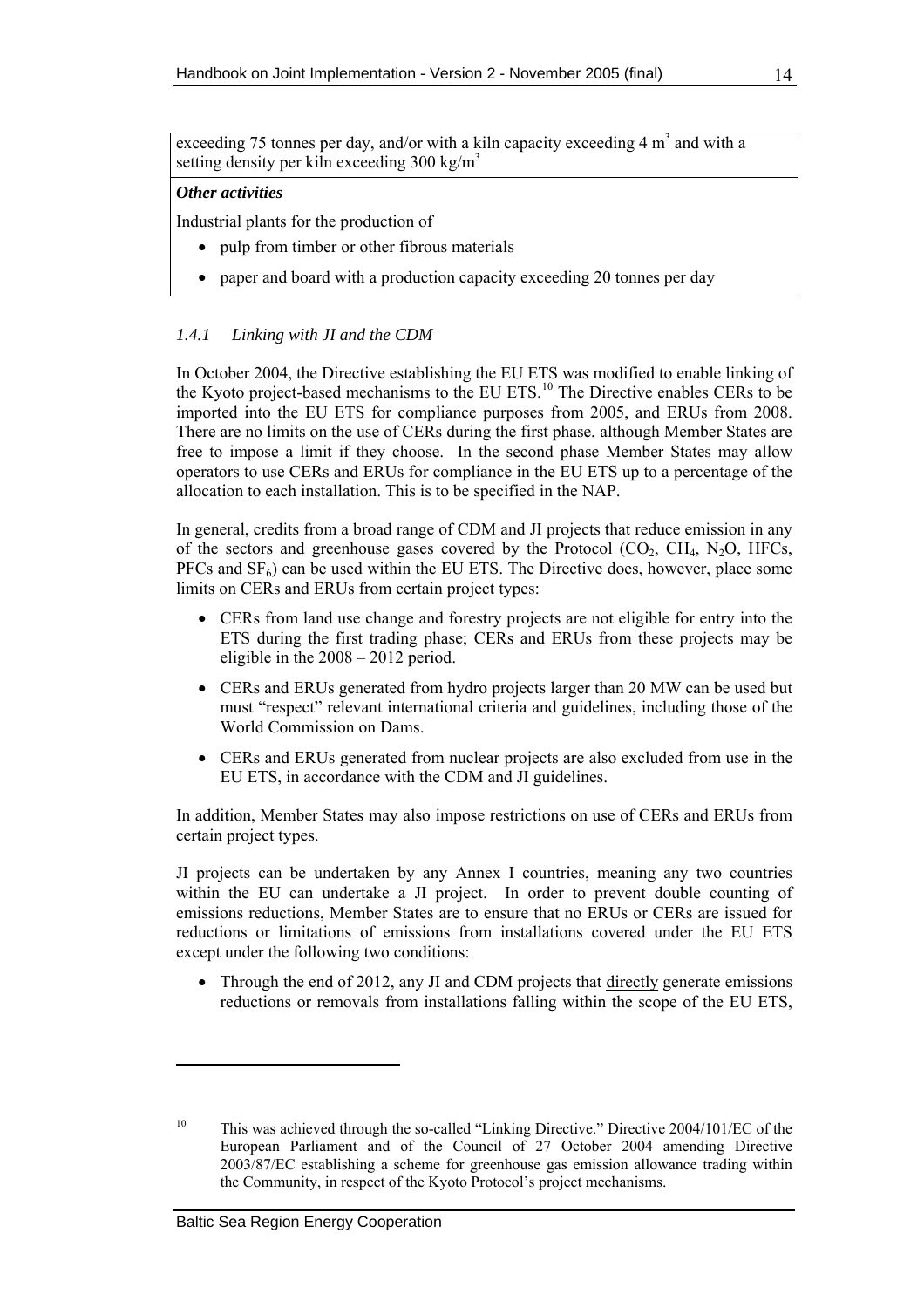may issue ERUs and CERs *only if an equal number of EUAs are cancelled in the national registry by the operator of the installation*.

• Through the end of 2012, JI and CDM projects at installations not covered by the EU ETS, but which affect (i.e., limit or reduce) emission reductions at installation that are covered by the EU ETS are not eligible to generate ERUs under JI *unless an equal number of EUAs is cancelled from the national registry of the Member State from which the ERUs originated.* Since the emissions associated with these projects are not under the EU ETS, but affect emission levels of installations covered by the ETS these are commonly referred to as "indirectly covered projects."

In order to accomplish the requirements related to "indirectly covered projects," Member States must take these projects into account in their NAP. The use of a reserve pool of EUAs corresponding to the number of ERUs and CERs generated and transferred by these projects is expected to be the most common approach. There are, however, disadvantages to this approach due to the need to approximate the size of the reserve pool.

Projects that are not covered by installations in the EU ETS, and that do not lead to a limitation or reduction of emissions from installations covered by the EU ETS remain eligible under JI. In developing JI projects, however, the Directive requires the *acquis communautaire* to be taken into account, meaning that the existing body of relevant regulations and requirements, including those covering energy, environment, and transport, must be included in baseline calculations. This implies that only emission reductions achieved by a JI project that are beyond the *acquis communautaire* would be eligible for generating ERUs. Countries that acceded into the EU in 2004 must integrate all Community law into their national legislation. Provisions have been established that enable full implementation of Community law to be transitioned in on a case-by-case basis, for example, Poland has until 2012 (rather than 2009) to fully comply with legislation related to waste landfills.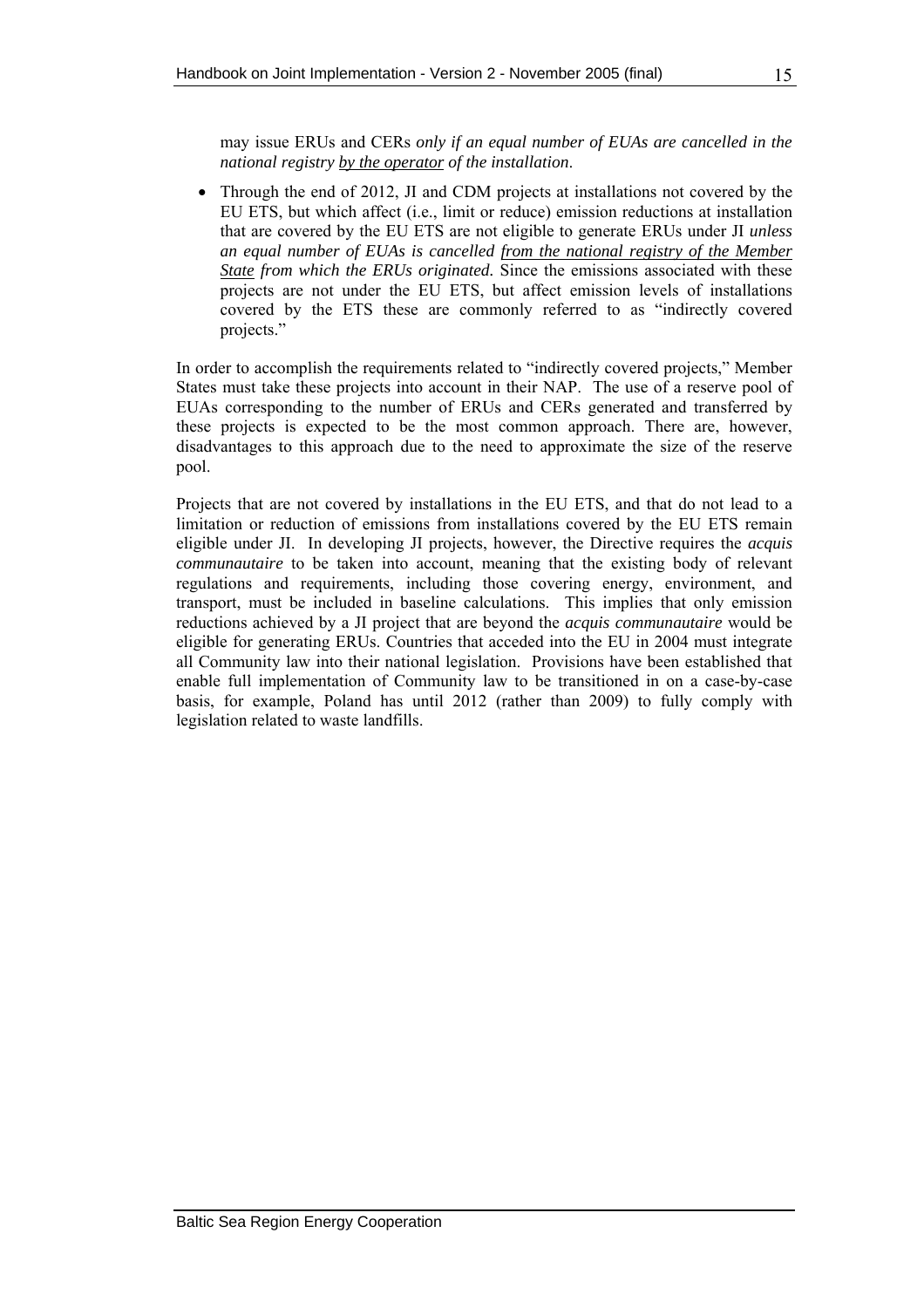# <span id="page-27-0"></span>**2 JOINT IMPLEMENTATION UNDER THE PROTOCOL**

The Kyoto Protocol and the JI guidelines contained in Decision 16/CP.7 of the Marrakech Accords provide part of the legal framework for JI. Requirements under JI can generally be placed under three categories: eligibility requirements which affect the ability of a Party or its legal entity to trade under the Protocol; participation requirements which may affect a Party's ability to participate in JI; and project level criteria which govern the procedures and structure of a JI project.

### **2.1 ELIGIBILITY REQUIREMENTS FOR PARTIES**

Under JI, eligibility requirements affect the transfer and acquisition of ERUs between Parties rather than the ability to undertake a project. The actual transfer and acquisition of ERUs, however, are governed by a broader set of rules, including M*odalities for the Accounting of Assigned Amount* and M*odalities, rules and guidelines for emissions trading under Article 17*.

*The information provided in the following section will be of particular interest to Focal Points, while the information pertinent to project participants (the compliance status of Parties) will be available on the UNFCCC Secretariat website.(http://ji.unfccc.int)*. The Secretariat is required to maintain a list of Parties that meet the eligibility requirements as well as those Parties that are ineligible to trade. Given the somewhat complex rules governing the transfer and acquisitions of ERUs, the Secretariat is also likely to include a list of Parties under which questions of implementation have arisen.

### *Eligibility requirements and the two track approach*

The JI guidelines provide for two approaches for developing JI projects commonly known as the two-track approach. First track JI is more closely related to emissions trading in that the host country Party plays a greater role in determining the project criteria related to transacting ERUs. Transactions are based on the performance of a project, but unlike second track there is no outside governing body that verifies the emissions reduced or sequestered. Second track JI more closely resembles the CDM, and projects must be examined and the emissions reduced or sequestered verified by an independent entity before any transaction can occur. Transaction costs are likely to be lower under first track JI, and investor countries in particular are likely to prefer use of first track JI. Under the first track, host countries are free to apply their own criteria and approve the project and emission reductions according to their own rules. The eligibility criteria for first track, however, are much stricter than for trading under second track JI.

A Party using the first track must meet all of the eligibility requirements and must remain in compliance with these (see section [1.3\)](#page-15-0). For Parties that only meet a subset of these requirements (see [Table 6](#page-29-0)) , transfers of ERUs from a host to investor Party/entity can still occur, but they must go through a verification procedure similar to that under the CDM and which is overseen by the Supervisory Committee (See Section [3.3.4\)](#page-41-0).

These requirements, however, do not preclude projects from taking place before a host or investor country Party has met any of the eligibility requirements. Any emissions reduced or sequestered by a JI project would have to go through verification procedures established by the JI guidelines, but if the host country Party is not eligible to trade no verified ERUs would be transferred until (at least) the minimal eligibility requirements are met.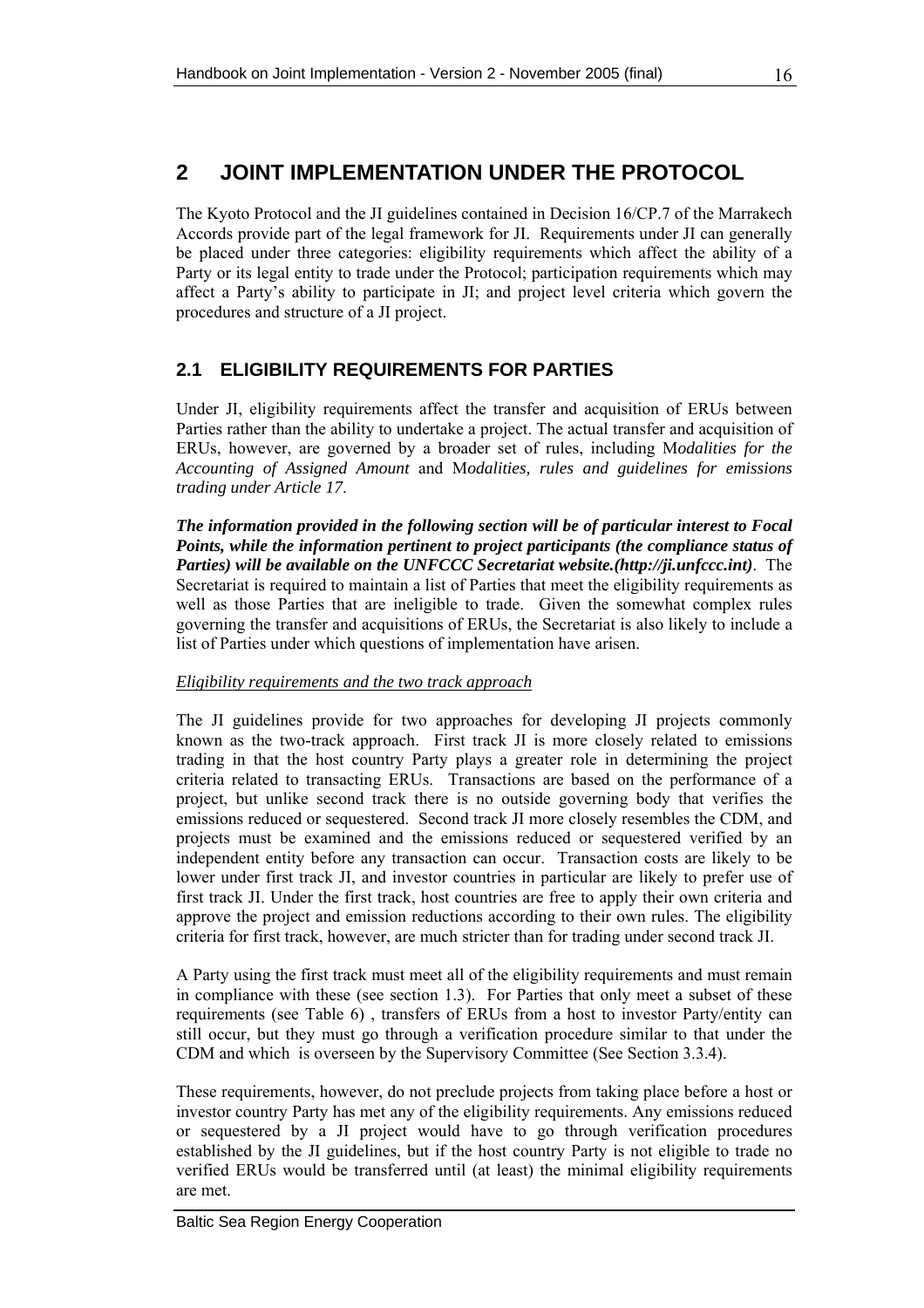Parties in full compliance (meeting all of the eligibility requirements) may also opt to use the second track process.<sup>[1](#page-28-0)1</sup> One possible advantage to using the second track is that it exempts ERUs that have been verified under this process from the CPR limit. These ERUs can therefore be traded regardless of the status of the CPR, meaning that a country may be out of compliance with its CPR level, but this will not impede the transfer of any ERUs that have been generated through the Supervisory Committee's verification process (see Section [1.3.4\)](#page-22-0). Once a Party has submitted the required information in the form of a report to the Secretariat, the Party will be considered to have met the eligibility requirements after 16 months have elapsed from the submission of the report, unless the enforcement branch of the Compliance Committee triggers any questions of implementation.<sup>[1](#page-28-1)2</sup> If a Party submits the required report to the Secretariat by January 1, 2007, this means that the earliest date by which a Party will know its eligibility for participation in JI and the other mechanisms is approximately April 2008. Continued compliance with the rules is a requirement for ability to use ERUs (i.e. apply the ERU for compliance purposes). In cases where a question of implementation is triggered, transfers and acquisitions of ERUs may continue, but Parties will be unable to use the ERUs for compliance purposes until the question of implementation has been resolved (Article 6.4 of the Protocol). ERUs that have been generated through the verification procedures under the Supervisory Committee are not subject to limitations on transfers, as long as the investor Party is in compliance with its requirements.

Requirements of the two tracks are summarized in [Table 6](#page-29-0) below.

<span id="page-28-0"></span><sup>&</sup>lt;sup>11</sup> Until the Supervisory Committee is fully operational, and absent national JI guidelines, many project developers are using second track procedures in developing JI projects.

<span id="page-28-1"></span><sup>&</sup>lt;sup>12</sup> In order to meet the eligibility requirements Parties must submit its "report to facilitate the calculation of its assigned amount pursuant to Article 3, paragraphs 7 and 8, and to demonstrate its capacity to account for its emissions and assigned amount…." Decision 16/CP.7 Annex, Section D, paragraph 22 (a).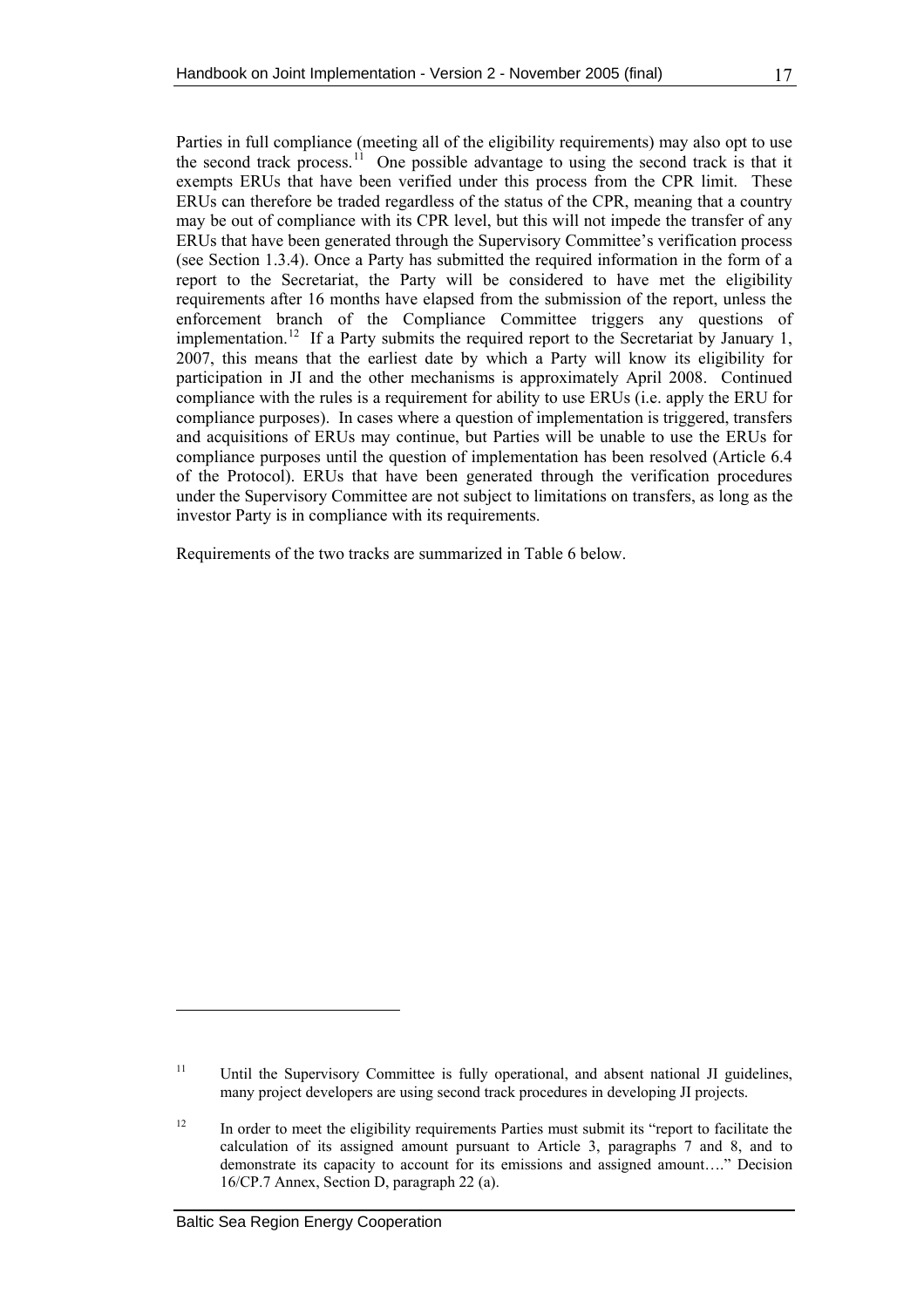| <b>JI First Track</b>                                                                                                                |                                                                                                                                                                 | <b>JI Second Track</b>                                                                                                                                                                                                                                                   |  |  |
|--------------------------------------------------------------------------------------------------------------------------------------|-----------------------------------------------------------------------------------------------------------------------------------------------------------------|--------------------------------------------------------------------------------------------------------------------------------------------------------------------------------------------------------------------------------------------------------------------------|--|--|
| A. Process                                                                                                                           | 1.<br>It is a Party to the Kyoto<br>Protocol.                                                                                                                   | 1.<br>It is a Party to the Kyoto<br>Protocol.                                                                                                                                                                                                                            |  |  |
| Eligibility<br><b>Requirements</b><br>for<br>transferring<br>and                                                                     | 2.<br>Its assigned amount has been<br>calculated and recorded.                                                                                                  | Its assigned amount has been<br>2.<br>calculated and recorded.                                                                                                                                                                                                           |  |  |
| acquiring ERUs                                                                                                                       | 3.<br>It has in place a national<br>system for the estimation of<br>GHG emissions.                                                                              | 3 <sub>1</sub><br>It has in place a national<br>registry for recording the<br>acquisition and transfers of                                                                                                                                                               |  |  |
|                                                                                                                                      | It has in place a national<br>4.<br>registry to record the<br>acquisition and transfers of<br>AAUs, ERUs, CERs, and<br>RMU <sub>s</sub> .                       | AAUs, ERUs, CERs, and<br>RMU <sub>s.</sub>                                                                                                                                                                                                                               |  |  |
|                                                                                                                                      | It must have submitted<br>5.<br>annually the most recent<br>required greenhouse gas<br>inventory report.                                                        |                                                                                                                                                                                                                                                                          |  |  |
|                                                                                                                                      | It must submit the necessary<br>6.<br>supplementary information<br>on its Assigned Amount, as<br>required under Article 7<br>(communication of<br>information). |                                                                                                                                                                                                                                                                          |  |  |
| <b>B.</b> Documentation<br>Project<br>requirements for<br>generating and<br>transferring ERUs                                        | Host country Party applies own<br>criteria for project approval,<br>including additionality<br>assessment.                                                      | Project participant must follow<br>verification procedures under the<br>supervisory committee, including<br>development of a Project Design<br>Document (PDD). The PDD<br>needs to be determined by an<br>Independent Entity accredited by<br>the Supervisory Committee. |  |  |
| <b>C.</b> Reporting<br>requirements                                                                                                  | A host country Party must make<br>information on a project publicly<br>available directly or through the<br>Secretariat                                         | Accredited independent entities<br>(IE) must make the PDD publicly<br>available through the Secretariat<br>for a 30 day commenting period.                                                                                                                               |  |  |
|                                                                                                                                      | Information must conform to the<br>JI reporting guidelines.                                                                                                     | Reports related to monitoring and<br>verification are made publicly<br>available by IE.                                                                                                                                                                                  |  |  |
| ERUs can be issued by host<br><b>D. Issuance of ERUs</b><br>country Party. No approval is<br>required from Supervisory<br>Committee. |                                                                                                                                                                 | If Supervisory Committee does<br>not call the Independent Entity's<br>verification report into a review<br>procedure then host country Party<br>can issue ERUs.                                                                                                          |  |  |
| ERUs must be included in the<br><b>F. Affect on CPR</b><br>CPR and are subject to its limits<br>on trading.                          |                                                                                                                                                                 | ERUs are excluded from the CPR<br>and can be freely traded.                                                                                                                                                                                                              |  |  |

<span id="page-29-0"></span>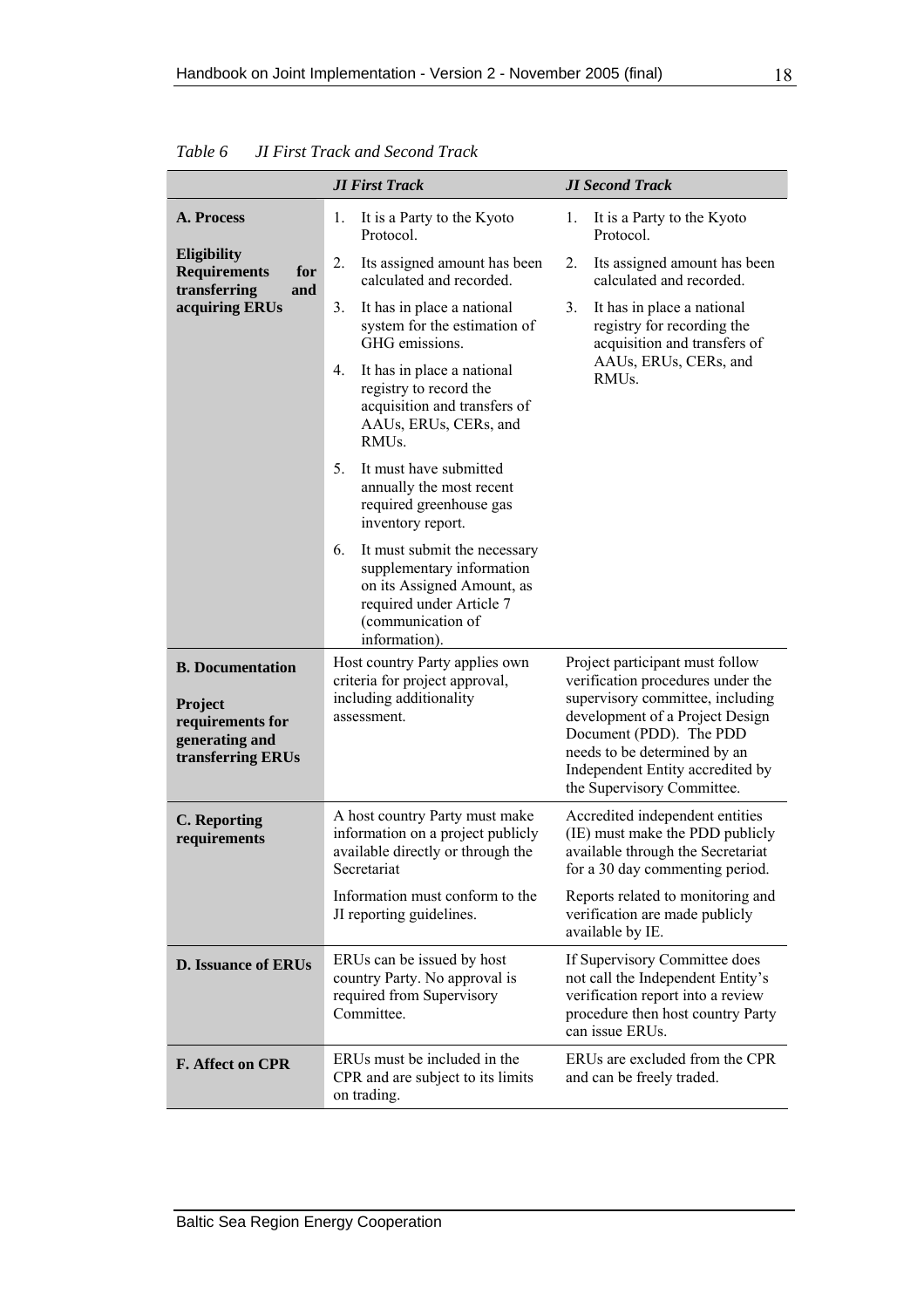### <span id="page-30-0"></span>**2.2 PARTICIPATION REQUIREMENTS**

While the eligibility requirements govern the ability of a Party to trade under the Protocol, participation requirements cover specific elements that must be included in the domestic implementation/structure of a Party's JI programme. They are mainly related to the method or process of approving projects. These requirements must be met regardless of the track used by a host Party or project.

Parties are to inform the Secretariat of its Focal Point for approving projects pursuant to Article 6, paragraph  $1(a)$ . As with the CDM, there are no specific requirements that the Focal Point must fulfil other than approving projects. In the case of host country Parties, it is likely that the Focal Point would bear responsibility for making information on JI projects publicly available. In either case, the Focal Point must work with domestic administrators of the national registry since there are requirements specified within the *Modalities for the Accounting of Assigned Amounts* that relate to publicly assessable information under the national registries, including on JI projects (see [Box 4](#page-30-0)).

### *Box 4 National registry requirements related to JI*

### *Conversion of ERUs*

Before a host Party may transfer ERUs, it must first convert previously issued AAUs or RMUs that are held in the national registry (in the Party holding account) into ERUs. The conversion is accomplished by adding a "project identifier", a number unique to that project and changing the "type" indicator on the serial number from AAU or RMU to ERU. The serial number must also identify whether the ERU was verified through the Supervisor Committee verification process.

### *Publicly assessable information*

Each national registry must make all non-confidential information publicly available and assessable through the internet that enables interested persons to search and view information. This information must include up-to-date information on all accounts within a national registry including: the account name (including a point of contact for "representative" and contact information) and a unique account number (including Party identifier plus a unique number that identifies the representative. In addition, publicly assessable information related to JI must include *a list of legal entities authorised by that Party* to hold ERUs in its national registries.

For each "project identifier" against which the Party has issued ERUs, the following information must be made publicly available:

- (a) Project name: a unique name for the project;
- (b) Project location: the Party and town or region in which the project is located;
- (c) Years of ERU issuance: the years in which ERUs have been issued as a result of the JI project;
- (d) Reports: downloadable electronic versions of all publicly available documentation relating to the project, including proposals, monitoring, verification and issuance of ERUs, where relevant, subject to the confidentiality provisions contained in Article 6.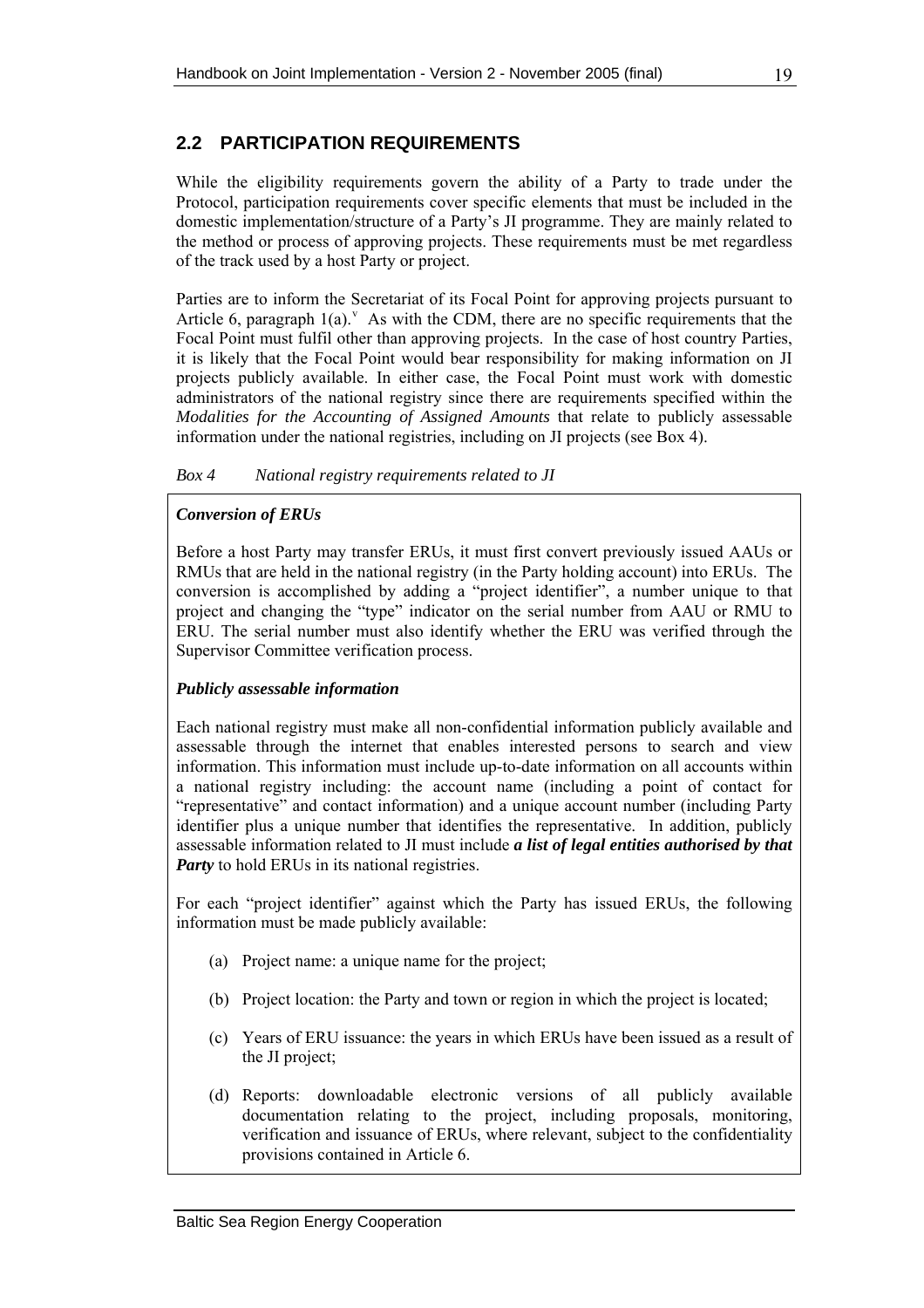<span id="page-31-0"></span>Parties must also have in place national guidelines and procedures for approving JI projects, *"including the consideration of stakeholders' comments, as well as monitoring and verification*<sup>[1](#page-31-1)3</sup><sup>*m*</sup>. This is likely to mean that national guidelines must include provisions for a process stakeholder input, as well as a process for verification and monitoring of reductions or removals associated with the project. Although not specified in the rules, this duty is likely to be accomplished through the Focal Point.

The final requirement states that all Parties involved in a JI project must approve it. This is embedded in Article 6, paragraph 1(a) which states that "…any Party included in Annex I may transfer to, or acquire from, any other such Party emission reduction units…provided that any such project has the approval of the Parties involved." This means that all Parties regardless of whether they intend to host a project must approve the project in order to transfer or acquire ERUs resulting from the project. Party involvement, however, is not defined.

Under the CDM Party involvement is defined as a Party that provides a written approval of voluntary participation for the project. Under this definition, Parties, through the Focal Point, would be required to submit written approval of the project (under track two) or include any Party approvals with publicly available information (under track one). It is possible that projects could go forward with only host country approval with approval by the investor country Party coming just prior to the transfer of ERUs. While under the CDM written approval also constitutes a DNA's authorization of participation by its legal entities in a specific CDM project activity; authorisation of a legal entity's participation in JI by a Party may be achieved through the list of entities authorised to hold ERUs within a national registry. In the case of projects funded through multilateral funds, approval by the fund may be sufficient but it is unclear what requirements will need to be met to transfers ERUs into the appropriate National Registries since the ability to hold ERUs within a national registry is clearly a requirement for transferring and holding ERUs. It is likely that a multilateral fund must first be considered a "legal entity" and have a holding account within one national registry in order to hold ERUs that would later be transferred to the funds investors in various other registries.

### **2.3 PROJECT LEVEL CRITERIA**

In addition to participation and eligibility criteria, there are several project related criteria that must be met. Assessment of these criteria at the project level will be dependent on the track which the project takes. For track one projects, the host country must assess whether the project meets the relevant criteria; while under track two, the IE will determine this. Project-level criteria include requirements related to baselines, additionality, and conformity with land use change and forestry activities.

### *2.3.1 Baseline*

The function of a baseline is to allow measurement of the project's emission reductions by comparing project emissions with emissions in the baseline. Under the JI guidelines, baselines must reasonably represent the anthropogenic emissions by sources or removals by sinks of "greenhouse gases that would occur in the absence of the proposed project,

<span id="page-31-1"></span><sup>13</sup> Decision 16/CP.7, Annex, Section D, paragraph 20 (b).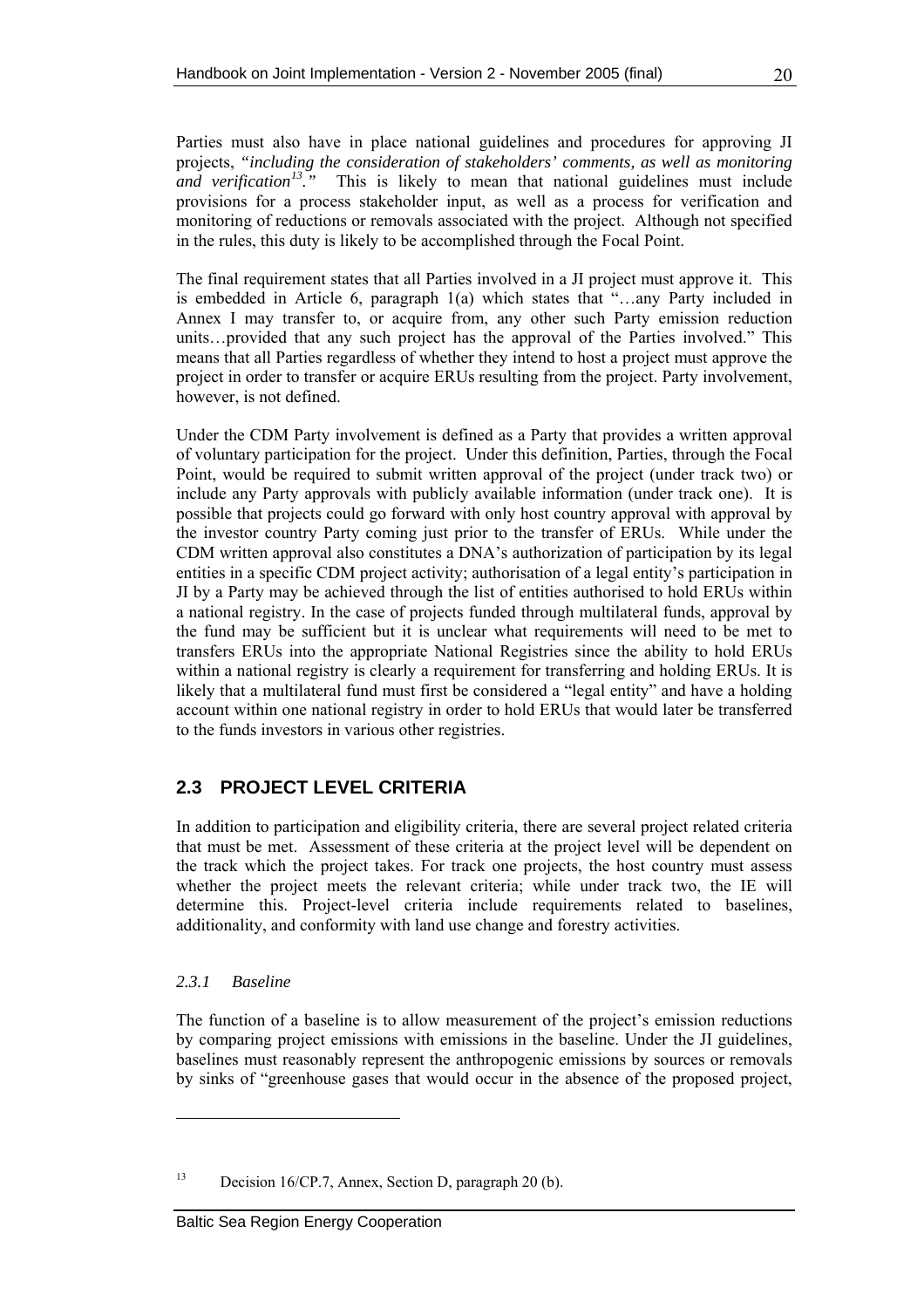and is to cover emissions from all gases, sectors and source categories listed in Annex A of the Protocol and anthropogenic removals by sinks, within the project boundary."*[vi](#page-21-0)*

Appendix B to the JI guidelines contains criteria for baseline setting and monitoring. Criteria for establishing baselines are:

- On a project-specific basis and/or using a multi-project emissions factor;
- In a transparent manner with regard to the choice of approaches, assumptions, methodologies, parameters, data sources and key factors;
- Taking into account relevant national and/or sectoral policies and circumstances, such as sectoral reform initiatives, local fuel availability, power sector expansion plans, and the economic situation in the project sector;
- In such a way that ERUs cannot be earned for decreases in activity levels outside the project or due to *force majeure;*
- Taking account of uncertainties and using conservative assumptions.

Baseline criteria for JI are somewhat similar to the CDM. All projects must meet criteria for baseline setting, monitoring and additionality, and must do so in a transparent and conservative manner (for a discussion of terminology used in both the CDM and JI see [Box 5\)](#page-33-0). There are also distinctive differences. First, under JI there is no requirement for development of methodologies.<sup>[1](#page-32-0)4</sup> Second, unlike the CDM, the JI guidelines provide for more flexibility in developing standardised baselines. Baselines for JI project may be established either on a project-specific basis and/or through use of a multi-project emissions factor. This should allow projects to be established using benchmarks, sectoral baselines or other more standardised methods.

Given the requirement for countries participating in JI to establish national guidelines for project approval, countries will play a greater role in developing what under the CDM would be termed methodologies, particularly in cases where standardised baseline approaches are developed. It is also likely, however, that the Supervisory Committee will either adopt some of the methodologies for baseline development for use in JI (although the methodologies may need to be modified for use under JI) or develop other methodologies for use by project participants. It is uncertain how this process will evolve, particularly since many project participants are currently applying existing CDM rules for JI projects. It is important to note, however, that the Supervisory Committee is to consider the body of work created by the CDM Executive Board in further elaborating rules for second track JI. In practice, the Supervisory Committee is likely to approve the use of at least some CDM methodologies (in cases where they are applicable for JI projects). Given the importance the JI guidelines place on national JI procedures,

<span id="page-32-0"></span><sup>&</sup>lt;sup>14</sup> It should be noted that paragraph 40 of the JI guidelines states that information used to *"describe the baseline methodology and its application cannot be considered as proprietary or confidential."* This is, however, the only reference to baseline methodologies in the JI guidelines. This is likely to be an area in which the Supervisory Committee will provide further guidance. In practice, any procedures adopted by host country Parties related to baseline development will be a form of methodology. A methodology is simply a protocol for selecting the baseline scenario and calculating baseline emissions for a particular project type or within a particular sector so as to produce a baseline scenario.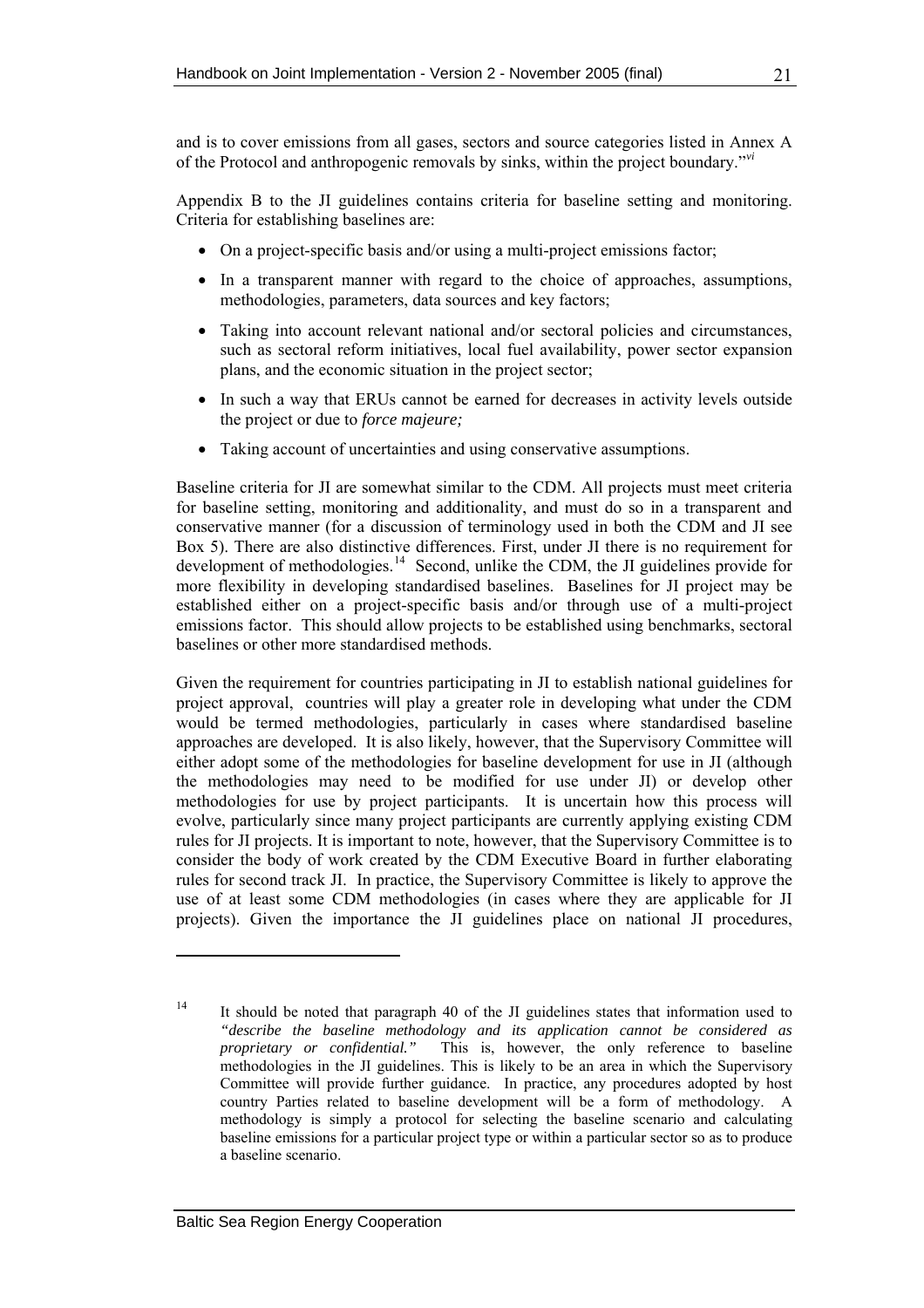<span id="page-33-0"></span>however, national guidelines are likely to take precedence over any methodologies adopted by the Supervisory Committee and be required for use once they are established by the host country Party.

#### *Box 5 Transparency, Uncertainty and Conservativeness*

Under the CDM *transparency* means that all choices must be substantiated and explicit. The best method for ensuring transparency is to develop a logical and fully documented baseline and whenever possible to use established factors, algorithms and protocols. All reference documents should also be clearly cited.

*Uncertainty* and *conservativeness* relate to the impact of emissions and choices of assumptions and other key factors in establishing a baseline. When uncertainty exists, i.e., when there are one or more factors that can be used for calculating emissions, the most conservative must be chosen. This means that the factor that provide the lowest emissions reduced or sequestered must be used.

### *2.3.2 Additionality*

Emissions reductions or removals must be additional to any that would have occurred without the project, which means that as with the CDM the only appropriate test is on the emissions reduced or removals achieved.<sup>[vi](#page-23-0)i</sup> The *additionality criterion* under JI is applicable to all projects, and development of the baseline is a key component in demonstrating additionality. A reduction of emissions resulting from a JI project is additional if the emissions reductions are additional to what would otherwise have occurred, i.e., are lower than those of the baseline scenario. But how it is assessed is different under the two tracks. Under first track JI, the host country determines whether the project is additional to business as usual. In this circumstance it is preferable for the host country to outline what must be incorporated into the baseline scenario. JI projects hosted in an EU country, for example, must incorporate *acquis communautaire* into the projects baseline. Any emissions reduced or sequestered beyond that would be considered additional.

For second track projects, an accredited Independent Entity assesses the additionality of the emissions reduced or sequestered. The assessment of additionality in second track projects would be dependent on the approach taken by the Supervisory Committee. Two approaches are possible. In the first, the Supervisory Committee could adopt an additionality tool similar to that of the CDM Executive Board, or alternatively the Supervisory Committee could require use of any additionality tests supplied by host countries in their national guidelines and procedures for the approval of JI projects.

Assessment of additionality will also be affected by the type of baseline used. If a project specific baseline approach is used by a project then that project will have to determine whether the emissions reduced or sequestered are additional on a case-by-case basis. If a benchmark or other top-down approach is used, then additionality could be automatically determined through meeting requirements specified within the baseline.

Chapter [4](#page-57-0) of this Volume explains further how to select an appropriate baseline, how to calculate an emissions baseline, and calculate the emissions reductions.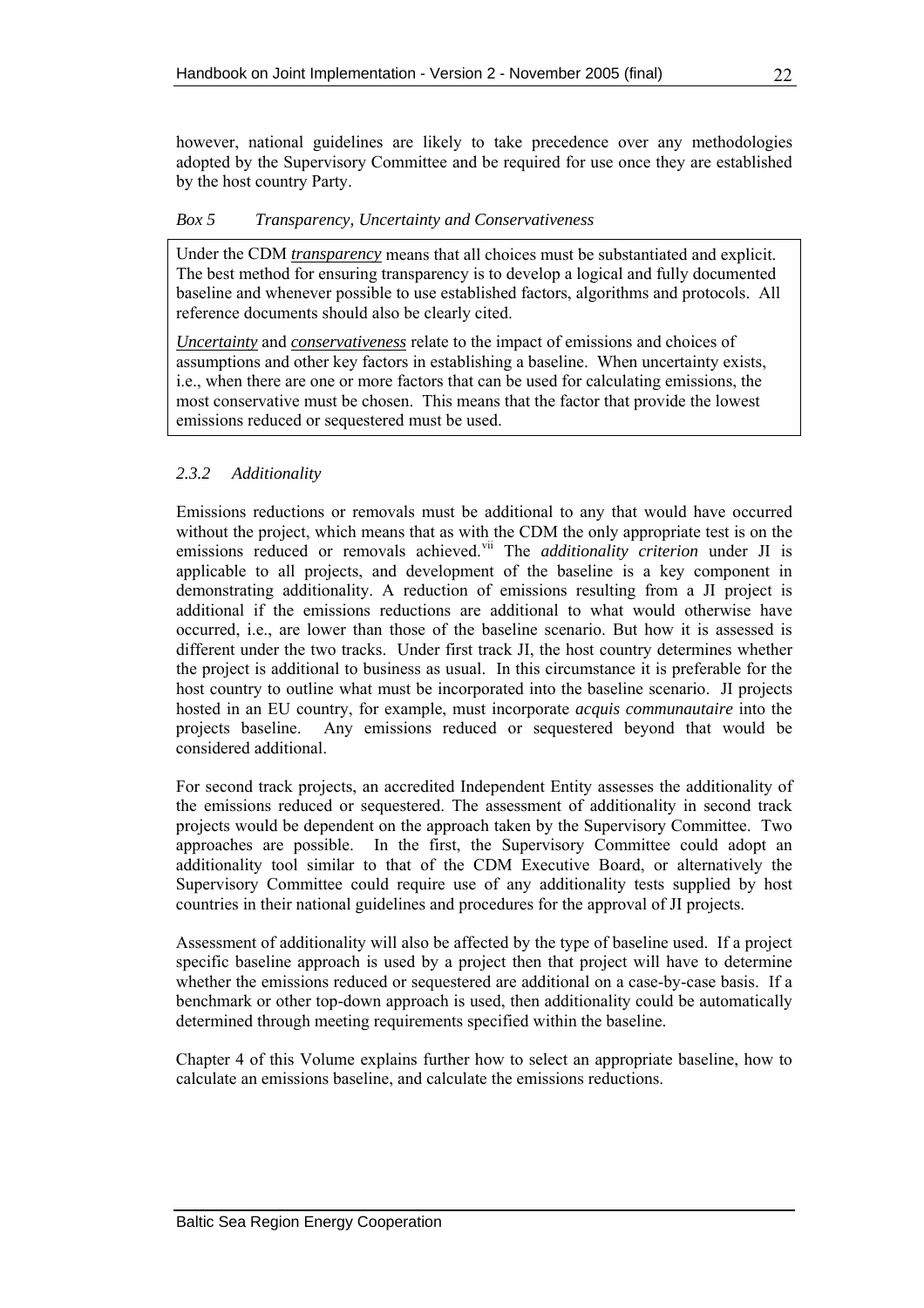### <span id="page-34-0"></span>*2.3.3 Land use and land use change and forestry (LULUCF)*

Projects in the land use change and forestry sector must conform to UNFCCC rules on LULUCF. The acceptability of ERUs generated from LULUCF activities, however, is a different matter. Depending on the intended compliance purpose of the ERUs from LULUCF activities, there may be restrictions on their use. Some Parties have stated that they will limit the use of ERUs from LULUCF projects to be used for compliance purposes.

### **2.4 TIMING OF THE JI TWO TRACK PROCEDURES**

The JI guidelines govern two key aspects. The first relate to project requirements and the project cycle(s), and the second is the ability to trade ERUs.

Projects starting from the year 2000 that meet all the guidelines may be eligible as JI projects, but ERUs may only be transferred and acquired during the commitment period. Trading of ERUs under the Protocol, however requires that the Compliance Committee be established, reports by countries be submitted, the assigned amount calculated, the national registry operational, and the commitment period underway. The determination of eligibility also requires expert review teams to be in place to review the required reports; as stated above, a green light for trading by the enforcement branch of the Compliance Committee is likely to take approximately 16 months as long as no questions of implementation are raised.

For Parties in full compliance with the eligibility requirements for participation under the Kyoto trading system, there are no internationally imposed requirements for JI projects, other than those stated above. The Parties apply their own criteria for JI projects and must determine whether the project meets them. In addition, the host country Party determines the amount of emissions reduced or sequestered by a project and whether the emissions reduced or sequestered are considered *additional*. The host Party must make information on the project "publicly available" directly through the national registry. Information on the project, including on baselines and monitoring may also be sent to the Secretariat. It is unclear whether these projects will be required to send information in the format of a project design document (PDD). Although Parties may design their own format for submitting project information, use of the PDD adopted by the Supervisory Committee is likely to provide more transparency and ease of use. It would also reduce costs in cases where a project developed under first track procedures was suddenly required to go through second track procedures (in cases of non-compliance for instance). Finally, the host country has the responsibility for transferring ERUs to the investor Party/Parties.

A key criterion for operationalising Second Track JI is the establishment of the Supervisory Committee. The Supervisory Committee was established at the meeting of the first COP/MOP in December 2005 and will operation in 2006. Drawing on the experience of the CDM Executive Board in certain areas should accelerate the readiness of the Supervisory Committee.<sup>[1](#page-34-1)5</sup>

<span id="page-34-1"></span><sup>&</sup>lt;sup>15</sup> Specifically, the Supervisory Committee is to consider the CDM Executive Boards work in relation to three areas: standards and procedures for the accreditation of Independent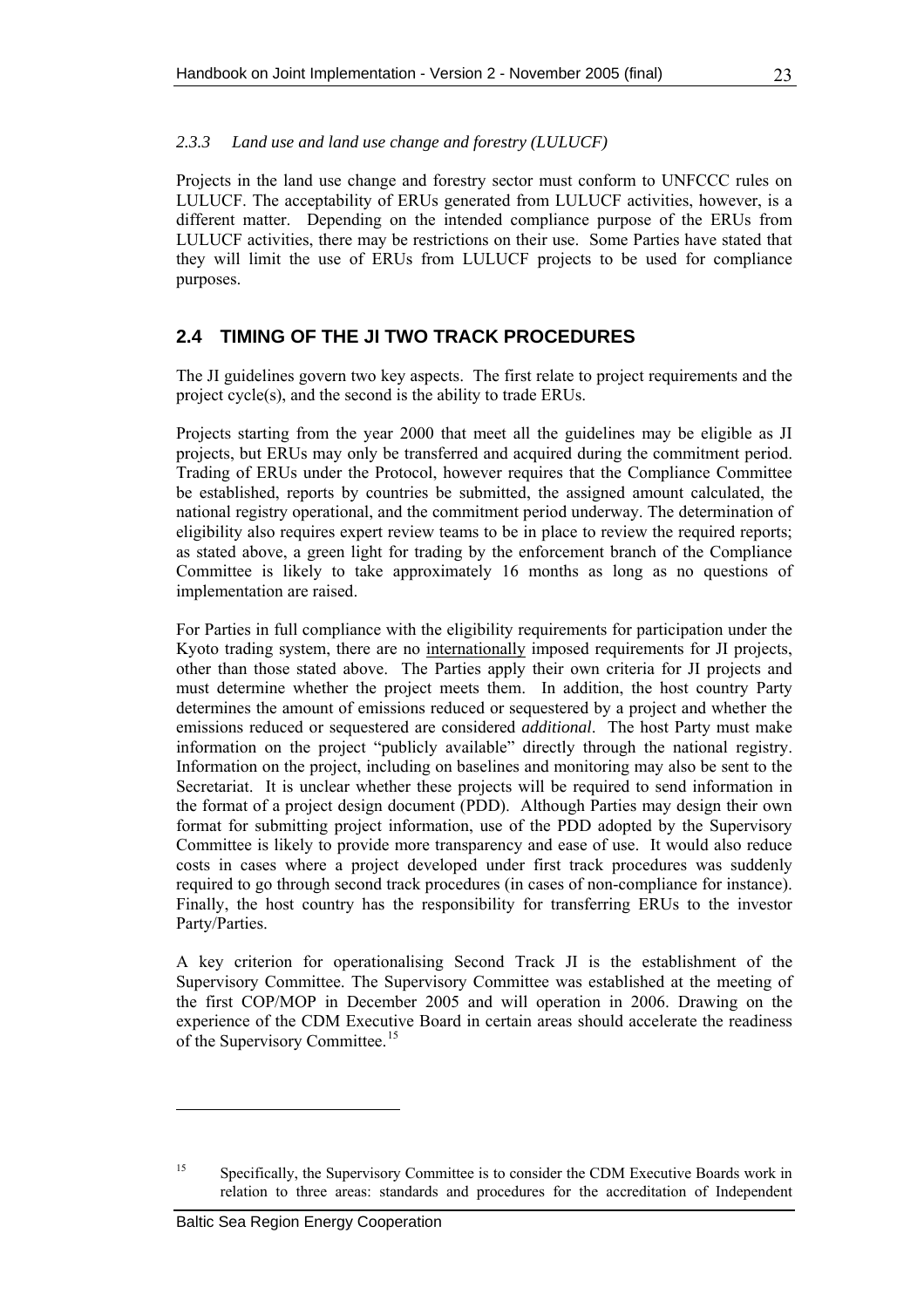Since the Supervisory Committee is not yet fully operational and most countries have not yet established their national guidelines and procedures, a number of questions remain as to what project participants should do in the interim period. The first step is to consult with the host country Party or their Focal Point and to develop projects according to the guidelines that currently exist. Many project participants are choosing to develop their projects in line with the CDM rules.

Once the Compliance Committee begins determining eligibility to trade, the UNFCCC Secretariat will maintain a publicly available list of countries that meet the eligibility requirements for JI First and Second Track projects, and of those that are in noncompliance with the requirements.<sup>[vi](#page-23-1)ii</sup>

Entities, reporting guidelines and criteria for baseline and monitoring, and in development of a project design document.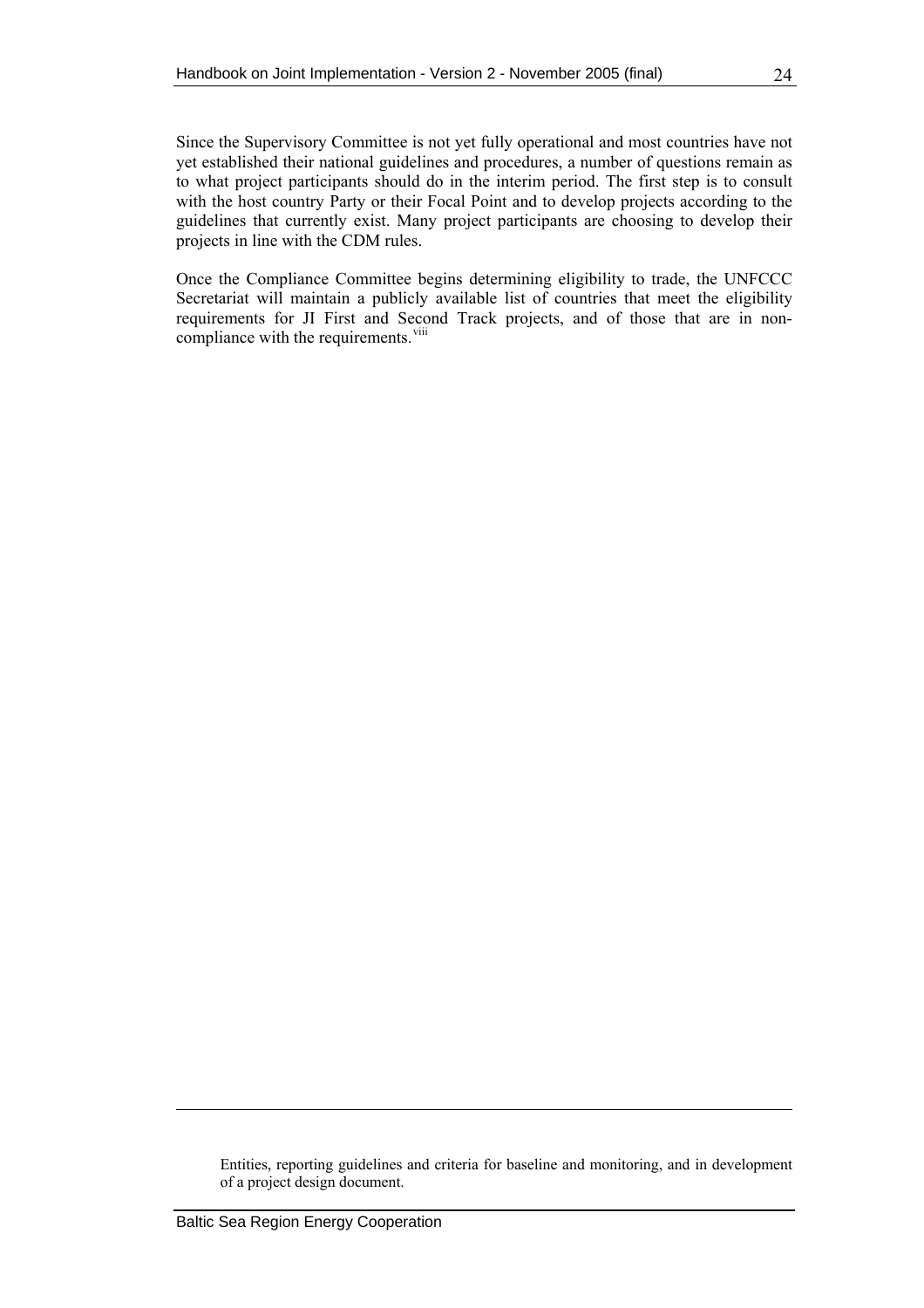# <span id="page-36-0"></span>**3 THE JI PROJECT CYCLE**

This Chapter describes the steps involved in the project cycle for the two tracks, and the roles of the participants in each step. The order of steps is not prescriptive but rather descriptive of the potential development of a JI project. The activities and priorities of the host country could affect the order or steps involved in the development and implementation of a JI project. In some cases, host country Parties may have a preference for the types of JI projects they are willing to have implemented within their borders, or they may have a portfolio of projects that they have prioritized for JI whose development would expedite some of the steps. The project cycles differ somewhat between the two tracks. These differences will be discussed in greater detail in the sections that follow (see Sections [3.2](#page-37-0) and [3.4\)](#page-42-0).

# **3.1 THE JI PROJECT CYCLE**

The JI project cycle contains steps and activities comparable to those undertaken in the development of any conventional project (i.e. an investment without a JI component). As with other types of projects, the JI project cycle can be divided into two main phases: the development and implementation phases. The project development phase encompasses development of the project idea, its assessment for eligibility under JI and its approval by the host country Party (and other Parties involved). This phase incorporates all activities prior to the construction or start of any of the project's activities. [Figure 2](#page-36-0) below presents the JI project cycle for the project development phase.

*Figure 2 JI project development phase* 



Once a project idea has been developed, the project should be assessed to determine whether it will produce a sufficient number of GHG emissions reductions to warrant further development. If this assessment is positive, the project participant should establish contact with the national Focal Point for JI or, if this has not been appointed, the Ministry with responsibility for JI and discuss development of the proposed project as a JI project. This should include an assessment of the applicable and relevant international and national regulations and policies, as well as to determine whether the national JI guidance and procedures for project approval have any bearing on development of the project under JI (such as any restrictions on projects types).

The second phase is the implementation phase. This refers to the point in time from which the project is operational and emissions reductions are generated. This phase includes all monitoring, reporting and verification of emissions reduced or sequestered, and the transfer of ERUs. [Figure 3](#page-37-0) below presents the JI project cycle for the project implementation phase.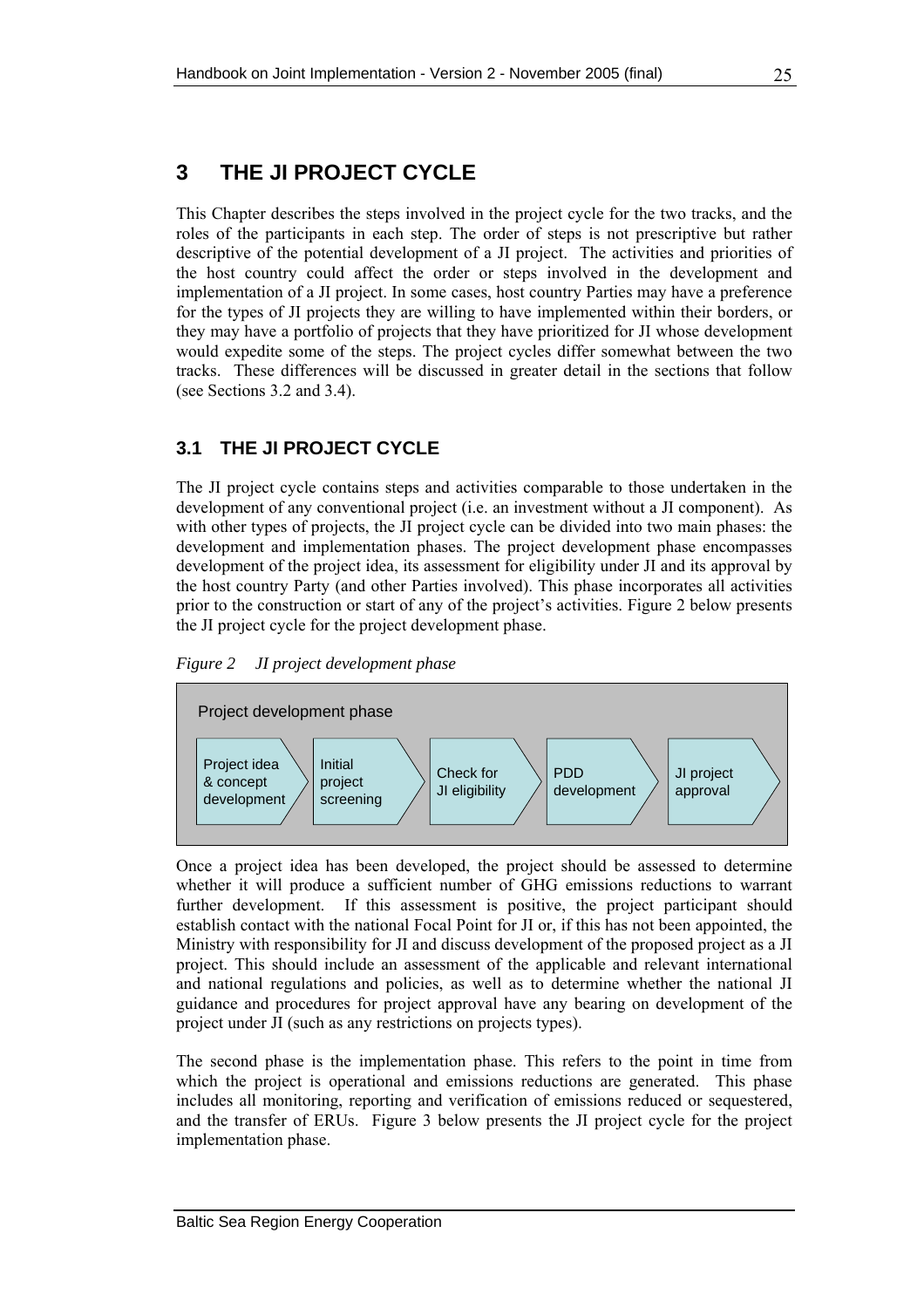<span id="page-37-0"></span>



# **3.2 FIRST TRACK PROJECT CYCLE**

There are two primary participants in First Track JI projects. The first is the project participant whose primary responsibility is the development and implementation of JI projects in accordance with the guidelines and procedures of the host country. The second participant is the host country Party, primarily the Focal Point that is responsible for the verification of the emissions reduced, determination of the additionality of those emissions, and issuance of the ERUs.

For Parties in full compliance with the eligibility requirements listed above, there are only minimal internationally imposed requirements for JI projects hosted in those countries. As stated previously, Parties apply their own criteria for JI projects and must determine whether projects meet them. In addition, the host country Party verifies the amount of emissions reduced or sequestered by projects and whether the emissions reduced or sequestered can be considered *additional*. The host country Party must make information on the project "publicly available" both directly, or by sending project information, [i](#page-23-0)ncluding on baselines and monitoring to the Secretariat.<sup>ix</sup> As stated previously, however, information is also to be made available through the national registry. Parties may choose to design their own format for submitting project information, or they may adopt the PDD that the Supervisory Committee designs. Finally, the host country Party has the responsibility for transferring ERUs to the investor Party/Parties. A guide for First Track JI project cycle is provided in [Table 7.](#page-38-0)

Since verification of ERUs under First Track JI is left to the host country Party, verification procedures may vary by host country Party, and could differ from Second Track JI procedures. It should be noted that a Party meeting the First Track JI requirements may at any time opt for using the Second Track JI verification procedures.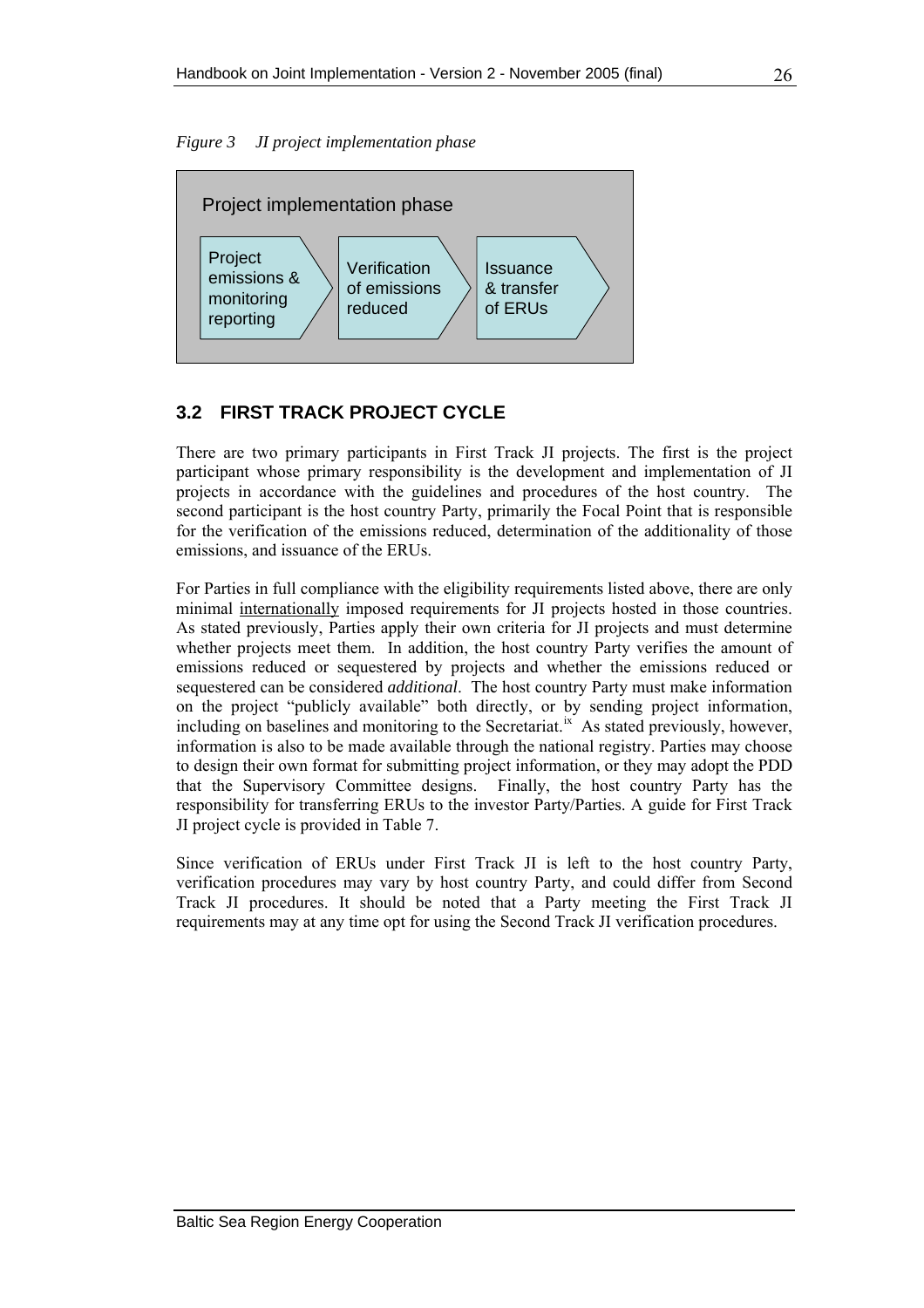<span id="page-38-0"></span>

| Table 7 | Guide for First Track JI project cycle |  |
|---------|----------------------------------------|--|
|         |                                        |  |

| Step 1: | Identification of project idea by project participant and an initial evaluation of<br>the eligibility and feasibility of developing the project as a JI project.                                                                                                                                                                                                                                                                                                                                                                   |  |  |
|---------|------------------------------------------------------------------------------------------------------------------------------------------------------------------------------------------------------------------------------------------------------------------------------------------------------------------------------------------------------------------------------------------------------------------------------------------------------------------------------------------------------------------------------------|--|--|
| Step 2: | Determination of Track to be used for project development.                                                                                                                                                                                                                                                                                                                                                                                                                                                                         |  |  |
|         | Has the host country Party met all six eligibility requirements?<br>a)                                                                                                                                                                                                                                                                                                                                                                                                                                                             |  |  |
|         | b) If no, are they likely to by the time ERUs are to be transferred out of<br>the host country Party's national registry? It is also important to check<br>with the host Party to determine their JI policy. Some Parties may<br>choose to begin trading under Second Track JI and trade under Article<br>17 and first track JI at a later stage.                                                                                                                                                                                  |  |  |
|         | c) If the project is not eligible under First Track go to Section 3.4 on<br>Second Track JI.                                                                                                                                                                                                                                                                                                                                                                                                                                       |  |  |
| Step 3: | If the project is eligible under First Track JI, the project participant must<br>develop the necessary documentations for submission to the host country's<br>Focal Point. The national guidelines and procedures for project approval will<br>be a key source of information in determining the structure of documentation,<br>i.e., whether the host Party requires use of the PDD or has designed its own<br>reporting format, specifications for baseline development, monitoring<br>requirements and verification procedures. |  |  |
|         | Documentation may include:                                                                                                                                                                                                                                                                                                                                                                                                                                                                                                         |  |  |
|         | Development of a baseline and a monitoring plan, and any other<br>a)<br>documentation specified by the Focal Point, this may include<br>documentation of analysis of environmental impacts of the project as<br>required by host country national law.                                                                                                                                                                                                                                                                             |  |  |
|         | b) Assessment that the emissions reduced by the project are additional to<br>what would otherwise have occurred.                                                                                                                                                                                                                                                                                                                                                                                                                   |  |  |
|         | c) Stakeholder comments, as specified in the national guidelines and<br>procedures for approving JI projects.                                                                                                                                                                                                                                                                                                                                                                                                                      |  |  |
|         | d) Letters of approval of the project from involved Parties.                                                                                                                                                                                                                                                                                                                                                                                                                                                                       |  |  |
|         | Additional information on baseline development can be found in Section 4.                                                                                                                                                                                                                                                                                                                                                                                                                                                          |  |  |
| Step 4: | The Focal Point makes the information publicly available through the national<br>registry or other means and may also submit information to the Secretariat.                                                                                                                                                                                                                                                                                                                                                                       |  |  |
| Step 5: | The Focal Point verifies the reduction in emissions as being additional to what<br>would otherwise have occurred.                                                                                                                                                                                                                                                                                                                                                                                                                  |  |  |
| Step 6: | The Focal Point/host Party may issue the appropriate quantity of ERUs in<br>accordance with the modalities and procedures for the accounting of assigned<br>amounts.                                                                                                                                                                                                                                                                                                                                                               |  |  |

At this stage, project participants are advised to develop a project under Second Track procedures, primarily because compliance with the eligibility criteria will not be determined until at least 2008.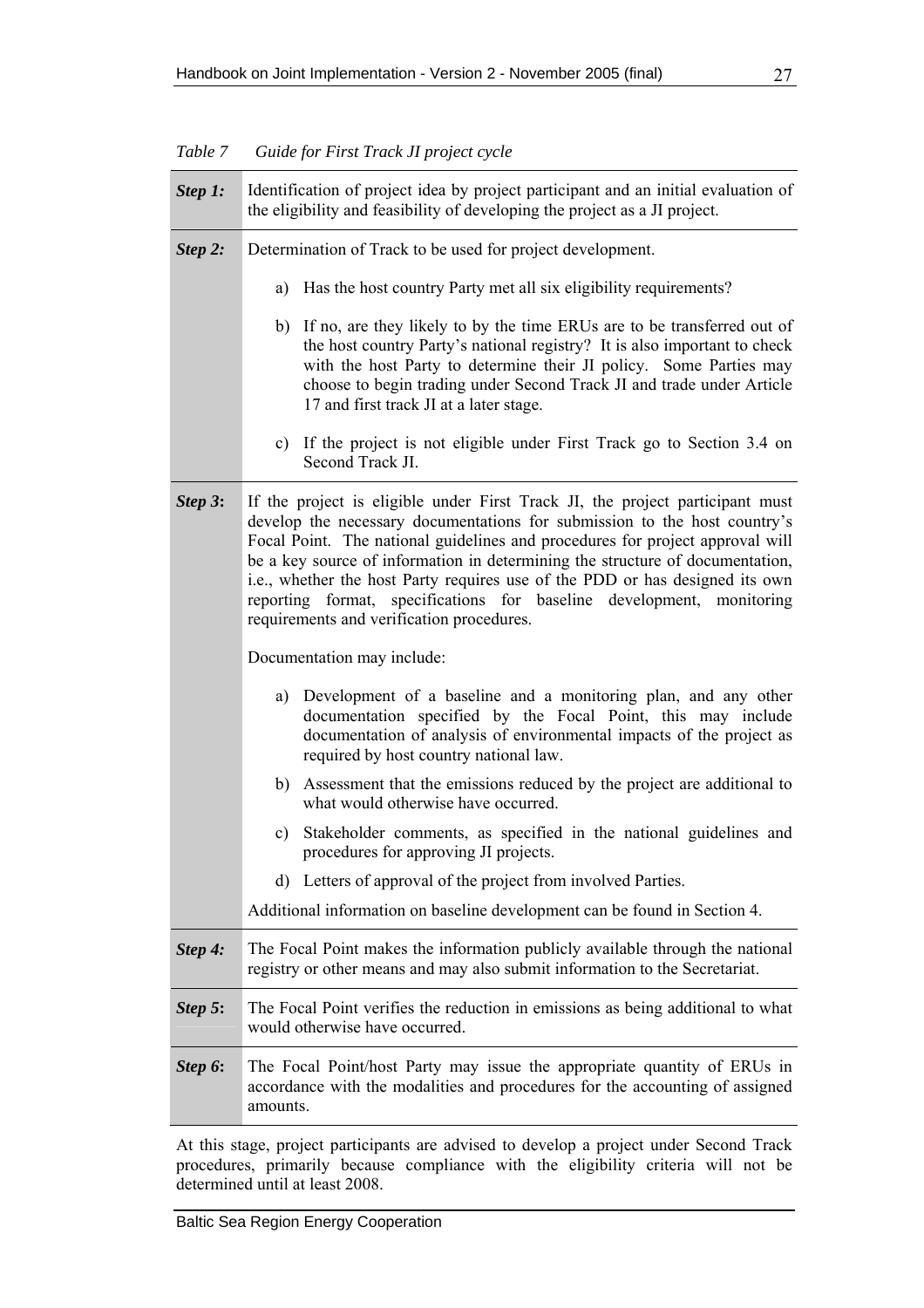It is important to reiterate that the ability to transact ERUs under First Track JI is dependent on Parties being in full compliance with all eligibility requirements for trading (see Section [2.1](#page-27-0)). The earliest this is likely to occur is sometime during mid-2008. Parties must submit information to the Secretariat by January 2007, but the process for assessing eligibility will take 16 months (in cases where no problems or "questions of compliance" are found) or longer. It is also important to check with the host country Party to determine whether and/or when they will comply with eligibility requirements for First Track JI. Host country Parties could opt to use Second Track JI throughout all or most of the commitment period rather than move to First Track. Although First Track JI may involve lower transaction costs on a per-project basis and is seen by investors as the preferable method for transacting ERUs, it places a higher burden on the host country Party. First Track JI requires that standards applicable for conducting emissions trading under Article 17 be met which entails ensuring that GHG emissions can be estimated and reported at the national level rather than monitoring and reporting emissions at the project level as under Second Track JI. As a result, some these Parties may choose to use Second Track JI first; moving to First Track JI at a later stage during the commitment period.

## **3.3 PARTICIPANTS INVOLVED IN THE JI SECOND TRACK PROJECT CYCLE**

The four primary participants involved in the Second Track JI project cycle are:

- Project participants
- Parties
- Accredited Independent Entity (IE)
- Supervisory Committee for JI

Each of the above participants is responsible for different tasks involved in implementing and administering JI projects. The role of each of the participants is outlined in the sections below.

## *3.3.1 Project Participants*

Article 6 of the Protocol establishes a Party's ability to authorize legal entities to participate, under its responsibility, to undertake *"actions leading to the generation,*  transfer or acquisition under this Article of emission reduction units." <sup>[x](#page-25-0)</sup> The JI guidelines note however, that the Party remains responsible for ensuring that its Kyoto commitments are met. $^{x_i}$  This suggests that a wide range of bodies could, if authorised by a Party, develop projects and acquire or transfer ERUs. Examples of possible entities that could participate as project participants include Government bodies or agencies, municipalities, foundations, financial institutions, companies and NGO's. In order to acquire ERUs, however, the "legal entity" must have a holding account in a national registry.

### *3.3.2 Parties*

Parties are those national governments which have ratified or acceded to the Protocol, and in the context of Article 6, are involved in a JI project. The country where the project is located is generally referred to as the Host Party. An investor Party would be the country in which the ERUs are transferred. Every JI project includes the involvement of a host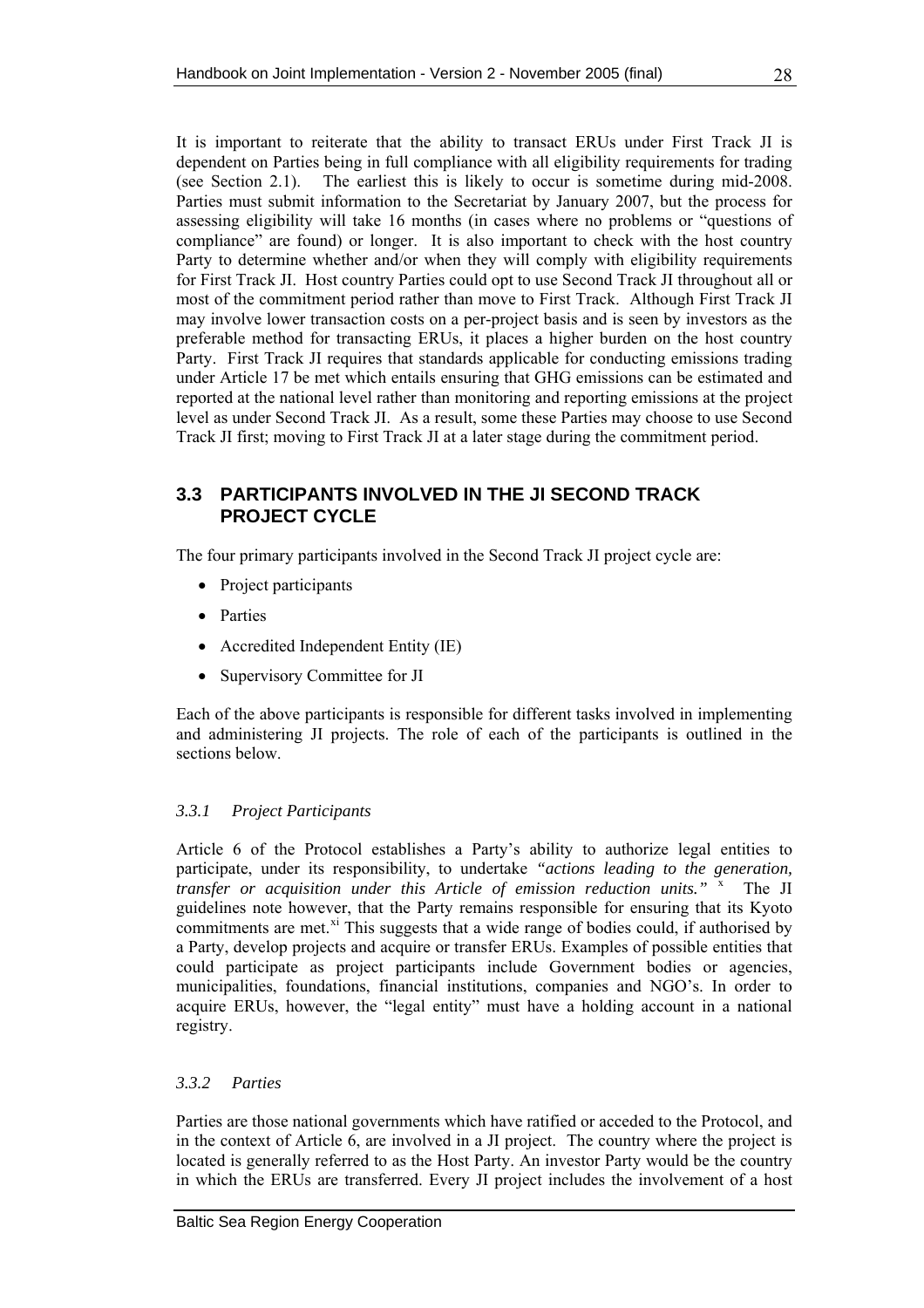<span id="page-40-1"></span>Party. According to the JI guidelines a JI project has to have the approval of the Parties involved. See Section [2.2](#page-30-0) for a more detailed discussion of requirements for Parties involved in JI projects.

Under JI, host country Party involvement is a critical component for the development of a project, and in particular for the ability of project participants to acquire ERUs. Without host country Party involvement, no ERUs can be transferred.

See Appendix C for samples of Host and Investor Party Letters of Approval.

## *3.3.3 Accredited Independent Entities*

An IE under the Second Track JI procedure is responsible for determining whether the proposed project meets the requirements specified in the JI guidelines and verifying the emissions reductions accruing from the project. A "determination" occurs when the PDD is reviewed to ensure the project meets the JI guidelines. Once a project participant submits a PDD to the IE, the tasks of the IE are to: $\frac{1}{x}$  $\frac{1}{x}$  $\frac{1}{x}$ 

- Make the PDD submitted by the project participant publicly available for 30 days through the Secretariat;
- Receive comments from Parties, stakeholders and UNFCCC accredited observers on the PDD and any supporting documentation. Comments can be made for 30 days from the date from which the PDD is made publicly available; and
- Provide a summary of comments received and a report of how due account was taken of these.

The IE has to determine whether the proposed project has been approved by the relevant Annex I Parties involved, whether the project would result in a reduction of emissions by sources that is additional to any that would otherwise occur, and whether the project has an appropriate baseline and monitoring plan in accordance with JI guidelines. The IE must also determine whether project participants have submitted documentation on the analysis of environmental impacts of the project, including trans-boundary impacts, in accordance with procedures determined by the host country Party. If the impacts are considered significant by project participant or the host country Party, the IE will have to determine whether an environmental impact assessment has been undertaken in accordance with the procedures required by the host country Party.

Verification of emissions reduced by a project is also the responsibility of the IE. Verification is the periodic independent review and *ex-post* determination of the reductions in GHG emissions that have occurred as a result of the operation of the JI project.<sup>[16](#page-40-0)</sup> In other words, verification can only be carried out once the project has begun generating emissions reductions. It serves to verify that the project results in real emission reductions, and that the emissions were monitored and calculated in accordance with the monitoring plan.

<span id="page-40-0"></span><sup>&</sup>lt;sup>16</sup> Under the JI guidelines, verification of emissions reduced or sequestered is term a "determination". For simplicity and clarity, this handbook refers to the review of the PDD as "determination" and the verification of emission reductions as "verification".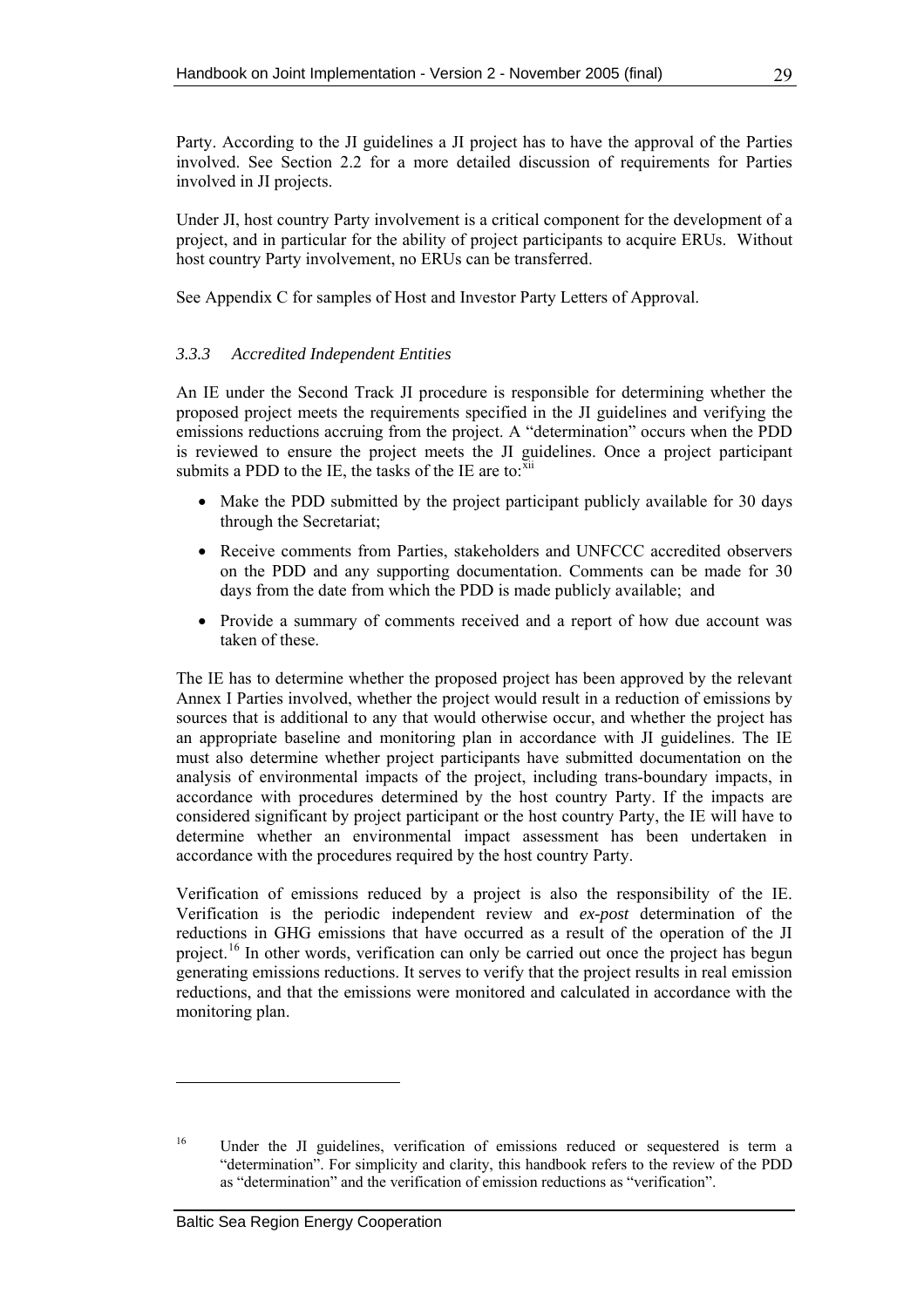IEs are to be accredited by the Supervisory Committee. This is likely to be one of the first areas the Supervisory Committee will proceed with during 2006.

This raises the question of what project participants and Parties can do in the interim. It is important to recognise that there is a risk that projects implemented in this interim period may not ultimately qualify as JI projects.

One option is to select companies that are Designated Operational Entities (DOEs) under the CDM. There is a high likelihood that many of these organizations will apply for accreditation under Second Track JI. A list of DOEs can be found on the CDM website maintained by the Secretariat at<http://unfccc.int/cdm/doe.html>.

It should be noted, however, that using entities not accredited by the Supervisory Committee to determine project eligibility will only result in provisional determinations or verifications that may require re-examination once the Supervisory Committee has been established and provided any further guidance it deems necessary. Since ERUs cannot be transferred until the commitment period is underway and eligibility of Parties to trade has been established, project participants could consider waiting until IEs have been accredited before verification of ERUs is undertaken. In this case it is important to maintain detailed and transparent monitoring data and any other relevant information for verification. The project participant and/or purchaser of emissions reductions determined by an entity not accredited by the Supervisory Committee will face the risk that the project, and its related emission reductions, may not be accepted by an IE or recognized by the Supervisory Committee. This risk is generally reflected in the purchase price of the emissions reductions (see Sections [5.3](#page-79-0) and [5.4](#page-81-0) for more information on risks).

### *3.3.4 Supervisory Committee for Second Track JI*

The Supervisory Committee will work under the authority of the COP/MOP and report on its activities to each session of the COP/MOP. The Supervisory Committee will:  $x$ iii

- Set up accreditation process and procedures;
- Review standards and procedures for the accreditation of IE, taking into account the work of the CDM Executive Board;
- Accredit IEs;
- Review and revise reporting guidelines and criteria for baselines and monitoring, for consideration by the COP/MOP, giving consideration to relevant work by the CDM Executive Board;
- Design a PDD, for consideration by the COP/MOP, giving consideration to relevant work by the CDM Executive Board;
- Review procedures in connection with determination of proposed JI projects and verification of emission reductions by those projects;
- Elaborate any rules of procedure additional to those already contained in the JI guidelines, for consideration by the COP/MOP.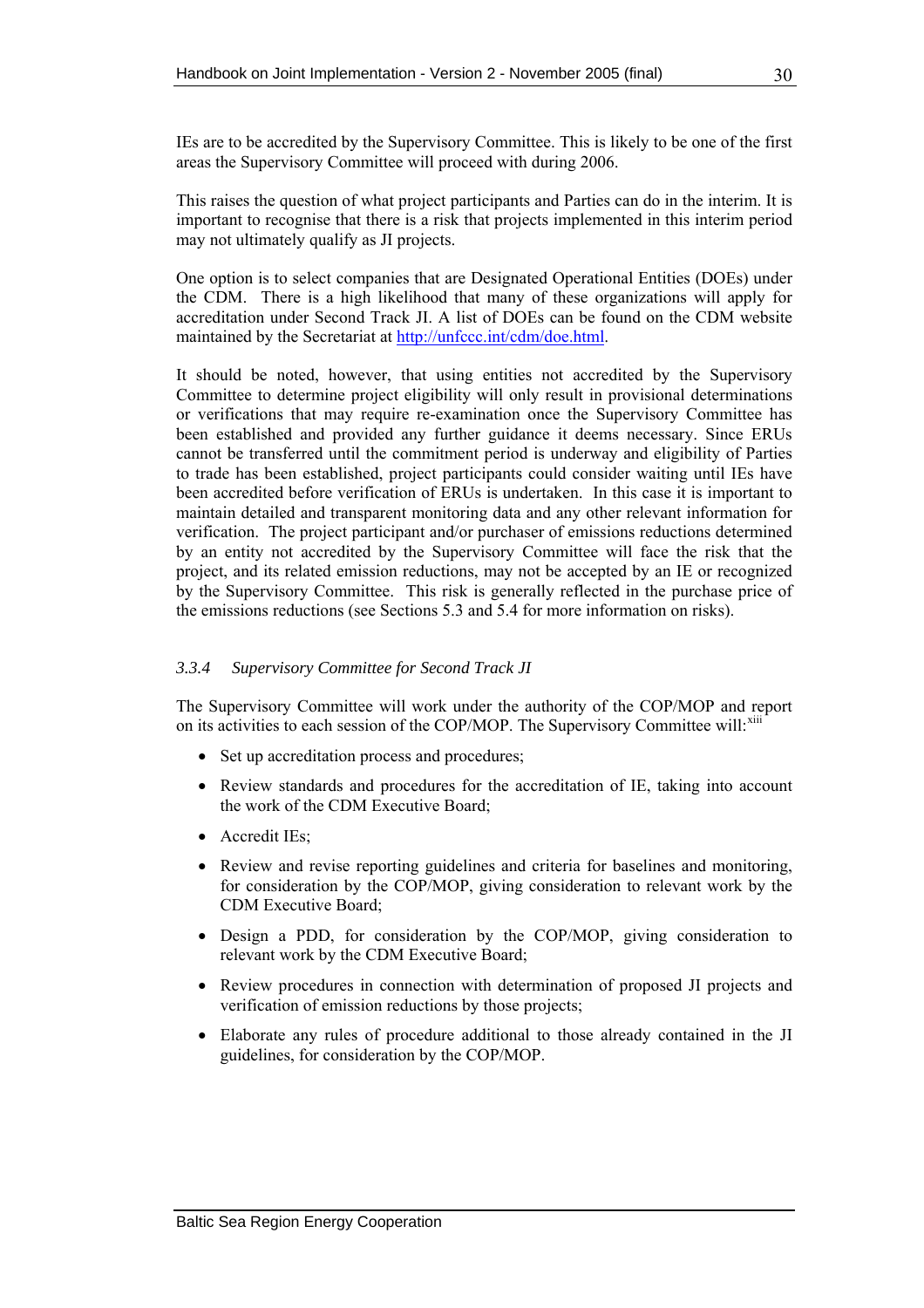# <span id="page-42-0"></span>**3.4 STEP-BY-STEP GUIDE TO THE JI SECOND TRACK PROJECT CYCLE**

The main task of the project participant during the project design phase is to prepare all the required documentation for developing a JI project, which is contained in a PDD. An important part of this is to attain project approval by the Parties involved in the project. This is generally accomplished through a letter of approval. The letter of approval from an investor country Party usually fulfils the following functions:

- Gives clear approval of the project
- Authorises the purchaser (the legal entity which should have a holding account within its national registry) to participate in the project (and thereby enable the host country Party to issue Kyoto units from its registry into the holding account of the investor country Party registry).
- Ensures that the host and investor country Parties will enable their registries to authorise transfers between registries and in some cases states that the investor country will assist the host country in facilitating the transfer.

Letters of approval by host country Parties require greater detail since the majority of requirements fall on the host rather than the investor country Party. Host country letter of approval usually includes the following:

- Clear approval of the project by the host country.
- Ensures that the host country Party will fulfil requirements related to reporting on the project.
- Authorisation for the local owner (within the host country) to generate (and possibly hold) ERUs.
- Clear requirement for the host country Party to issue and transfer AAUs and/or ERUs to their purchaser (this also requires that an agreement for the purchase of AAUs and/or ERUs be in place) according to any contracts executed between the various parties (i.e., governments, project participants, and so on).
- Clear requirement for the issue and transfer of Kyoto units to be free and clear of any taxes, levies or charges to the Purchaser (this does not imply that the project participant will be exempt from any such charges and project participants must determine whether they will be responsible for bearing any such charges).

Once a PDD is completed and letters of approval received, the next step will be to hire an IE for the determination of the proposed JI project.

The steps in the Second Track JI project cycle are presented in detail below:

- [Figure 4](#page-43-0) and [Figure 5](#page-45-0) present key steps, and participants involved, in the Second Track JI project design and implementation phases. The figures provide a diagrammatic overview of the project cycle and the steps involved.
- [Table 8](#page-44-0) and [Table 9](#page-46-0) describe briefly each of the steps in the Second Track JI project design and implementation phases. The tables also provide references to the requirements listed in the JI guidelines and links to sections in the Handbook that provide further guidance.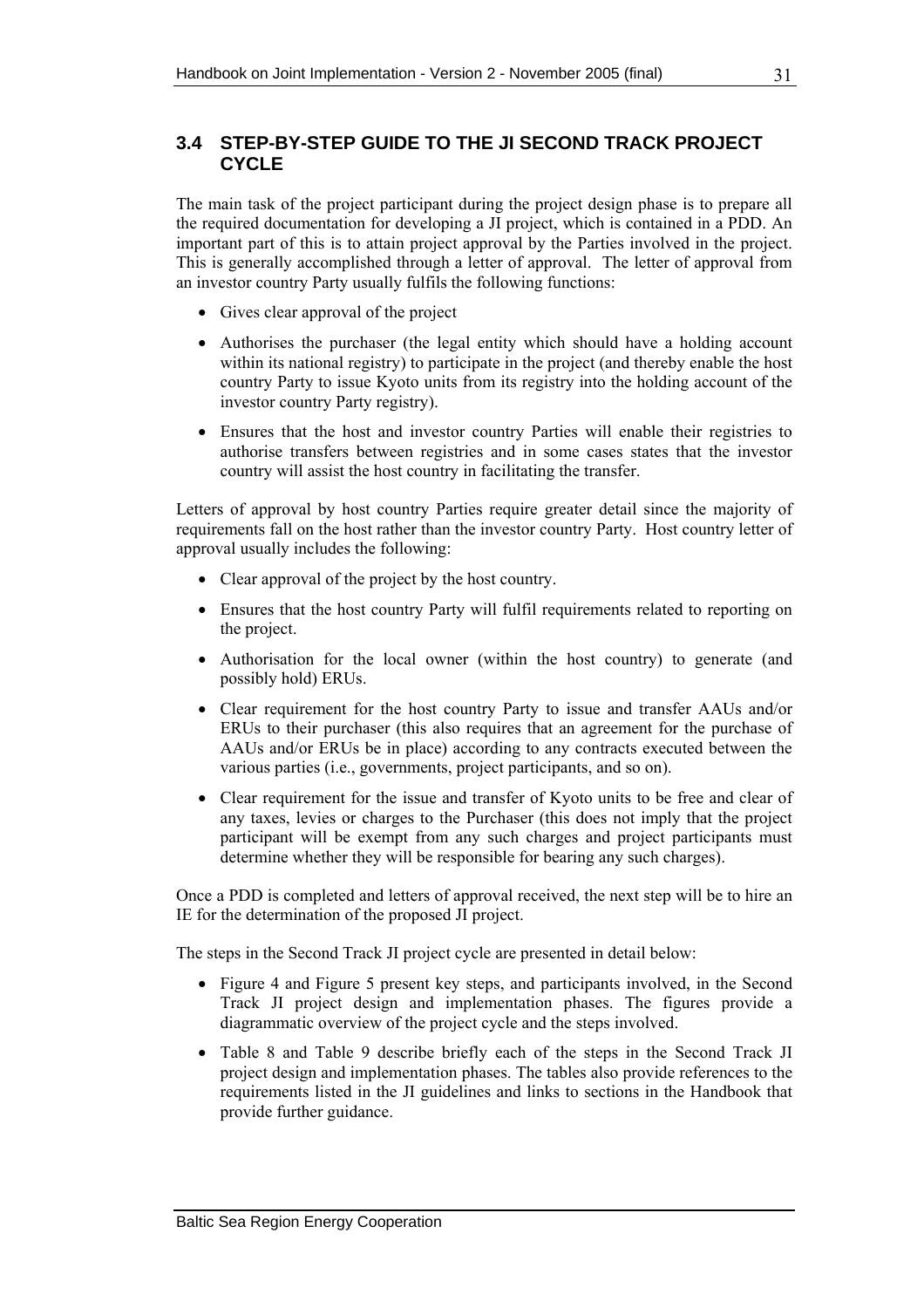

<span id="page-43-0"></span>*Figure 4 Project cycle for project development phase of JI Second Track*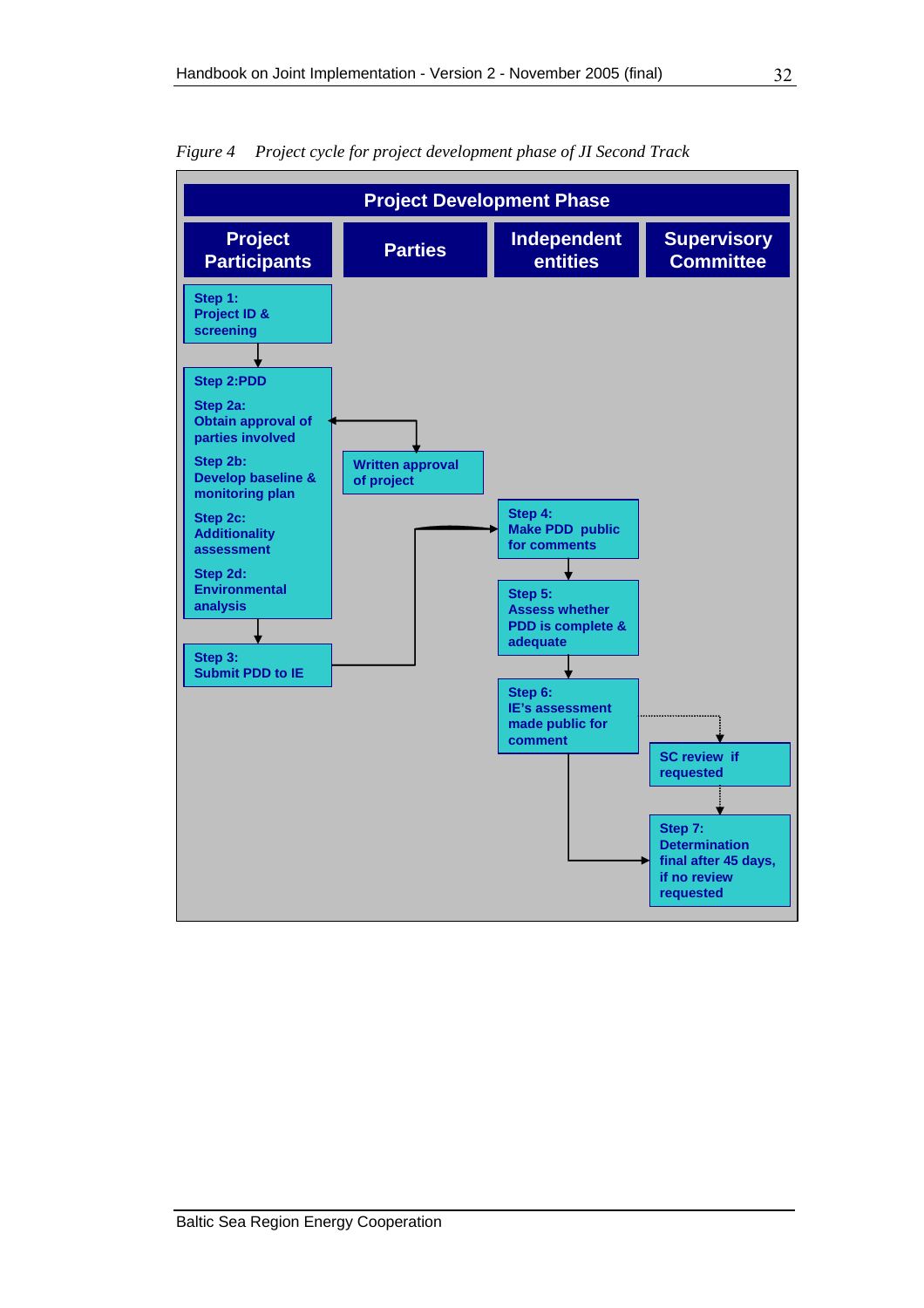| Step 1:                                                           | Identification of project idea by project participants and an initial<br>evaluation of the eligibility and feasibility of developing the project as a JI<br>project.                                                                                                                                                                                                                                                                                                                                                                                                                                                      |  |
|-------------------------------------------------------------------|---------------------------------------------------------------------------------------------------------------------------------------------------------------------------------------------------------------------------------------------------------------------------------------------------------------------------------------------------------------------------------------------------------------------------------------------------------------------------------------------------------------------------------------------------------------------------------------------------------------------------|--|
| Step 2:                                                           | Project participants must develop PDD containing all information needed<br>for determination by an IE, including: xiv                                                                                                                                                                                                                                                                                                                                                                                                                                                                                                     |  |
|                                                                   | Obtain approval of the project from involved Parties (most likely<br>a)<br>in the form of a letter of approval).                                                                                                                                                                                                                                                                                                                                                                                                                                                                                                          |  |
|                                                                   | Development of an appropriate baseline and monitoring plan.<br>b)                                                                                                                                                                                                                                                                                                                                                                                                                                                                                                                                                         |  |
|                                                                   | Explanation of how the emissions reduced/sequestered by the<br>c)<br>project is additional.                                                                                                                                                                                                                                                                                                                                                                                                                                                                                                                               |  |
|                                                                   | Documentation on analysis of environmental impacts of the<br>d)<br>project, and if considered significant, documentation of an<br>environmental impact assessment undertaken in accordance with<br>procedures as required by the host country Party.                                                                                                                                                                                                                                                                                                                                                                      |  |
|                                                                   | For further guidance see also Section 3.5.                                                                                                                                                                                                                                                                                                                                                                                                                                                                                                                                                                                |  |
| Step 3:                                                           | Project participants submit PDD to IE. <sup>17</sup>                                                                                                                                                                                                                                                                                                                                                                                                                                                                                                                                                                      |  |
| Step 4:                                                           | The IE makes the PDD publicly available through the Secretariat for 30<br>days. During this time Parties, stakeholders and UNFCCC accredited<br>observers may comment on the PDD and any of its supporting information<br>(subject to confidentiality provisions in the JI guidelines.                                                                                                                                                                                                                                                                                                                                    |  |
| Step 5:                                                           | The IE determines whether the PDD is complete and the requirements have<br>been met. See section 3.6 for further guidance.                                                                                                                                                                                                                                                                                                                                                                                                                                                                                                |  |
| Step 6:                                                           | The IE makes the determination publicly available through the Secretariat,<br>together with an explanation of its reasons, including a summary of<br>comments received and a report of how due account was taken of these <sup>xy</sup> .                                                                                                                                                                                                                                                                                                                                                                                 |  |
| <b>Supervisory</b><br><b>Committee</b><br>review <sup>xvi</sup> : | If a Party involved in the project or at least three members of the<br>Supervisory Committee request a review, the Supervisory Committee will<br>undertake a review. This request must be made within 45 days of the date<br>the IE makes its determination publicly available. The scope of the review<br>is not specified in the JI guidelines, but is likely to be limited to issues<br>associated with the determination requirements. The review process and<br>subsequent decision must be finalized as soon as possible but no longer<br>than 6 month after the request for review or at the second meeting of the |  |

<span id="page-44-0"></span>*Table 8 Step-by-step guide for the project development phase* 

<span id="page-44-1"></span><sup>&</sup>lt;sup>17</sup> Under the CDM process, the PDD can be submitting for validation without the letter of approval from the host country, although the letter must be provided before validation can be finalised and the project submitted for registration. A similar situation may well apply to JI, although it will depend on the detailed procedures and the procedures may differ from country to country.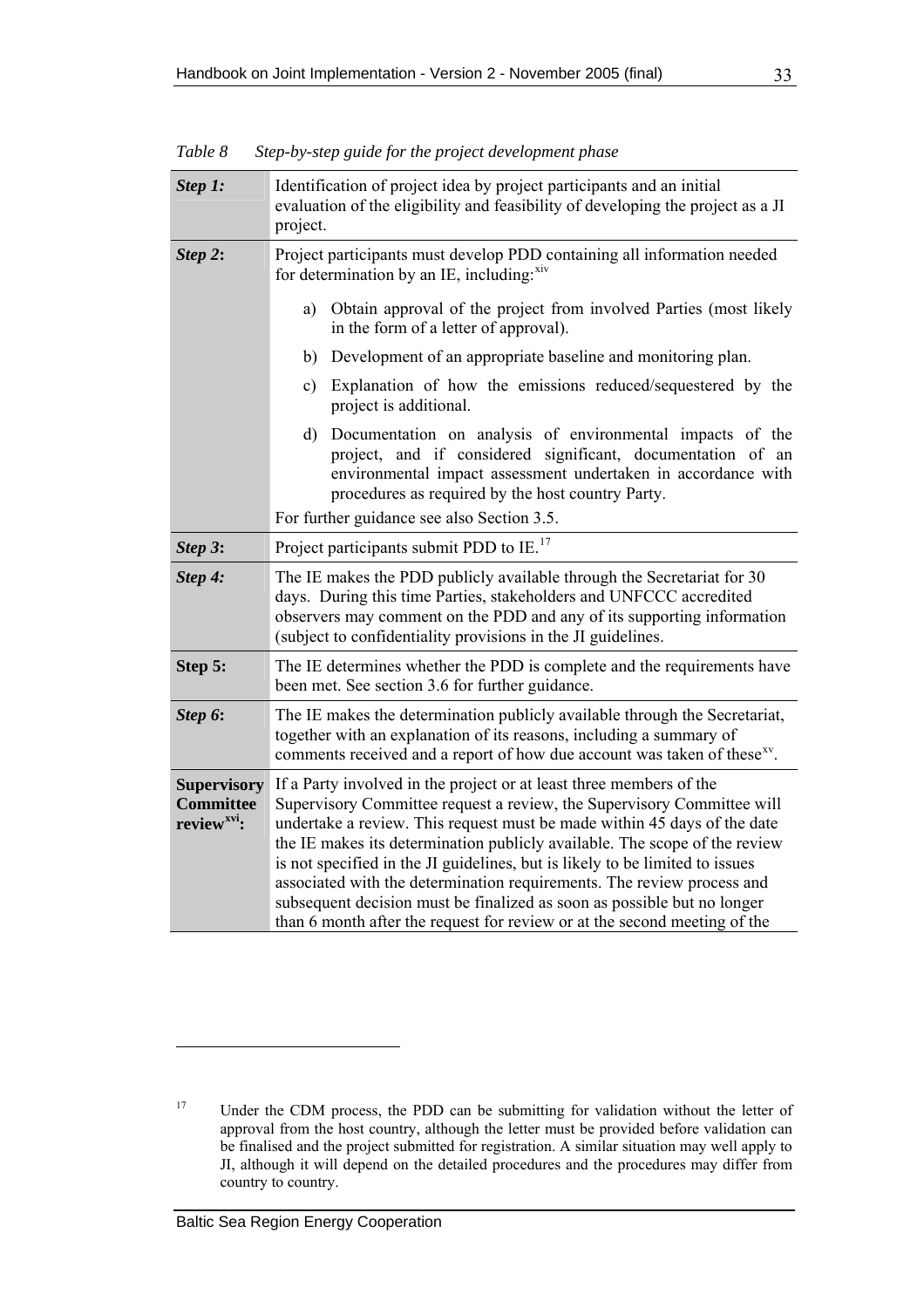<span id="page-45-0"></span>

|         | Supervisory Committee after the decision for review was made by the<br>Supervisory Committee. <sup>18</sup>                        |  |
|---------|------------------------------------------------------------------------------------------------------------------------------------|--|
| Step 7: | The determination is final 45 days after the receipt of the determination<br>report, unless a review is requested. <sup>xvii</sup> |  |

Once the project is operational, the main task of the project participant is to monitor project performance and to report the monitoring results to an IE. The IE is responsible for: (a) making the PDD publicly available, (b) determining whether the PDD meets JI requirements, (c) summarising stakeholder comments and (d) taking into account stakeholder comments. The IE is then responsible for making publicly available (a) the determination report, (b) stakeholder comment summary, and (c) the report on how the stakeholder comments were taken into account.

*Figure 5 Project cycle for the implementation phase* 



<span id="page-45-1"></span><sup>18</sup> As with the CDM process, a request for review does not necessarily mean that a review will be undertaken. The Supervisory Committee could find that the grounds specified in the request are insufficient to undertake a review.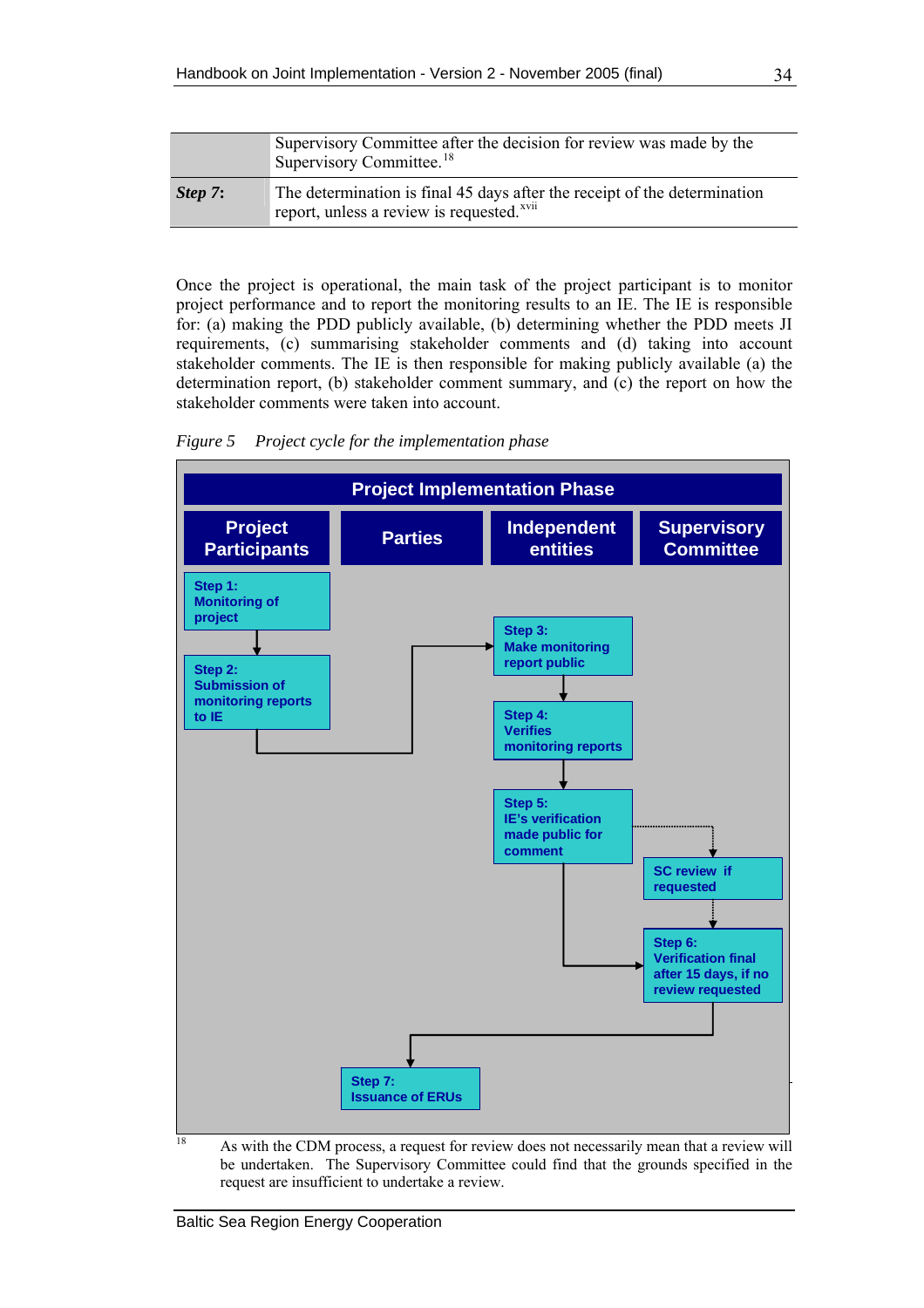| Step 1:                                          | Project participants monitor and record project. <sup>xviii</sup> Based on the monitoring<br>results, the GHG emission reductions resulting from the JI project can be<br>calculated.                                                                                                                                                                                                                                                          |
|--------------------------------------------------|------------------------------------------------------------------------------------------------------------------------------------------------------------------------------------------------------------------------------------------------------------------------------------------------------------------------------------------------------------------------------------------------------------------------------------------------|
| Step 2:                                          | Project participants submit monitoring results to IE. The project participant<br>contracts an IE for verification of the monitoring results and the subsequent<br>calculation of Emission Reductions Units resulting from the operation of<br>the JI project. The Supervisory Committee will in due course provide a list<br>of IEs that can be contracted to carry out verification activities.                                               |
| Step 3:                                          | The IE makes monitoring report publicly available through the<br>Secretariat. <sup>xix</sup>                                                                                                                                                                                                                                                                                                                                                   |
| Step 4:                                          | The IE determines (verifies) whether monitoring results have occurred in<br>accordance with the approved monitoring plan. xx                                                                                                                                                                                                                                                                                                                   |
| Step 5:                                          | The IE makes its determination publicly available through the Secretariat,<br>together with an explanation of its reasons. <sup>xxi</sup>                                                                                                                                                                                                                                                                                                      |
| <b>Supervisory</b><br><b>Committee</b><br>review | If a Party involved in the project or at least three members of the<br>Supervisory Committee request a review, the Supervisory Committee will<br>undertake a review. This request must be made within 15 days of the date<br>the IE makes its determination publicly available. The scope of the review<br>is not specified in the JI guidelines, but is likely to be limited to specific<br>issues related to the determination requirements. |
|                                                  | The Supervisory Committee must decide on a course of action at its next<br>meeting or no later than 30 days after the formal request for review. If a<br>review is undertaken, it must be completed within 30 days following its<br>decision to perform the review. It must inform the project participants of<br>the outcome of the review and make its decision and the reasons for it<br>publicly available. <sup>xxii</sup>                |
| Step 6:                                          | The determination is deemed final 15 days after the date on which it was<br>made public, unless there is a request for review. <sup>xxiii</sup>                                                                                                                                                                                                                                                                                                |
| Step 7:                                          | Issuance of ERUs. The host country Party transfers ERUs according to any<br>contractual agreements made. Any legal entities acquiring ERUs must have<br>a holding account in a national registry in order for the transfer to<br>occur. <sup>xxiv</sup> .See Box 4 for more information on registry requirements.                                                                                                                              |

<span id="page-46-0"></span>*Table 9 Step-by-step guide for the implementation phase* 

## **3.5 DOCUMENTATION REQUIREMENTS – THE PDD**

This section provides guidance on the information to be provided by project participants in developing PDDs for JI projects. It should be noted that the specific PDD form has not yet been established. As a starting point, the CDM PDD is used, but project participants should be aware that some items may not be relevant for JI projects, and other items may be added by the Supervisory Committee. What is certain is that the following information must be included in the PDD:

- Approval of the project from involved Parties (most likely in the form of letter of approval).
- A baseline and monitoring plan. This should include estimations of the emissions reduced by the project within the project boundaries, an estimation and description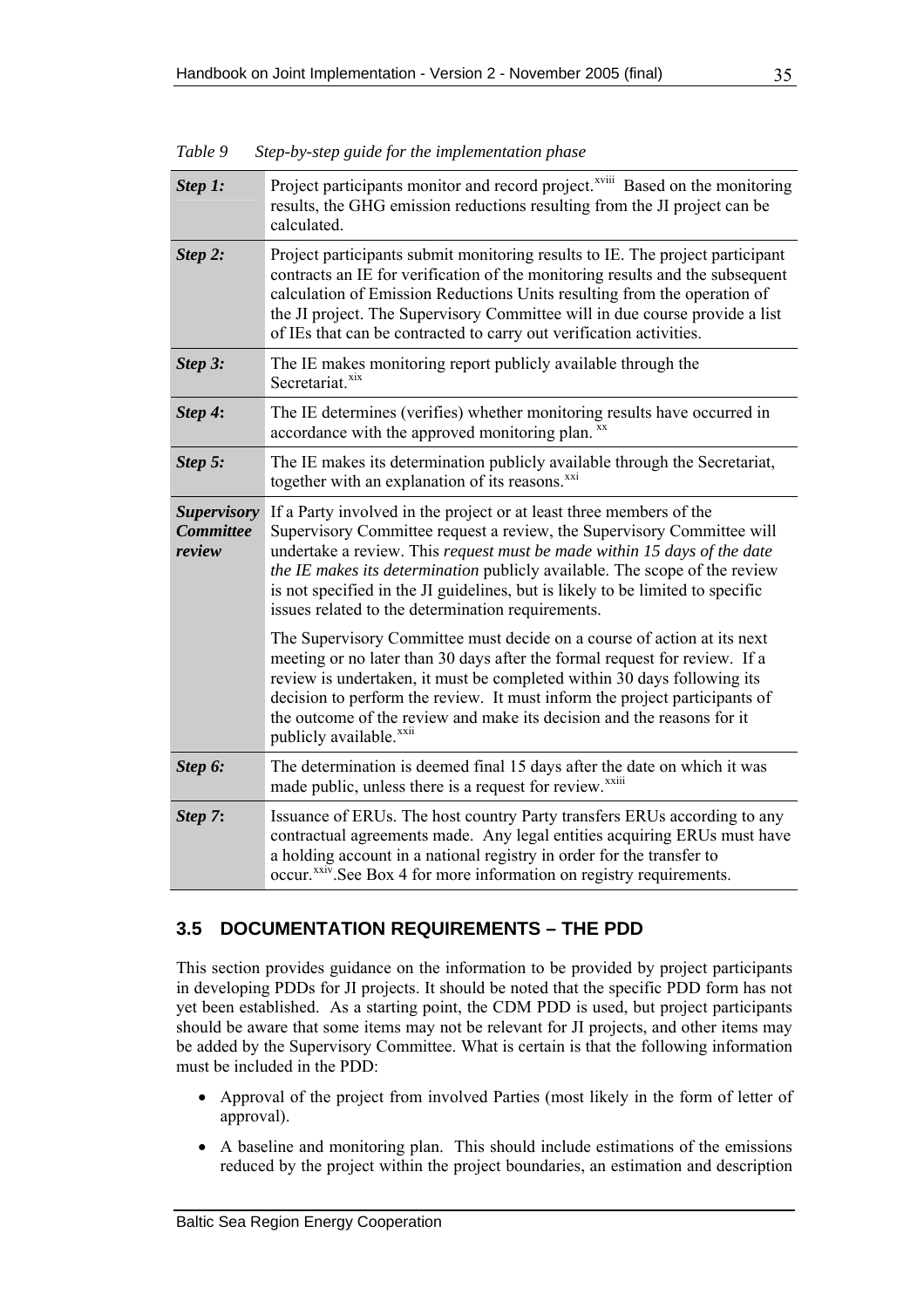<span id="page-47-0"></span>of what would have occurred within those boundaries absent the project and the number of ERUs that are likely to be generated as a result of the project.

- Stakeholder comments, as specified in the national guidelines and procedures for approving JI projects.
- Additionality assessment.
- Documentation on analysis of environmental impacts of the project, and if considered significant, documentation of an environmental impact assessment undertaken in accordance with procedures as required by the host country Party.

A summary of all the information that should be compiled into a PDD is provided in the box below, and each of the components is discussed in the following subsections.

*Box 6 Components of a PDD* 

- 1. General description of project
- 2. Approval of the Parties involved
- 3. Baseline Study (and additionality testing)
- 4. Monitoring Plan
- 5. Estimations of GHG emissions and emission reductions
- 6. Environmental impacts
- 7. Stakeholders' comments

Sections [3.5.1](#page-47-0) to [3.5.7](#page-54-0) further elaborate each of the above-mentioned components of the PDD. Section [3.6](#page-55-0) then briefly discusses the determination process.

### *3.5.1 Description of the Project*

Specific requirements for the description of the proposed project have not yet been established. However, information contained in this section of the PDD provides the basis for setting the project boundaries. It also provides the IE and stakeholders with information that is vital to assessing the project, and is based on information that project participants should have readily available. Much of this information is related to information needed for setting the project boundaries and in providing a narrative description of what would have occurred in the absence of the project.

It should also be noted that, in most cases, supplying such information will not place a significant additional burden on the project participant because this information should already be available and is necessary as part of conventional project development activities – such as in business plans used for raising capital, in submissions for gaining planning approval/permit, etc. Much of this information is also necessary in undertaking an initial assessment of the feasibility of a project under JI.

The following information is required under the CDMs PDD, and is highly likely to be required under any JI PDD developed by the Supervisory Committee. See Appendix B for links to guidelines and layout of the CDM PDD.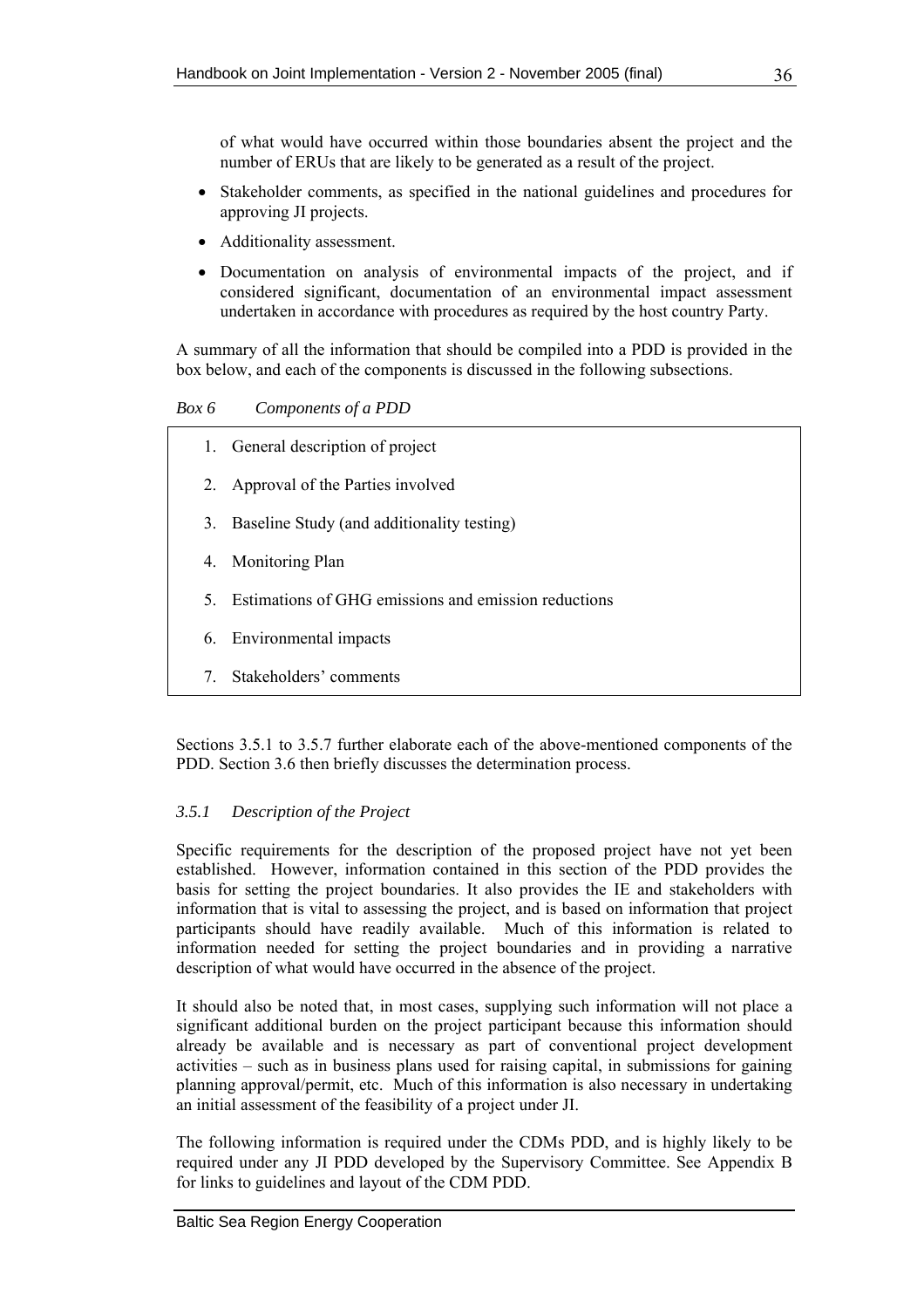The project description should summarise information on the project participants, the project itself (including the start date, lifetime of the project and crediting lifetime of the project), and on the financial structure of the project. The project participants should provide the following information:

- A list of all project participants--a point of contact should also be identified;
- Purpose of the project;
- Location of the project;
- Size of project (e.g. heat and/or electricity capacity, e.g. in MW, or energy savings);
- Estimated project output (amount and type);
- Details on technology or techniques used (type and producer);
- Project planning (time schedule);
- Project lifetime;
- Crediting lifetime of the project;
- Description of key stages/steps in the projects development.

### *Box 7 Additional information for energy supply and demand side energy efficiency projects*

| Energy supply projects should include a<br>clear description of: |                                                                                                                                                                                                                                   | Demand side energy efficiency projects<br>should include a clear description of: |                                                                                                                                                                                                 |
|------------------------------------------------------------------|-----------------------------------------------------------------------------------------------------------------------------------------------------------------------------------------------------------------------------------|----------------------------------------------------------------------------------|-------------------------------------------------------------------------------------------------------------------------------------------------------------------------------------------------|
| 1.                                                               | Project category/type;                                                                                                                                                                                                            | 1.                                                                               | Project category/type;                                                                                                                                                                          |
| 2.                                                               | Project capacity;                                                                                                                                                                                                                 | 2.                                                                               | Output of the project or project                                                                                                                                                                |
| 3.                                                               | Estimated project output;                                                                                                                                                                                                         |                                                                                  | demand (i.e. power, heat, lighting,<br>paper, steel, shoes etc.);                                                                                                                               |
| 4.                                                               | Fuel use;                                                                                                                                                                                                                         | 3 <sub>1</sub>                                                                   | Current situation of demand delivered                                                                                                                                                           |
| 5.                                                               | Efficiency of technology used;                                                                                                                                                                                                    |                                                                                  | or provided, including a description of                                                                                                                                                         |
| 6.                                                               | The estimated project lifetime.                                                                                                                                                                                                   | the energy source used;                                                          |                                                                                                                                                                                                 |
| 7.                                                               | The project implementation<br>plan,                                                                                                                                                                                               | 4.                                                                               | Volume of products/service;                                                                                                                                                                     |
|                                                                  | including timeframe of the planning,<br>implementation and operation stages;                                                                                                                                                      |                                                                                  | The <sub>1</sub><br>technical<br>lifetime<br>of<br>the<br>service/product provided;                                                                                                             |
| 8.                                                               | If the project involves a retrofit<br>activity (i.e. a project that replaces or<br>rehabilitates existing capacity), a<br>description of the actual performance<br>of the facility that is going to be<br>replaced/rehabilitated; | 6.<br>7.                                                                         | The project implementation plan,<br>including timeframe of the planning,<br>implementation and operation stages;<br>The rebound effect that might occur<br>when use of equipment increases as a |
| 9.                                                               | The sector within which the project<br>will be operating, including a brief<br>description of the context and the<br>circumstances in the project market.                                                                         |                                                                                  | direct response to increased energy<br>efficiency measures.                                                                                                                                     |

If the project involves the introduction of a new service or product and no information can be collected from the current situation, then the project participant should look at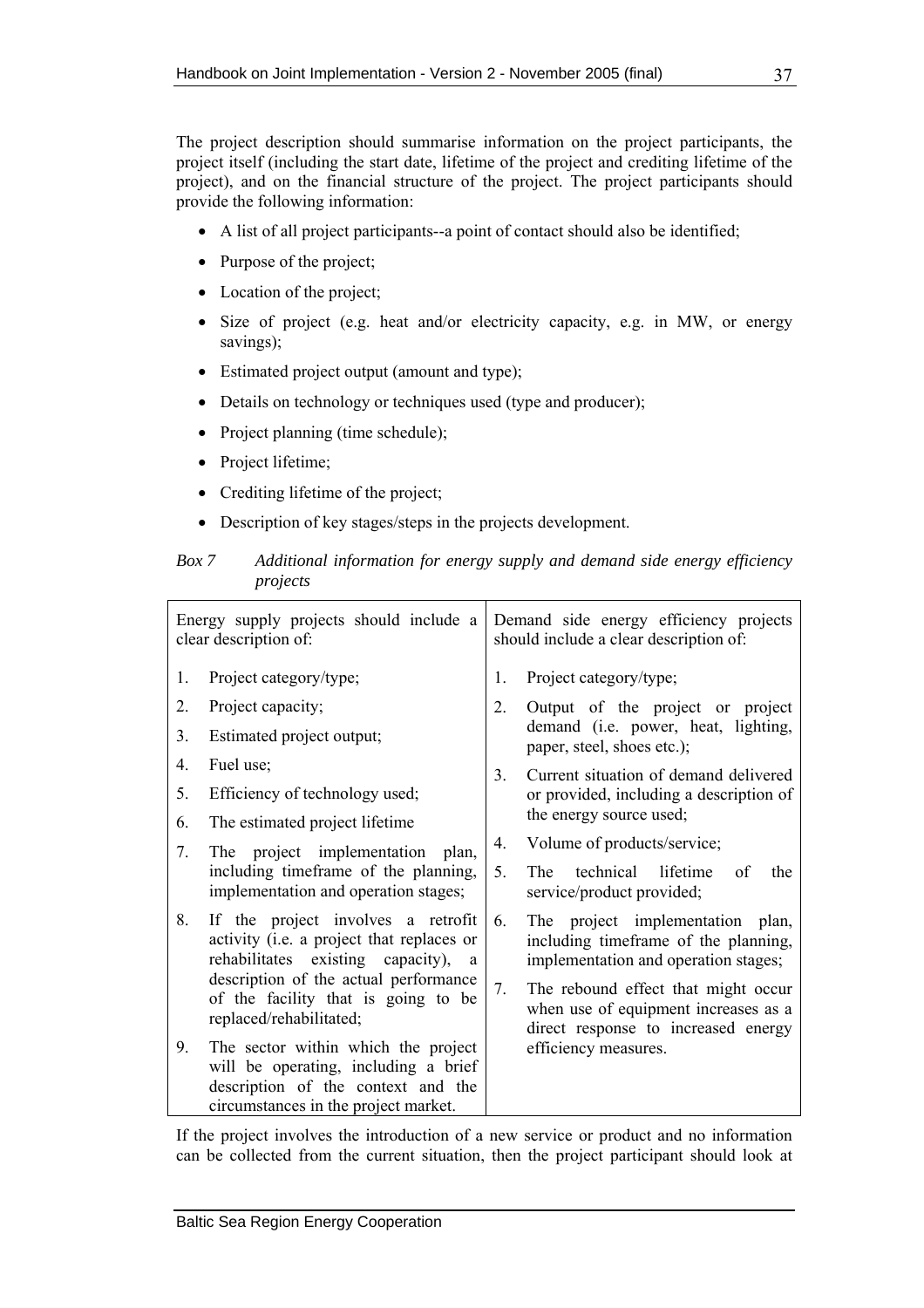international or comparable services in other areas, and find out how the demand is currently delivered or provided.

If the project is expected to generate emissions reductions beyond 2012 that may be eligible under JI, this should also be listed (in the event that agreement on a second commitment period is reached). In some cases, however, projects will not be eligible under JI beyond 2012 due to national laws or other requirements such as the requirement for new EU Member States to fulfil the *acquis communautaire*.

### *3.5.2 Approval of the Parties Involved in the Project*

A JI project has to be approved by the 'Parties' involved<sup>[xx](#page-58-0)v</sup>. The JI guidelines do not provide further guidance on the form or content of the approval from the Parties involved. Based on experience from the CDM it can be inferred that project participants must obtain an official letter of approval from the Parties involved (see discussion in Sections [2.2](#page-30-0) and [3.4](#page-42-0)).

Although not directly associated with project approval by Parties, it is important to check that there are legal arrangements, authorised by the host country Party that includes the terms and conditions of transactions and how ERUs will be issued, once the project is operational. Some of this information should be made available through the national guidelines and procedures for project approval. Where these arrangements have not been formalised, the project participant should arrange a legal document, signed by the relevant authorities, that sets out these terms and conditions (see [Box 8](#page-50-0) on various types of documentation that may be used when developing JI projects).<sup>[19](#page-49-0)</sup>

Project participants should be aware that host country Parties could either charge a tax on any ERUs issued, or that credit sharing with or withholding of ERUs by the host country Party is possible.<sup>[2](#page-49-1)0</sup> If this is a host country Party requirement it may be stated in the national JI guidelines; in any case, this would need to be clarified between the host country Party and the project participants. It is possible that some host country governments may want to retain ownership of a proportion of ERUs from certain types of projects or under certain circumstance. For example, this situation could arise where national public funds have been used in the financing of project.

<span id="page-49-0"></span><sup>&</sup>lt;sup>19</sup> The BASREC Model Project Agreement package could provide some guidance on how to formulate such documents

<span id="page-49-1"></span><sup>&</sup>lt;sup>20</sup> Credit sharing or withholding of ERUs is more likely to occur with CDM projects rather than with JI projects.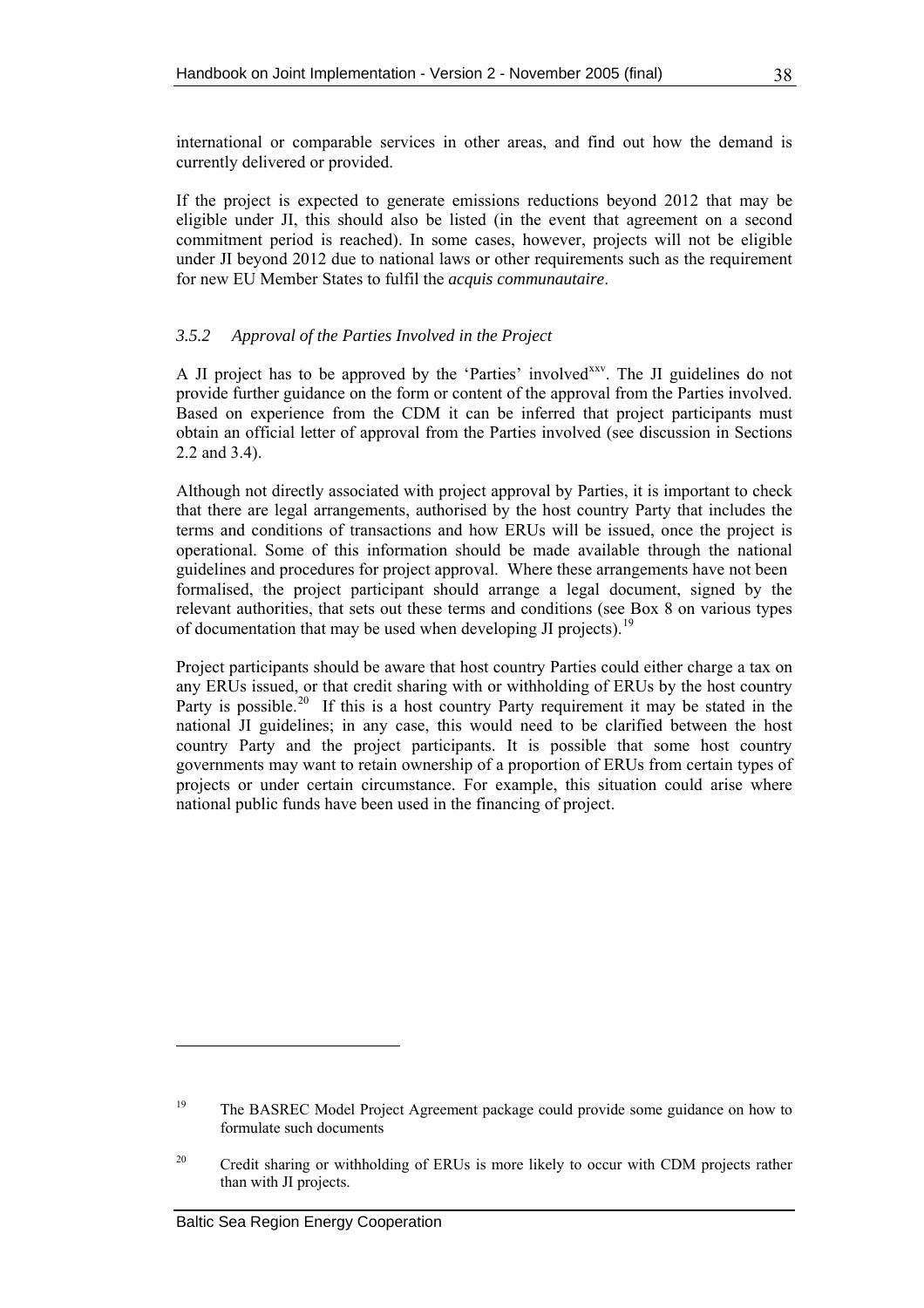### <span id="page-50-0"></span>*Box 8: Various contractual requirements related to JI projects and programmes*

*Project Idea Note (PIN):* Many purchasing programmes require a PIN in order to undertake a preliminary assessment of a project's eligibility according to the programmes requirements. PINs contain information that will be more fully developed in later documents such as a PDD and Emissions Reduction Purchasing Agreement (ERPA). Information that may be required in a PIN includes:

- the type, size and location of the project
- an estimate of the anticipated total amount of Greenhouse Gas (GHG) reduction compared to the "business-as-usual" scenario
- the suggested ERU or AAU price in a specific currency (generally either US\$ or  $\epsilon$  /ton CO<sub>2</sub>e reduced)
- financial structuring of the project
- other socio-economic or environmental effects/benefits of the project

*Letter of Intent or Options Agreement:* First step in negotiating an emission reductions purchase agreement. This document declares the intent of the owner of the emissions reductions (i.e., project developer or owner, or host country) to sell them to the purchaser. This agreement provides exclusive rights to the purchaser for a specified time period, for example the negotiations must be concluded within 12 months of the entry into force of the agreement. After that time, the seller would be free to enter into negotiations with another purchaser.

*Letter of Approval:* This letter provides formal approval of the project as a JI project by the Parties involved. Requirements for the host and investor country Party involved in the project differ. Approval of the project is a requirement under the JI guidelines. See Appendix B for pro-forma contents of host and investor country Party letters of approval.

*Emission Reductions Purchase Agreement:* This agreement details contractual arrangements between the seller of emissions reductions and the buyer. It also provides the purchaser with all rights, title and interests in and to all or a part of the emission reductions or removals generated by a specified project. It also stipulates the purchase price, provides for payment upon delivery of the contracted amount and other provisions to ensure satisfactory implementation of the project.

*Memorandum of Understanding (MOU):* Some investor countries prefer projects be located in countries for which a MOU is in place. An MOU is not a requirement for project development and will not generally affect the terms or conditions of any legal contracts between the purchaser and seller, but they may ease the approval process which can be time consuming.

### *3.5.3 The Baseline and additionality assessment*

The baseline for a project can be defined as the scenario that reasonably represents the anthropogenic emissions of greenhouse gases that would occur in the absence of the proposed project. It is useful to identify two components to the baseline:

• Baseline scenario which is a narrative description of what would have occurred in the absence of the JI project; and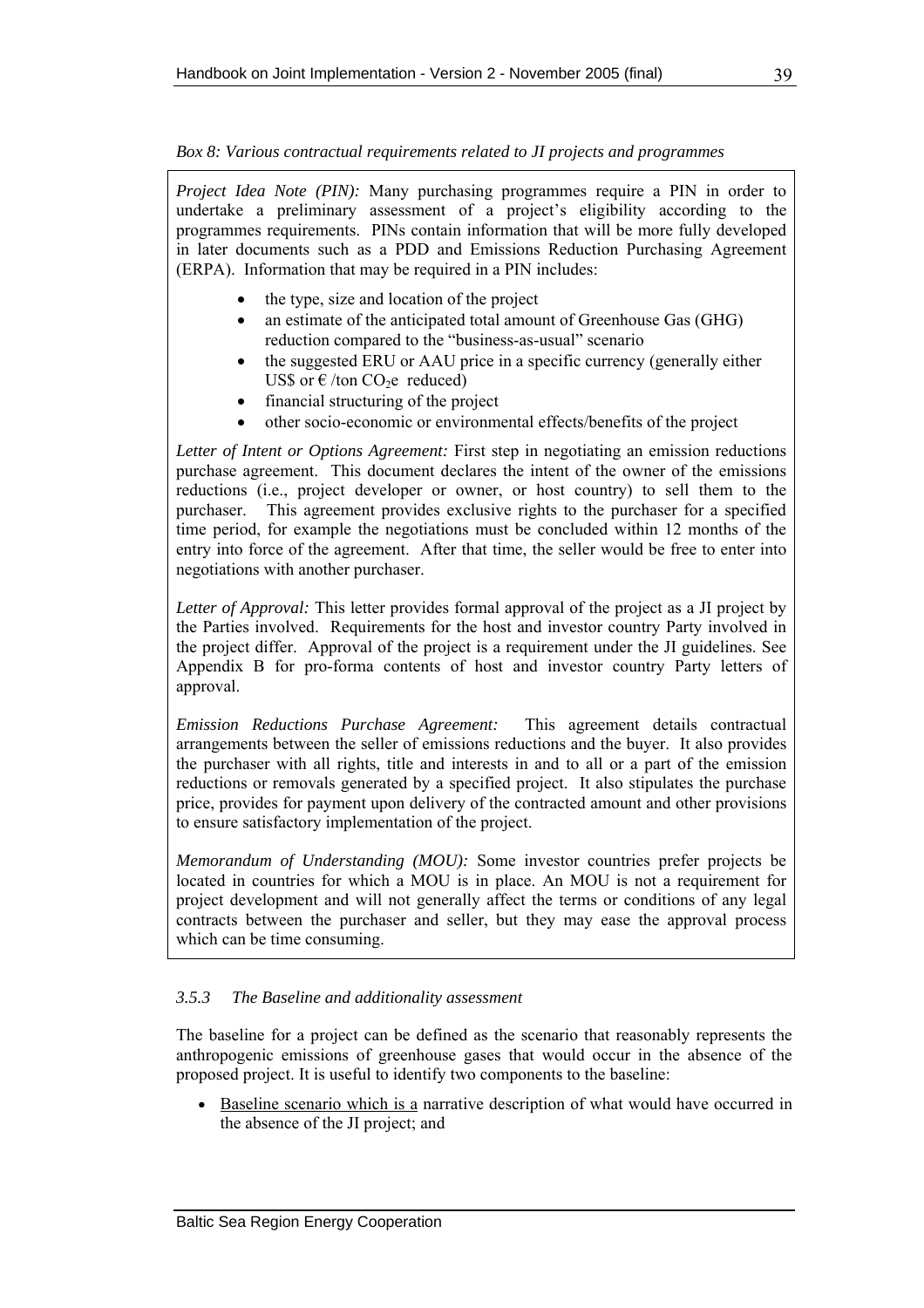• Baseline emissions which is a quantification of the greenhouse gas emissions in the baseline scenario, often expressed as an emissions factor, i.e. emissions per unit of product (e.g. tonne  $CO<sub>2</sub>$  per MWh of electricity).

The PDD must include both the narrative description and the quantification of emissions in the baseline which is used to estimate emissions reductions by the proposed project. Emissions reductions are the difference between baseline emissions and the project emissions. Baselines are discussed in depth in Chapter [4,](#page-57-0) and the rules governing baseline criteria are found in [2.3.1](#page-31-1).

## *Project Boundary and Leakage*

Although the JI guidelines treat the issue of project boundaries and leakage primarily within criteria for monitoring, they are key and required components for both baselines and monitoring plans.<sup>[2](#page-51-0)1</sup> The activities and GHG emissions that are included in the project boundary reflect what should be included in the baseline, in the proposed project and in estimating emissions reductions; and what will be monitored once the project is operational.

Leakage is defined as the net change of GHG emissions which occurs outside the project boundary and that is *measurable* and *attributable* to a project.<sup>[22](#page-51-1)</sup> This can include instances where emissions decrease (positive leakage) or increase (negative leakage) outside the boundary. Under the CDM the majority of methodologies have only considered negative leakage. The total emissions impact of a JI project is the emissions reductions within the project boundary less any negative leakage outside the project boundary.

The project boundary and treatment of leakage affect the amount of credits that can be generated by a project.

### *Additionality Assessment*

According to the Protocol and the JI guidelines, JI projects must generate emissions reductions that are additional to any that would otherwise occur (see [2.3.2\)](#page-33-0). Beyond that, there is very little guidance related to additionality testing and JI projects.

The issue of additionality has been much discussed in the CDM context and provides some insight into options for testing additionality under JI. It is important to remember, however that testing emissions additionality under JI may vary considerably from country to country and between the two JI tracks. Some countries may require a simple test; some countries may provide categories of projects that are *a priori* considered additional, while others may require a more detailed examination similar to assessments that occurs under the CDM.

<span id="page-51-0"></span><sup>&</sup>lt;sup>21</sup> The definition of a baseline contained in Decision 16/CP.7, Appendix B requires that the baseline include all emissions from all gases, sectors and sources as well as removals by sinks within the project boundary. Criteria for monitoring require more specific information on the data to be collected within and outside the project boundary. The project boundary is the same for both purposes.

<span id="page-51-1"></span><sup>&</sup>lt;sup>22</sup> This definition is contained in the CDM rules but is also relevant for JI projects.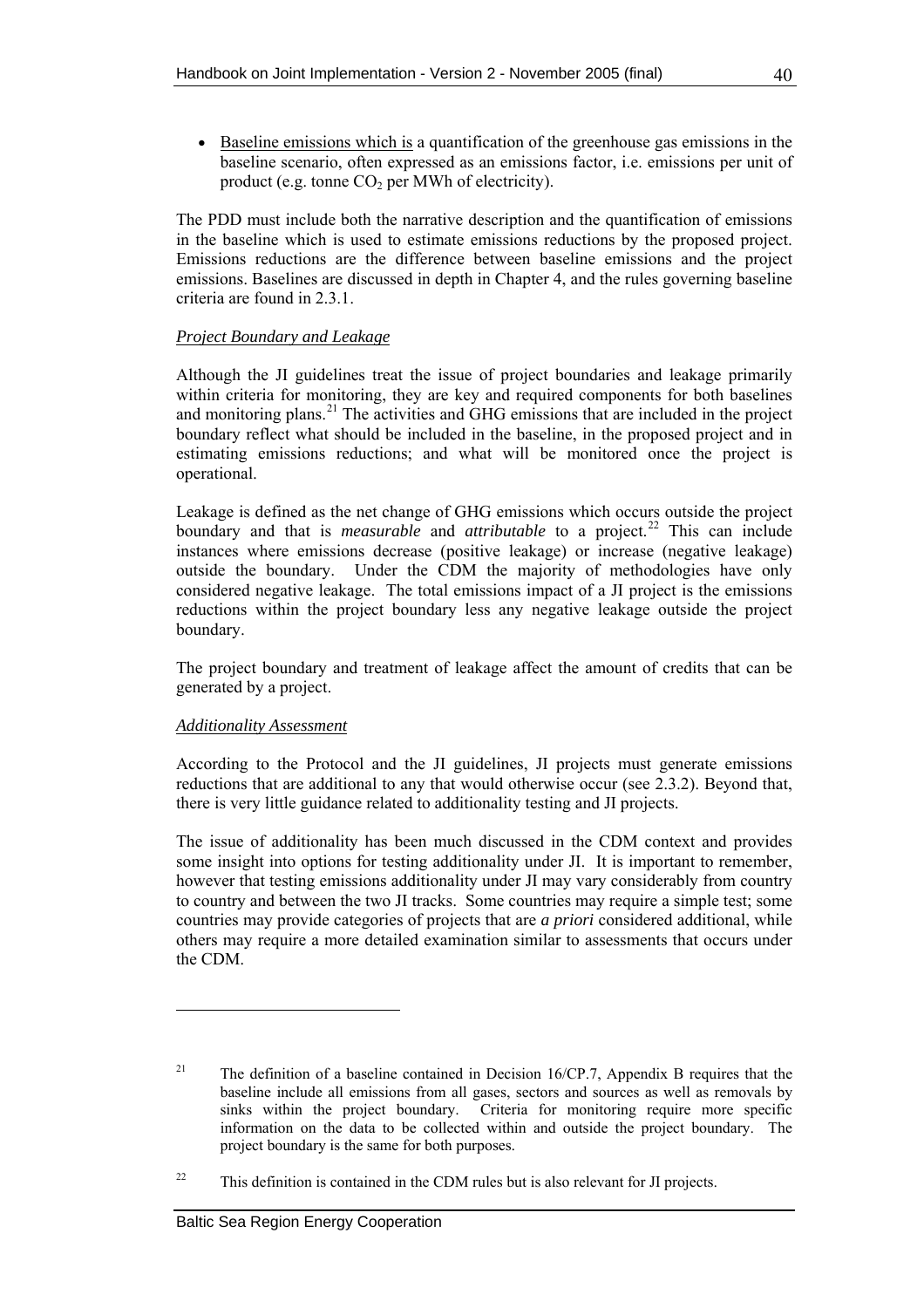The Supervisory Committee will have to consider three aspects of additionality under JI that are not present under the CDM. First, Parties wishing to participate in JI must establish national JI guidelines and procedures which could include instructions on assessing additionality. Second, unlike a CER, an ERU is part of a country's assigned amount and will not increase the overall cap on emissions, but measures will need to be taken to ensure that JI project emissions reductions are not counted under other mechanisms (for example, included in any emissions trading scheme). Third, sector wide baselines could automatically establish the additionality of emissions by a project, limiting the need for any further assessment in the PDD.

Key issues that could be examined in assessing additionality include:

- Demonstrating that there are barriers preventing a project's implementation. This could provide evidence of whether the reduction in emissions related to a project is additional.
- Comparing the current technological practices in a sector as a whole with those proposed by the project might reveal evidence of whether the project could have otherwise occurred. If the project involves a technology or practice that is equivalent or better in terms of its greenhouse gas emissions than the best technology prevalent in the corresponding industry or sector, this may be an indicator of additionality.
- Financial considerations may also be an important element in assessing additionality. If the project participant can demonstrate that the project is subject to high risks, and that the carbon revenues will assist in achieving financial viability, this could be considered supporting evidence of the additionality of a project's emissions reductions. It should be noted that just because a project has high rates of return, this does not mean a project cannot be additional. New technologies or the application of technologies in new contexts are generally viewed by the financial investment community as high risk and they will expect a high return for investing in such projects.

An important element in assessing additionality is the assessment of national, regional or local government policies and regulations that affect the type of project proposed. Where projects go beyond the scope of government policy and regulatory requirements, this might be an indicator of additionality. For instance if a country has regulatory requirements on minimum standards for building insulation, that are being adhered to, a potential additional reduction of emissions could be derived from a project that uses a higher standard of insulation.

BASREC states that are also EU Member States, must take into account the a*cquis communautaire*, including the EU ETS. It should be noted however, that fulfilment of the requirements or constraints set in the *acquis* may not be sufficient to show additionality, as specific Member States may require other means for testing emissions additionality.

Appendix B includes a description of emissions additionality testing methods and tools in the CDM.

### *3.5.4 Monitoring Plan*

Monitoring project performance is an essential part of the JI project cycle. Project participants are required to include a monitoring plan as part of a JI project's PDD. National JI guidelines and procedures must also include information on monitoring and verification. As the monitoring plan forms a part of the PDD it must be developed during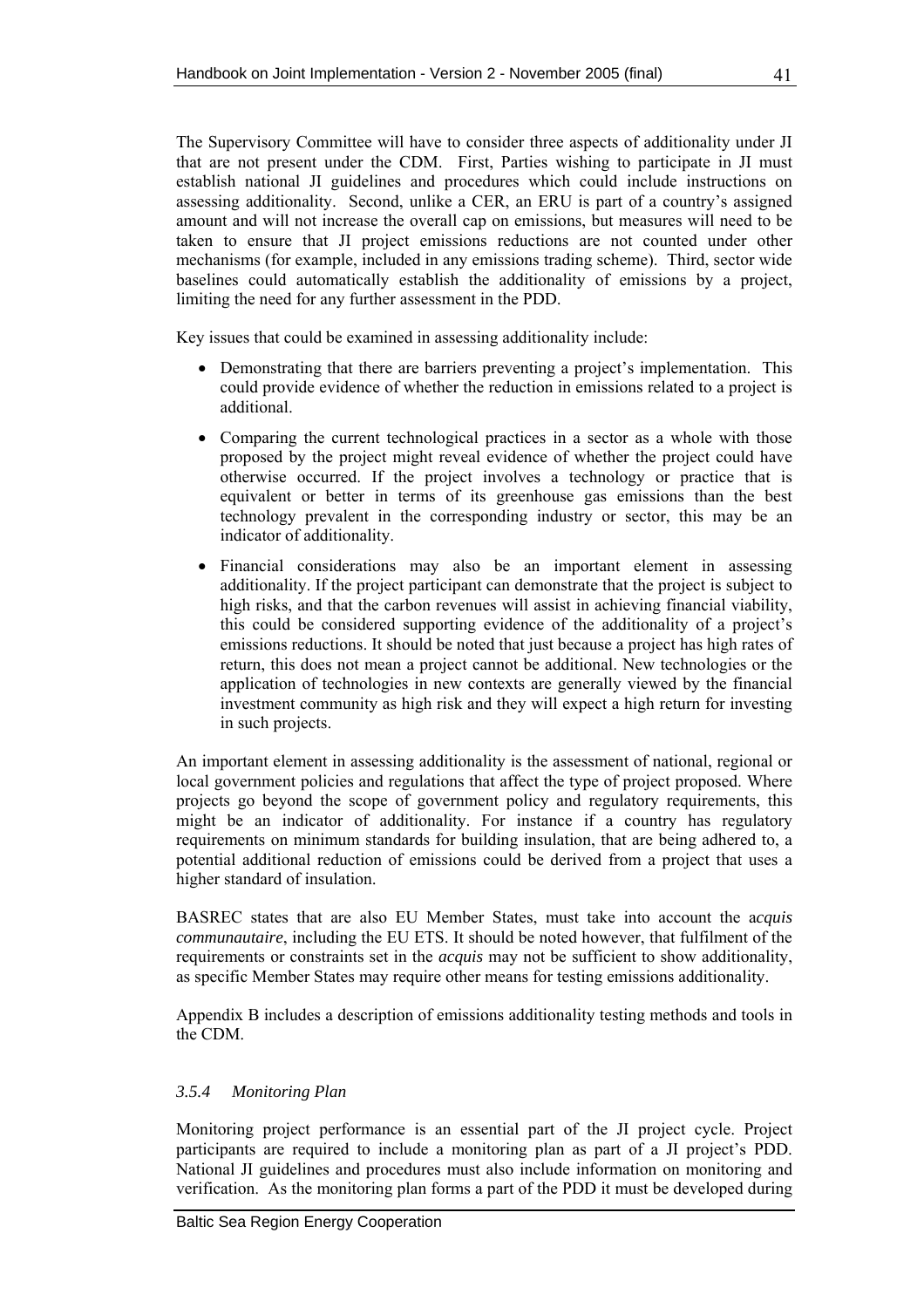the project development phase, prior to the operation of the project. Monitoring activities, however, only start once the project is operational.

The project participant is responsible for monitoring the project's performance. This does not necessarily mean that the project participant must carry out the monitoring activity itself. This can be delegated to other parties. However, the monitoring plan should describe who will carry out the monitoring activities and who has final responsibility.

In most cases, some sort of project monitoring is undertaken as part of normal operations. For example, for an electricity generation project, fuel use and electric output of a project will be measured and monitored for purposes of the sales of electricity. This data can then be used to calculate emissions reductions attributable to the project. In order to reduce costs of monitoring related to JI, it is recommended to link GHG monitoring activities as much as possible with existing monitoring activities.

#### *Content of the monitoring plan*

The monitoring plan serves as a protocol for carrying out monitoring activities. The monitoring plan should provide details on what and how data will be collected, who is responsible for data collection and storage, how data will be stored, etc. All relevant data necessary for estimating and measuring GHG emissions of the project within the defined crediting period must be collected. Moreover, monitoring must be carried out in such a way that the indicators of project performance and emissions can be compared with the baseline scenario. The monitoring plan is therefore closely related to the project boundary and baseline (see Chapter [4\)](#page-57-0). Activity levels and performance of specific activities defined as being within the project boundary must be monitored if they are considered to be under the control of the project participants, significant and reasonably attributable to the project.

The list below provides guidance on the type of information that a monitoring plan must provide for during the crediting period of the project, including:

- Collection and archiving of all relevant data necessary for estimating or measuring emissions reduced or sequestered that occur within the project boundary, including how this will be accomplished;
- Collection and archiving of all relevant data necessary for determining baseline emissions by sources or sinks within the project boundary, including how this will be accomplished and the frequency at which this will occur;
- How leakage will be measured. Firstly all potential sources of GHG emissions outside the identified project boundary that are significant must be identified. In cases where such activities have been identified, the monitoring plan should indicate how GHG emissions data from these identified activities (outside the project boundary) will be collected, the frequency of collection and how they will be archived;
- Collection and archiving of data on environmental impacts, and how this relates with procedures as required by the host country Party;
- Explanation of the control procedures and how quality control for the monitoring process is accomplished;
- Description of procedures for periodic calculation of the GHG emissions reductions as a result of the proposed JI project. This should include the calculation of periodic leakage effects, in cases where these are identified as significant.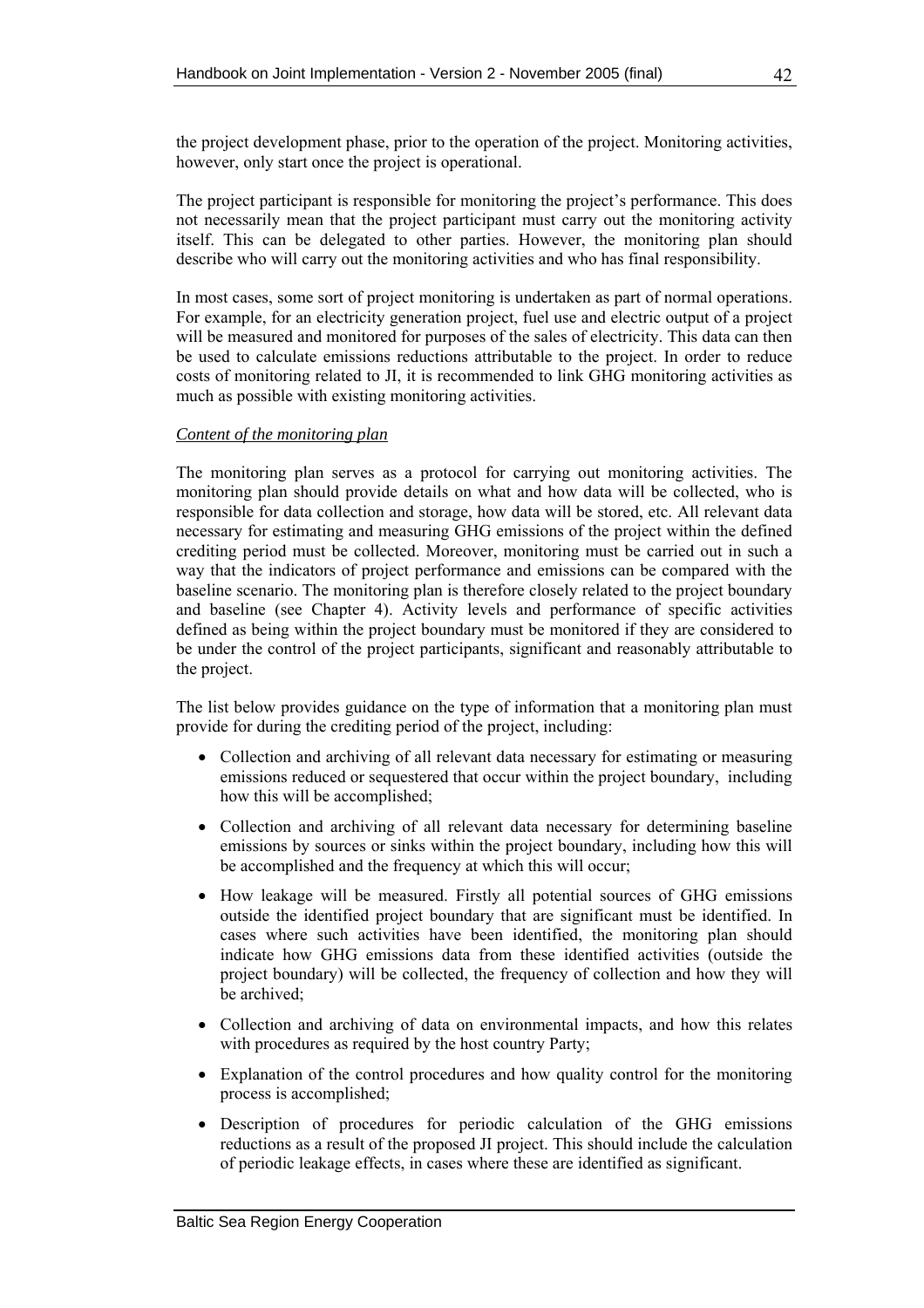### <span id="page-54-0"></span>*Revisions to the monitoring plan*

The monitoring plan may be revised, but only where it improves the accuracy or completeness of the information needed to measure and calculate the GHG emissions of the project. A revised monitoring plan has to be submitted to the IE for approval. This approval procedure is likely to be a straightforward process concerned only with the monitoring plan.

The data collected as a result of the implementation of the monitoring plan form the basis for verification of emissions reductions as a result of the JI project.

### *3.5.5 Estimation of GHG emissions and emission reductions*

The PDD should provide the basis for determining emissions reductions. This requires:

- The sources of GHG emissions in the project to be identified;
- The sources of GHG leakages to be identified, and a determination made as to whether these are significant and should be accounted for in determining emissions reductions;
- The methodology for quantifying project emissions and significant leakages to also be provided, demonstrating that emissions can be determined from the data collected in the monitoring plan;
- An estimate to be made of the likely emissions reductions to be achieved from the project by comparing project emissions and leakages with emissions in the baseline.

### *3.5.6 Documentation on Analysis of Environmental Impacts*

The JI guidelines state that project participants must submit documentation on the analysis of environmental impacts of the project to the IE.<sup>[xx](#page-61-0)vi</sup> This should include transboundary impacts, and should be carried out using procedures established under the national law of the host country Party. The project participant must therefore work with the JI Focal Point for guidance on how to proceed.

In practice it is likely that many projects under the Testing Ground will be subject to existing requirements for environmental assessment (e.g. for EU countries there is an EU Directive on EIA), but for projects where this is not the case procedures must follow national law.

### *3.5.7 Stakeholder Consultation at the National Level*

According to the JI guidelines, the national JI guidelines and procedures are to include information on "consideration of stakeholder's comments".<sup>[x](#page-62-0)xvii</sup> This implies that stakeholder consultations must occur. The project participant should contact the Focal Point for JI for advice on how to proceed.

Although there are no specific requirements to include stakeholder comments in the PDD, it is likely to be required by the Supervisory Committee and may also be required by the host country Party. As such, it would be to the project participant's benefit to include a section on stakeholder's comments in the PDD. Under the CDM rules, comments by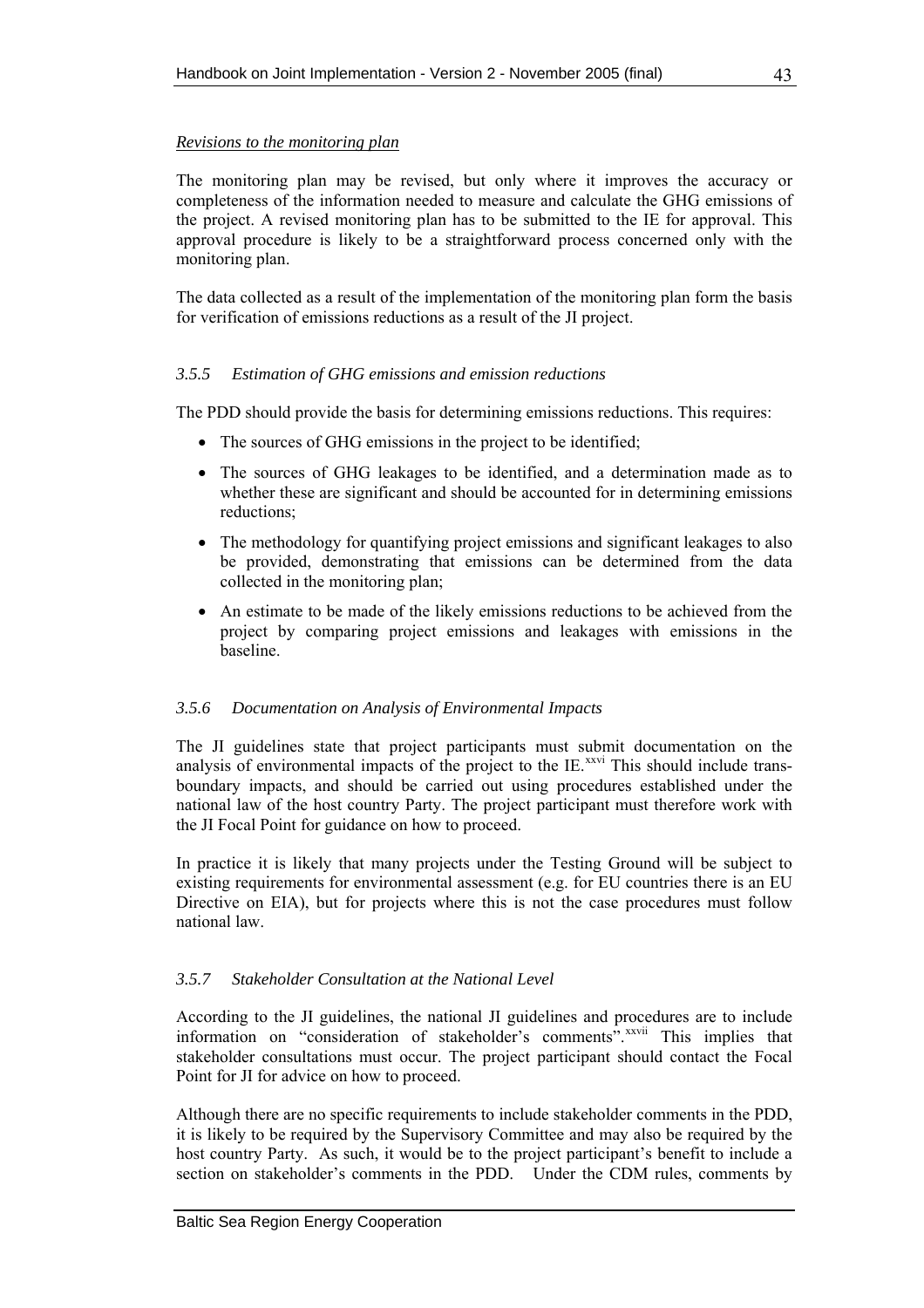<span id="page-55-0"></span>stakeholders are incorporated into a PDD in the following manner. First project participants must provide a brief description of how comments by local stakeholders were invited and compiled. Second, a summary of the comments received must be included. And finally, the PDD must include a report on "how due account was taken on any comments received." This format is likely to meet any requirements set by the Supervisory Committee on this issue.

# **3.6 DETERMINATION OF THE PDD**

Once the PDD has been completed it must be submitted for determination to an IE (see section [3.3.3](#page-40-1) for further details).

The determination process starts with the submission of all relevant documentation by the project participant. The IE must make the PDD publicly available through the Secretariat, and receive comments from Parties, stakeholders and UNFCCC accredited observers. In practice, the Secretariat is likely to place the PDD or a link to it on the UNFCCC website. Stakeholders then have 30 days to provide comments.<sup>[23](#page-55-1)</sup>

The IE is likely to go through all documentation provided and check the validity of all references, assumptions and information, and where relevant contact stakeholders and institutions to establish the validity of the information. It is also possible that the IE will undertake a field visit to assess whether the information provided in the PDD and the assumptions made are valid. Whether a field visit is required will depend on factors such as the complexity of the project, the detail of information provided and assumptions made, availability of references, use of verifiable data through internet or hard copies, etc.

The IE must also take into account comments received from Parties, stakeholders, and accredited UNFCCC observers after making the PDD publicly available. Based on its review and the comments received, the IE may issue project participants with a draft determination report.<sup>[2](#page-55-2)4</sup> Such a report could raise issues and questions that need to be dealt with in order to provide a positive determination. The project participant would then respond to the issues raised by the IE, making any changes deemed necessary in order to conform to the JI guidelines.

The IE would then make its determination report publicly available through the Secretariat (again this is likely to be on or through the UNFCCC website), together with an explanation of its reasons, including a summary of the comments received and a report of how due account was taken of the comments. Information that is marked proprietary or confidential will not be disclosed, unless prior written consent by the provider of the information is given, except as required by applicable national law of the host country Party. Information relating to the following cannot be considered proprietary or confidential: [x](#page-65-0)xviii

• Information to determine whether the anthropogenic emissions reduced or sequestered are additional;

<span id="page-55-1"></span> $23$  This is 30 days from the date the PDD is made publicly available.

<span id="page-55-2"></span> $24$  This is not a requirement; rather it is a process by which the IE and the project participant can resolve any issues that would otherwise require the IE to issue a negative determination report.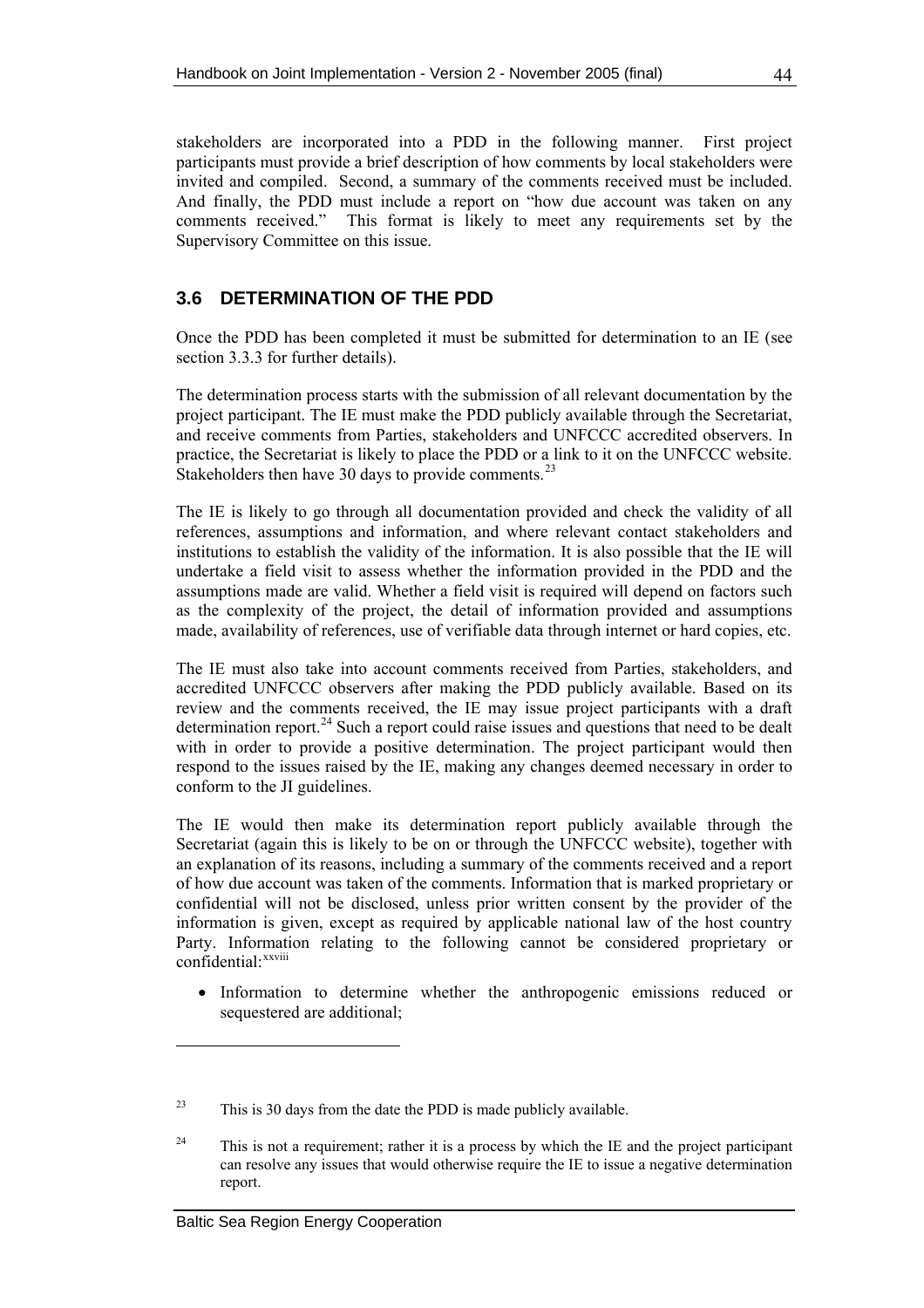- Information to describe the baseline methodology and its application; and
- Information to support an environmental impact assessment.

The determination of the proposed project is deemed final 45 days after its submission, unless a request for review is requested by any of the Parties or the Supervisory Committee.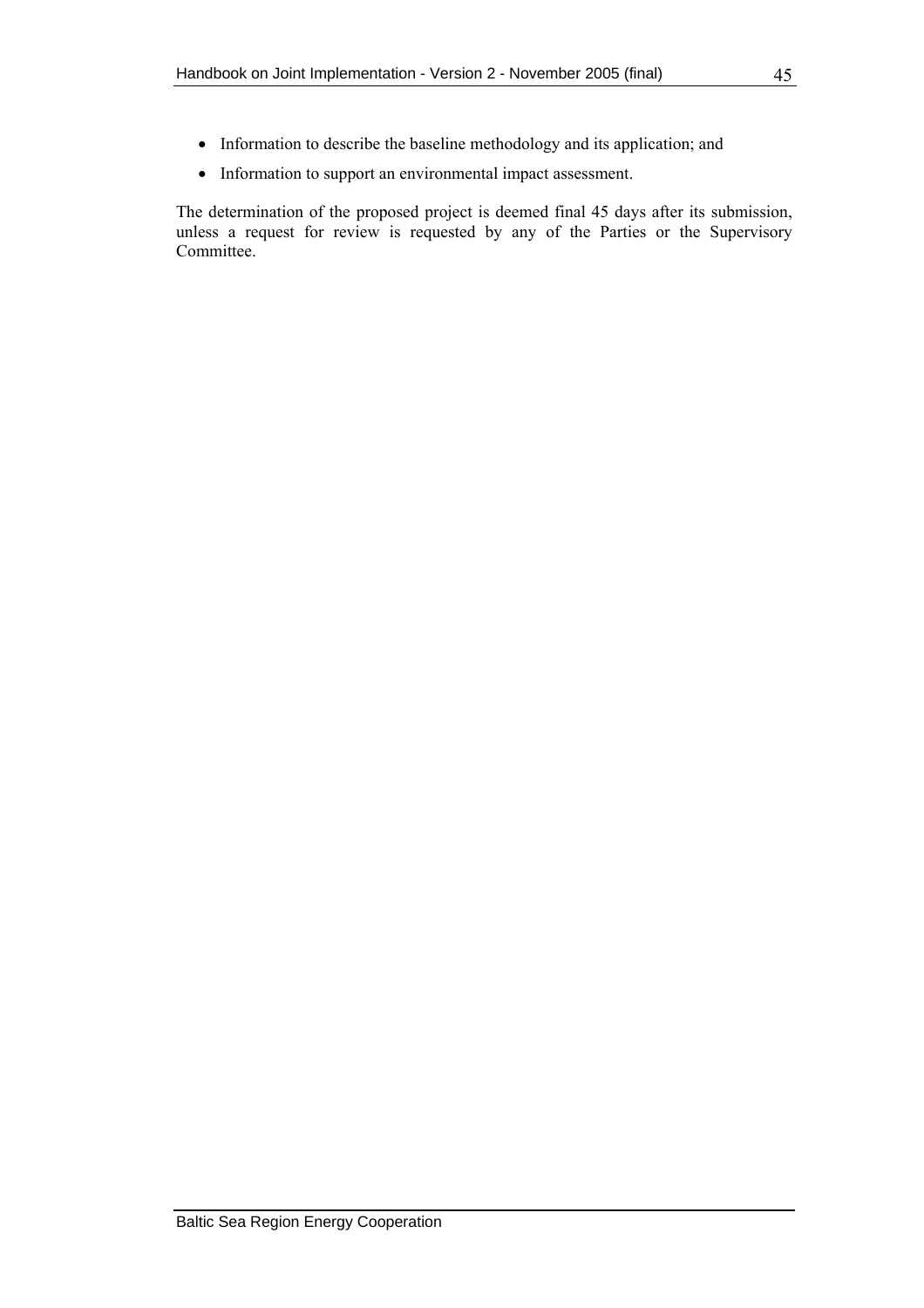# <span id="page-57-0"></span>**4 BASELINE ASSESSMENT AND EMISSION REDUCTIONS**

This Chapter provides guidance on developing emissions baselines, how to calculate project emissions and how to calculate the emissions reductions as a result of the project. Developing a baseline is not a straightforward activity. Currently, there are no approved methods for developing JI baselines, and baselines can be developed either on a project specific basis or on a more standardized basis. Unlike the CDM, there is no requirement for the development and use of methodologies for baselines. This may be, in part, because national rules on JI will play a greater role in the development of JI projects.

For a detailed discussion of issues related to baseline development, see the accompanying volume "Electricity and district heating baseline methodologies" which also includes case studies of baseline methodologies and their application.

# **4.1 INTRODUCTION TO BASELINES**

Under JI the baseline is defined as "*the scenario that reasonably represents the anthropogenic emissions by sources or anthropogenic removals by sinks of greenhouse gases that would occur in the absence of the proposed project. A baseline shall cover emissions from all gases, sectors and source categories listed in Annex A, and anthropogenic removals by sinks, within the project boundary*."

The JI guidelines provide more detailed criteria. It states that a baseline shall be established:

- On a project-specific basis and/or using a multi-project emissions factor;
- In a transparent manner with regard to the choice of approaches, assumptions, methodologies, parameters, data sources and key factors;
- Taking into account relevant national and/or sectoral policies and circumstances, such as sectoral reform initiatives, local fuel availability, power sector expansion plans, and the economic situation in the project sector;
- In such a way that ERUs cannot be earned for decreases in activity levels outside the project or due to force majeure; and
- Taking account of uncertainties and using conservative assumptions.

## *4.1.1 Baseline Scenarios and Baseline Emissions*

It is useful to identify two components to a Baseline:

- The Baseline Scenario: Being a narrative description of what would have occurred in the absence of the JI project;
- Baseline Emissions: Being a quantification of the greenhouse gas emissions in the baseline scenario, often expressed as an emissions factor, i.e. emissions per unit of product (e.g. tonne  $CO<sub>2</sub>$  per MWh of electricity).

The project is the activity being proposed as the JI activity, and can also be considered to comprise both a narrative description of the project and a quantification of the emissions in this scenario.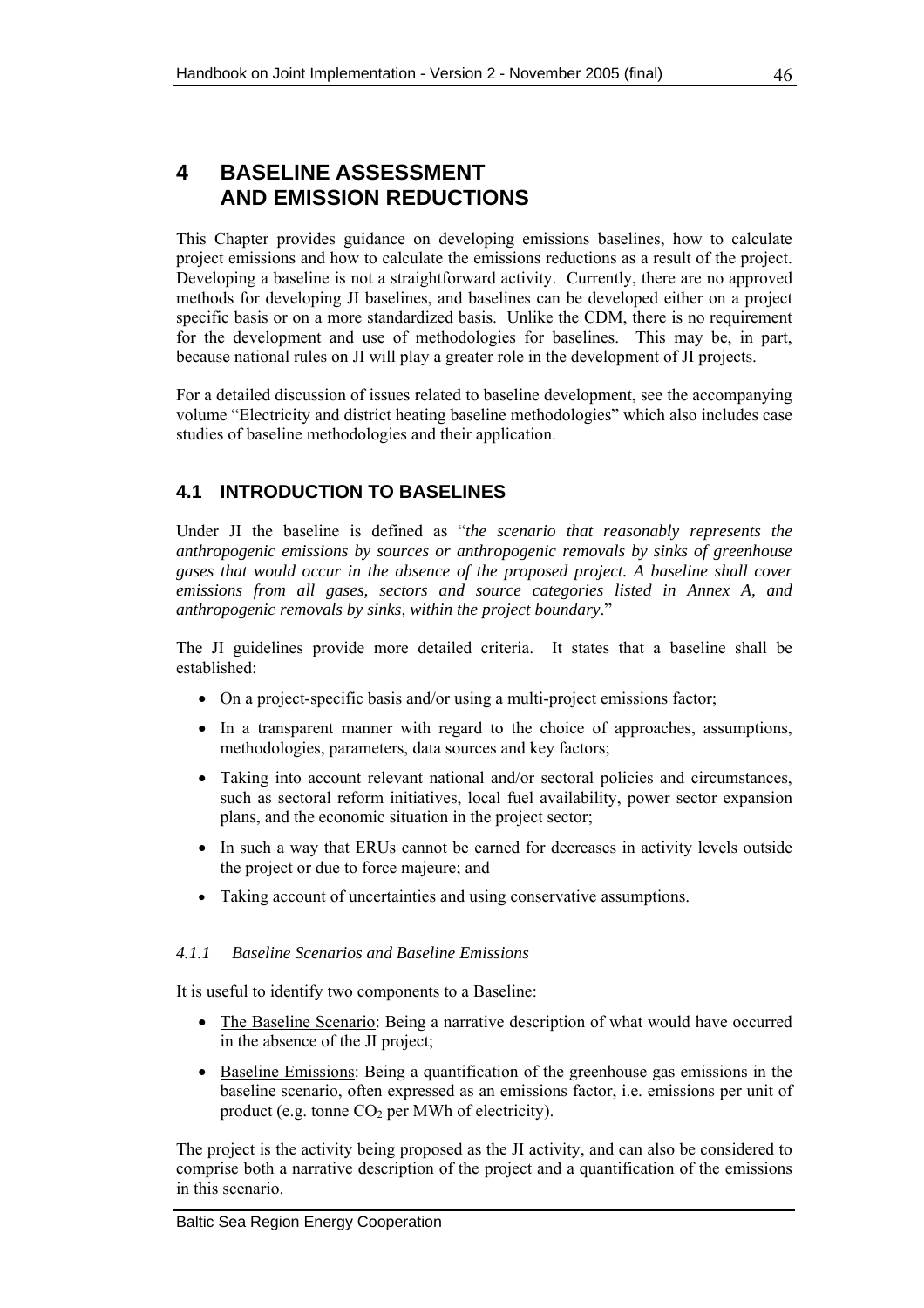## *4.1.2 Baseline approaches and methodologies in JI*

A *Baseline Methodology* is the approach taken to identify the baseline scenario and quantify the emissions in this scenario.<sup>[25](#page-58-0)</sup> Baseline methodologies contain descriptive information on the conditions that a project must meet in order to use that methodology; they also contain the necessary algorithms and formulas needed to estimate emissions in the baseline and proposed project, and calculate emissions reductions. A baseline methodology should be applicable to a certain category of project, that is, it should be generally applicable beyond the context of any one specific project. When this methodology is applied to a specific case, it generates the baseline for that case, including both an identification of the baseline scenario and a quantification of baseline emissions.

Although use of approved baseline methodologies is not a requirement in JI, current practice in developing baselines for JI projects relies heavily on the CDM. This includes the practice of utilising a specific baseline methodology in the development of a baseline. The CDM rules establish at least three general approaches for developing baseline  $methods <sub>xxxix</sub>$  $methods <sub>xxxix</sub>$  $methods <sub>xxxix</sub>$ :

- a) Existing actual or historical greenhouse gas (GHG) emissions, as applicable;
- b) Emissions from a technology that represents an economically attractive course of action, taking into account barriers to investment;
- c) Average emissions of similar projects undertaken in the previous 5 years, in similar social, environmental and technological circumstances, and whose performance is in the top 20 per cent of their category.

In practice, there is a great deal of overlap between the approaches (particularly the first two), they are not exclusive and do not (in general) affect the content of the baseline methodology. The third approach does have some implications and disadvantages for baseline development. First, selecting a group of projects in "similar circumstances" that is truly representative is highly subjective, so the baseline methodology may not be replicable and transparent. Secondly, data collection and monitoring can be difficult and expensive. This is one of the main reasons why very few CDM baseline methodologies have so far used this method. In general, however, the choice of approach has not served as a major issue in the approval of CDM methodologies.

The JI guidelines do not make specific reference to methodologies nor do they require the use of a particular approach in developing methodologies. It is likely that baseline methodologies will be used, but unclear whether a specific approach will be required. This Handbook does not specify or recommend any particular approach.

<span id="page-58-0"></span><sup>&</sup>lt;sup>25</sup> As stated previously, there is no requirement to develop baseline methodologies under the JI guidelines, but development of a baseline requires that some protocol or method be used to develop a baseline. Therefore, this handbook uses the term "baseline methodology" and expects that baseline methodologies will be required by the Supervisory Committee regardless of whether or not they are similar to CDM baseline methodologies.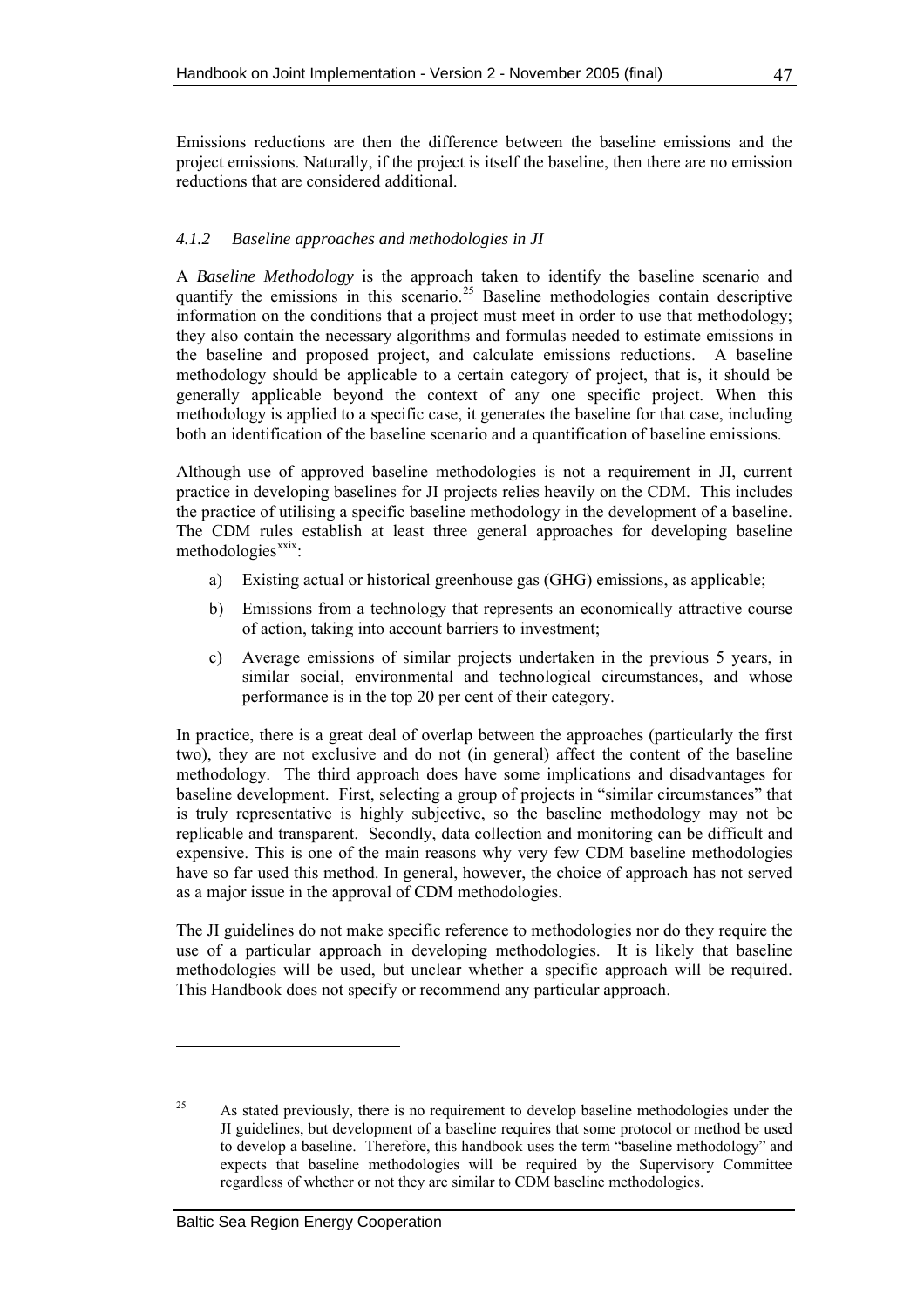## *4.1.3 Baseline scenarios and additionality*

Baseline methodologies in the CDM follow a fairly rigorous approach to identification of the baseline scenario. The rigour is required because identification of the baseline scenario is closely related to the test for additionality. That is, if the baseline scenario can be shown to be different from the project, then the project will be additional.

In the CDM, the baseline scenario is typically selected by identifying a range of possible options (including the project itself), eliminating those that are not plausible (for example, those that do not meet regulatory requirements or are high risk technologies), and then comparing the remaining options with the use of barrier or financial analysis. The accompanying volume, "Electricity and District Heating Emissions Baseline Methodologies", gives examples of how this process can be implemented, and builds on the CDM consolidated tool for testing additionality (published by the CDM Executive Board in 2004). Practically, this approach means that the project participant must show why the project is not included in the baseline scenario – in other words, why the project is not part of a reasonable description of the likely course of development.

Given the differences between JI and the CDM, it may not be necessary to follow the precedence of the CDM in baseline scenario identification, and a simpler approach may be acceptable. For example, it may be sufficient to simply take existing practice as the baseline scenario without rigorously testing the plausibility and competitiveness of a range of alternatives. However, in the absence of guidelines from the Supervisory Committee or national authorities, most JI project participants are adopting the CDM precedence as a guide in baseline identification and additionality testing.

### *4.1.4 Static v dynamic baselines*

Some baseline methodologies allow for periodic updating of either the absolute baseline emissions or the baseline emissions factor. Such methodologies can be termed "dynamic baselines". This updating may be:

- Annually: As an example, a power sector baseline methodology might specify that the generation data of all the power plants on the grid should be collected each year, and this data used to update the emissions factors used for the baseline;
- At specified periods, or based on certain triggers that warrant a re-evaluation of the baseline, such as the 21 year (3 x 7 years) crediting period for CDM project activities in which the baseline must be re-examined in seven year intervals.

Dynamic baselines have the advantage that they can be more accurate and specifically accommodate changes in the sector or in regulation in a realistic manner. However, they do require additional monitoring and updating routines to be undertaken, and are usually only acceptable where such routines are simple and where the data requirements are not onerous. Further, they offer less certainty over projected income levels for project owners.

### *4.1.5 Absolute v relative baselines*

For many types of projects, the baselines are determined ex-ante to the project commencement, and remain fixed over a crediting period. The baseline may be expressed as:

• An absolute baseline: an absolute amount of GHG emissions, or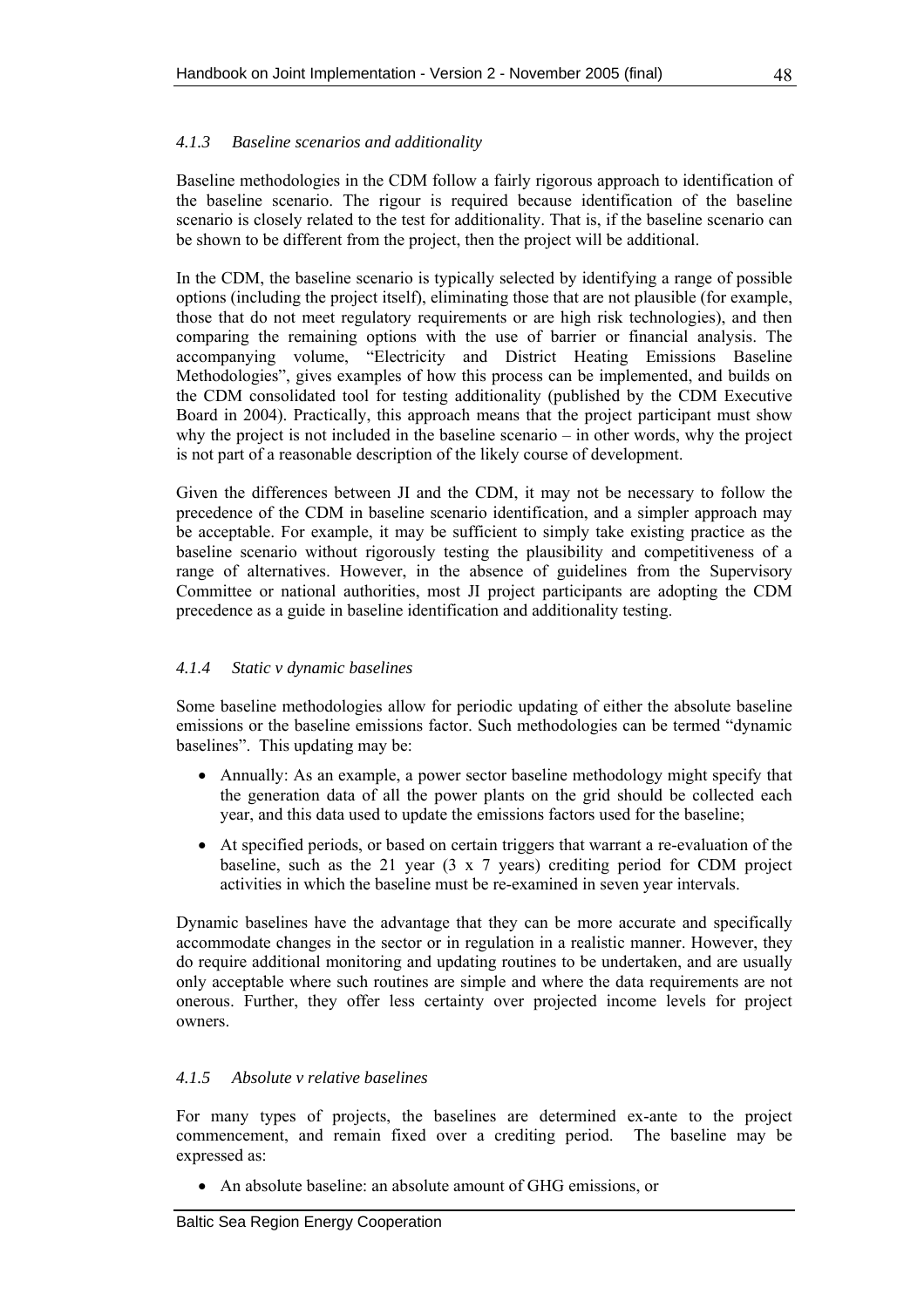<span id="page-60-0"></span>• A relative baseline: as a carbon emissions factor.

For example, the relative baseline for a power generation project may be given as tonnes of CO2 per MWh of generation. The actual project emissions reductions will therefore depend on the actual output of the project, not simply the projected output. Another example would be a land fill gas recovery project, where the precise amount of gas collected and therefore not released into the atmosphere is not known until after the project is implemented. For all JI projects, project documents will estimate emissions reductions ex-ante, but credits will only be only issued based on project performance i.e. actual emissions reduced or sequestered as measured according to a monitoring plan.

Relative baselines are more common than absolute baselines, and in most cases are more useful as they allow emissions reductions to be easily calculated from the actual output of a project, which may not be easily predictable. However, there are cases where absolute baselines are more appropriate – for example the calculation of avoided methane releases by avoiding landfill of biofuel is more easily determined as an absolute amount (for methods to do this, see the accompanying volume "Electricity and district heating baseline methodologies"). Where projects are not claiming emissions reductions related to suppressed demand (see Section [4.1.7](#page-60-0) below), an absolute baseline is suitable. Relative baselines can also be difficult to utilise where a project reduces emissions in energy production and improves efficiencies in distribution or end-use.

## *4.1.6 Sector wide v project specific baselines*

As stated in section [2.3.1](#page-31-1) standardised baselines such as sector-wide baselines may be used in JI; in this case the baseline would represent a quantification of emissions that can represent the baseline emissions for any project in that sector (expressed as an emissions factor). This approach is possible under two circumstances:

- Where the physical characteristics of the sector lead to a standard emissions factor applicable across the sector. This is best illustrated in the case of an integrated electricity network with no major transmission constraints where the physical characteristics of the system imply that the impact on emissions is the same (per unit of electricity) wherever electricity is generated.
- Where the emissions intensity of the activity does not vary significantly across the sector. An example of this is the case of diesel power generation in off-grid electricity systems. Here, the emissions factor for electricity generation can be based on standard factors with a reasonable degree of accuracy.

## *4.1.7 Dealing with suppressed demand*

It is important to note that the level of service delivered under the project and baseline may differ significantly. Quite often, the project may offer a greater level of service, because in the baseline scenario there were constraints on service delivery. The project thus meets the demand in the baseline, plus meeting suppressed demand. Alternatively, demand for the service will increase over time with population growth and economic growth. Again, expected demand in the project will be greater than that experienced historically.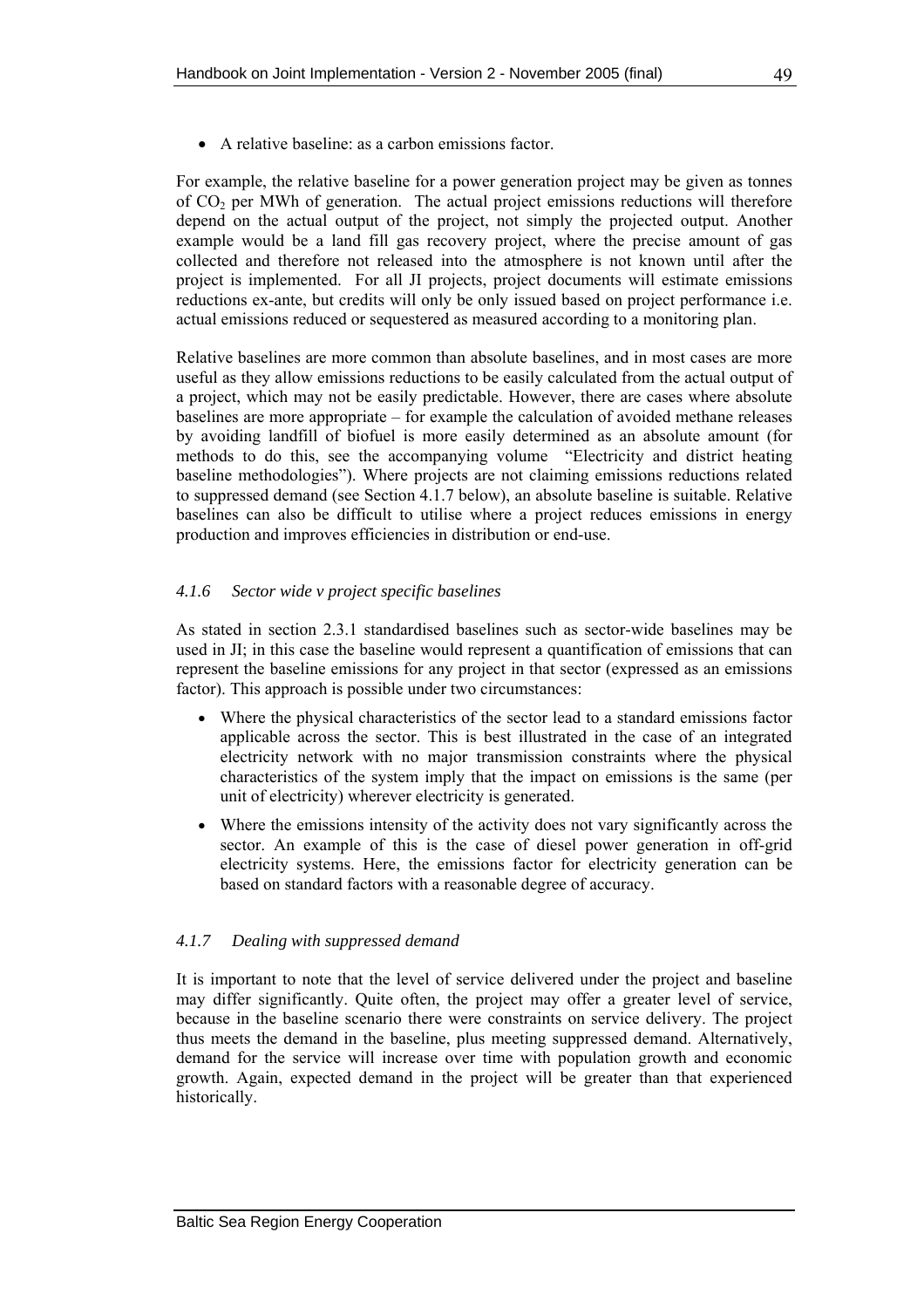<span id="page-61-1"></span>It is acceptable to determine emissions reductions as the difference in actual project emissions and the emissions in the baseline, *had the Baseline offered the same level of service as the Project* (service equivalence)<sup>[26](#page-61-0)</sup>. One approach to implement this is to ensure that the baseline scenario is defined as offering the same service as the project. Alternatively, it is possible to define the baseline scenario irrespective of service levels, but to express the baseline emissions as an emissions factor. This factor can then be applied to the actual service levels in the project to determine the baseline emissions.

This approach with regard to suppressed demand has been accepted by the CDM Methodology Panel (the Panel) in the methodology "NM0046 Andijan district heating". In fact in this case the Panel explicitly rejected the originally proposed approach to use the status quo activity level, and recommended that future activity levels be used to determine both baseline and project emissions (i.e. account for suppressed demand).

### *4.1.8 Baseline period and the crediting period*

For JI projects ERUs can only be transferred from 2008 to 2012, the commitment period of the Protocol (referred to here as the "crediting period"). Emission reductions can occur beginning in 2000 and can continue after 2012, but not all of these reductions will be eligible to generate credits. Any reductions generated prior to 2008 must be appropriately monitored and must be verifiable by an IE. Should the project end before 2012, the crediting period is from 2008 to the time of project closure (in terms of emissions reductions).

The baseline period should start at the time of project implementation and extend at least to the end of the crediting period. A baseline that extends beyond 2012 may be useful where the project hopes to benefit from a post-Kyoto settlement.

The TGA is designed to develop and reward projects that begin generating emission reductions prior to 2008. However, data on these early reduction must be verifiable in accordance with the international JI guidelines.

### **4.2 DEVELOPMENT AND APPLICATION OF BASELINES**

Baseline development and quantification of emission reductions resulting from a JI project consists of the following steps, which are described in greater detail in the following subsections:

- Set the project boundary (see section [4.2.1\)](#page-62-1);
- Identify the baseline scenario (see section [4.2.2](#page-63-0));
- Identify emissions in the baseline scenario (see section [4.2.3\)](#page-65-1);
- Ouantify the baseline emissions (see section [4.2.4](#page-66-0));
- Estimate project emissions (see section [4.2.5\)](#page-68-1):

<span id="page-61-0"></span><sup>&</sup>lt;sup>26</sup> The GHG Protocol terms this "equivalence of function provided" such as in terms of electricity produced. The point being that equivalence provides a transparent and reasonable basis for calculating the emissions reduced by a project.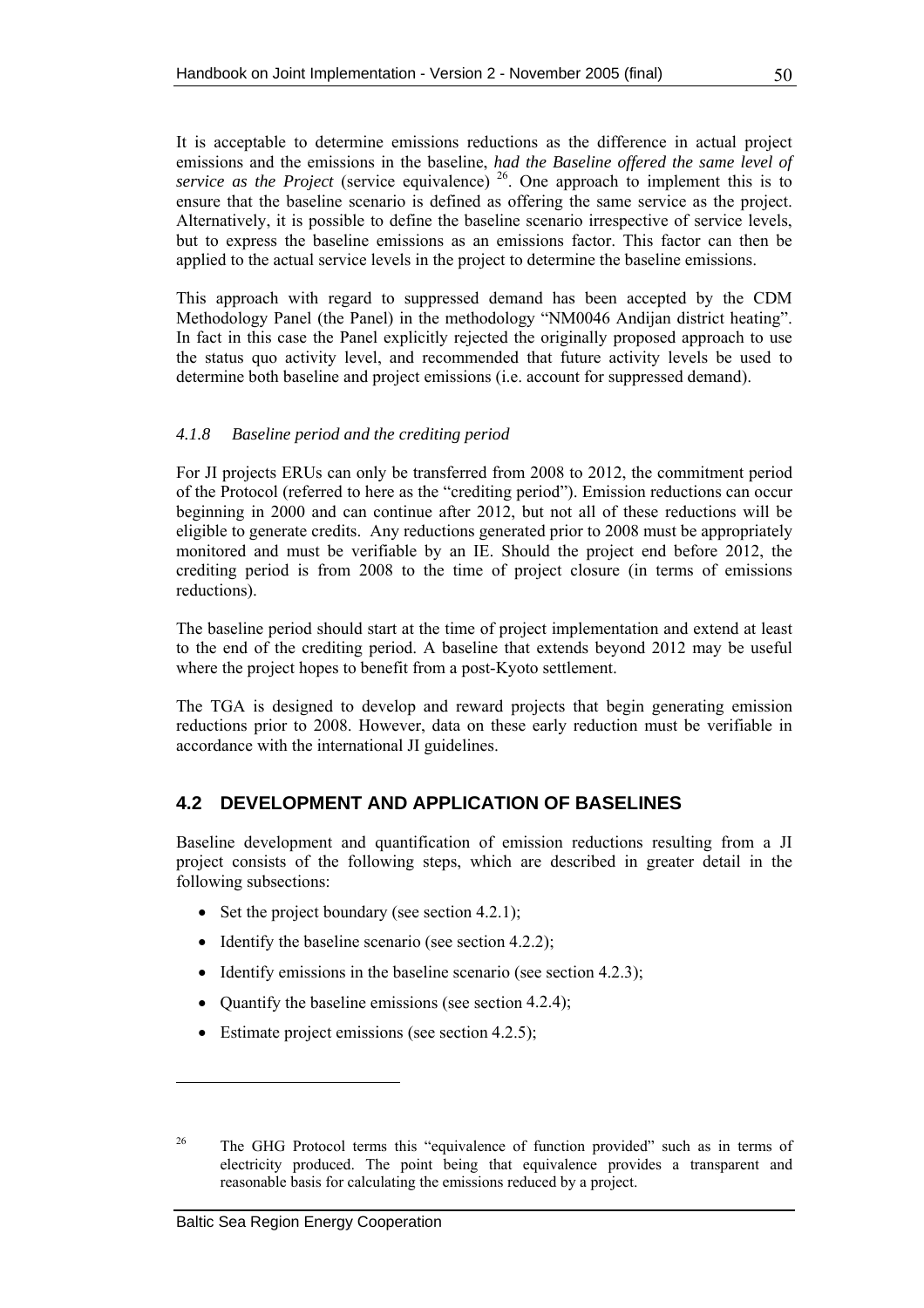- <span id="page-62-1"></span>• Estimate leakages (see section [4.2.6](#page-70-0));
- Calculate emissions reductions including adjustment for leakage (see section [4.2.7\)](#page-71-0).

### *4.2.1 Set the project boundary*

Before collecting data and developing a baseline, the project boundary should be defined. Much of the information required for this is set out in the project description. Project boundaries are notional boundaries within which the impacts and effects of the project on GHG emissions are considered and quantified. Project boundaries are used to help select the baseline scenario, determine which activities are considered significant and therefore must be included in both the baseline and proposed project, and will affect the calculation of emissions reductions by the project. Under the JI guidelines project boundaries must encompass all emissions by sources of GHGs (and removals by sinks) which are:

- under the control of the project participants (this implies either direct control or influence over);
- that are significant; if they can be calculated with a reasonable level of accuracy to be more than one per cent of the total emissions/ emission reductions of the project they are considered significant; and
- are reasonably attributable to the project, this is closely linked to "control over".

In setting a project boundary a number of factors should be taken into account. The first involves defining the geographic area and activities to which the proposed JI project should be compared. $27$ 

A generally accepted approach to setting the project boundary is to identify direct and indirect emissions from sources and sinks that are owned or under the control of the project participant (OECD 2002):

- Direct on-site (e.g. fuel combustion and process emissions on the project site);
- Direct off-site (e.g. emissions from grid electricity (in the case of energy efficiency projects) or district heat, and other upstream and downstream life cycle impacts);
- Indirect on-site (e.g. rebound effects such as increased heating that may result from an insulation programme);
- Indirect off-site (e.g. project effects that are typically referred to as leakage, either negative or positive, such as economy-wide response to project-induced changes in market prices or project induced increases in the penetration of low carbon technologies in other regions).

Whether impacts of an activity are considered (a) significant, (b) reasonably attributable to and (c) under control of the project participant should be estimated in each case.

<span id="page-62-0"></span> $27$  This may also require defining a temporal range in order to obtain reasonable baseline candidates. This would require determining whether to examine recent plants or practices within a given time period (for example the last 5 years) or new plant construction.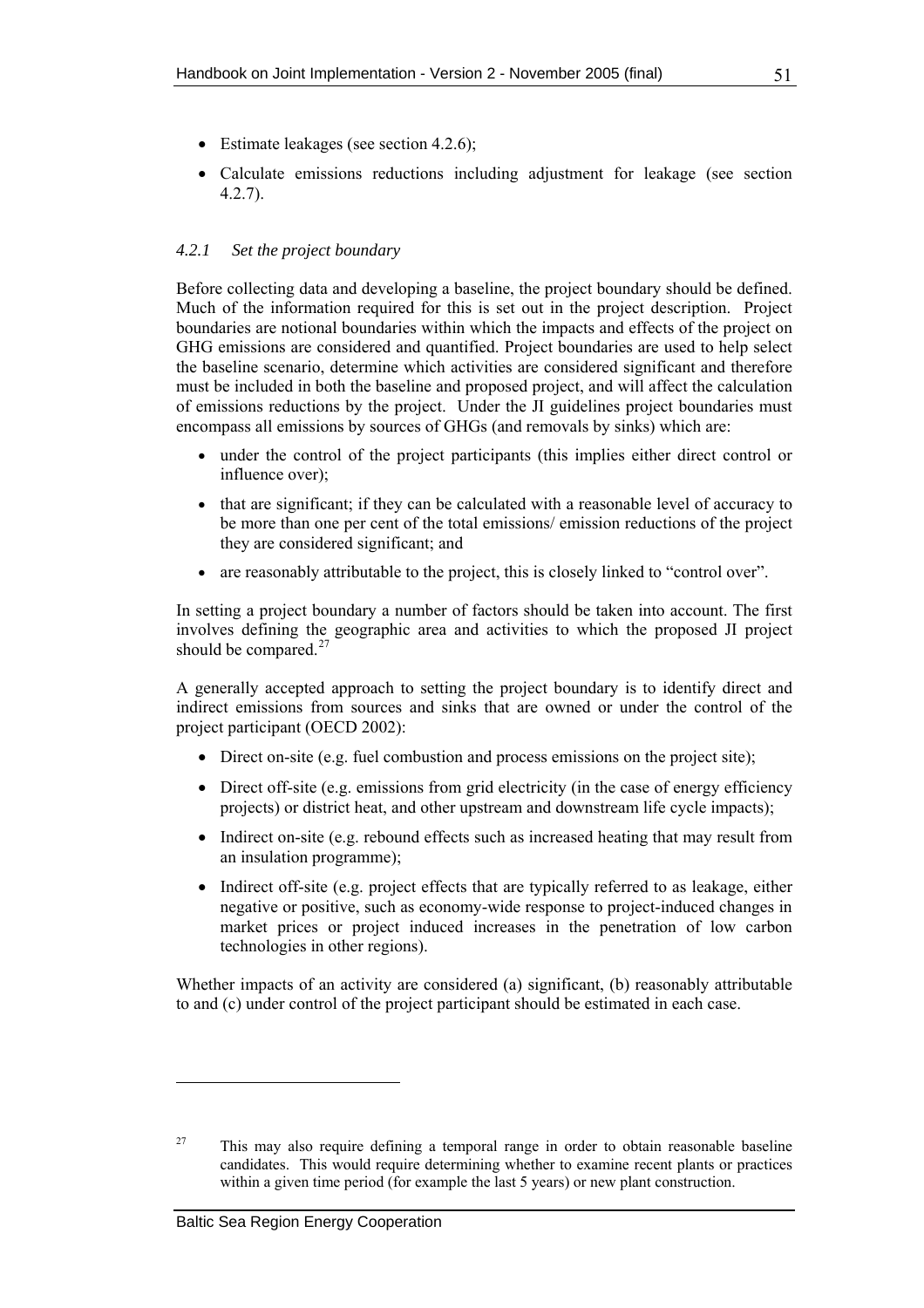<span id="page-63-0"></span>The project boundaries should be presented in a flowchart showing those emission sources that are included, and those emissions that are excluded from the project boundary (i.e. leakage, as discussed in Section [4.2.6](#page-70-0)). The emission sources that are included should be those that are considered to be within the control of the project.

### *Figure 6 Example of project boundary*

For a district heating project, the project boundary may include the entire plant system including boilers and heat distribution system.



Source: Electricity and District Heating Emissions Baselines

### *4.2.2 Identify the baseline scenario*

Baseline scenario selection can be closely linked to testing for additionality. This is because a project is considered additional if the selection of the baseline scenario makes it clear that this scenario is different from the project itself.

In order to do this, the Handbook has adapted the CDM consolidated tool for testing additionality tool (published by the CDM Executive Board in 2004) to select the baseline scenario and then undertake a simplified additionality test. The consolidated tool is available at [http://cdm.unfccc.int/methodologies/PAmethodologies/approved.html.](http://cdm.unfccc.int/methodologies/PAmethodologies/approved.html) Practically, this approach means that the project participant must show why the project is not included in the baseline scenario – in other words, why the project is not part of a reasonable description of the likely course of development.

Selection of the baseline scenario consists of the following four steps:

- Step 1: A set of plausible scenarios are defined, including the project itself as a scenario, as well as the business-as-usual case (if appropriate). This set is narrowed down to ensure that all scenarios either comply with regulations or are common practice in the project area. Following Step 1, proceed to either Step 2 or Step 3.
- Step 2: An analysis of barriers to implementation is undertaken and the set of alternative scenarios is narrowed down to eliminate those that face prohibitive barriers. If only one scenario remains, this is the baseline scenario, proceed to step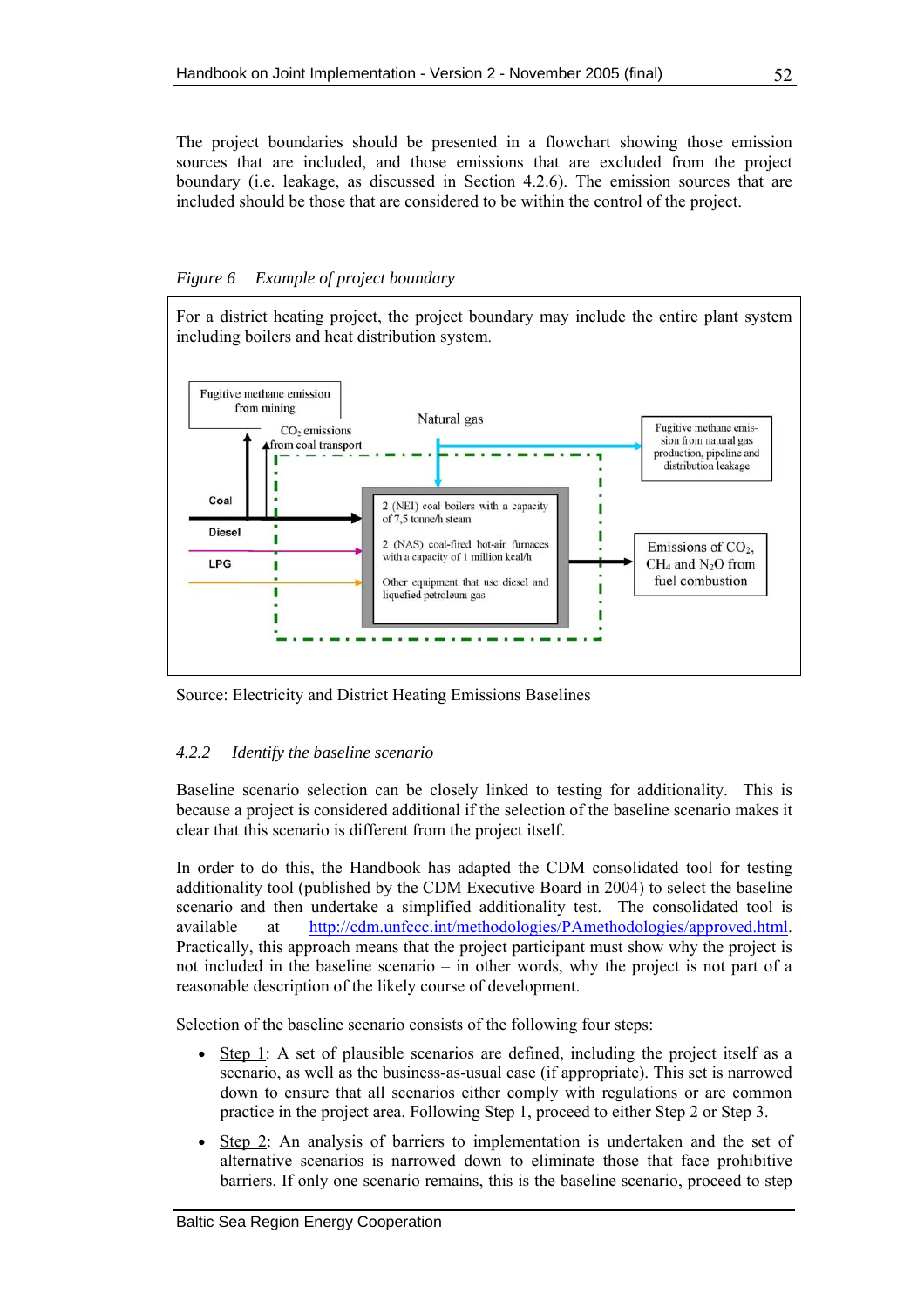4; otherwise proceed to step 3. If there are no significant barriers that affect selection of the baseline scenario, then proceed directly to Step 3.

- Step 3: The costs of each remaining scenario are estimated, and a present value of future costs is calculated. The scenario with the lowest cost is the baseline scenario.
- Step 4: If the baseline scenario determined under Steps 3 and/or 4 is the project itself, then the project is not additional. Otherwise, assess whether the project is common practice under conditions similar to those in the project area. If the project is common practice, then it is not additional, otherwise the project is additional.

The outcome of these four steps is an identification of the baseline scenario from a set of plausible alternatives. If the baseline scenario is not the project, and the project is not common practice, then the project is additional. The selected baseline scenario is then used in the subsequent steps for determination of baseline emissions.

### *Figure 7 Illustration of approach to baseline scenario selection and additionality testing*



In developing a baseline, it is important to identify and list the key factors that affect the development of the baseline over time, i.e. the course of the baseline. Key factors include relevant national and/or sectoral policies and circumstances (as specified in the JI guidelines) such as sectoral reform initiatives, local fuel availability, power sector expansion plans and the economic situation in the project sector.<sup>[xx](#page-79-1)x</sup> Examples of factors that can have an impact on the course of the baseline include national and international policy; adopted and planned legislation; GDP; energy demand; fuel prices; fuel supply policy; existence of incentives and subsidies; economic situation in the project sector; financial situation in the country; and trends and existence of new and updated technologies.

All factors that are deemed to affect the business as usual scenario within the project sector should be considered<sup>[x](#page-80-0)xxi</sup>. The role and effect of these factors should be briefly described. Where possible, these factors should be translated in baseline values and reflected in the development and course of the baseline.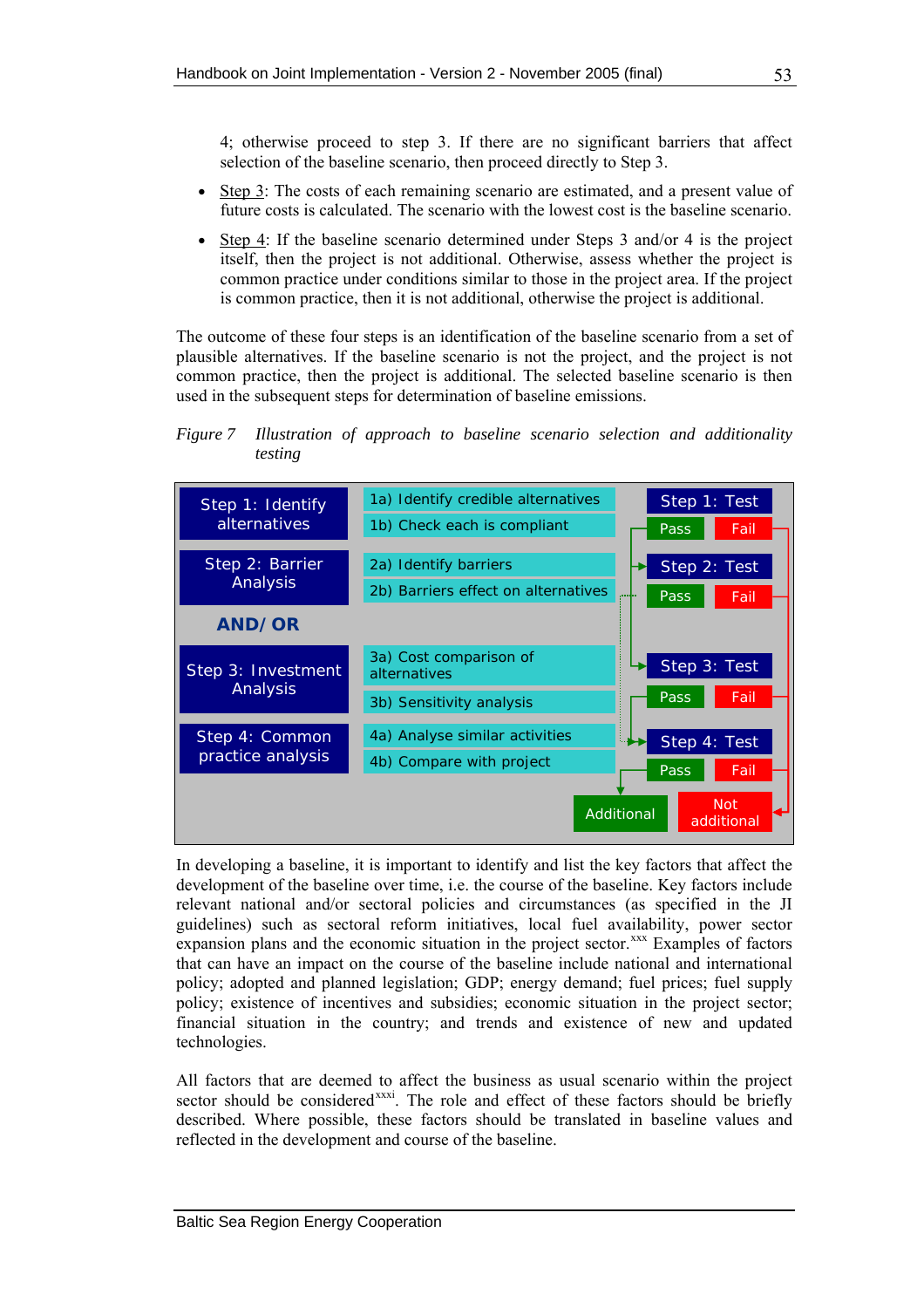<span id="page-65-1"></span>The *acquis communautaire* is a key policy issue which will affect baseline scenarios for new EU member states. The EU for example prescribes tighter emissions and technical standards that new member states are required to incorporate into their national law on country specific timeline. Such policies include: Directive on the Liberalisation of the Electricity and Natural Gas Market, Directive on Promotion of Electricity from Renewable Sources of Energy in the Internal Electricity Market, Action plan on Improved Energy Efficiency in the Community, Security of Energy Supply, Guidelines on State Aid for Environmental Protection, Energy Products Directive (currently under discussion), and the IPPC Directive.

The JI guidelines also explicitly state that baselines should be set in such a way that ERUs cannot be earned for decreases in activity or *force majeure)[xx](#page-82-0)xii*.

### *4.2.3 Identify emissions in the baseline scenario*

Having identified the baseline scenario, it is then necessary to identify the emissions that occur in the baseline. Baselines should also be defined in such a way that credits cannot be earned for decreases in activity levels outside the project or due to *force majeure*.

Identification of baseline emissions is closely linked to the nature of the project itself, and consideration of the project boundary will assist in identifying the emissions that will form part of the baseline. For example, in developing a wind farm, it would be necessary to determine whether to compare the project against the performance of a specific plant, or against the current electricity generating mix within the country (i.e. at a national level).

For projects that do not change the output at a facility (e.g. certain "brownfield" projects such as a fuel switch from coal to biofuel at an existing site), the activities and emissions in the baseline would be restricted to the project site itself. This would mean that the project emissions would be compared with the most likely alternative on that site, which may well be historical emissions.

For projects that do change output (including "greenfield" projects), the project should be compared with the supply option that would alternatively provide the equivalent service of the project. In the context of electricity projects supplying the network, the appropriate emissions factor based on the characteristics of the network should be the baseline emissions factor. The geographical scope of this depends on the nature of the network. In most cases, the emissions factor of the national electricity network can be taken. However, a more localised portion of that network may be more appropriate (where there are transmission constraints or bottlenecks between the local area and the rest of the network $)^{28}$  $)^{28}$  $)^{28}$ .

A second factor that requires examination is the type of activity that should be included in the baseline emissions. For example, should emissions related to construction of the

<span id="page-65-0"></span><sup>&</sup>lt;sup>28</sup> In some cases a national electricity network may be tightly integrated that with of neighbouring countries, implying that changes in production will affect production and emissions in a neighbouring country. However, it is unlikely that a project will be able to claim for emission reductions that occur outside the country in which the project is located. Hence, baselines with an international scope are not likely to be acceptable.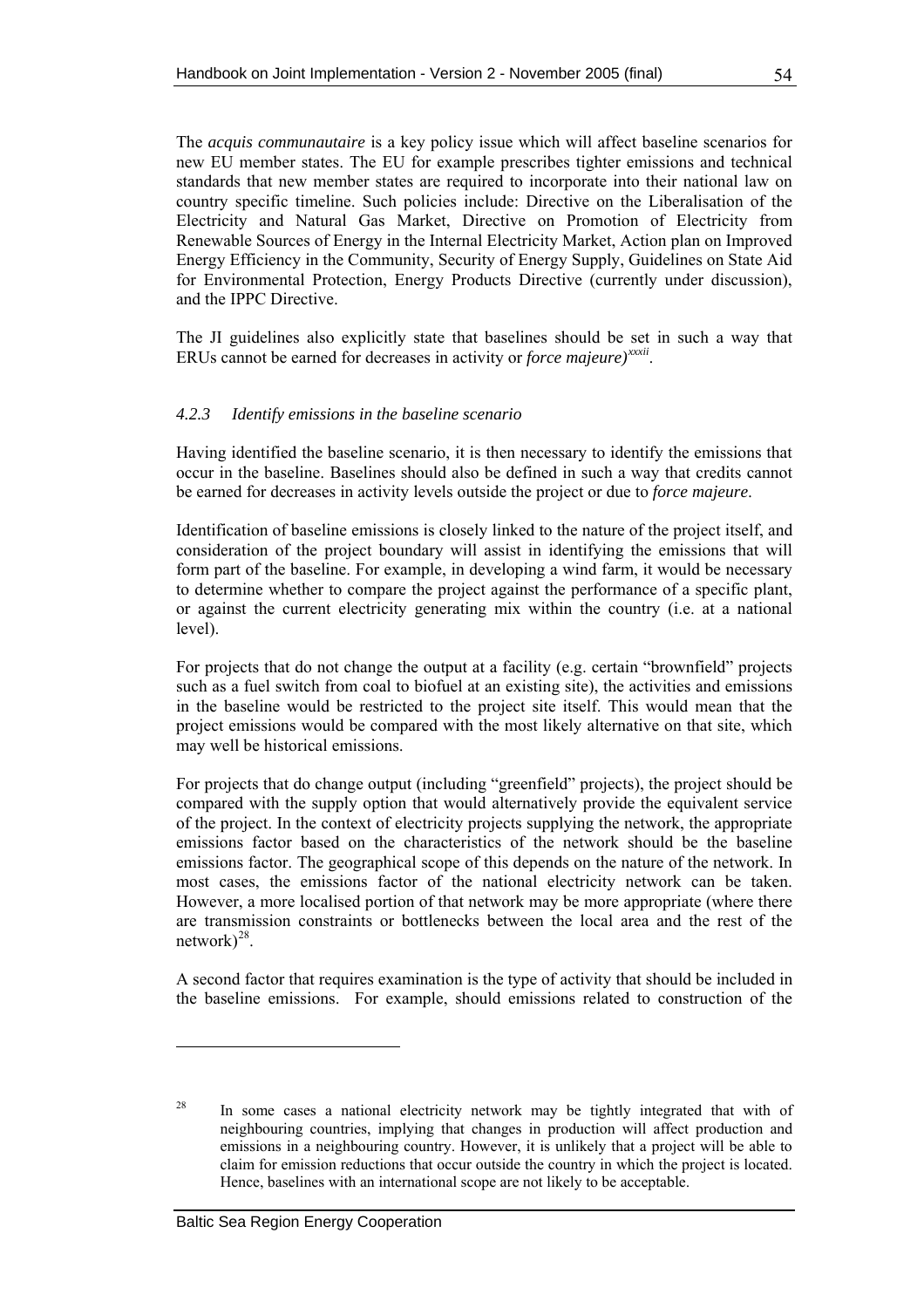<span id="page-66-0"></span>facility or equipment or the transport of the project equipment to the site be included? Although not usually the case, emissions related to construction might be significant, and in these cases a determination would need to be made as to whether they should be included and how (emissions could be aggregated over a number of years for example).

### *4.2.4 Quantify the baseline emissions*

Having selected the baseline scenario, the next step is to identify and quantify the emissions in the baseline. Baseline emissions can either be expressed in absolute or relative terms:

- Absolute emissions provide a quantification of emissions per annum in the baseline, e.g. tonnes  $CO<sub>2</sub>$  per annum.
- Relative emissions provide a measure of an emissions factor in the baseline, e.g. tonnes  $CO<sub>2</sub>$  per kWh generated.

The use of a baseline emissions factor can be useful where the quantity of output in the project and baseline differs, or where the output in the project is variable (e.g. a hydropower plant subject to hydrological variability).

The baseline emissions should be calculated on an annual basis and until the end of the crediting period. Emissions should be calculated source-by-source and expressed in  $CO<sub>2</sub>$ equivalents. This can be calculated by using the global warming potentials (GWP) for each source, as provided by the IPCC.

In order to calculate baseline emissions, it is first necessary to identify emissions sources in the baseline and determine whether these sources should be quantified. This step should flow in a straightforward manner from the identification of the project boundary and the selection of the baseline scenario. For those emissions sources that are not significant contributors to total baseline emissions (less than 1 per cent), quantification need not be undertaken.

Emissions can usually be determined through the use of the appropriate emissions factors (see Appendix B). When possible, project, plant, technology or country specific emissions factors should be used for calculating baseline emissions. In general such information will be available when the baseline is established based on project-specific historic data. However, when all facilities connected to an electricity grid are included in the baseline scenario, information on the emissions factors might not be available for all facilities. Also, when making projections for the future, this information will be lacking. In these cases default emissions factors can be used.

The two most relevant types of emissions factors for energy supply and energy efficiency projects are emissions factors for a specific fuel and technology. When data on fuels consumed (for example in tonnes of coal,  $m<sup>3</sup>$  of natural gas, etc.) for the service delivered is available then this data should be used rather than data on technology.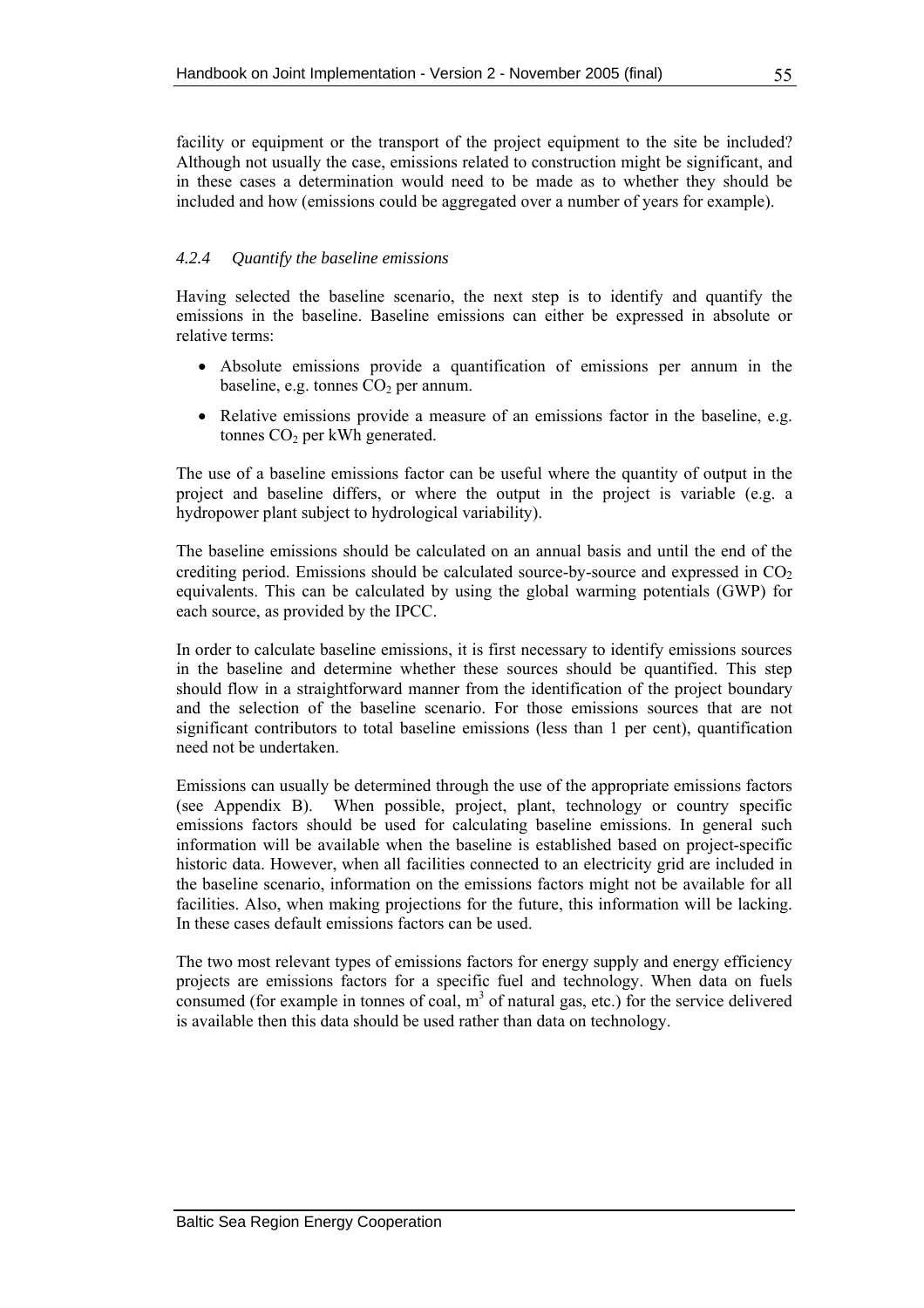| <i>Source</i>      | <b>Emissions</b>                                                      |  |
|--------------------|-----------------------------------------------------------------------|--|
| Fuel combustion    | $CO2$ emissions from fossil fuel combustion                           |  |
|                    | $CH4$ emissions from fossil fuel combustion (usually not significant) |  |
|                    | $N2O$ emissions from fossil fuel combustion (usually not significant) |  |
| Biomass stockpiles | $CH4$ emissions from stockpiled biomass                               |  |
|                    | $N_2O$ emissions from stockpiled biomass                              |  |
| Fuel supply system | $CH4$ emission from coal mining                                       |  |
|                    | $CH4$ emissions from natural gas production and transportation        |  |
|                    | $CO2$ emissions from rail and road transportation of fuel             |  |

*Table 10 Example of emission sources (district heating project)* 

*Box 9 Example of calculating (relative) baseline emissions (district heating project)* 

Fuel combustion sources for a district heating project are identified as:  $CO<sub>2</sub>$ ,  $CH<sub>4</sub>$ , and  $N<sub>2</sub>O$ .

For each fuel utilised in the Baseline Scenario, calculate the emissions factor as follows. Equation (a) should be used for Projects where the Baseline Scenario is BAU. For Baseline Scenarios based on alternative investment options, equation (b) should be used.

$$
EFC_i = [CO_2\_EFC_i + (21 * CH_4\_EFC_i + 310 * N_2O\_EFC_i) / 1000]
$$

\* [Fueli \* CVi] / Q ........................................................................ (a)

Or

$$
EFC_i = [CO_2\_EFC_i + (21 * CH_4\_EFC_i + 310 * N_2O\_EFC_i) / 1000 ] / Eff(b)
$$

Where

$$
EFCi = Emissions factor for combustion of fuel i [kg CO2e/GJ]
$$

- $CO<sub>2</sub>$  EFC<sub>i</sub> = Emissions of CO<sub>2</sub> from the combustion of fuel i in an industrial boiler [kg  $CO<sub>2</sub>/GI$ ]
- $CH_4$  EFC<sub>i</sub> = Emissions of CH<sub>4</sub> from the combustion of fuel i in an industrial boiler [kg CH4/TJ]
- $N_2O$  EFC<sub>i</sub> = Emissions of N<sub>2</sub>O from the combustion of fuel i in an industrial boiler [kg  $N_2O/TJ$ ]
	- Fuel<sub>i</sub> = Quantity of fuel i combusted per annum [unit, e.g. tonne]
	- $CV_i =$  Calorific value of fuel (lower heating value) [GJ/unit]
		- $Q =$  Quantity of heat produced per annum [GJ]
	- $Eff =$  thermal efficiency of heat production in boiler and heat exchanger,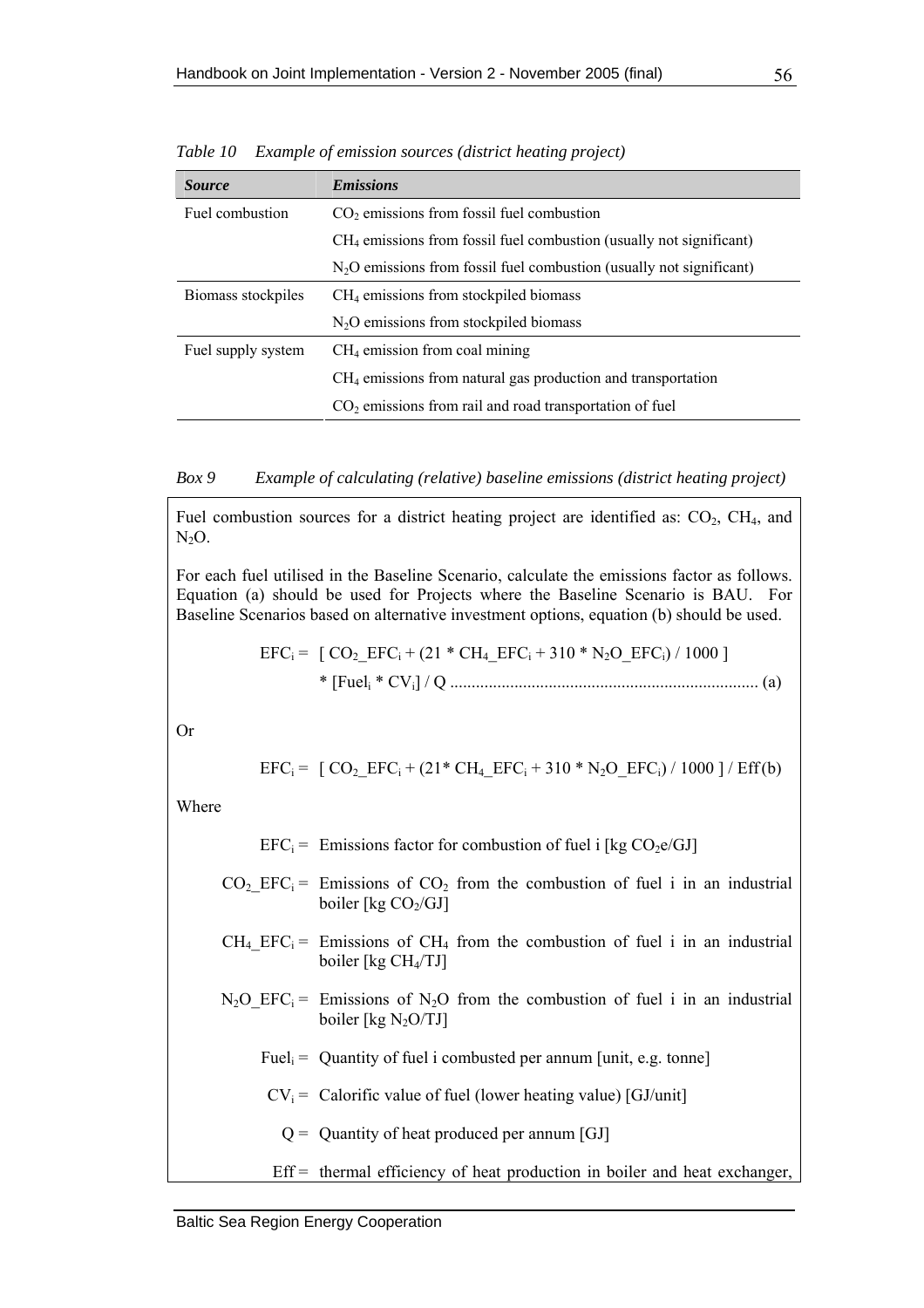lower heating value basis [%]

 $21 =$  Number 21, being the global warming potential of CH<sub>4</sub>

 $310 =$  Number 310, being the global warming potential of N<sub>2</sub>O.

<span id="page-68-1"></span>Calculate the total fuel combustion emissions factor (EFC) for all fuel combustion in the Baseline Scenario as follows:

 $EFC = \Sigma_i EFC_i$ 

### *4.2.5 Estimate project emissions*

The information provided in the project boundary (see section [4.2.1](#page-62-1)) should provide guidance on assessing emissions in the project. It will likely to be based on the following characteristics:

- Type of product or service that will be delivered by the project;
- Size of the project (e.g., for heat and/or electricity capacity in MW)
- Estimated project output (e.g., MW hour, GJ, amount of products (steel, lamps, paper);
- Load profile (e.g. base-load, mid-load or peak-load, amount of hours);
- Emissions factors for the project.

Project emissions need to be estimated and calculated in a transparent manner for each year during the crediting period (see Section [4.1.8](#page-61-1)); it is also possible to begin the estimation and calculation from the first year the project begins generating emissions reductions rather than from the first year of the crediting period.<sup>[29](#page-68-0)</sup> If the project output is estimated to change over the crediting period, this should be reflected in the emissions scenario and GHG emissions calculations of the project.

For energy supply projects, the estimated project output and the emissions factor for the project should be used for the calculation of direct on-site emissions. The direct off-site emissions can be calculated similarly.

<span id="page-68-0"></span><sup>&</sup>lt;sup>29</sup> The JI guidelines allow for projects to start as of January 1 2000, although the ERUs cannot be transferred until the eligibility requirements have been met and the compliance period has begun.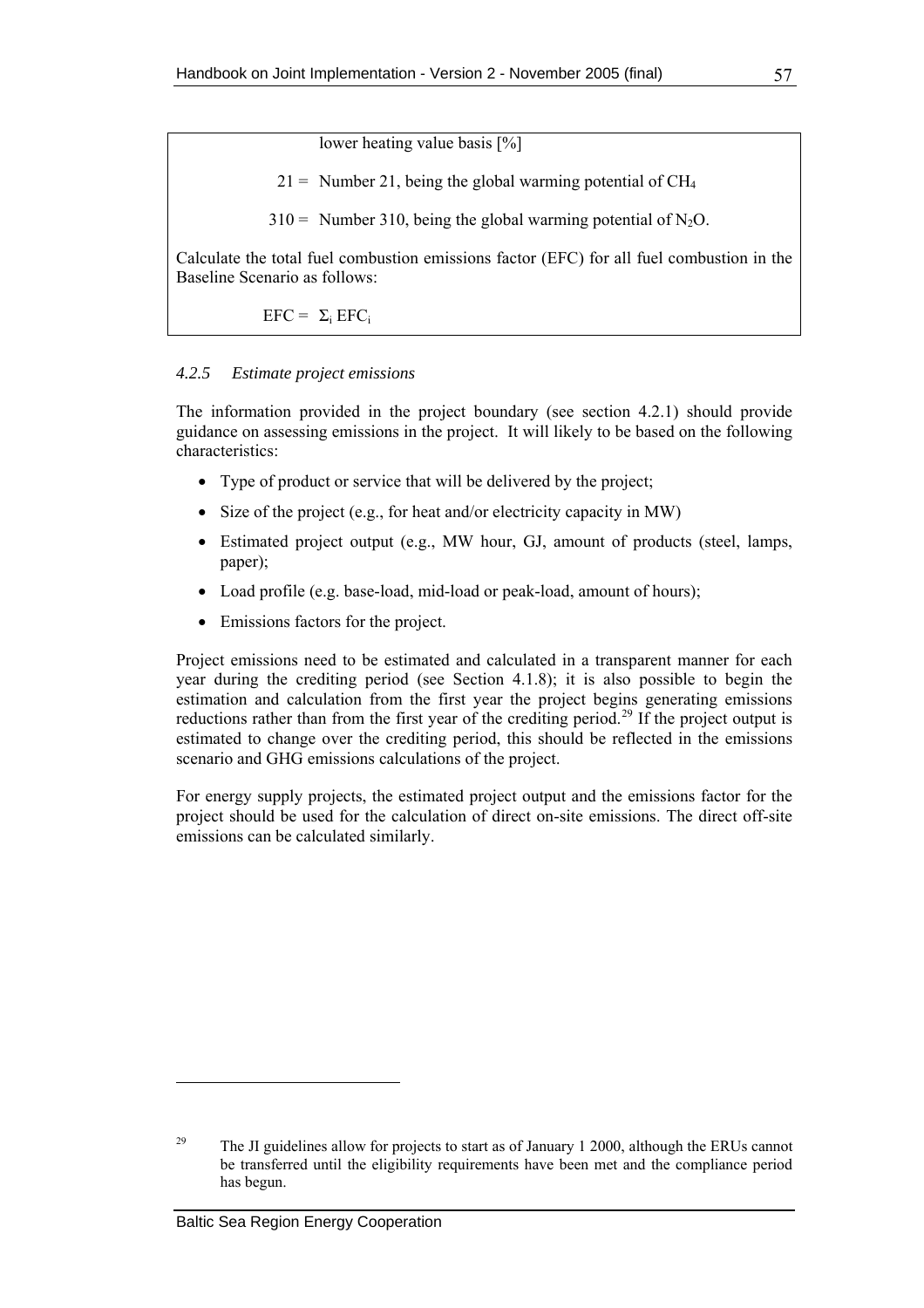#### *Box 10 Example of estimating project emissions (district heating project)*

Actual project emissions will be measured as part of the monitoring plan, and credits will only accrue to the project based on these measurements. However, for the purposes of estimating emissions reductions from the project ex-ante, the following approach may be used.

*Calculate emissions from fuel combustion in the project:* 

$$
EFC_i = [CO_2\_EFC_i + (21 * CH_4\_EFC_i + 310 * N_2O\_EFC_i) / 1000 ] / Eff
$$

Where

 $EFC_i =$  Emissions factor for combustion of fuel i [kg  $CO<sub>2</sub>e/GJ$ ]

- $CO<sub>2</sub>$  EFC<sub>i</sub> = Emissions of CO<sub>2</sub> from the combustion of fuel i in an industrial boiler [kg  $CO<sub>2</sub>/GI$ ]
- $CH_4$  EFC<sub>i</sub> = Emissions of CH<sub>4</sub> from the combustion of fuel i in an industrial boiler [kg CH4/TJ]
- $N_2O$  EFC<sub>i</sub> = Emissions of N<sub>2</sub>O from the combustion of fuel i in an industrial boiler  $[kg N<sub>2</sub>O/TJ]$ 
	- Fuel<sub>i</sub> = Quantity of fuel i combusted per annum [unit, e.g. tonne]
	- $CV_i =$  Calorific value of fuel (lower heating value) [GJ/unit]
		- $Q =$  Quantity of heat produced per annum [GJ]
	- $Eff =$  thermal efficiency of heat production in boiler and heat exchanger, lower heating value basis [%]
	- $21 =$  Number 21, being the global warming potential of CH<sub>4</sub>
	- $310 =$  Number 310, being the global warming potential of N<sub>2</sub>O.

Calculate the total fuel combustion emissions factor (EFC) for all fuel combustion in the Baseline Scenario as follows:

 $EFC = \Sigma_i EFC_i$ 

For any fossil fuels used in the project, calculate emissions using above equations. The process efficiency will be measured as part of the monitoring methodology.

For demand side management projects, project emissions can be calculated by multiplying the energy used with the appropriate emissions factor.

Special attention must then be given to the indirect on-site emissions induced by the socalled rebound effect. The rebound effect occurs, for example, due to lowered marginal costs of energy due to increased energy efficiency. The lower marginal cost of energy may indirectly lead to expanded use of energy. The increased energy production that would follow partially off-sets the effect of the original efficiency improvement. Although the rebound affect is usually small compared with the primary emissions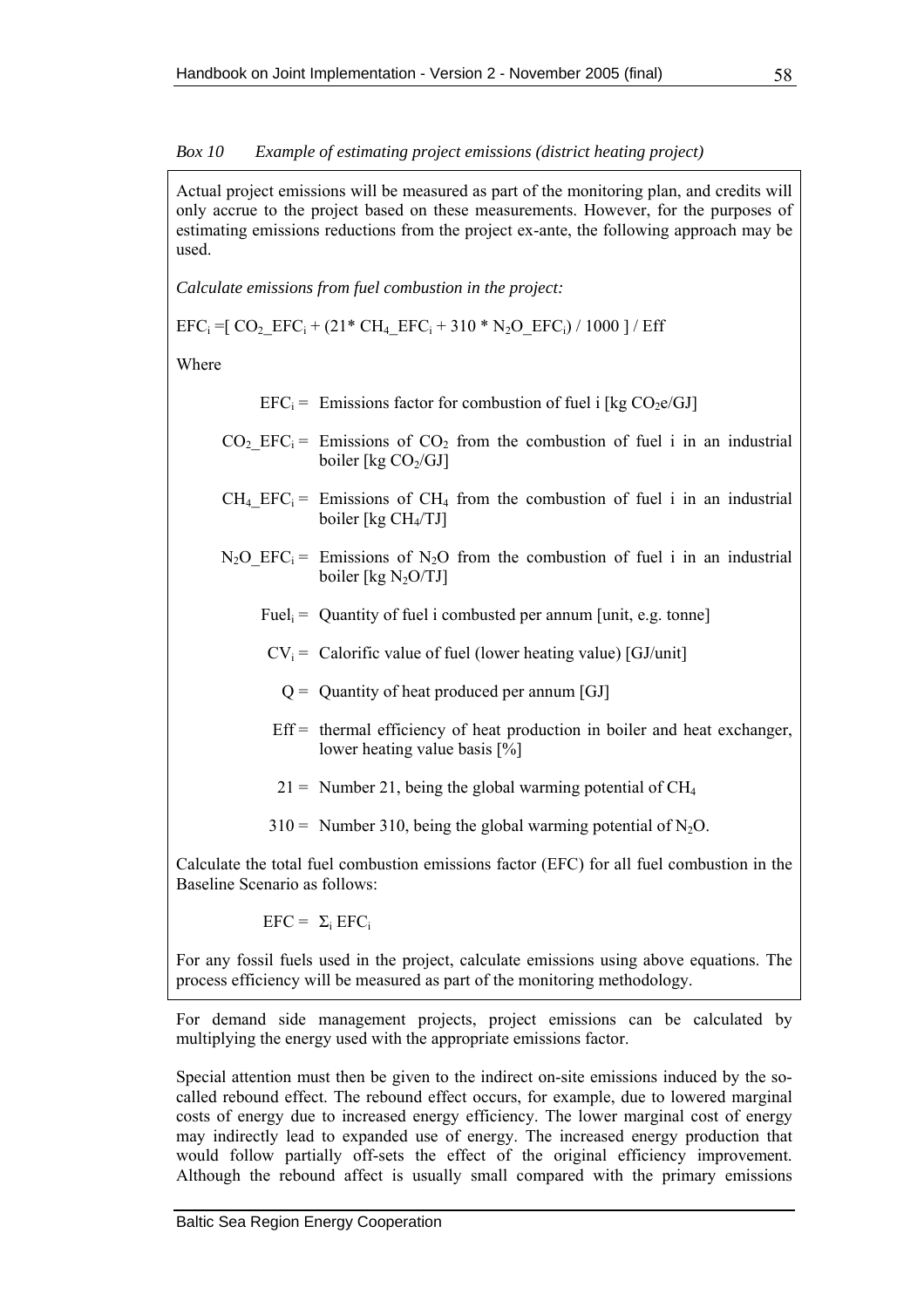<span id="page-70-0"></span>reductions, rebound emissions should be included in the calculation to give the total project emissions. A similar effect (although not generally termed rebound) may occur for supply projects, where the project leads to cheaper electricity, which may stimulate consumption, and hence possibly additional production with associated emissions.

### *4.2.6 Assessment of leakage*

In the JI guidelines, leakage is defined as 'the net change of anthropogenic emissions by sources and/or removals by sinks of greenhouse gases which occurs outside the project boundary, and that is measurable and attributable to the Article 6 project'.<sup>[x](#page-84-0)xxiii</sup> Leakage can be viewed as off-site effects on GHG emissions that result from the project and that are not included within the defined project boundary.

An example of leakage for a district heating project involving switching from coal to gas would be upstream fugitive emissions from gas supply and pipelines. If more gas is produced and transported as a result of the project, then fugitive emissions from gas production and transport would be included in the overall project emissions calculations as leakage. The emissions impact should be considered because this change is directly related to the project.

The fact that emissions are outside the project boundary does not reduce the obligations on the project participant to measure them, as the monitoring plan must include leakage that is '*significant and reasonably attributable to the project during the crediting period'*. [xx](#page-85-0)xiv

Leakage does not disqualify a project from becoming a JI project unless the projected leakage in terms of GHG emissions is so substantial as to negate a very large percentage of the projected GHG reductions. The project participant should undertake an assessment of the leakage potential of the project. Where there is potential for leakage, the participant should quantify it and deduct it from the predicted GHG reductions. Possible effects from the project resulting in leakage are:

- Activity Shifting the activities that caused emissions are not permanently avoided, but simply displaced to another area, i.e. emissions activities avoided in one discreet area move to another area resulting in no net reductions in emissions.
- Outsourcing purchase or contracting of services or commodities that were previously produced or provided on-site.
- Market Effects emissions reductions are offset by higher emissions elsewhere due to project induced shifts in supply and demand. These effects should be taken into account only when non-marginal.
- Changes in Life Cycle Emission Profiles changes in upstream or downstream processing as a result of the project's implementation causing changes in emission profiles.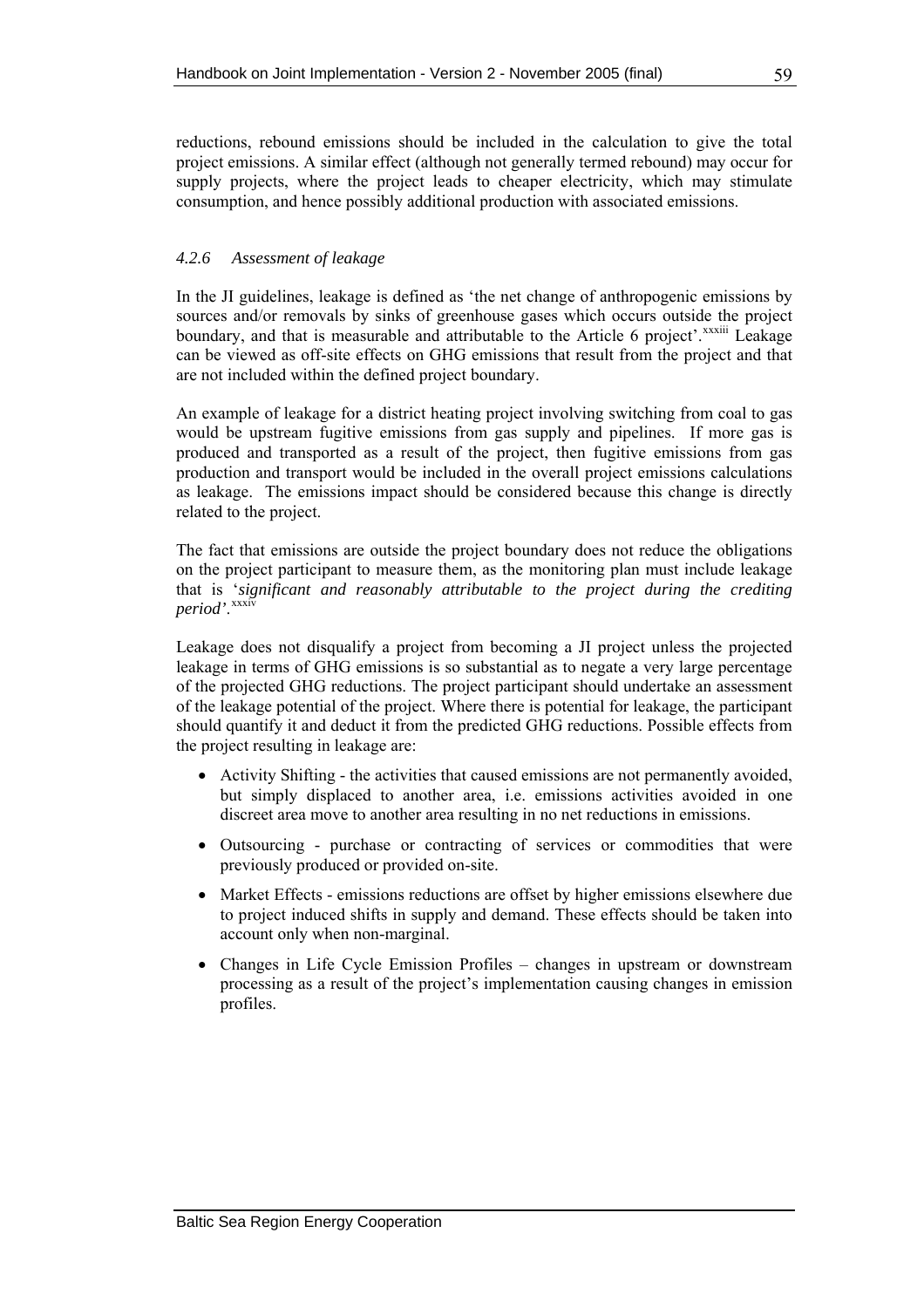<span id="page-71-0"></span>*.Box 11 Example of calculating estimating Leakage (District Heating Project)* 

Leakages outside the project boundary may arise from the fuel supply chain, should fossil fuel use continue in the heat combustion process in the project. These may include:

- Where coal is used: fugitive  $CH_4$  emissions from coal mining;
- Where natural gas is utilised: fugitive  $CH_4$  emissions from gas production and transportation to the project site;
- Where coal is railed to the project site: combusted  $CO<sub>2</sub>$  emissions from diesel engines, if diesel-locomotives are utilised;
- Where diesel or fuel oil is trucked to the project site:  $CO<sub>2</sub>$  emissions from diesel trucks.

For simplicity and conservativeness, only natural gas fugitive emissions have been included because: (a) excluding emissions related to fuel delivery in the baseline is correct in order to be conservative; (b) very few JI projects in the host country are likely to be based on fuels other than biofuel and gas, so the details of emissions for coal mining, coal transport and oil transport are largely irrelevant; (c) fugitive emissions in gas transport are an important issue in the host country so it is conservative to include them.

In addition, leakage emissions factors are calculated ex-ante, based on published local data, Project specifications and IPCC guidelines.

For Projects that introduce gas, determine methane emissions in production and transportation, as follows:

EF\_Leakage = 
$$
21 * (CH_4_Prod + CH_4_Trans) / Eff
$$

Where

EF Leakage = Leakage emissions factor for gas use (kg  $CO<sub>2</sub>e/GJ$ )

 $CH_4$  Prod = CH4 emissions for gas production (kg CH<sub>4</sub>/ GJ)

 $CH_4$  Trans = CH4 emissions for gas transportation (kg CH<sub>4</sub>/ GJ)

 $Eff =$  Thermal efficiency of the heat production system utilising gas in the Project (%)

### *4.2.7 Calculate emission reductions*

Net emissions reductions can be calculated by subtracting the total project emissions (as calculated under section [4.2.5](#page-68-1)) from the baseline emissions (as calculated under Section [4.2.3](#page-66-0)). Calculations could be made for each year in the crediting period and expressed in tonnes of  $CO<sub>2</sub>$  equivalent. Should the leakage assessment identify quantifiable GHG effects (as calculated under section [4.2.6\)](#page-70-0), this should be deducted from the emissions reductions calculated above.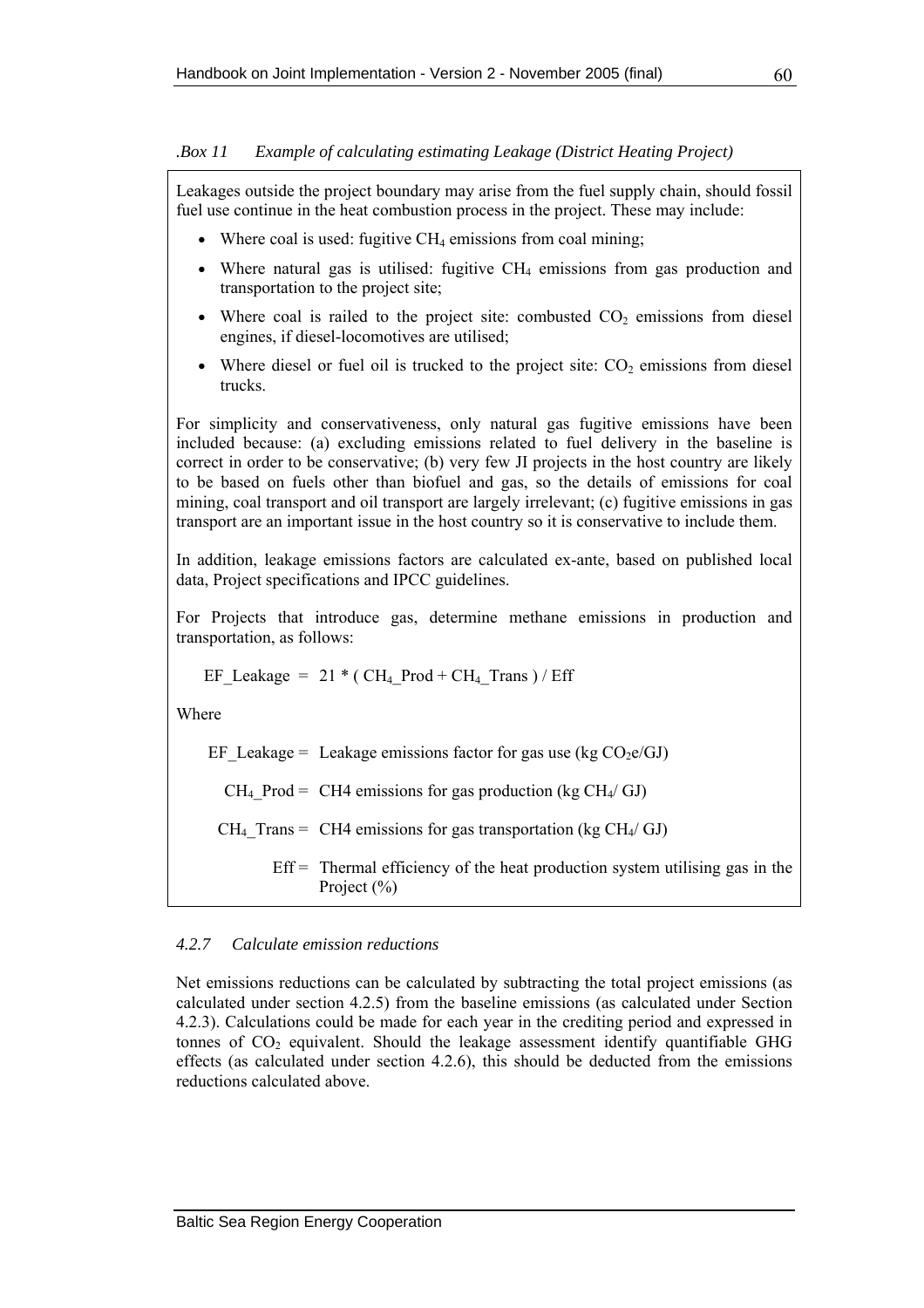



*Box 12 Example of calculating emissions reductions (district heating project)* 



## **4.3 DATA SOURCES FOR BASELINES**

Different sources of data can be used in developing baselines. The box below gives a description of the main data types and sources that may be used in baseline development and for monitoring purposes once the project has been implemented.

Data can be derived from various sources and different methods in order to estimate baseline emissions and leakage, as well as to define the parameters for monitoring of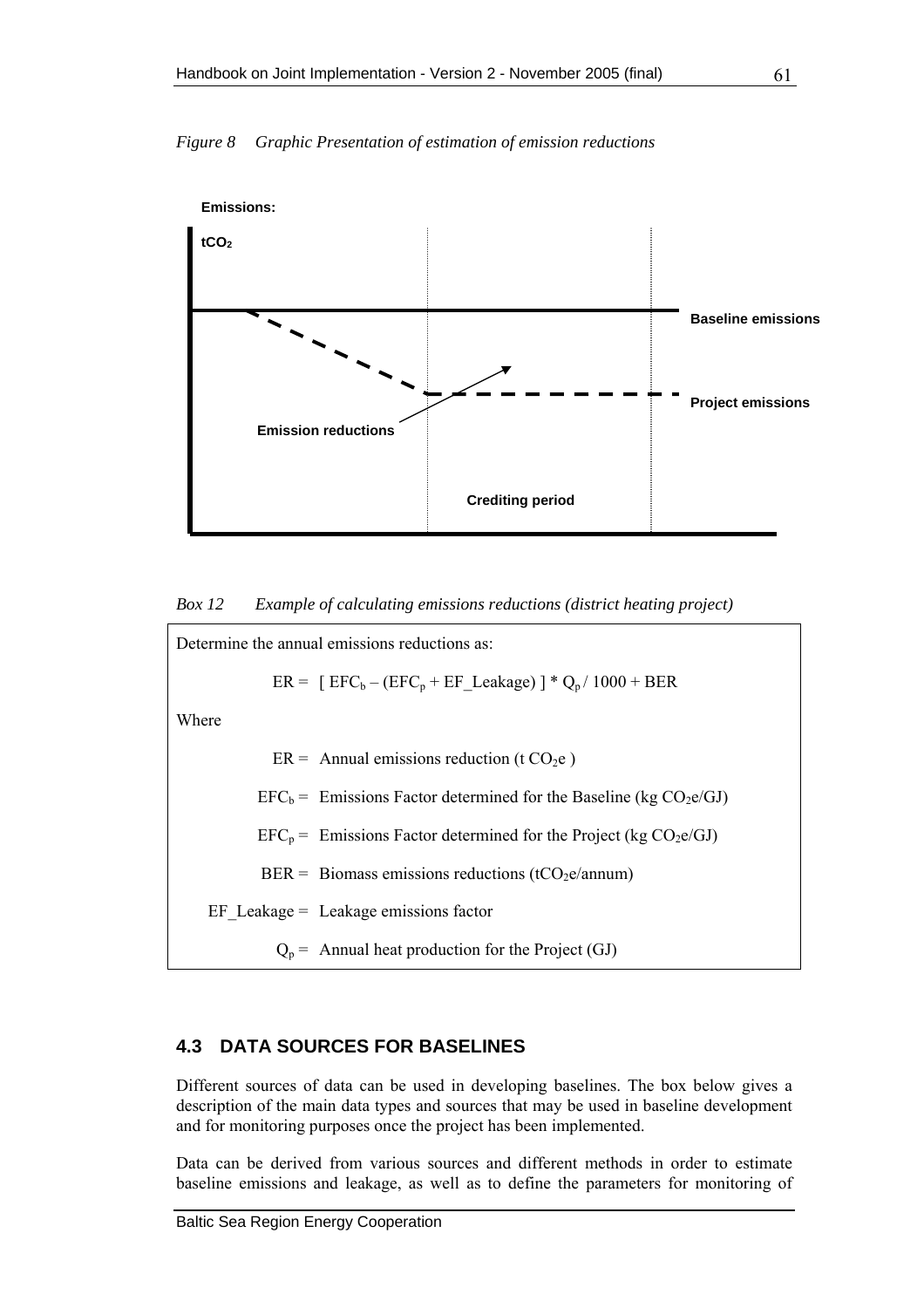actual emissions. Data sources should be clearly identified and should be from a reliable source. The following types of data can be collected and assessed in order to define the baseline:

- Data on current or past performance of facilities. For baseline development, data would be collected on operations implemented prior to the implementation of the project. These could be trends or data at one specific point prior to project implementation;
- Data on trends and developments likely to happen, which are extrapolated into the future; and/or
- Data on recent capacity additions. In this case not all data within the project boundary is included (for example not all operational power plants connected to the grid), but only a selection out of those data (i.e. the five power plants most recently added to the grid).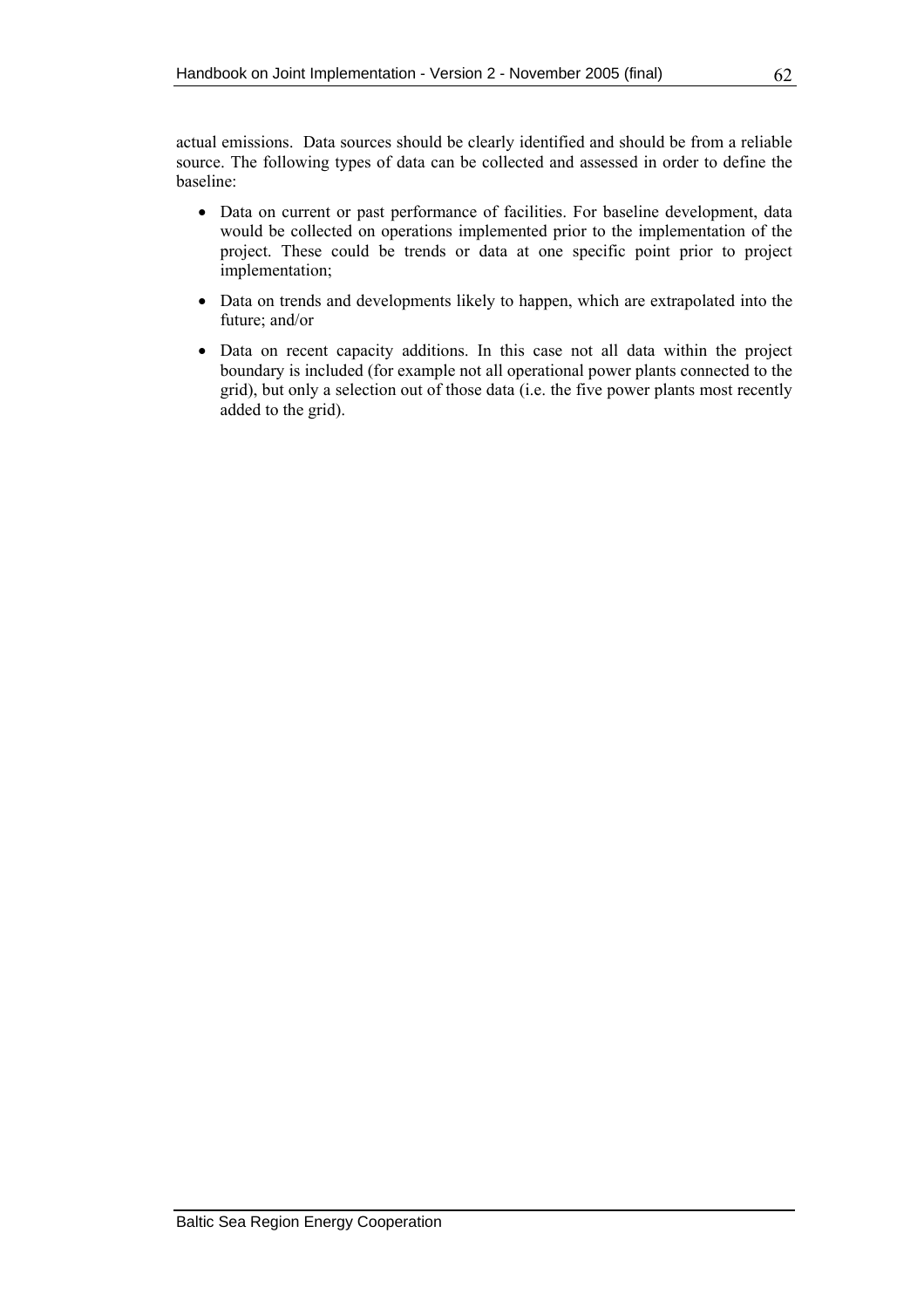| <b>Parameter</b>                 | <b>Description</b>                                                              | Data source                                                                                        |
|----------------------------------|---------------------------------------------------------------------------------|----------------------------------------------------------------------------------------------------|
| CO <sub>2</sub> EFC <sub>i</sub> | Emissions of $CO2$ from the<br>combustion of fuel i in an<br>industrial boiler  | National standards or, if not available,<br>IPCC guidelines.                                       |
| $CH_4$ $EFC_1$                   | Emissions of $CH4$ from the<br>combustion of fuel i in an<br>industrial boiler  | National standards or, if not available,<br>IPCC guidelines.                                       |
| $N_2O$ EFC <sub>i</sub>          | Emissions of $N_2O$ from the<br>combustion of fuel i in an<br>industrial boiler | National standards or, if not available,<br>IPCC guidelines.                                       |
| Fuel <sub>i</sub>                | Quantity of fuel i combusted per<br>annum                                       | Where BAU Scenario is the Baseline<br>Scenario: Last three year's fuel<br>consumption at the site. |
| $CV_i$                           | Calorific value of fuel (lower<br>heating value)                                | Measured values from fuel used at the<br>site. If not available, IPCC guidelines.                  |
| $Q_{b}$                          | Quantity of heat produced per<br>annum                                          | Where BAU Scenario is the Baseline<br>Scenario: Last three year's heat<br>production at the site.  |
| Eff                              | Thermal efficiency of heat<br>production in boiler and heat                     | Measured values from the site, if<br>available.                                                    |
|                                  | exchanger, lower heating value<br>basis                                         | If not available, manufacturer's stated<br>efficiencies, adjusted for equipment age.               |
| $M_k$                            | Quantity of wood wastes utilised<br>in the Project                              | Measured values from the Project.                                                                  |
| CH <sub>4</sub> _Prod            | $CH4$ emissions for gas<br>production                                           | National or regional official statistics, as<br>appropriate.                                       |
| $CH4$ Trans                      | $CH4$ emissions for gas<br>transportation                                       | National or regional official statistics, as<br>appropriate.                                       |

*Table 11 Example of data sources for estimating baseline emissions and leakage (district heating example)*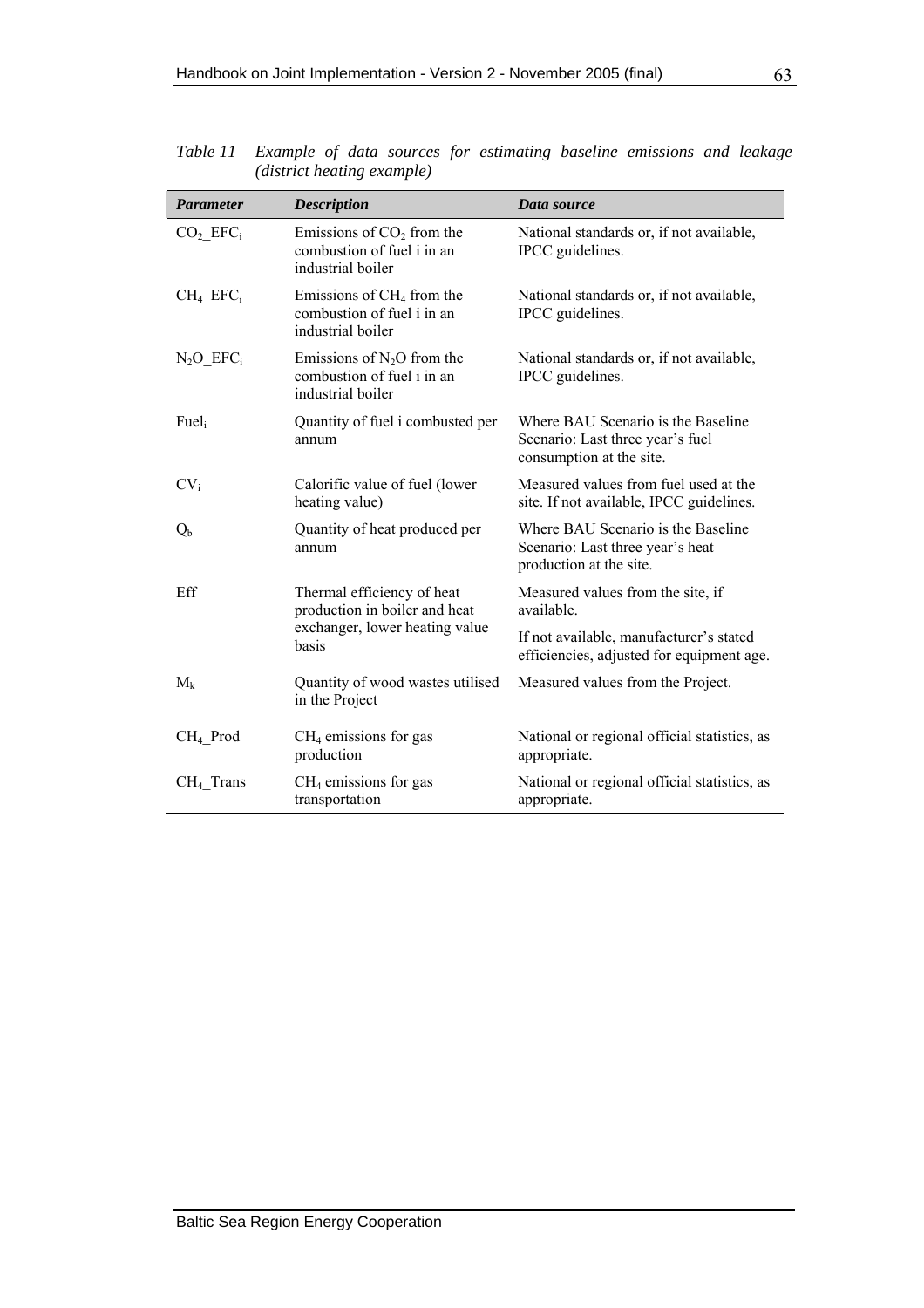This chapter provides information on Testing Ground project eligibility, as well as basic information on risks, costs, and revenues associated with contracting ERUs. A project participant will have to weigh up the transaction costs against the revenues that can be expected from the sale of emissions reductions, and whether the risks of credit delivery can be adequately managed or covered.

## **5.1 POTENTIAL PROJECTS UNDER THE BASREC TESTING GROUND AGREEMENT**

As stated in the introduction, this Handbook focuses on JI projects in the energy sector located in states participating in the BASREC Testing Ground Agreement (TGA). Therefore, the Handbook does not address the issue of baseline development and quantification for other projects categories such as transportation, waste management, land use change and forestry sector, etc.

Projects developed under the TGA must conform to the JI guidelines and to all applicable rules and regulations within the host country Party. Projects in the energy sector reducing any of the GHGs listed in Annex A of the Protocol (see [Table 1\)](#page-18-0) are eligible under the TGA. Within the energy sector potential JI projects are energy supply projects, energy efficiency and energy saving projects. Energy supply projects include activities that produce energy (i.e. power and/or heat). Examples include, grid-connected electricity generation facilities, off-grid electricity generating units, activities increasing efficiency at power or heat production processes, facilities generating energy switching to fuel with lower carbon content, combined heat and power projects (CHP), and heat generation projects. Energy efficiency and energy savings projects include projects resulting in a decreased demand for fossil energy. Examples of such projects include those that involve improved management systems, improved systems of energy use, and the introduction of measures to increase efficiency of energy consumption.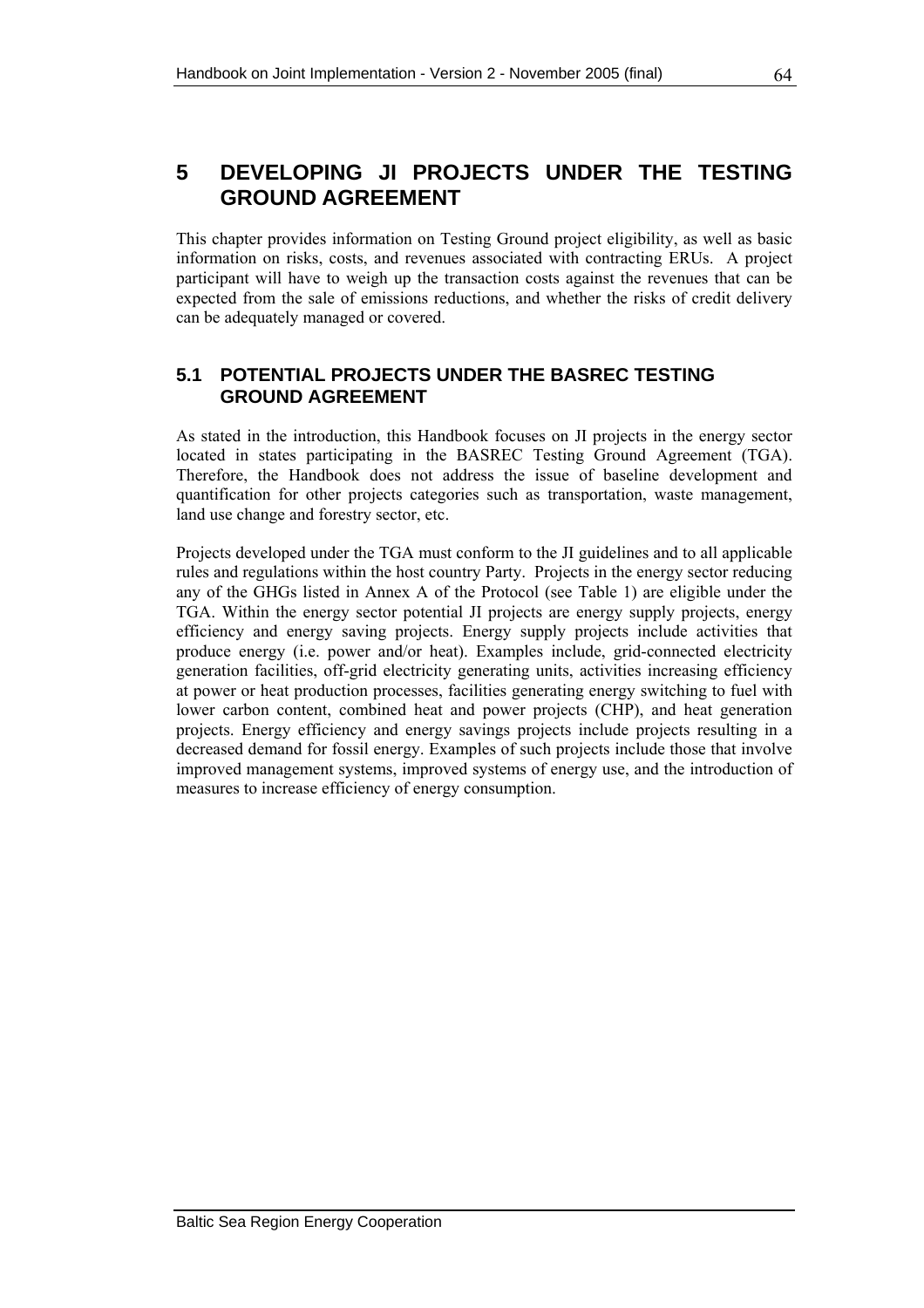## *5.1.1 TGF project cycle*

The following provides a brief overview of the internal TGF process:

*Table 12 The TGF Project Cycle* 

| Step 1 | Submission of a Project Idea Note, screened by TGF and revised if<br>necessary, submitted to Investor's Committee (meets four times per<br>year)                                 |
|--------|----------------------------------------------------------------------------------------------------------------------------------------------------------------------------------|
|        | Initial approval by TGF<br>$\bullet$                                                                                                                                             |
|        | Obtaining a letter of endorsement from the host country                                                                                                                          |
|        | Conclusion of an Option Agreement (Letter of Intent) between TGF<br>$\bullet$<br>and project developer which includes commercial conditions and<br>period of exclusivity         |
|        | Request for TA funding is made for covering costs of PDDs, JI<br>$\bullet$<br>determination, etc. (made on a case by case basis, subject to Investor<br>Committee (IC) approval) |
| Step 2 | Detailed project design undertaken by project developer                                                                                                                          |
|        | Detailed technical due diligence undertaken by NEFCO (technology,<br>$\bullet$<br>environmental, financial assessment, etc.)                                                     |
|        | Preparation of a standard project design document (PDD)<br>٠                                                                                                                     |
|        | JI Determination by an accredited Independent Entity (IE)<br>$\bullet$                                                                                                           |
|        | Obtaining a formal letter of Approval from the host country (usually<br>$\bullet$<br>under the Testing Ground Agreement)                                                         |
| Step 3 | Negotiation of a draft ERPA<br>$\bullet$                                                                                                                                         |
|        | Approval by IC                                                                                                                                                                   |
|        | <b>ERPA</b> Signature<br>٠                                                                                                                                                       |
| Step 4 | Project construction<br>$\bullet$                                                                                                                                                |
|        | Payment of any advance payment against agreed milestones (and<br>subject to bank guarantee)                                                                                      |
| Step 5 | Project implementation, leading to the generation of emissions<br>reductions                                                                                                     |
|        | Verification of emission reductions by an IE                                                                                                                                     |
|        | Issuance of AAUs / ERUs by host country Party                                                                                                                                    |
|        | Payment by TGF against agreed delivery schedule                                                                                                                                  |

## **5.2 INFORMATION ON JI PROJECT COSTS AND REVENUES**

In order to make an assessment on whether it is financially attractive to develop a project as a JI project, the sections below provide some basic information on the costs and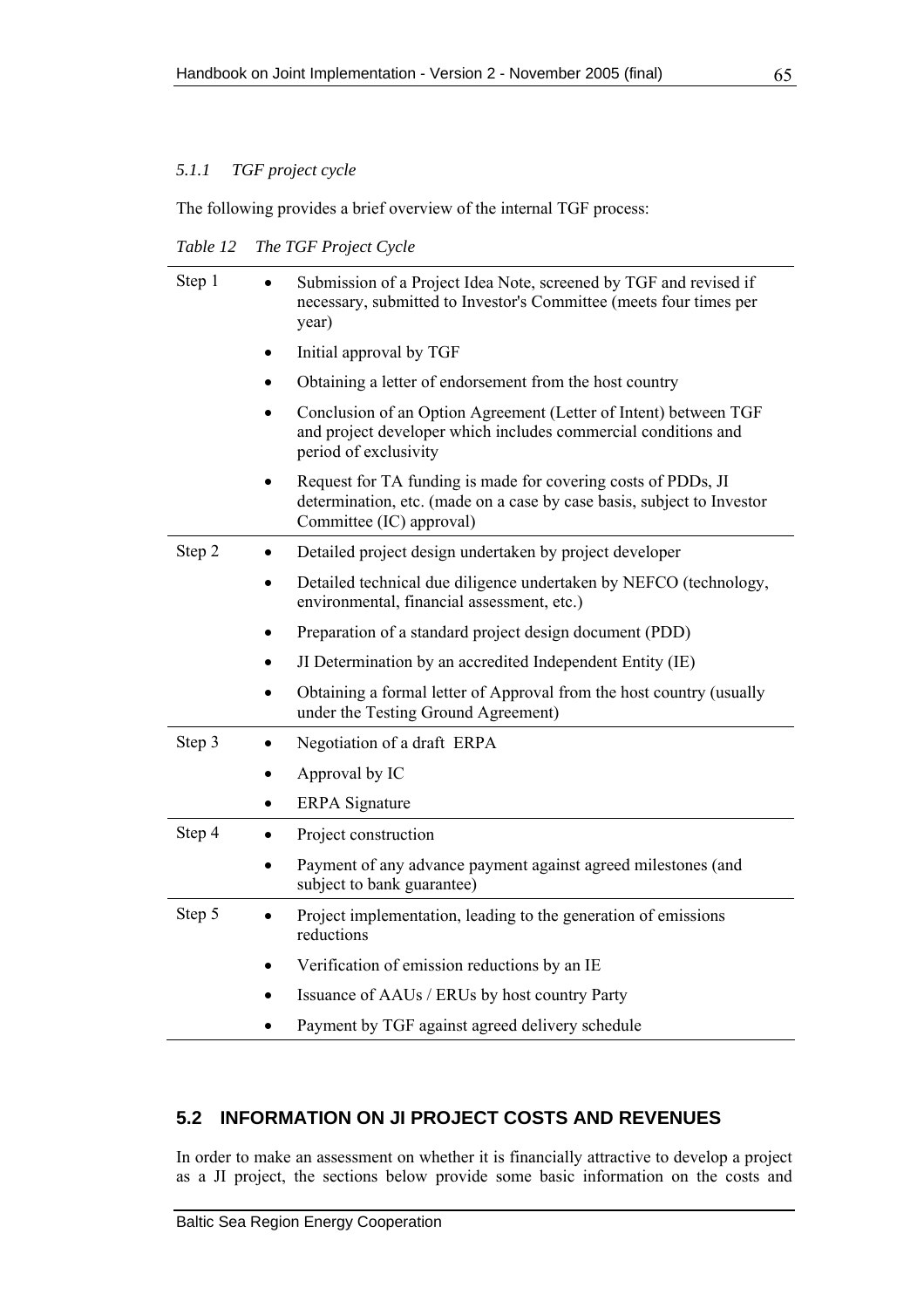revenues associated with transacting ERUs. A project participant will have to weigh up the transaction costs against the revenues that can be expected from the sale of credits generated from JI projects, and whether the risks of credit delivery can be adequately managed or covered.

### *Cost of Developing a JI Project*

The JI project cycle, while similar to conventional project development, requires that project participants be prepared to incorporate costs that are in addition to more "normal" development and operations costs. Baseline and monitoring plan development, PDD development, ex-ante and ex-post verification of emissions related to the baseline and the project, host country approval, these are all costs that are peculiar to Second Track JI and the CDM. Costs related to First Track JI are expected to be lower than Second Track on a project by project basis. Host country Parties however will incur higher upfront costs and bear a larger administrative burden under First Track JI due to the requirement to fulfil all six eligibility requirements.

Since JI projects imply additional reductions of emissions that would not have otherwise occurred there are in many cases increased costs for investing in a JI project compared to investing in the most economically attractive project or maintaining a business as usual scenario, e.g. the extra cost for investing in wind power rather than natural gas-fired power plants. These are also costs which a project participant must take into account in developing a JI project. These costs are sometimes referred to as 'transaction costs'.

[Table 13](#page-78-0) below provides an indication of the types of transaction costs associated with developing a JI project (it should be noted that actual costs can vary significantly from those contained in [Table 13](#page-78-0), as costs are affected by various factors including the complexity of the project). It is important to distinguish between upfront pre-operational costs (payable before the project is operational and generating revenue) and implementation/operational costs which will be paid once the project is operational and generating revenue. Upfront costs include feasibility studies, producing the PDD, validation costs and marketing of credits.

The implementation/operational costs include monitoring, verification, payments to brokers (if utilised), and administration charges to the Supervisory Committee. At present there is a requirement for the costs of the Supervisory Committee to be borne by the Annex I Parties and project participants involved in the project, but no indication of how this will be accomplished is given. The Supervisory Committee is to "design provisions" for charging fees to cover administrative costs. Until this has been determined, the question of who will bear the cost of a fee is subject to negotiation between the project participants (i.e. host government, investor government, carbon purchaser and project proponent). Issues such as these, including the party responsible for bearing this cost should be clearly specified in the ERPA.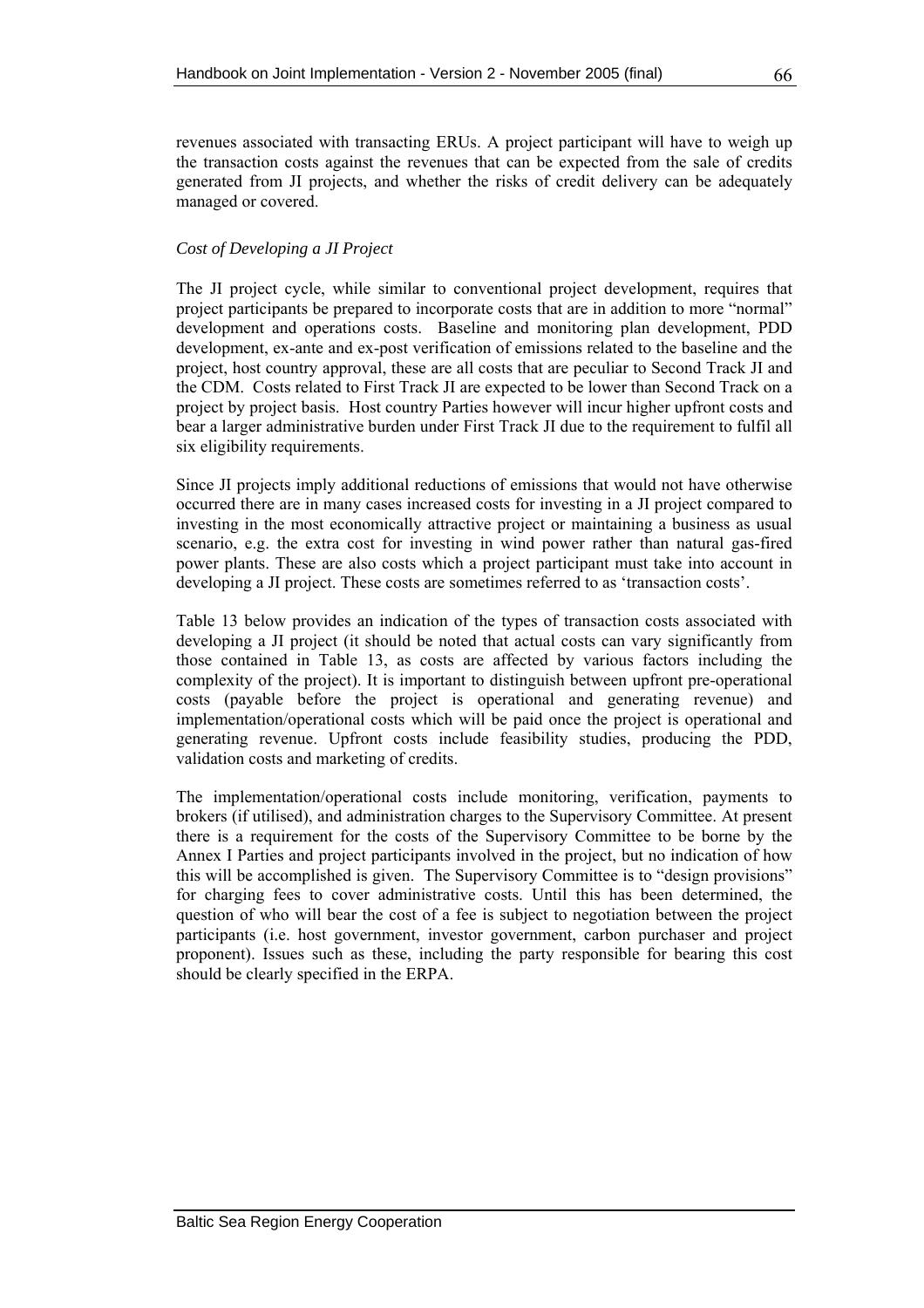| <b>Transaction costs</b>                                      | <b>Description</b>                                                                                       | Range of costs $(\epsilon)$                                                                           |
|---------------------------------------------------------------|----------------------------------------------------------------------------------------------------------|-------------------------------------------------------------------------------------------------------|
| <b>Project development Phase</b>                              |                                                                                                          |                                                                                                       |
| Project identification,<br>proposal development,<br>screening | Costs associated with identifying partners<br>and identifying, selecting and developing<br>projects      |                                                                                                       |
| PDD development                                               | Costs associated with development of PDD                                                                 | $1,000 - 31,000$                                                                                      |
| Contract negotiations                                         | Costs associated with negotiating terms of<br>ERPA                                                       | $7,000 - 21,000$                                                                                      |
| Determination                                                 | Costs related to determination of PDD by IE,<br>including contracting IE                                 | $10,000 - 19,000$                                                                                     |
| Approval activities                                           | Costs of attaining authorisation and approval<br>from governments                                        |                                                                                                       |
|                                                               | <b>Estimated Range:</b>                                                                                  | €17,000 - 70,000                                                                                      |
| <b>Implementation Phase</b>                                   |                                                                                                          |                                                                                                       |
| Monitoring                                                    | Costs of monitoring in accordance with<br>monitoring plan                                                | 1,000                                                                                                 |
| Verification                                                  | Costs of related to verification of emissions<br>by IE                                                   | $24,000 - 26,000$                                                                                     |
|                                                               | Enforcement and supervision Costs of measures taken to ensure that the<br>terms of contract are honoured | $1,000 - 5,000$                                                                                       |
|                                                               | <b>Estimated Range:</b>                                                                                  | $26,000 - 33,000$                                                                                     |
| Transfer, trading and other costs                             |                                                                                                          |                                                                                                       |
| Transaction activities -<br>transfer of carbon credits        | E.g., brokerage costs and possible fees or<br>levies charged by the host country                         | If brokers are utilised<br>success fee in region<br>of $1 - 15\%$ of value of<br>emissions reductions |
| Administrative costs                                          | Possible fee to cover the costs of the<br><b>Supervisory Committee</b>                                   | No decision taken on<br>possible fee                                                                  |
| Risk Mitigation - optional                                    | Mitigates loss of incremental value as a<br>result of project risk                                       | 1-3% of credit<br>revenue yearly                                                                      |
| Registry                                                      | Costs of holding an account in the national<br>registry                                                  |                                                                                                       |
|                                                               | Total estimate range:                                                                                    | $46,000 - 112,000$                                                                                    |

<span id="page-78-0"></span>*Table 13 Transaction costs associated with second track JI*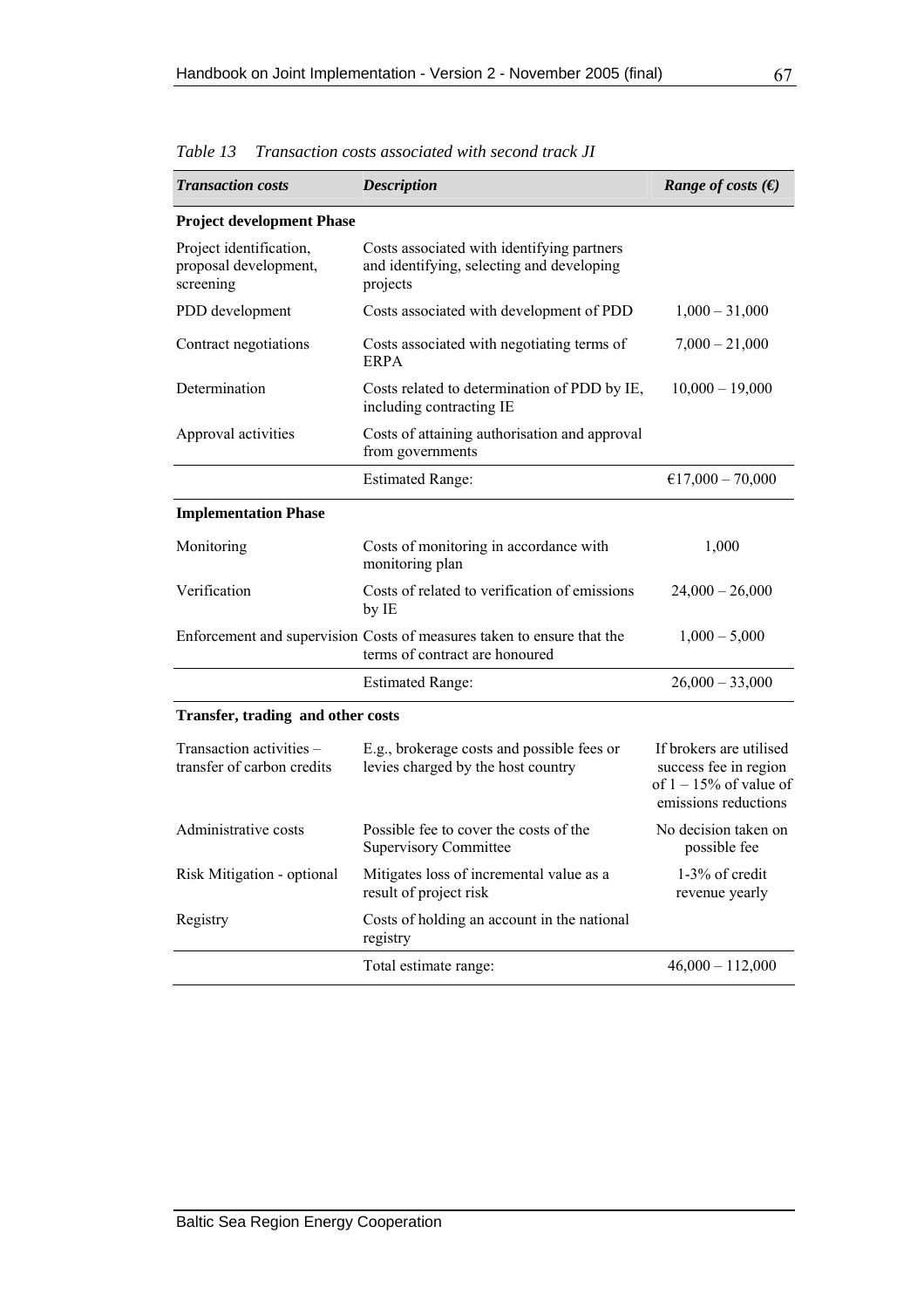It should be noted that some credit purchasing programmes will pay for certain portions of the project participants' upfront costs (most commonly costs related to baseline and/or PDD development). For instance the Dutch Governments ERUPT purchasing programmes has provided funds for the preparation of PDDs and for the independent audit of projects. When developing a project, project participants should check with the purchasing programme to determine their rules for payment of upfront costs. These payments may take the form of a fixed grant or an upfront payment that must be repaid through the transfer of emissions reduction credits of an equivalent value, once the credits become available.

In general transaction costs are relatively fixed and not directly related to the size of the project. Since transaction costs are not directly proportional to project size, larger projects are generally better able to absorb these costs. This was an area of concern in the CDM, in which the transaction costs of small scale projects were seen as prohibitive and effecting the viability of these projects. In order to reduce transaction costs and increase the number of small scale CDM project activities, simplified rules for small scale were established. Although the JI guidelines do not provide for a small-scale process, it should be possible to bundle a series of small but similar projects (i.e. involving the same project proponent, financial structure, technology, project timeline, etc.) into one project vehicle or structure in order to reduce transaction costs.

Empirical evidence on transaction costs related to small-scale projects is scarce. In a report on the Finnish CDM/JI Pilot Programme, which has ten small-scale CDM and JI projects in its current portfolio, transaction costs for JI projects ranged between  $\epsilon$  46 000 and  $\in$  112 000, while the six CDM projects incurred transaction costs of  $\in$  19 000 to  $\in$ 121 000. The lowest transaction costs are associated with project bundles rather than single projects. Transaction costs in the Finnish programme represent a varying but considerable share of the total transaction costs. Total transaction costs of small-scale CDM and JI projects are estimated to lie between  $\epsilon$  62 000 and  $\epsilon$  303 000. The high end values reflect the transaction costs of early projects which pioneer new procedures, but which over time should be reduced.

## **5.3 RISKS AND UNCERTAINTIES**

Developing a JI project can be time consuming and resource demanding, $30$  $30$  complicated by the fact that many details in the JI guidelines have not yet been established. In addition, unlike the CDM, many of the JI related rules will be set at a national level rather than an international level since countries must have in place national guidelines and procedures for developing JI guidelines. Many detailed rules may be left to national governments in elaborating their JI guidelines, and absent those rules the Supervisory Committee may decide to fill in additional rules. Either way, IEs are likely to have to take into account the national JI guidelines of the host country in making their determinations on JI projects. This gap in rules creates some risks that project participants must assess in developing their project whether under the TGF or other

<span id="page-79-0"></span><sup>&</sup>lt;sup>30</sup> The Prototype Carbon fund (PCF) for example, estimates that it may take anywhere from three to seven years from inception of a project idea to generation of emissions reductions. The Shell Group found that large projects took at least three years from project planning to construction.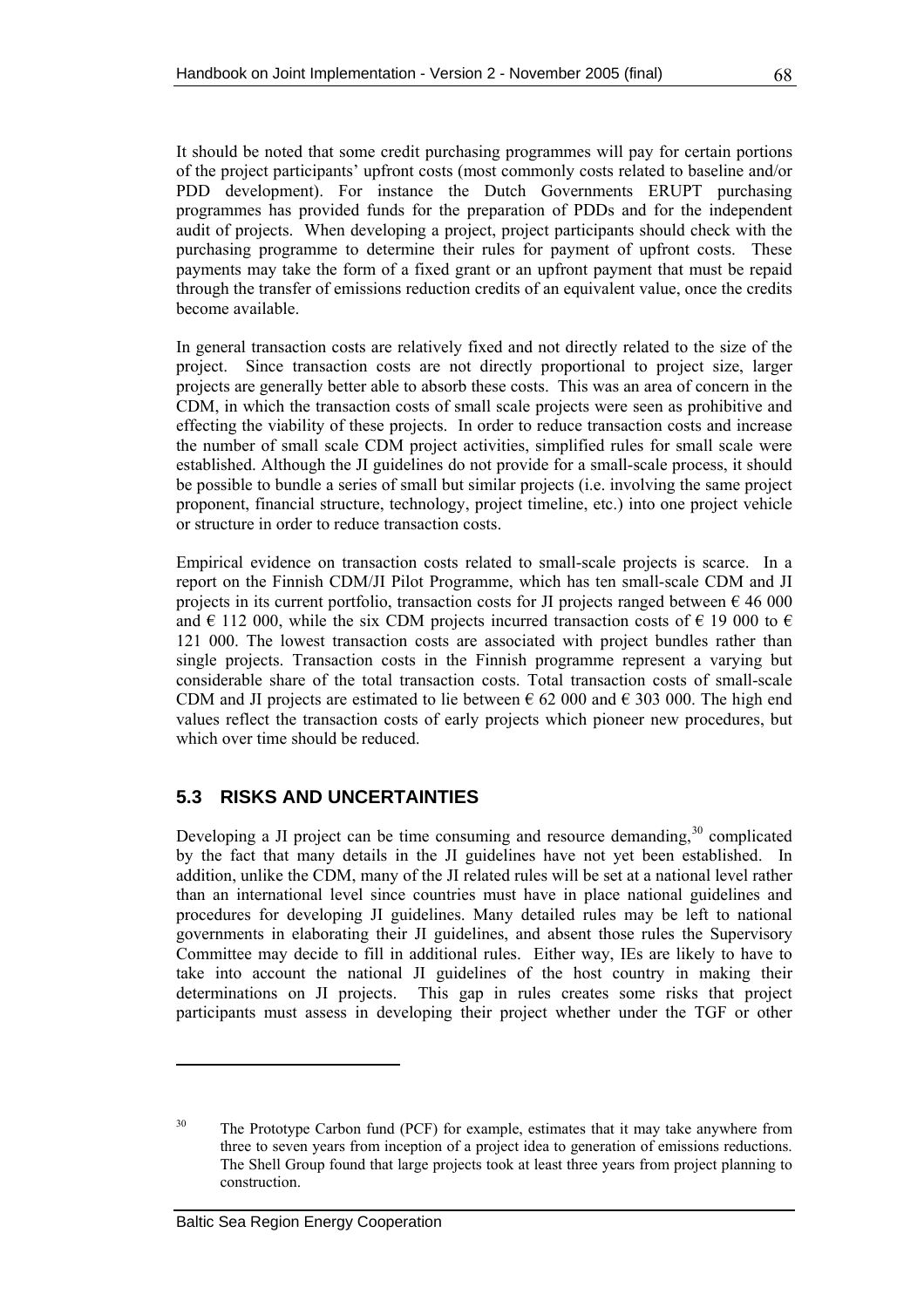programmes. The JI guidelines, as they are currently set out in the Marrakech Accords, provide some basis for assessing and developing projects. But as with potential CDM project activities developed prior to the full implementation of its project cycle, there are numerous risks associated involved undertaking JI projects. Some of these risks may be mitigated by application and use of the CDM rules, but the CDM rules take a much more conservative approach than may be necessary and required under JI. This issue is not likely to be resolved until at least the Supervisory Committee has begun to examine the CDM rules, and their relationship and applicability to JI.

Implementing any type of project requires assuming or mitigating risks. There are, however, additional risks that arise from the JI portion of projects. These include:

#### *Project risks*

Project risks arise in several areas. First, the JI guidelines as they are currently structured are open to interpretation and subject to change. This could impact projects that have already proceeded quite far towards implementation, including obtaining an unofficial determination by an organisation or entity intending to become an accredited IE. It is unclear how additional guidance for Second Track projects will be developed, whether it is incumbent on the Supervisory Committee or the host country Parties or a combination of the two. Secondly, there exists a possibility that projects already generating emissions reductions before the international project cycle has been fully implemented could loose early streams of credits in the event they do not conform to the rules (particularly Second Track JI). Some of this risk can be mitigated through application of the CDM rules to a JI project since they are more complete and much more conservative than is likely to be required under JI.

The practices of host countries can also greatly influence projects. First, a host Party's policies (or lack thereof) on JI can affect the attractiveness of a project. Developing a potential JI project before the host country Party has appointed institutions and established procedures to approve projects entails a risk that the project might be rejected as a JI project by the host country Party. And prior to the establishment of the Protocol bodies, there remains a question as to whether or when a host country Party will meet the eligibility requirements, discussed in Section [2.1](#page-27-0). Any Party (whether as a host or investor) sanctioning such activities before they have complied with the eligibility requirements will ultimately bear the risk that emissions reductions may not be recognised or lead to issuance of ERUs under the terms of the Protocol.<sup>[3](#page-80-0)1</sup>

From the project participants perspective the ability of the host country to meet the minimum eligibility requirements for transferring ERUs as soon as possible is of paramount importance. From a time perspective, however, host countries have until the end of the commitment period to meet with the compliance requirements, in order to trade Kyoto units. Projects can proceed without the ability to trade as long as eligibility is met in time for final compliance with the commitment period to be assessed. From an investor

<span id="page-80-0"></span><sup>&</sup>lt;sup>31</sup> Examples of where entities are already developing JI projects in anticipation that the ERUs generated from them will be transferable and recognised under the terms of the Protocol include the World Banks Prototype Carbon Fund the Dutch Governments ERUPT programme. Both programmes bear the risk that host countries might not meet their eligibility criteria for JI and will thus be unable to transfer the ERUs from their account and register to those of the investor country.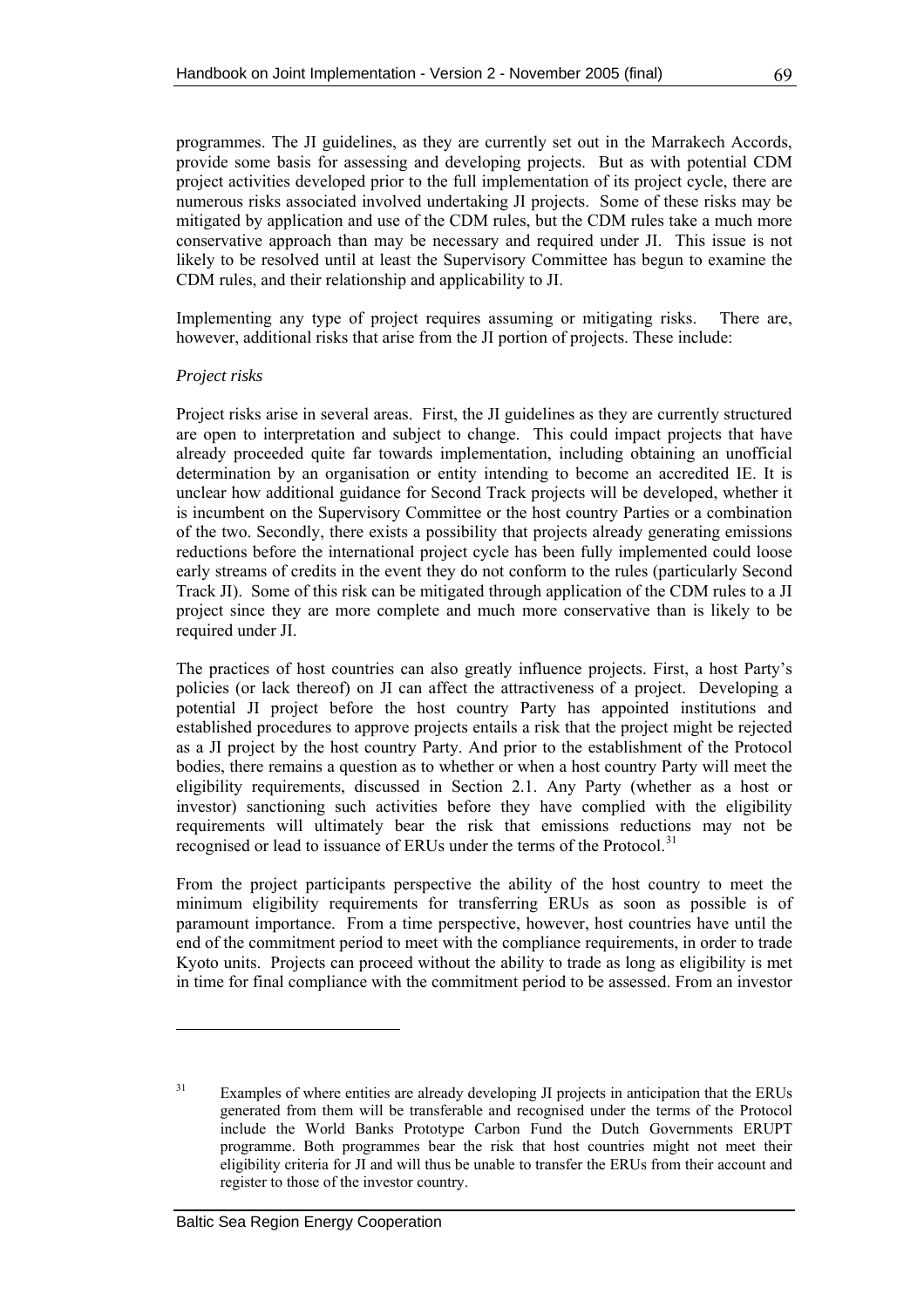<span id="page-81-0"></span>point of view this type of delay could lead to great uncertainty in using ERUs for domestic compliance purposes.

Other project risks relate to construction, performance and delivery (will the project be built on schedule, operate according to design and deliver the expected ERUs), the creditworthiness of the participants, and the regulatory environment in which the project is located.

## *Market risk*

Although the carbon market changed significantly in 2004/2005 (particularly with emissions trading schemes coming on line), the market is still evolving and has yet to begin coalescing. The current carbon market is segmented by commodity type and by compliance purpose, and in markets where there is more certainty (such as the EU ETS) the commodity traded commands a much higher price compared to credits from JI and CDM projects under the Protocol, or voluntary markets. While the underlying commodity may seem the same (i.e., a tonne of  $CO<sub>2</sub>$  equivalent) the price of that commodity varies greatly between buyers, sellers, market segment and compliance purposes. Transacting ERUs prior to the implementation of the Protocol system entails assuming risks related to project viability and deliverability. This is due in part to the fact that ERUs will not be physically available in the market place until at least 2008, and only if the host Party meets the eligibility requirements for trading. This is currently reflected in the price at which the commodity is transacted. As more certainty evolves around JI and in particular the emissions reductions associated with a JI project, this is likely to be reflected in the price at which ERUs are contracted and/or traded.

# **5.4 MITIGATING RISKS**

Some of the risk associated with developing projects in an immature system can be mitigated through the use of various tools. First, project participants should ensure that the host country has or will meet host Party requirements, and that a reasonable baseline and monitoring plan can be developed for the proposed project. See [Table 14](#page-81-0) for a guide to initial screening of JI projects.

|                   | <i><b>Questions</b></i>                                                                                                                                                                                                                                                                                                                   |  |
|-------------------|-------------------------------------------------------------------------------------------------------------------------------------------------------------------------------------------------------------------------------------------------------------------------------------------------------------------------------------------|--|
| <b>Host Party</b> | Is the host country government a Party to the Protocol?                                                                                                                                                                                                                                                                                   |  |
|                   | Have national policies and guidelines on JI and a Focal Point been<br>established or has the Party given indication of intentions to do so?                                                                                                                                                                                               |  |
|                   | Is the project in line with the national policies and guidelines? If no, or<br>unknown, is the host government likely to approve the project?                                                                                                                                                                                             |  |
| <b>Baseline</b>   | Can the project show within reason that the emissions reduced are not<br>part of the baseline scenario (that they are additional to those in the<br>baseline)?                                                                                                                                                                            |  |
| Monitoring        | Can the emissions reduced by the project be reliably monitored and<br>verified? For example for on-grid projects will there be access to<br>verifiable records of the amounts of electricity exported to the grid, for<br>off-grid projects will there be access to verifiable records of the amount<br>of fuel displaced by the project. |  |

*Table 14 Initial screening of JI projects*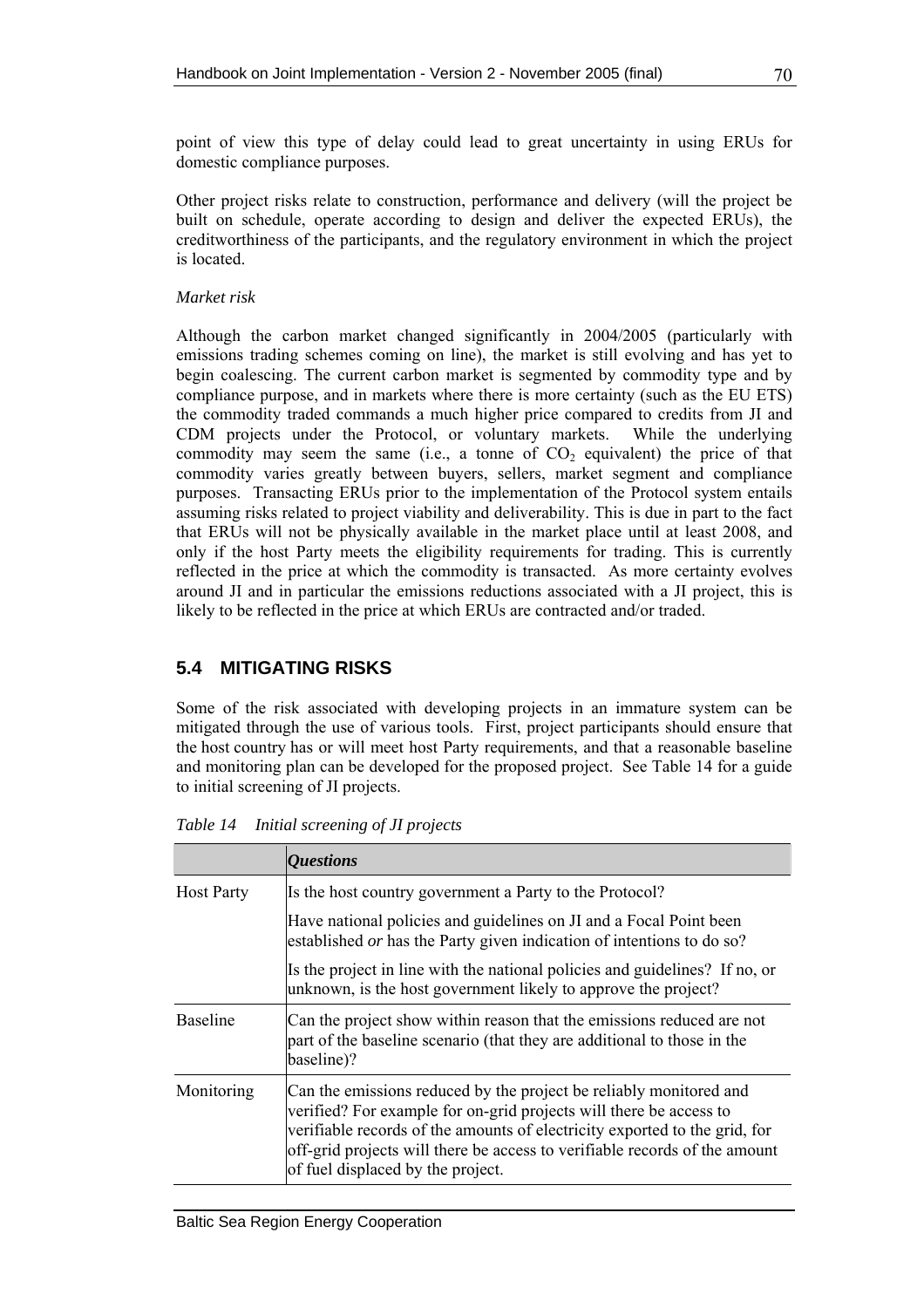<span id="page-82-0"></span>Second, many organisations require development of a Project Idea Note (PIN) prior to development of a PDD, and as part of the screening and negotiating process for contracting ERUs. As part of the PIN process the project participant may be required to assess the risks associated with the project, and propose methods for reducing them (see [Box 13\)](#page-82-0). The risks identified through this process might then be shared or reduced by identifying, defining and allocating them in ERU purchasing contracts. From the project participants perspective it may be preferable if the ERU purchaser assumes these risks, but this is subject to negotiations and affects the purchase price. From the purchaser's point of view, project risks and the purchaser's willingness to absorb these risks would be reflect in the price offered to the project participant for the ERUs. Various methods exist for reducing risks including investor or host Party arrangements with export or import credit organisations or insurance packages in the case of non-delivery.

| <b>Initial Information (PIN)</b> |                                                                                                           |  |
|----------------------------------|-----------------------------------------------------------------------------------------------------------|--|
| <b>General</b>                   | Project title                                                                                             |  |
| <i>information</i>               | Location of project                                                                                       |  |
|                                  | Project owner(s) (incl. contact details)                                                                  |  |
|                                  | Project participant (if applicable)                                                                       |  |
|                                  | Project type (e.g. fuel switching, energy efficiency)                                                     |  |
| <b>Host country</b>              | Information on relevant host country authorities                                                          |  |
|                                  | Host country approval that it considers the project to be a potential JI Project                          |  |
| <b>GHG</b><br>reductions         | Estimate of annual greenhouse gases emissions reductions (in metric tonnes<br>of $CO2$ equivalent)        |  |
|                                  | Technology that will be used (proven technologies will be favored)                                        |  |
|                                  | Baseline (calculation of the emissions if the project would not have been<br>implemented)                 |  |
|                                  | Motivation for choice of baseline method                                                                  |  |
|                                  | Readiness of the project in respect of Track 2 procedure (including cost<br>coverage)                     |  |
|                                  | Estimated total amount and period of delivery of AAUs (before 2008) and<br>ERUs (2008-2012) <sup>32</sup> |  |
|                                  | Estimated price per AAU/ERU offered                                                                       |  |
| <b>Other</b>                     | Need for EIA/EA and, if required, status of EIA/EA                                                        |  |
| environmental<br>effects         | Other emissions reductions (SO2, $NOx$ , POPs etc.)                                                       |  |
| <b>Project</b>                   | Objectives of the project                                                                                 |  |
| information                      | Sector in which the project will be operating and sector policies and trends                              |  |
|                                  | Planned project activities (construction, operation)                                                      |  |

*Box 13 Testing Ground Facility PIN* 

<span id="page-82-1"></span><sup>&</sup>lt;sup>32</sup> Although neither AAUs nor ERUs can be transacted prior to the start of the commitment period, the Testing Ground Facility prefers to contract AAUs related to JI projects when emission reductions are generated prior to 2008.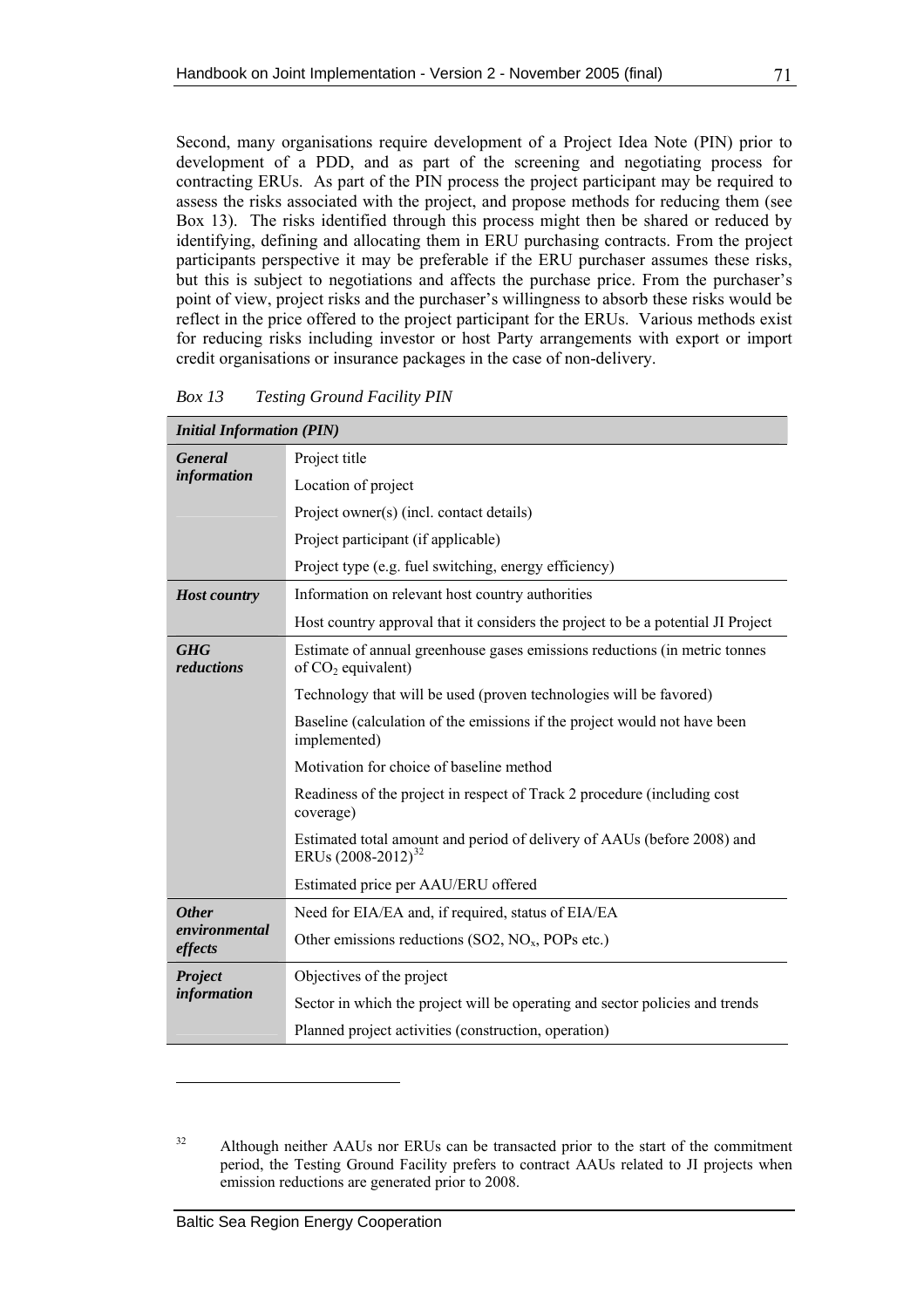|                                | Implementation schedule (including timetable for obtaining of permits and<br>conclusion of project agreements) |
|--------------------------------|----------------------------------------------------------------------------------------------------------------|
|                                | Information on project owner (including financial data based on audited<br>accounts for last three years)      |
|                                | Information on project owner's experience/competence relevant for the<br>implementation of the project         |
| Investment and<br>financing    | Total project costs (in EUR $\epsilon$ ) (itemized budget)                                                     |
|                                | Financial projections (showing project's viability)                                                            |
|                                | Detailed financing plan indicating amounts and sources of financing                                            |
| <b>Risks and</b><br>mitigation | Summary description of risks (market, financial, economic and environment)<br>and envisaged mitigation         |

The final method for mitigating risk is through the structure of purchasing agreements. Since ERUs are not yet available for immediate purchase, the most common method of transaction emissions reductions related to JI projects is through forward contracts such as ERPAs (see Appendix C for a sample ERPA). Standardised contracts have been developed by a number of purchasing programmes and investor Parties.

## *5.4.1 Risk versus Price*

There has been some speculation and concern that the price of ERUs in relation to EUAs remains low. Current transactions related to JI, however, entail assuming risks related to project viability and deliverability that do not exist when transacting EUAs. EUAs are an established commodity, whereas most Kyoto units have not yet been established, and the majority of them cannot be established until the eligibility requirements under the Protocol have been met. CERs are the first Kyoto unit to come into the market place, but because they are based on the ex-post performance of a project (the amount of emissions reduced or sequestered) any prices in forward contracts will be affected by the amount of risk associated with the project. If the project is not registered as a CDM project activity, if a PDD has not been developed, if the project is located in a country that is considered high risk (for political, security or other reasons), the price of the emissions reductions will be affected. The same is true for JI projects, although in this instance the risks include whether the host country Party will be eligible to trade and under which Track. ERUs will not be physically available in the market place until at least 2008, and only if the host country Party meets the eligibility requirements for trading. This is currently reflected in the price at which the commodity is transacted. The degree of risk also depends on what is being contracted for – emissions reductions or ERUs. If ERUs are contracted, then risks are reduced since the seller takes the institutional risks of the emission reductions resulting in ERUs. If emissions reductions are contracted, then the purchaser takes on this risk. Once Kyoto units are issued and available, they are likely to command a higher market price as the risks associated with the projects become less. For JI projects undergoing the Second Track process, the risks will be similar to those for CDM projects (will the project meet the determination requirements).

As more certainty evolves around JI, and in particular the validity of the emissions reductions associated with these projects, this is likely to be reflected in the price at which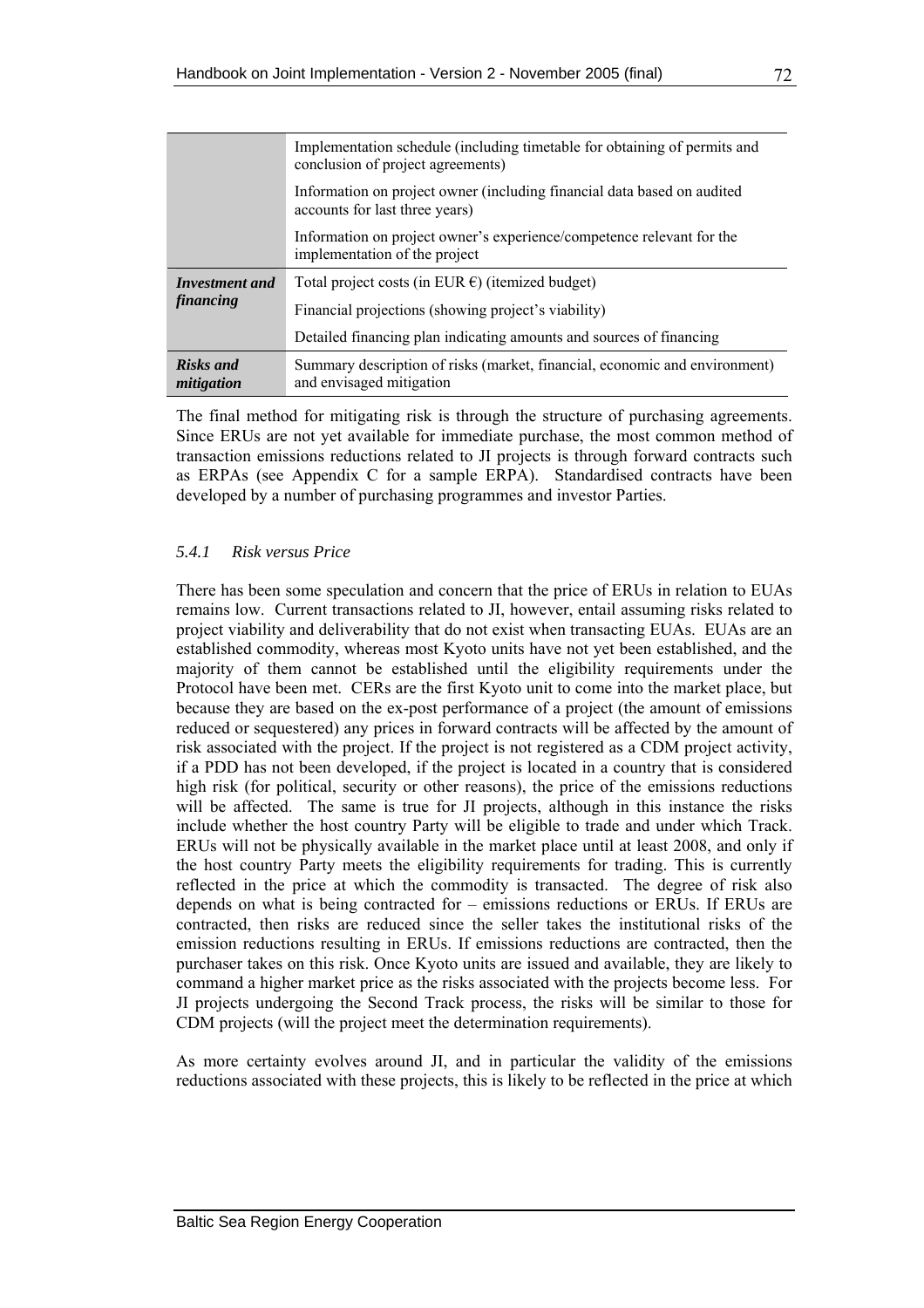they are traded, although prices are not expected to reach the prices associated with units under compliance based ETS.<sup>[33](#page-84-0)</sup>

## *5.4.2 Contractual Issues*

The ERPAs set out the terms and conditions of payment between the seller and buyer. ERPAs generally contract a specific amount of forward streams of emissions reductions and/or an equivalent number of ERUs, with an option (or right of first refusal) to purchase emissions reductions generated beyond those specifically covered by the contract. The purpose of these agreements is to reduce the risks associated with JI projects, and to ensure that the buyer is protected in the event that the seller will not or cannot meet the terms of the contract. Some of the key issues covered in an ERPA include<sup>[xx](#page-85-0)xv</sup>:

- *Compliance* with international and domestic legal requirements.
- *Allocation of rights to ERUs*. All entities with potential claim on ERUs generated by the project must agree on their allocation (i.e., equipment suppliers, electricity/heat purchaser, host government) and it must be clearly specified which project participants have the ability or right to act as the seller of the ERUs.
- *Allocation of risks and guarantees.*
- *Definition of what is being sold/bought*. This could be emissions reductions that may or may not become ERUs. There is obviously a major difference between ERUs and emissions reductions, with emissions reductions receiving a lower market price since the buyer assumes the risk of converting the emissions reductions into ERUs (under second track JI, this would mean the risk associated with the determination process).
- *Sale and purchase conditions*. Description of the vintage and number of emissions reductions or ERUs to be delivered by the seller to the buyer. This should also cover any rights to credits beyond the scope of the contract, i.e. due to the risk of non-delivery the project participant may only want to guarantee delivery of 80% of the credits the project is expected to generate. The buyer may want the rights to the additional 20% of emission reductions, or rights of first refusal.
- *Delivery*. This concerns the capacity to deliver and the imposition of delivery obligations. This will involve agreement on delivery dates or trigger events. It is also likely to cover the issue of when ownership will accrue to the buyer – after verification, or after ERUs issued by host Government, etc. Delivery issues will also cover shortfalls in, or non-delivery of, the quantity of emission reductions agreed, and will cover the issues of financial penalties, or repayments of upfront costs, etc.
- *Evidence of Validity of Emissions Reductions*. The contract should outline what documentation is required, who will deliver it to whom, and when. This could

<span id="page-84-0"></span><sup>&</sup>lt;sup>33</sup> Forward contracts are likely to remain at slightly lower prices since they involve the purchase of streams of emission reductions that have not yet occurred. CERs contracted for immediate settlement or purchased through the secondary market are likely to acquire a higher purchase/sale price since the transaction would be for a commodity that has been issued rather than a commodity that has yet to be created.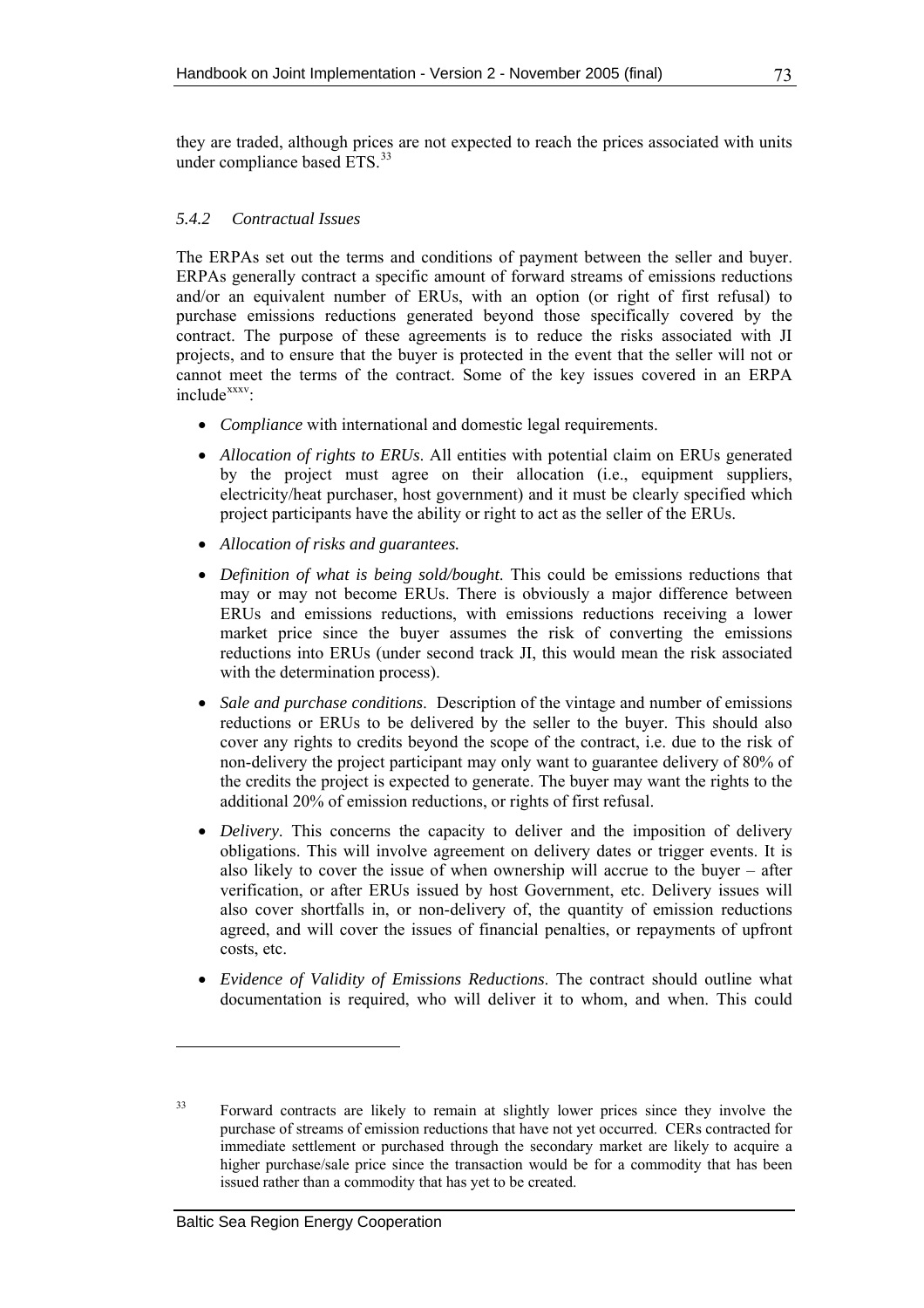include - PDD, verification reports, and issuance and transfer of ERUs by the host Government.

- *Price and Terms of Payment*. The contract will define the price, and how inflation and taxation will be accounted for. The contract will also define whether the payments will be upfront, paid on delivery, or if an option clause is included under what conditions and sale price the emissions reductions/ERUs will be sold (i.e., pre-determined price or market price $34$ ). It should also cover the issue of penalties for late payments, and the method of payment.
- *Liabilities and Indemnities.* Any limitations on liabilities and whether indemnities are required must be specified in the contract.
- *Default, Termination and Remedies*. The issue of defaults, such as the failure by seller to deliver emissions reductions should be specified, and the consequences of defaults (termination or remedies) defined. Conditions for termination of the contract must also be stipulated.
- *Confidentiality*. The contractual parties need to define what information is confidential.
- *Arbitration and Dispute Resolution*. The contract should outline procedures for dispute resolution.
- *Taxes, Levies and Charges*. This should stipulate who has to pay any taxes, levies, and charges. For JI this is likely to include an administration fee requested by the Supervisory Committee, although no decision has been made on this yet.

The ERPA will also cover other project related issues such as:

- Estimation of reductions by the project. In some cases baselines are appended to the contract. This estimation is the basis for determining the number of units to be purchased/sold.
- Requirements for ensuring delivery of emissions reductions such as monitoring requirements, a schedule for verifying reductions and by whom.

## *5.4.3 Additional methods for contracting carbon*

As the carbon market matures and in particular once ERUs are available as an actual commodity, other forms of contracts will emerge. Contracts can be structured for immediate as well as future delivery, or as options for the possibility of purchasing reductions by a specified date (including through cash settlement and forward contracts), financial derivatives or through direct investment in a project in exchange for emissions reductions or ERUs.<sup>[35](#page-85-0)</sup> Contracts for immediate settlement are called spot trades, and in

<span id="page-85-1"></span><sup>&</sup>lt;sup>34</sup> For example, some sellers are interested in pegging prices to market prices for EUAs in the EU ETS.

<span id="page-85-0"></span><sup>&</sup>lt;sup>35</sup> Derivatives are instruments that derive their value from an underlying product, and are commonly used by companies to manage and hedge business risks. In the carbon market a derivative is based on an allowance, e.g. CER or ERU, and is used to hedge against future exposure to higher carbon prices and to manage costs associated with emissions trading schemes.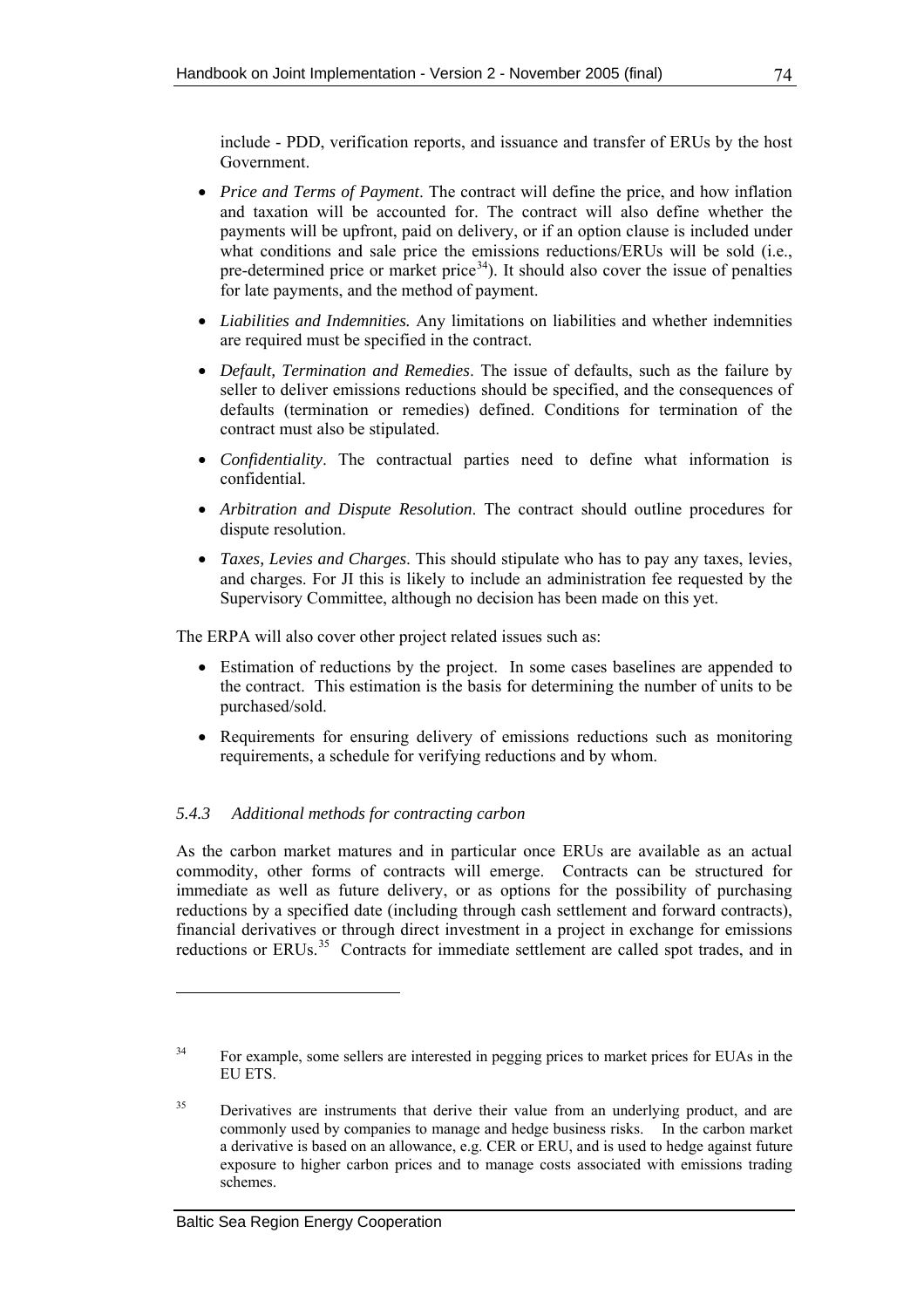this case all terms are agreed to up front and delivery of the commodity purchased occurs within a few days of the contract date (generally three to five days). Spot trades require that emissions trading schemes and/or credits be on-line and available.

As stated above, forward contracts can include options to purchase additional streams of ERUs generated by a project that are above the amount estimated. Options contracts can also be stand alone contracts that provide buyers and sellers the opportunity but not the obligation to enter into a transaction by a specific date at some time in the future. An options buyer pays a premium to the seller who in turn guarantees that it will sell the ERUs (or other carbon commodity) at a set price at the specified date in the future (if the option is used).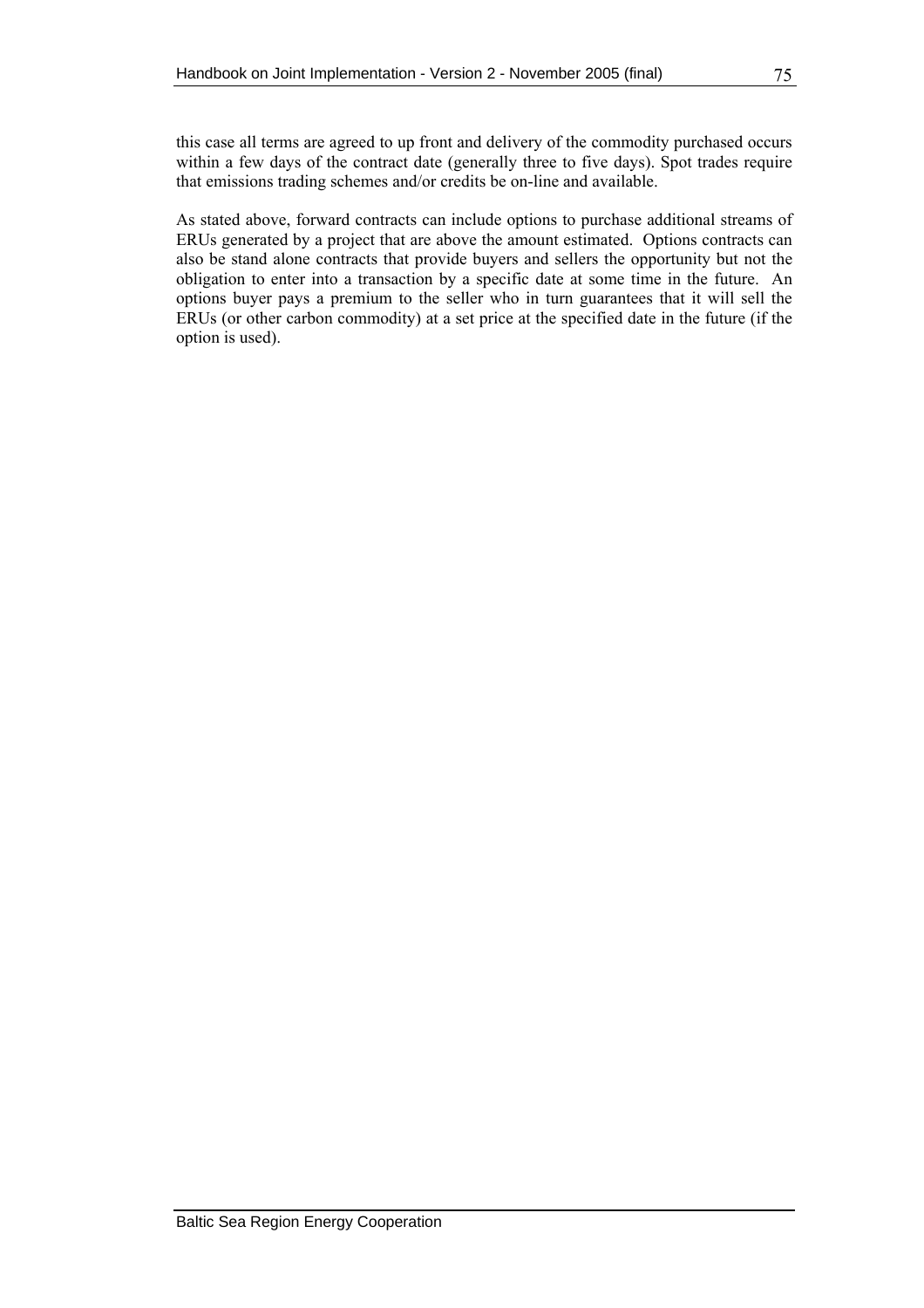# **APPENDIX A: CONTACT INFORMATION**

## *Contact details for BASREC:*

Energy Unit, CBSS Secretariat, P.O. Box 2010, 10311 Stockholm, Sweden

Tel: +46 8 440 19 31

Fax: +46 8 440 19 44

E-mail [cbss@cbss.st](mailto:cbss@cbss.st)

Website: [http://www.basrec.org](http://www.basrec.org/)

## *Contact details for the Testing Ground Facility:*

Nordic Environment Finance Corporation (NEFCO) Fabianinkatu, 34 FI 00171 Helsinki FINLAND

Contact: Ash Sharma

Tel: +358 40 08 11 327

Fax: +358 96 30 976

E-mail: ash.sharma@nefco.fi

Website: http://www.nefco.org/tgf

|  | Table 15 Contact Information for BASREC Testing Ground Countries |
|--|------------------------------------------------------------------|
|  |                                                                  |

| Country | <b>Focal Point</b>                              | <b>Contact information</b>                                                        | Website          |
|---------|-------------------------------------------------|-----------------------------------------------------------------------------------|------------------|
| Denmark | Hans Jürgen                                     | Danish Energy Authority                                                           |                  |
| Stehr   |                                                 | Ministry of Economic and Business<br>Affairs. 44 Amaliegade, DK-1256<br>København |                  |
|         |                                                 | Tel: $+4533926700$                                                                |                  |
|         |                                                 | Fax: +45 33 92 68 37                                                              |                  |
|         |                                                 | E-mail: $h$ js@ens.dk                                                             |                  |
| Estonia | Madis Laaniste                                  | Ministry of the Economy                                                           |                  |
|         |                                                 | e-mail: madis.laaniste@mkm.ee                                                     |                  |
| Finland | Kristiina                                       | Finnish Environment Institute (SYKE)                                              | www.ymparisto.fi |
|         | Isokallio                                       | P.O. Box 35, FIN-00023 Government,<br>Helsinki                                    |                  |
|         |                                                 | Tel: +358 9 16039508                                                              |                  |
|         |                                                 | Fax: +358 9 16039515                                                              |                  |
| Germany | Joint                                           | Federal Ministry for the Environment                                              | www.dehst.de     |
|         | Implementation<br>Coordination<br>Office (JICO) | Nature Conservation and Nuclear<br>Safety, Unit: AG Z II 6, 11055 Berlin          |                  |
|         |                                                 | Tel: $+49$ 1888 305 - 2357                                                        |                  |
|         |                                                 | $Fax: +49$ 1888 305 - 2349                                                        |                  |
|         |                                                 | E-mail: hans-juergen.nantke@uba.de                                                |                  |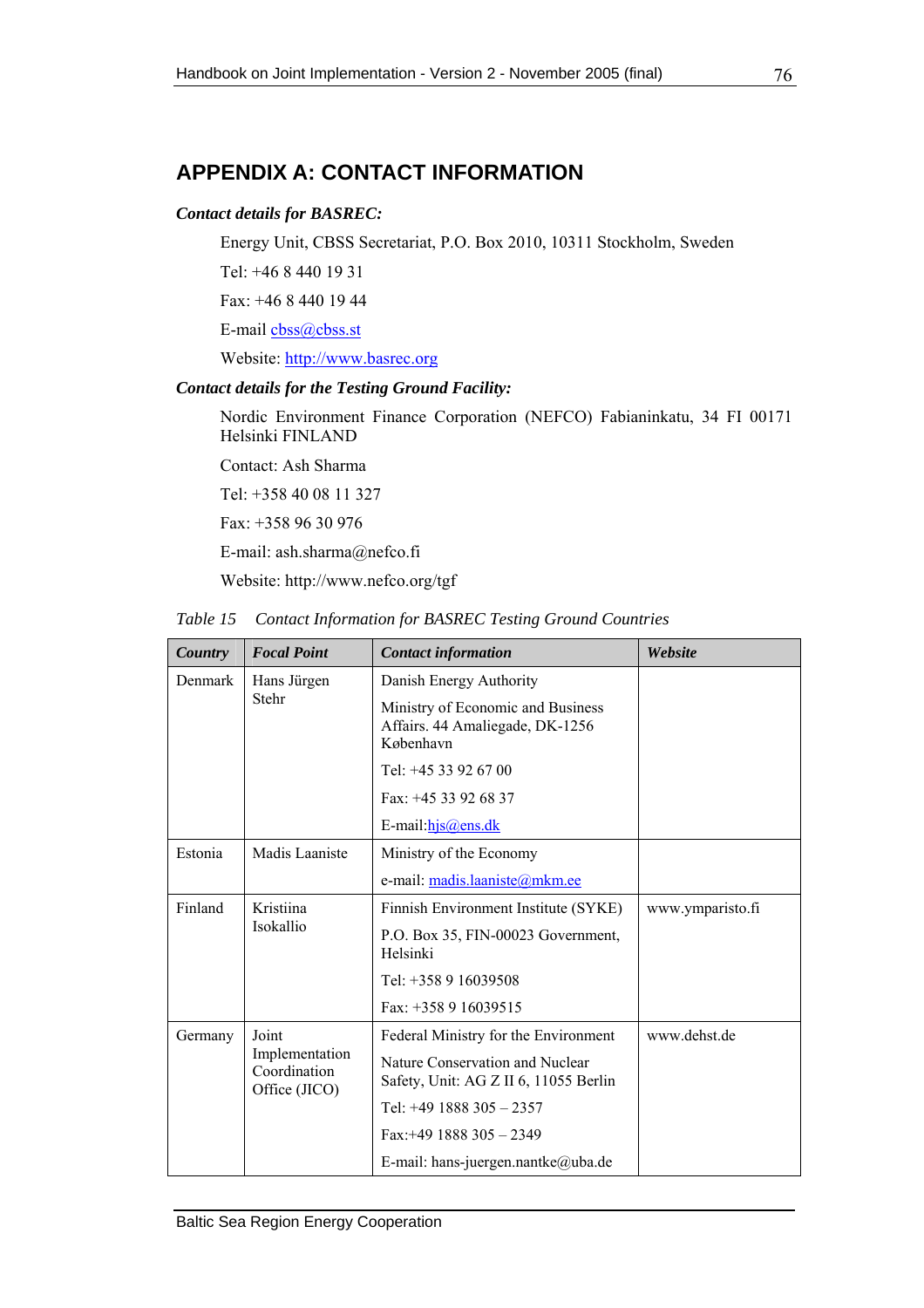| Iceland      | Halldor                              | Ministry for the Environment                                                                             |                |
|--------------|--------------------------------------|----------------------------------------------------------------------------------------------------------|----------------|
| Thorgeirsson |                                      | International Affairs, Vonarstadi 4<br>IS-150 Reykjavik                                                  |                |
|              |                                      | Tel: +354 560 9600                                                                                       |                |
|              |                                      | Fax: $+3545624566$                                                                                       |                |
|              |                                      | E-mail:<br>halldor.thorgeirsson@umh.stjr.is                                                              |                |
| Latvia       | Mr Valdis Bisters                    | Ministry of Environmental Protection<br>and Regional Development                                         |                |
|              |                                      | Officer Department of the Environment<br>Protection. Peldu Str. 25. LV-1494<br>Riga                      |                |
|              |                                      | Tel: +371 2 702-6508                                                                                     |                |
|              |                                      | Fax: $+371$ 2 782-0442                                                                                   |                |
| Lithuania    | Jolanta<br>Zaltkauskiene             | Lithuanian Environment Investment<br>Fund                                                                | www.laaif.lt   |
|              |                                      | Laisves pr. 3, LT-04132 Vilnius,<br>Lithuania                                                            |                |
|              |                                      | Tel: +370 5 216 97 99                                                                                    |                |
|              |                                      | Fax: +370 5 216 93 99                                                                                    |                |
| Norway       |                                      | Ministry of Environment                                                                                  | www.miljo.no   |
| Poland       | Wojciech                             | Ministry of Environment                                                                                  | www.mos.gov.pl |
|              | Jaworski                             | Department of Environmental<br>Protection Instruments. 52/54<br>Wawelska St., 00-922 Warszawa,<br>Poland |                |
|              |                                      | Tel: +48 22 57 92 327                                                                                    |                |
|              |                                      | Fax: +48 22 57 92 217                                                                                    |                |
| Russia       | Andrei Sharanov,<br>Deputy Minister, | Ministry of Economic Development<br>and Trade                                                            |                |
|              | Oleg Pluzhnikov                      | Email: pluzhnikov@economy.gov.ru                                                                         |                |
| Sweden       | Johan Nylander,                      | Swedish Energy Agency                                                                                    | www.stem.se    |
|              | Bengt Boström                        | Tel: +46-16-544 20 00                                                                                    |                |
|              |                                      | Fax: +46-16-544 20 99                                                                                    |                |
|              |                                      | E-mail: fp-ji@stem.se                                                                                    |                |

*Table 16 Contact Information for BASREC Investor Countries* 

| Country | <i><b>Institution</b></i>                                                    | <b>Contact information</b>                           | Website                    |
|---------|------------------------------------------------------------------------------|------------------------------------------------------|----------------------------|
|         | Denmark DanishCarbon.dk<br>administered by<br>Ministry of the<br>Environment | $info(\omega)$ danishcarbon.dk<br>Tel: $+4532660100$ | http://www.danishcarbon.dk |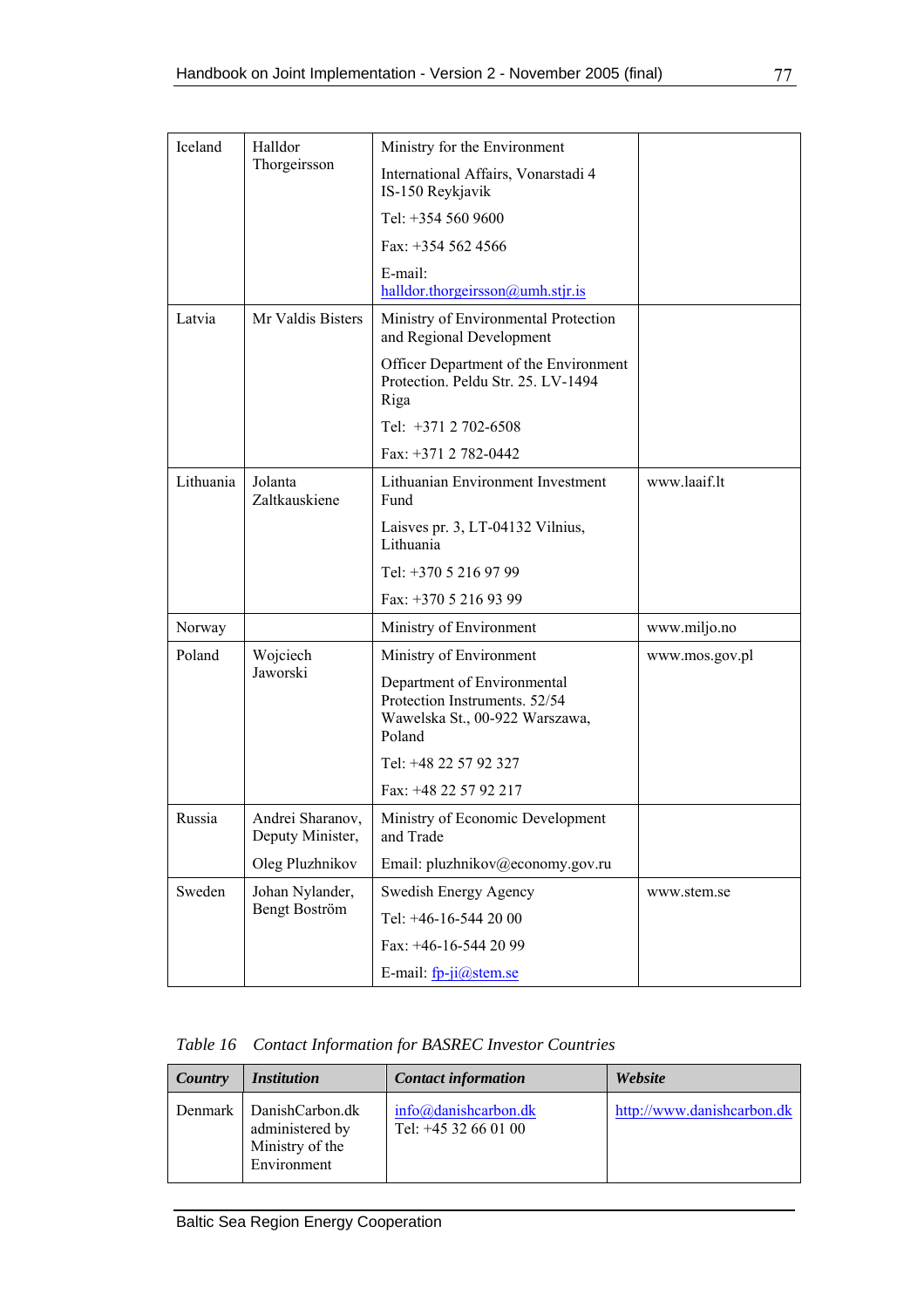| Finland | Finnish CDM/JI<br>Pilot Programme<br>administered by<br>Finnish<br>Environment<br>Institute (SYKE) | Mika Sulkinoja<br>mika.sulkinoja@lahtisbp.fi<br>Tel: $+3589403000$                        | http://www.ymparisto.fi |
|---------|----------------------------------------------------------------------------------------------------|-------------------------------------------------------------------------------------------|-------------------------|
| Germany | Federal Ministry of<br>Economics and<br>Labour Affairs<br>(BMWA)                                   | Mr Uwe Schroder-Selbach<br>Uwe.Schroeder-<br>Selbach@bmwa.bund.de<br>Tel: +49 302 047 305 | http://www.bmwa.bund.de |
| Norway  | Not available                                                                                      | Ministry of Environment                                                                   | http://www.miljo/no     |
| Sweden  | SICLIP.<br>administered by the<br>Swedish Energy<br>Agency, STEM                                   | Christian Sommer<br>Christian sommer( <i>a</i> ) stem.se<br>Tel: +46 16 544 2043          | http://www.stem.se      |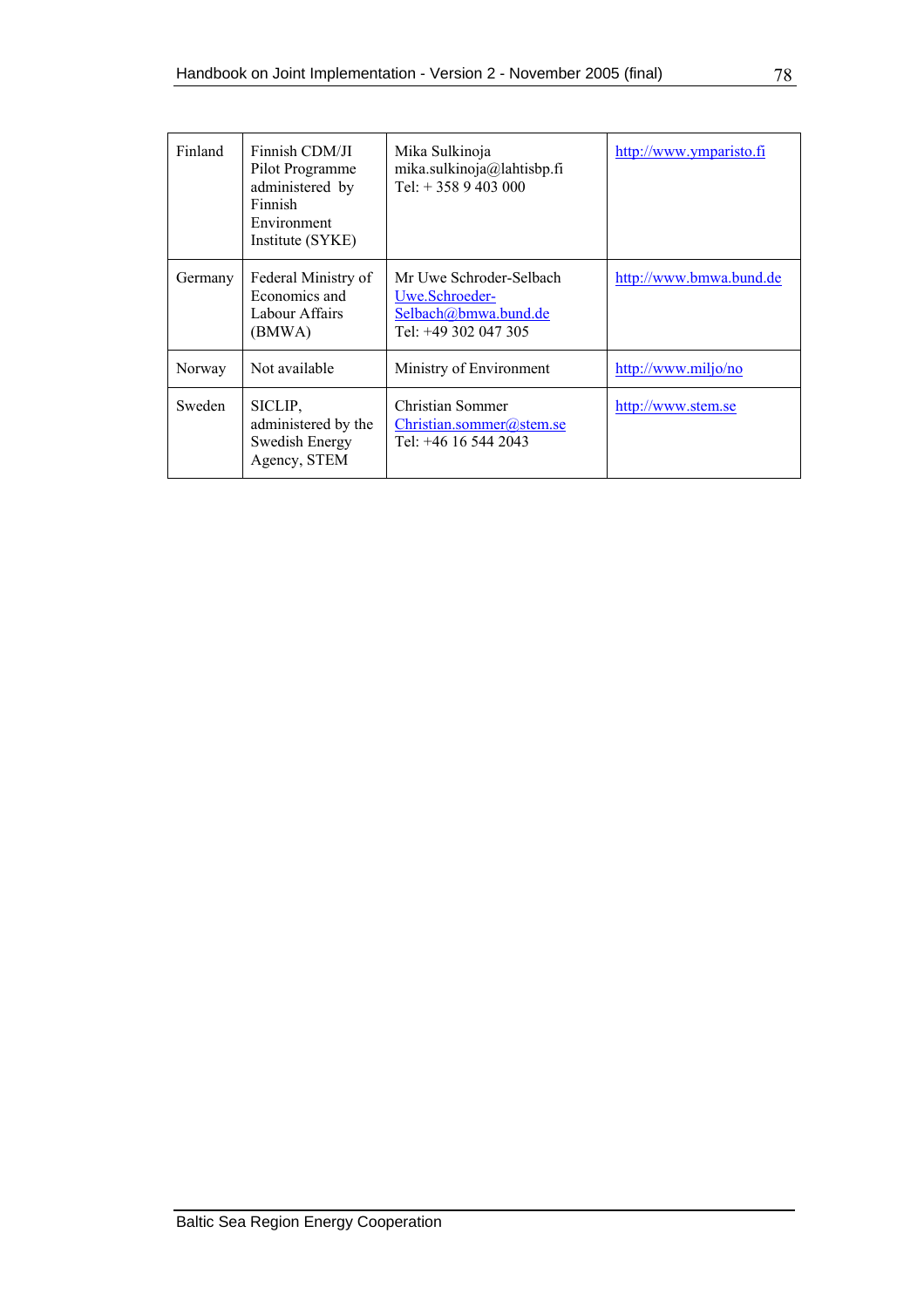| <b>Organisation</b>                                          | Website                                               |
|--------------------------------------------------------------|-------------------------------------------------------|
| <b>UNFCCC</b>                                                | http://www.unfccc.int                                 |
| Official CDM Website                                         | http://cdm.unfccc.int/                                |
| Danish Energy Agency                                         | http://www.ens.dk                                     |
| Danish Environment Ministry                                  | http://www.mim.dk                                     |
| Danish Environmental Protection<br>Agency                    | http://www.mst.dk                                     |
| <b>Estonian Environment Ministry</b>                         | http://www.envir.ee                                   |
| European Commission - European<br>Climate Change Programme   | http://europa.eu.int/comm/environment/climat/eccp.htm |
| Finnish Ministry of the Environment                          | http://www.vyf.fi                                     |
| Finnish Ministry of Trade and Industry                       | http://www.ktm.fi                                     |
| <b>German Environment Ministry</b>                           | http://www.bmu.de                                     |
| <b>Icelandic Environment Ministry</b>                        | http://www.environment.is                             |
| <b>International Emissions Trading</b><br>Association (IETA) | http://www.ieta.org                                   |
| Latvian Environment Ministry                                 | http://www.varam.gov.lv                               |
| Lithuanian Environment                                       | http://www.am.lt                                      |
| Norwegian Environment Ministry                               | http://www.environment.no                             |
| Prototype Carbon Fund                                        | http://www.prototypecarbonfund.org                    |
| Polish Environment Ministry                                  | http://www.mos.gov.pl                                 |
| Swedish Energy Agency                                        | http://www.stem.se                                    |
| World Bank Group                                             | http://www.worldbank.com                              |

*Table 17 Relevant organisations and institutions*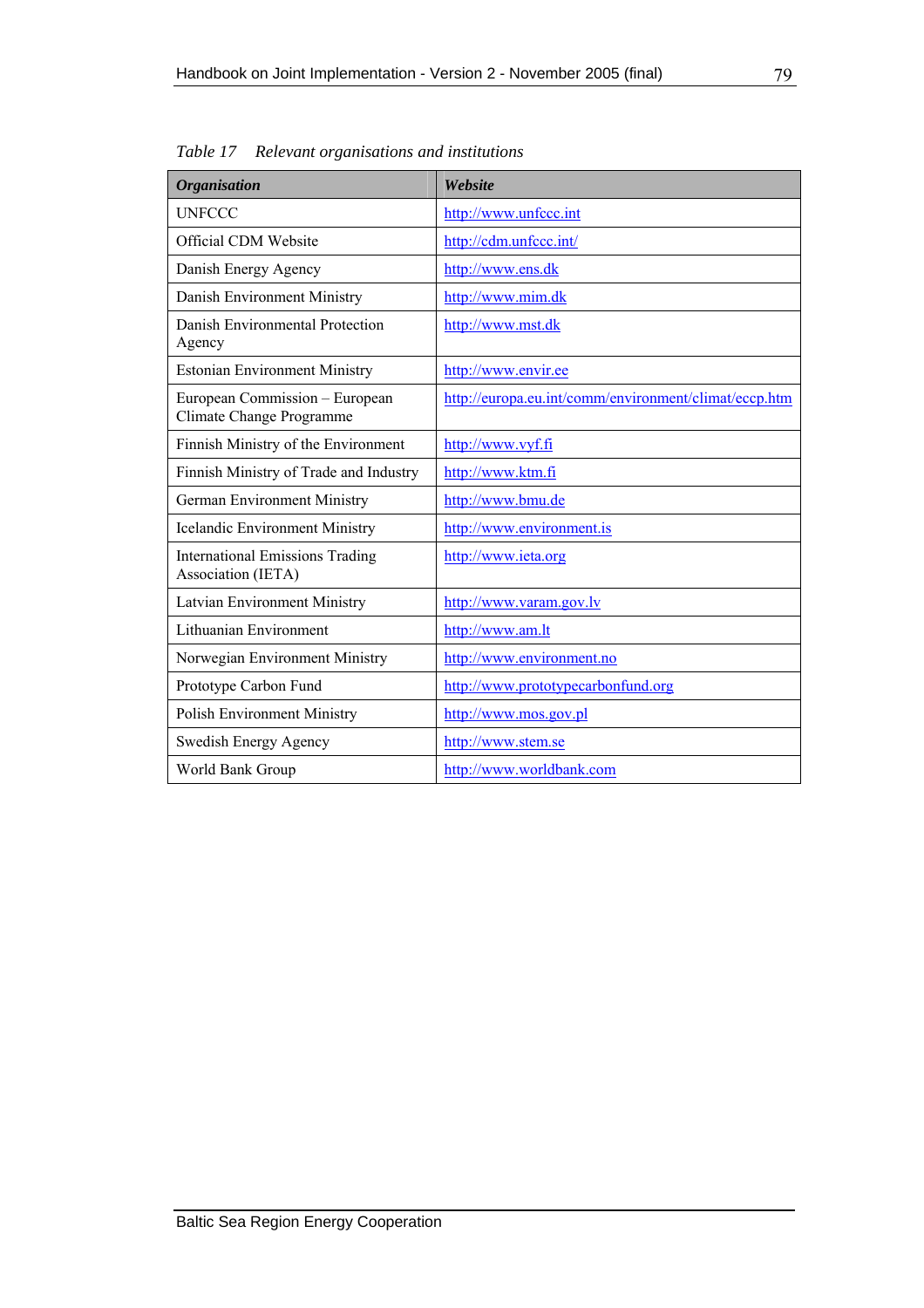# **APPENDIX B: USEFUL REFERENCE MATERIAL**

## **CDM Project Design Document**

The structure and guidelines for a CDM PDD is available from:

[http://cdm.unfccc.int/Reference/Documents/cdmpdd/English/CDM\\_PDD\\_ver02.doc](http://cdm.unfccc.int/Reference/Documents/cdmpdd/English/CDM_PDD_ver02.doc)

Guidelines for completing a PDD are available from:

[http://cdm.unfccc.int/Reference/Documents/Guidel\\_Pdd/English/Guidelines\\_CDMP](http://cdm.unfccc.int/Reference/Documents/Guidel_Pdd/English/Guidelines_CDMPDD_NMB_NMM.pdf) [DD\\_NMB\\_NMM.pdf](http://cdm.unfccc.int/Reference/Documents/Guidel_Pdd/English/Guidelines_CDMPDD_NMB_NMM.pdf)

## **Approved baseline methodologies for the CDM**

| Approved Consolidated Methodologies (as at 21 November 2005)                      |                                                                                                                                                  |  |  |
|-----------------------------------------------------------------------------------|--------------------------------------------------------------------------------------------------------------------------------------------------|--|--|
| Available from: http://cdm.unfccc.int/methodologies/PAmethodologies/approved.html |                                                                                                                                                  |  |  |
| <b>ACM0001</b>                                                                    | Consolidated methodology for landfill gas project activities                                                                                     |  |  |
| <b>ACM0002</b>                                                                    | Consolidated methodology for grid-connected electricity generation from<br>renewable sources - version 2                                         |  |  |
| <b>ACM0003</b>                                                                    | Emissions reduction through partial substitution of fossil fuels with alternative fuels<br>in cement manufacture                                 |  |  |
| <b>ACM0004</b>                                                                    | Consolidated methodology for waste gas and/or heat for power generation                                                                          |  |  |
| <b>ACM0005</b>                                                                    | Consolidated methodology for increasing the blend in cement production                                                                           |  |  |
| <b>ACM0006</b>                                                                    | Consolidated methodology for grid-connected electricity production from biomass<br>residues                                                      |  |  |
|                                                                                   | Approved Methodologies (as at 21 November 2005)                                                                                                  |  |  |
|                                                                                   | Available from: http://cdm.unfccc.int/methodologies/PAmethodologies/approved.html                                                                |  |  |
| AM0001                                                                            | Incineration of HFC 23 Waste Streams – version 3                                                                                                 |  |  |
| AM0002                                                                            | Greenhouse gas emission reductions through landfill gas capture and flaring where<br>the baseline is established by a public concession contract |  |  |
| AM0003                                                                            | Simplified financial analysis for landfill gas capture projects                                                                                  |  |  |
| AM0004                                                                            | Grid connected biomass power generation that avoids uncontrolled burning of<br>biomass - version 2                                               |  |  |
| AM0005                                                                            | Small grid-connected zero-emissions renewable electricity generation                                                                             |  |  |
| AM0006                                                                            | GHG emission reductions from manure management systems                                                                                           |  |  |
| AM0007                                                                            | Analysis of the least-cost fuel option for seasonally-operating biomass co-generation<br>plants                                                  |  |  |
| AM0008                                                                            | Industrial fuel-switching from coal and petroleum fuels to natural gas without<br>extension of capacity and lifetime of the facility             |  |  |
| AM0009                                                                            | Recovery and utilisation of gas from oil wells that would otherwise be flared -<br>version 2                                                     |  |  |
| AM0010                                                                            | Land-fill gas capture and electricity generation projects where landfill gas capture is<br>not mandated by law                                   |  |  |
| AM0011                                                                            | Landfill gas recovery with electricity generation and no capture or destruction of                                                               |  |  |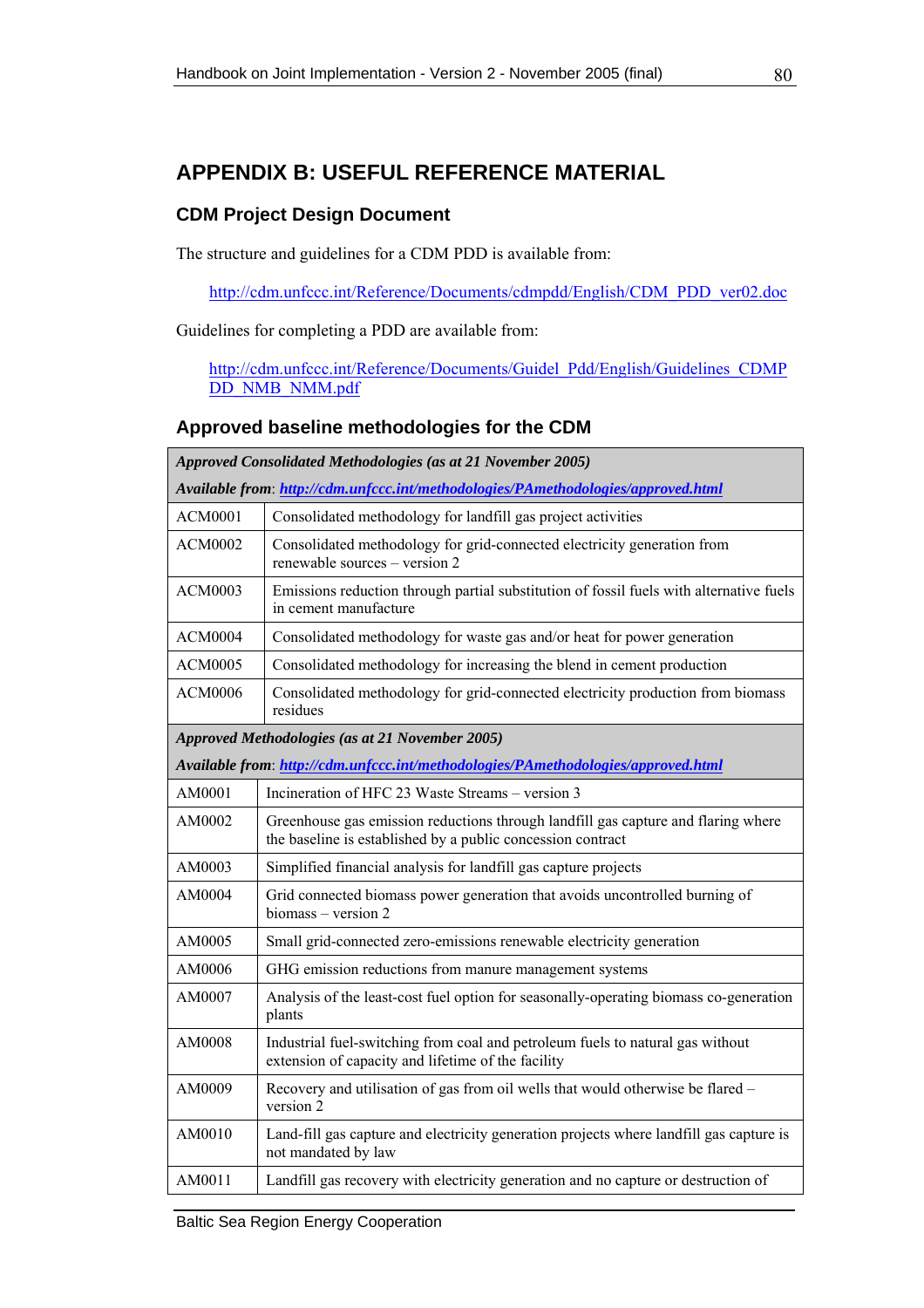|                                                                                     | methane in the baseline scenario                                                                                                                                                                                   |  |
|-------------------------------------------------------------------------------------|--------------------------------------------------------------------------------------------------------------------------------------------------------------------------------------------------------------------|--|
| AM0012                                                                              | Biomethanation of municipal solid waste in India, using compliance with MSW<br>rules                                                                                                                               |  |
| AM0013                                                                              | Forced methane extraction from organic waste-water treatment plants for grid-<br>connected electricity supply – version 2                                                                                          |  |
| AM0014                                                                              | Natural gas-based package cogeneration                                                                                                                                                                             |  |
| AM0015                                                                              | Bagasse-based cogeneration connected to an electricity grid                                                                                                                                                        |  |
| AM0016                                                                              | Greenhouse gas mitigation from improved animal waste management systems in<br>confined animal feeding operations - Version 2                                                                                       |  |
| AM0017                                                                              | Steam system efficiency improvements by replacing steam traps wand returning<br>condensate – version 2                                                                                                             |  |
| AM0018                                                                              | Steam optimization systems                                                                                                                                                                                         |  |
| AM0019                                                                              | Renewable energy project activities replacing part of the electricity production of<br>one single fossil-fuel-fired power plant that stands along or supplies electricity to a<br>grid, excluding biomass projects |  |
| AM0020                                                                              | Baseline methodology for water pumping efficiency improvements                                                                                                                                                     |  |
| AM0021                                                                              | Baseline methodology for decomposition of N2O form existing adipic acid<br>production                                                                                                                              |  |
| AM0022                                                                              | Avoided wastewater and on-site energy use emissions in the industrial sector -<br>version 2                                                                                                                        |  |
| AM0023                                                                              | Lead production from natural gas pipeline compressor or gate stations                                                                                                                                              |  |
| AM0024                                                                              | Methodology for greenhouse gas reductions through waste-heat recovery and<br>utilization for power at cement plants                                                                                                |  |
| AM0025                                                                              | Avoided emissions for organic waste composting at landfill sites                                                                                                                                                   |  |
|                                                                                     | Indicative Simplified Small-Scale Methodologies (as at 21 November 2005)                                                                                                                                           |  |
|                                                                                     | Available from: http://cdm.unfccc.int/methodologies/SSCmethodologies/approved.html                                                                                                                                 |  |
| AMS-I.A                                                                             | Electricity generation by the user                                                                                                                                                                                 |  |
| $AMS-I.B$                                                                           | Mechanical energy for the user                                                                                                                                                                                     |  |
| AMS-I.C                                                                             | Thermal energy for the user                                                                                                                                                                                        |  |
| AMS-I.D                                                                             | Renewable electricity generation for a grid                                                                                                                                                                        |  |
| AMS-II.A                                                                            | Supply side energy efficiency improvements - transmission and distribution                                                                                                                                         |  |
| $AMS-II.B$                                                                          | Supply side energy efficiency improvements - generation                                                                                                                                                            |  |
| AMS-II.C                                                                            | Demand-side energy efficiency programmes for specific technologies                                                                                                                                                 |  |
| Energy efficiency and fuel switching measures for industrial facilities<br>AMS-II.D |                                                                                                                                                                                                                    |  |
| AMS-II.E                                                                            | Energy efficiency and fuel switching measures for buildings                                                                                                                                                        |  |
| AMS-II.F                                                                            | Energy efficiency and fuel switching measures for agricultural facilities and<br>activities                                                                                                                        |  |
| AMS-III.A                                                                           | Agriculture                                                                                                                                                                                                        |  |
| AMS-III.B                                                                           | Switching fossil fuels                                                                                                                                                                                             |  |
| AMS-III.C                                                                           | Emission reductions by low-greenhouse gas emitting vehicles                                                                                                                                                        |  |
| AMS-III.D                                                                           | Methane recovery                                                                                                                                                                                                   |  |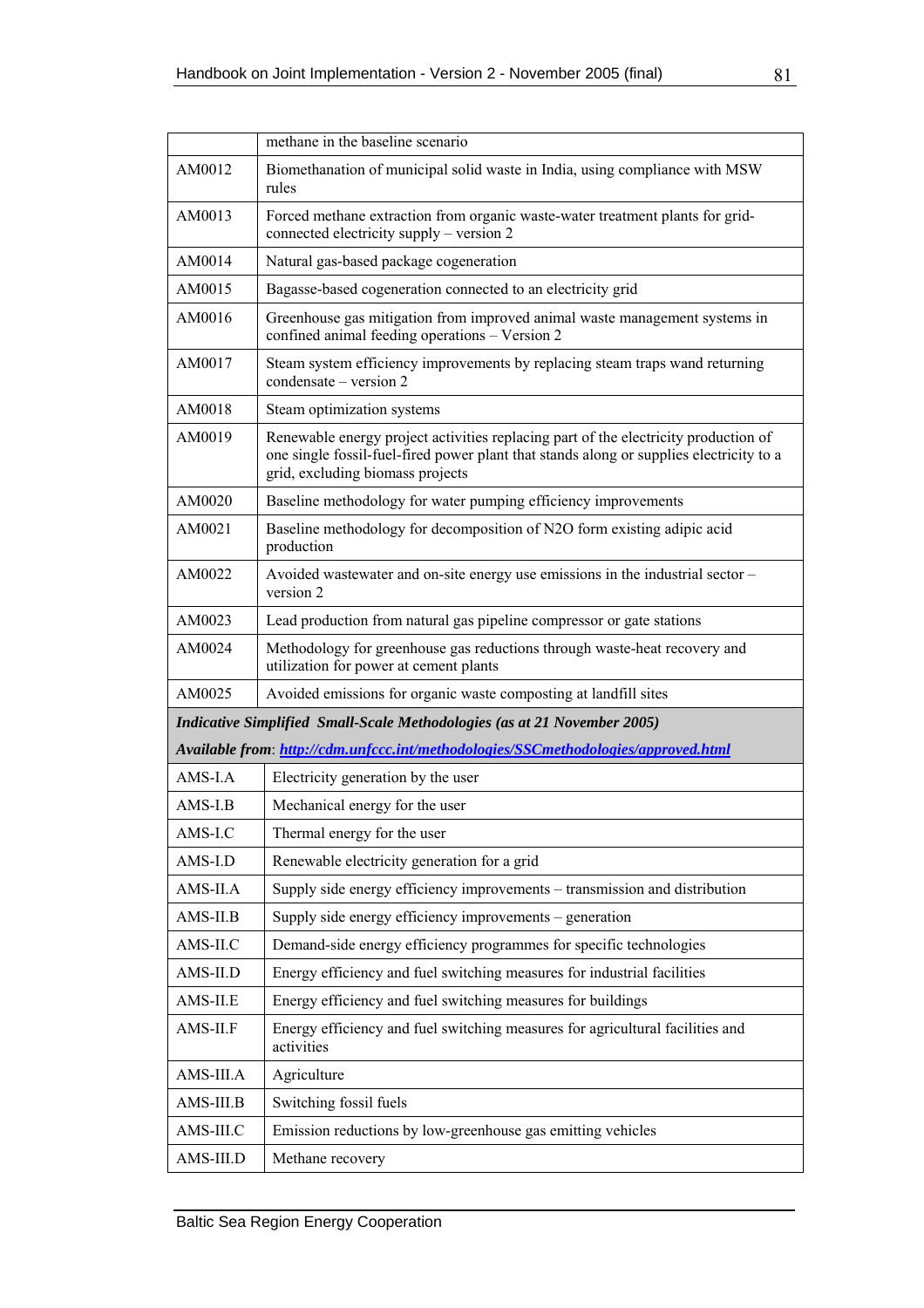| AMS-III.E | Avoidance of methane production from biomass decay through controlled |
|-----------|-----------------------------------------------------------------------|
|           | combustion                                                            |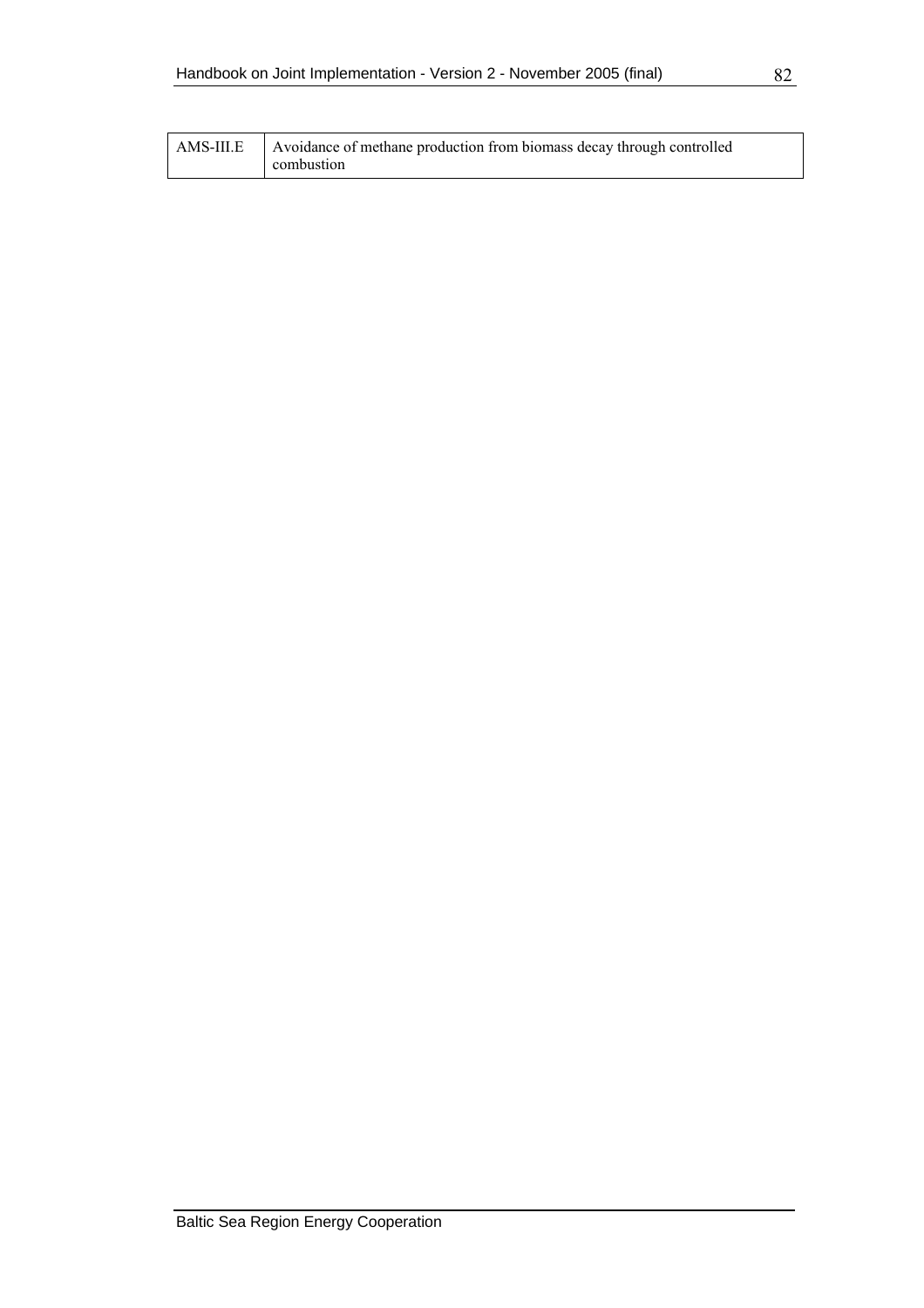## **List of Designated Operational Entities for the CDM**

An updated lost of Designated Operational Entities for the CDM can be found at the following website:<http://cdm.unfccc.int/DOE/list>.

The current list comprises the following entities:

*Table 18 Current list of Designated Operational Entities* 

| <b>Number</b> | <b>Entity Name (short name)</b>                                               |
|---------------|-------------------------------------------------------------------------------|
| E-0001        | Japan Quality Assurance Organization (JQA)                                    |
| E-0002        | JACO CDM., LTD (JACO)                                                         |
| $E-0003$      | Det Norske Veritas Certification Ltd. (DNVcert)                               |
| $E-0005$      | TUV Industrie Service GmbH TUV SUD GRUPPE (TUV Industrie Service<br>GmbH TUV) |
| E-0007        | Japan Consulting Institute (JCI)                                              |
| E-0009        | Bureau Veritas Quality International Holding S.A. (BVQI Holding S.A.)         |
| E-0010        | SGS United Kingdom Ltd. (SGS)                                                 |
| E-0013        | TÜV Industrie Service GmbH, TÜV Rheinland Group (TÜV Rheinland)               |
| $E-0014$      | KPMG Sustainability B.V. (KPMG)                                               |
| $E-0021$      | Spanish Association for Standardisation and Certification (AENOR)             |
| $E-0022$      | RWTUV Systems GmbH (RWTUV)                                                    |

## **Baselines for power and district heating sectors**

The accompanying volume to this handbook is the publication "Electricity and district heating emission baseline methodologies".

The report presents a set of four Baseline Methodologies, largely based on precedents set under the CDM. In addition, the consolidated methodology for grid-connected renewables (the "Combined Margin") has been adapted for application in countries such as Russia.

These methodologies are designed to cover a wide range of potential JI projects in the power and district heating sectors. Given the importance of combined heat and power (CHP) projects in the Baltic Sea States, the report includes a methodology specifically for CHP projects, and have also incorporated special features to deal with CHP in the Combined Margin. Figure A illustrates the application of these methodologies to different types of projects.

Each methodology follows the same structure:

- Firstly, there is the identification of the Baseline Scenario and additionality test, as illustrated in Figure A;
- Secondly, there is the identification of emission sources in the Baseline, and the quantification of these emissions where appropriate (not all emission sources are quantified);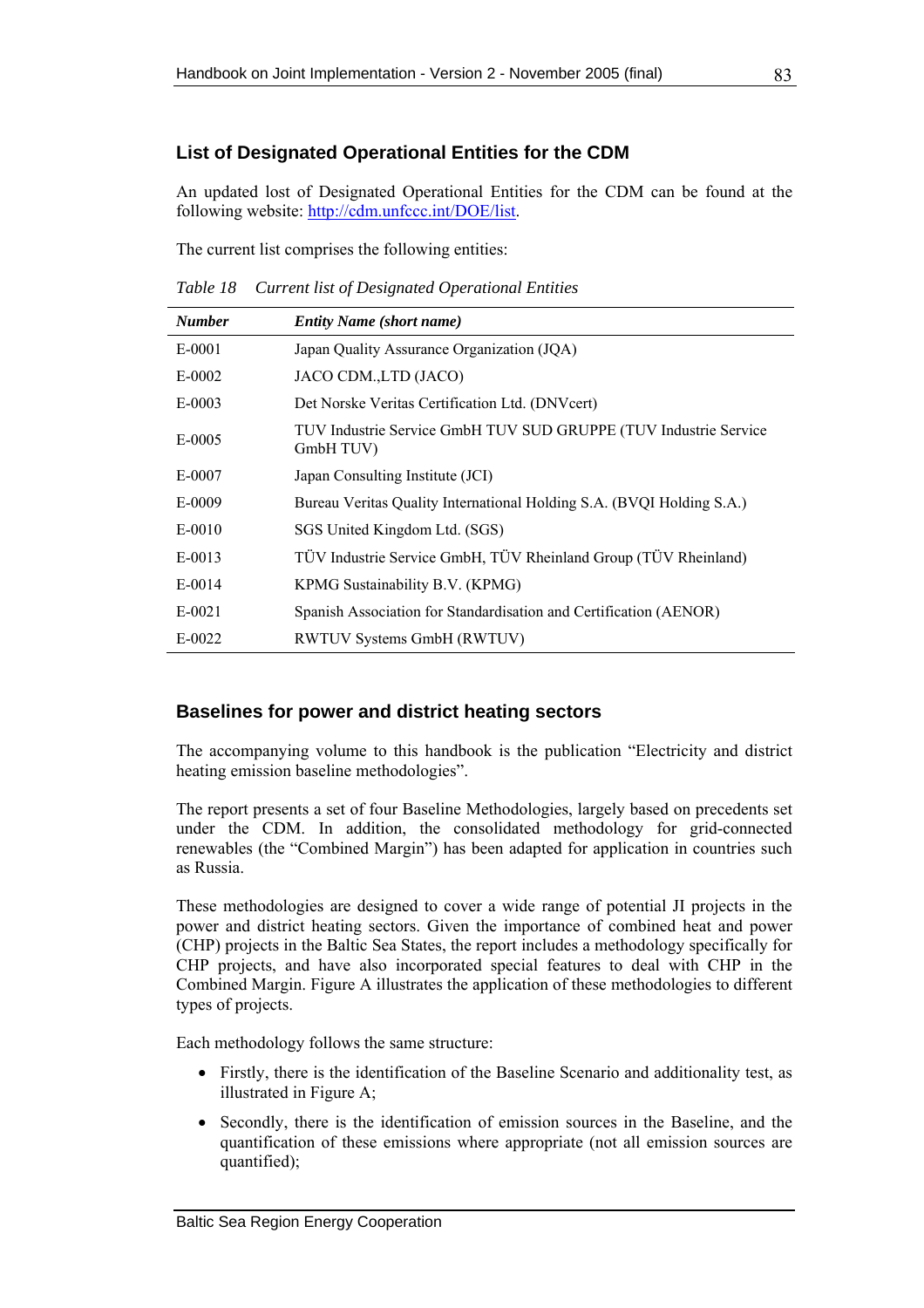- Thirdly, there is the identification of leakages (i.e. emissions due to the project but outside the project boundary), and quantification of these where appropriate;
- Fourthly, there is the estimation of project emissions and emission reductions.

Each baseline methodology also identifies data sources, but does not cover the monitoring methodology, which is required as part of a project design document (PDD).

*Figure 9 Baseline Methodologies and their application to projects* 



A set of four case studies are presented in the report illustrating the application of these methodologies. The case studies have been drawn from the Arkhangelsk region of North West Russia.

## **Global warming potentials**

The most recent GWP, provided by the IPCC, are (IPCC, 1996):  $CO<sub>2</sub>(1)$ ,  $CH<sub>4</sub>(21)$ ,  $N<sub>2</sub>O$ (310), and  $SF<sub>6</sub>$  (23900). For example, this implies that for a baseline calculated at 10 tonnes of CH<sub>4</sub> per year, the baseline emissions should be expressed as 210 tonnes of  $CO<sub>2</sub>$ equivalent per year.

## **Emissions factors**

An emissions factor indicates the amount of  $CO<sub>2</sub>$  or  $CO<sub>2</sub>$ -equivalent emitted for each unit of fuel consumed or energy produced. Emissions factors are thus a measure of the GHG emissions intensity of a specific activity. For example, the emissions factor for the power sector can be expressed in  $tCO<sub>2</sub>/MWh$ , for industrial process in  $tCO<sub>2</sub>/product$  produced, etc.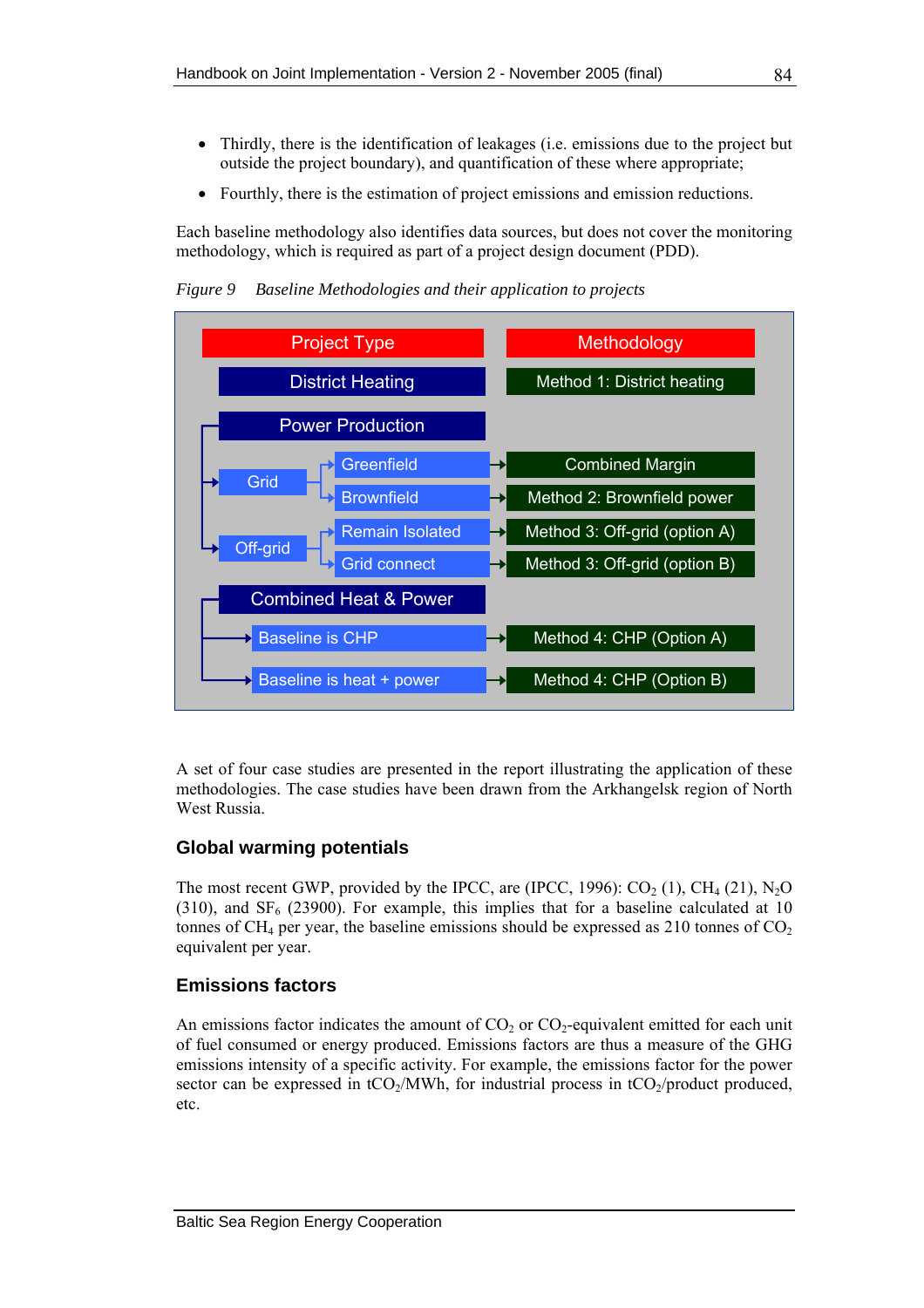#### <span id="page-96-0"></span>*Fuel combustion emissions factors*

Presented below are combustion emissions factors for different fuels, with data sourced from the IPCC Guidelines.

|                     |                     |                     | <b>Carbon</b><br>emission factor * | <b>Oxidation</b><br>** | $CO2$ emission<br>factor*** |
|---------------------|---------------------|---------------------|------------------------------------|------------------------|-----------------------------|
|                     |                     |                     | tC/TJ                              | %                      | $tCO_2/TJ$                  |
|                     | Primary fuels       | Crude oil           | 20,0                               | 99,0%                  | 72,6                        |
|                     |                     | Orimulsion          | 22,0                               | 99,0%                  | 79,9                        |
|                     |                     | N. Gas liquids      | 17,2                               | 99,0%                  | 62,4                        |
|                     | Secondary           | Gasoline            | 18,9                               | 99,0%                  | 68,6                        |
|                     | Fuels /<br>Products | Jet kerosene        | 19,5                               | 99,0%                  | 70,8                        |
|                     |                     | Other kerosene      | 19,6                               | 99,0%                  | 71,1                        |
|                     |                     | Shale oil           | 20,0                               | 99,0%                  | 72,6                        |
|                     |                     | Gas / Diesel oil    | 20,2                               | 99,0%                  | 73,3                        |
|                     |                     | Residual Fuel Oil   | 21,1                               | 99,0%                  | 76,6                        |
| Liquid fossil fuels |                     | <b>LPG</b>          | 17,2                               | 99,0%                  | 62,4                        |
|                     |                     | Ethane              | 16,8                               | 99,0%                  | 61,0                        |
|                     |                     | Naphtha             | 20,0                               | 99,0%                  | 72,6                        |
|                     |                     | Bitumen             | 22,0                               | 99,0%                  | 79,9                        |
|                     |                     | Lubricants          | 20,0                               | 99,0%                  | 72,6                        |
|                     |                     | Petroleum Code      | 27,5                               | 99,0%                  | 99,8                        |
|                     |                     | Refinery Feedstocks | 20,0                               | 99,0%                  | 72,6                        |
|                     |                     | Other Oil           | 20,0                               | 99,0%                  | 72,6                        |
|                     | Primary fuels       | Anthracite          | 26,8                               | 98,0%                  | 96,3                        |
|                     |                     | Coking Coal         | 25,8                               | 98,0%                  | 92,7                        |
|                     |                     | Other Bit. Coal     | 25,8                               | 98,0%                  | 92,7                        |
|                     |                     | Sub-bit Coal        | 26,2                               | 98,0%                  | 94,1                        |
| ssil fuels          |                     | Lignite             | 27,6                               | 98,0%                  | 99,2                        |
| Solid fos           |                     | Oil Shale           | 29,1                               | 98,0%                  | 104,6                       |
|                     |                     | Peat                | 28,9                               | 98,0%                  | 103,8                       |
|                     | Secondary           | BKB & Patent Fuel   | 25,8                               | 98,0%                  | 92,7                        |
|                     | Fuels /<br>Products | Coke Oven/Gas Coke  | 29,5                               | 98,0%                  | 106,0                       |
|                     |                     | Natural Gas (dry)   | 15,3                               | 99,5%                  | 55,8                        |

*Table 19 CO2 emission factors for fuels* 

Source: Table 1-1 Revised 1996 IPCC Guidelines for National Greenhouse Gas Inventories: Reference Manual

\*\* Source: Table 1-5 Table 1-1 Revised 1996 IPCC Guidelines for National Greenhouse Gas Inventories: Reference Manual

\*\*\* Converted from tC/TJ by multiplying by oxidation rate and times  $44/12$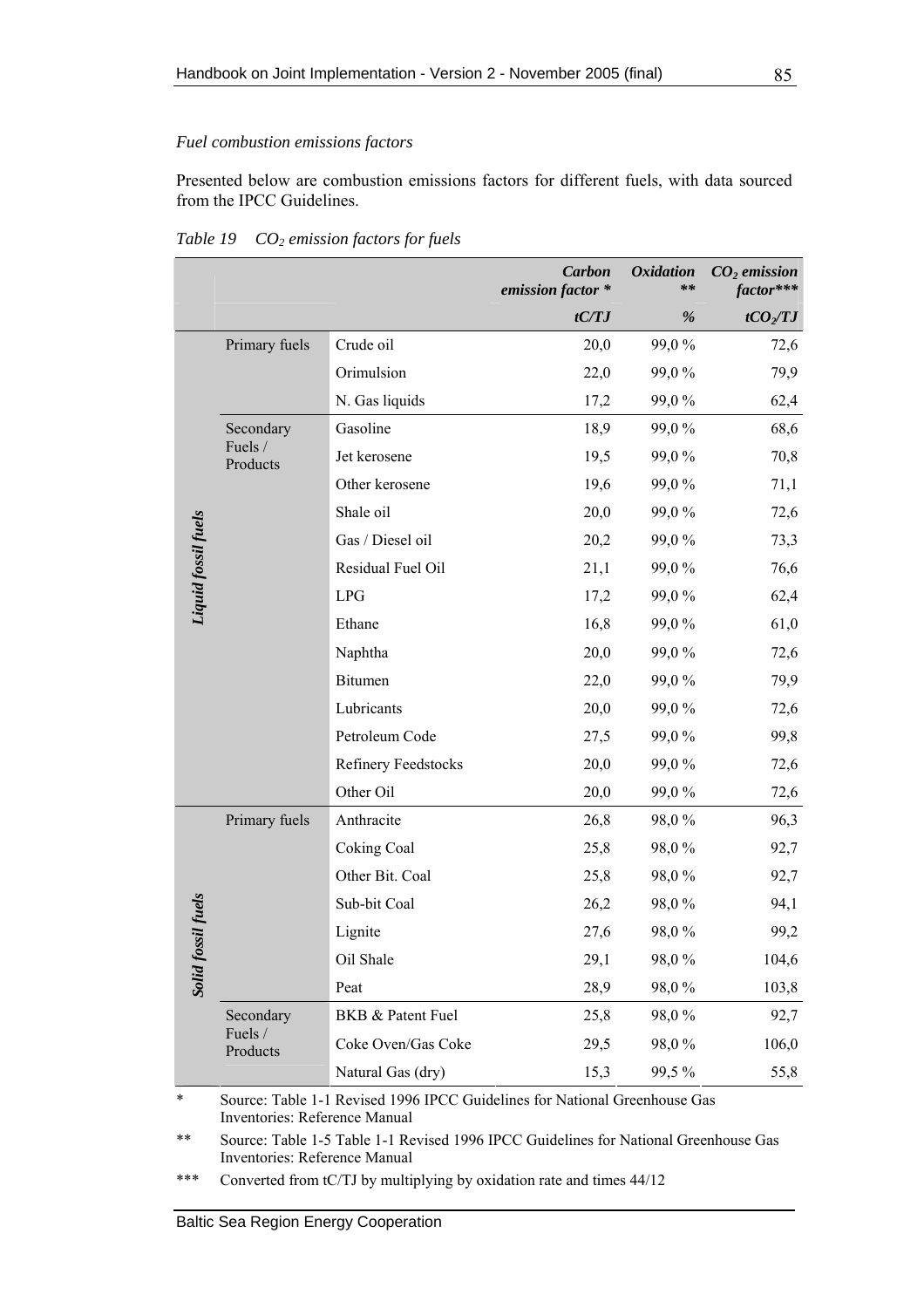#### <span id="page-97-0"></span>*Electricity generation emission factors*

Emissions factors for electricity generation depend on fuel type and generation technology. Different generation technologies have different thermal efficiencies, affecting the emissions per kWh generated. Further, within one technology thermal efficiency can vary significantly with technology vintage and other characteristics (e.g. cooling system). As an illustration, [Table 20](#page-97-0) compares the average with the best thermal efficiencies of thermal power plants in Germany. RWE also illustrate how thermal efficiencies have improved over time, giving a 30 per cent improvement in emissions factors since 1957, illustrated in [Figure 10](#page-97-0).

*Table 20 Comparing average and best thermal efficiencies of power plants in Germany* 

|         | Average | <b>Best</b> |
|---------|---------|-------------|
| Lignite | $34\%$  | 43 $%$      |
| Coal    | 37 %    | <b>39 %</b> |
| Gas     | 40 %    | $47\%$      |

Source: RWE Facts and Figures 2005, available from

[http://www1.rwecom.geber.at/factbook/en/servicepages/downloads/files/electricity\\_generation\\_rw](http://www1.rwecom.geber.at/factbook/en/servicepages/downloads/files/electricity_generation_rwe_fact.pdf) [e\\_fact.pdf](http://www1.rwecom.geber.at/factbook/en/servicepages/downloads/files/electricity_generation_rwe_fact.pdf)





Source: RWE Facts and Figures 2005, available from [http://www1.rwecom.geber.at/factbook/en/servicepages/downloads/files/electricity\\_generation\\_rw](http://www1.rwecom.geber.at/factbook/en/servicepages/downloads/files/electricity_generation_rwe_fact.pdf) [e\\_fact.pdf](http://www1.rwecom.geber.at/factbook/en/servicepages/downloads/files/electricity_generation_rwe_fact.pdf)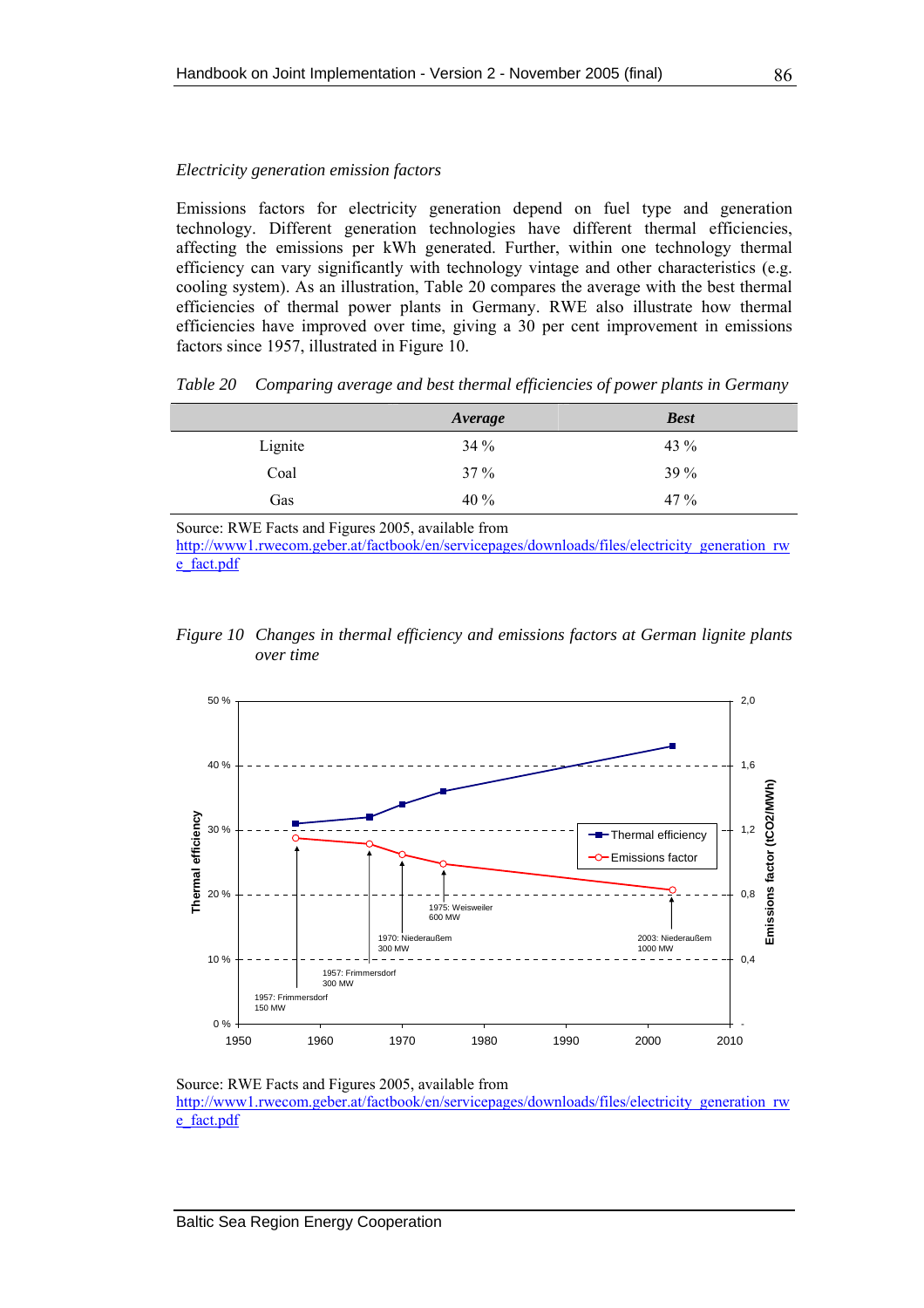<span id="page-98-0"></span>[Table 21](#page-98-0) presents a set of benchmark emissions factors based on the fuel emissions factors from [Table 19](#page-96-0) and thermal efficiencies utilised by the US Energy Information Administration (EIA) in their 2005 Energy Outlook. It should be noted that *these emissions factors apply to new plant*, and emissions factors for older plant may be significantly higher. Thermal efficiencies (or specific fuel consumption) at power plants can vary significantly with technology vintage, fuel characteristics and location.

| Fuel        | <b>Technology</b>                                | Fuel<br>emission<br>factor* | <b>Heat</b><br>rate** | <b>Thermal</b><br>efficiency | Electricity<br>emissions<br>factor*** |
|-------------|--------------------------------------------------|-----------------------------|-----------------------|------------------------------|---------------------------------------|
|             |                                                  | $t$ CO2/TJ                  | <b>Btu/kWh</b>        | $\%$                         | $t$ CO2/MWh                           |
| Natural gas | Conventional combined cycle                      | 55,8                        | 7 1 9 6               | 47,4 %                       | 0,423                                 |
|             | Advanced gas technology                          | 55,8                        | 6 7 5 2               | 50,5%                        | 0,397                                 |
|             | Conventional combustion turbine                  | 55,8                        | 10 817                | 31,5%                        | 0,637                                 |
|             | Advanced combustion turbine                      | 55,8                        | 9 1 8 3               | 37,2%                        | 0,540                                 |
|             | Gas / Diesel oil Conventional combustion turbine | 73,33                       | 10817                 | $31,5\%$                     | 0,836                                 |
|             | Advanced combustion turbine                      | 73,33                       | 9 1 8 3               | 37,2%                        | 0,710                                 |
| Fuel oil    | Conventional combustion turbine                  | 76,6                        | 10817                 | 31,5%                        | 0,873                                 |
|             | Steam turbine                                    | 76,6                        | 8 8 4 4               | 38,6%                        | 0,714                                 |
| Coal        | Pulverised coal (steam turbine)                  | 92,7                        | 8 8 4 4               | 38,6%                        | 0,864                                 |
|             | Advanced coal (IGCC)                             | 92,7                        | 8 3 0 9               | 41,1%                        | 0,812                                 |
| Lignite     | Steam turbine                                    | 99,2                        | 8 8 4 4               | 38,6%                        | 0,925                                 |
|             | Advanced coal (IGCC)                             | 99,2                        | 8 3 0 9               | 41,1%                        | 0,869                                 |

*Table 21 Benchmark emissions factors for electricity generation (new plant)* 

\* From [Table 19](#page-96-0)

\*\* From EIA, Assumptions to the Annual Energy Outlook, Table 48, p79.

\*\*\* Fuel emission factor / Thermal efficiency / 278

IGCC = Integrated coal gasification combined cycle

Given the variation in thermal efficiency at different power stations, a caution is given about utilising the benchmark figures given above. The IEA publishes emissions factors from a sample of power stations in its publication *Projected Costs of Generating Electricity 2005 Update* (Tables 2.4 to 2.10).

Special methodologies have been developed for the calculation of a baseline emissions factor for an electricity grid (see the accompanying volume *Electricity and District Heating Emission Baseline Methodologies*). The standard approach, termed the *Combined Margin*, is to take a weighted average of the emissions factor of existing generation stations (the *Operating Margin*) and new plant (the *Build Margin*). The Operating Margin can be determined as the average emissions factor or all plant, or more sophisticated approaches can be used that exclude emissions from non-marginal (e.g. baseload) plant. Special consideration needs to be given to the emission from combined heat and power (CHP) stations, where only a portion of emissions need be allocated to power production.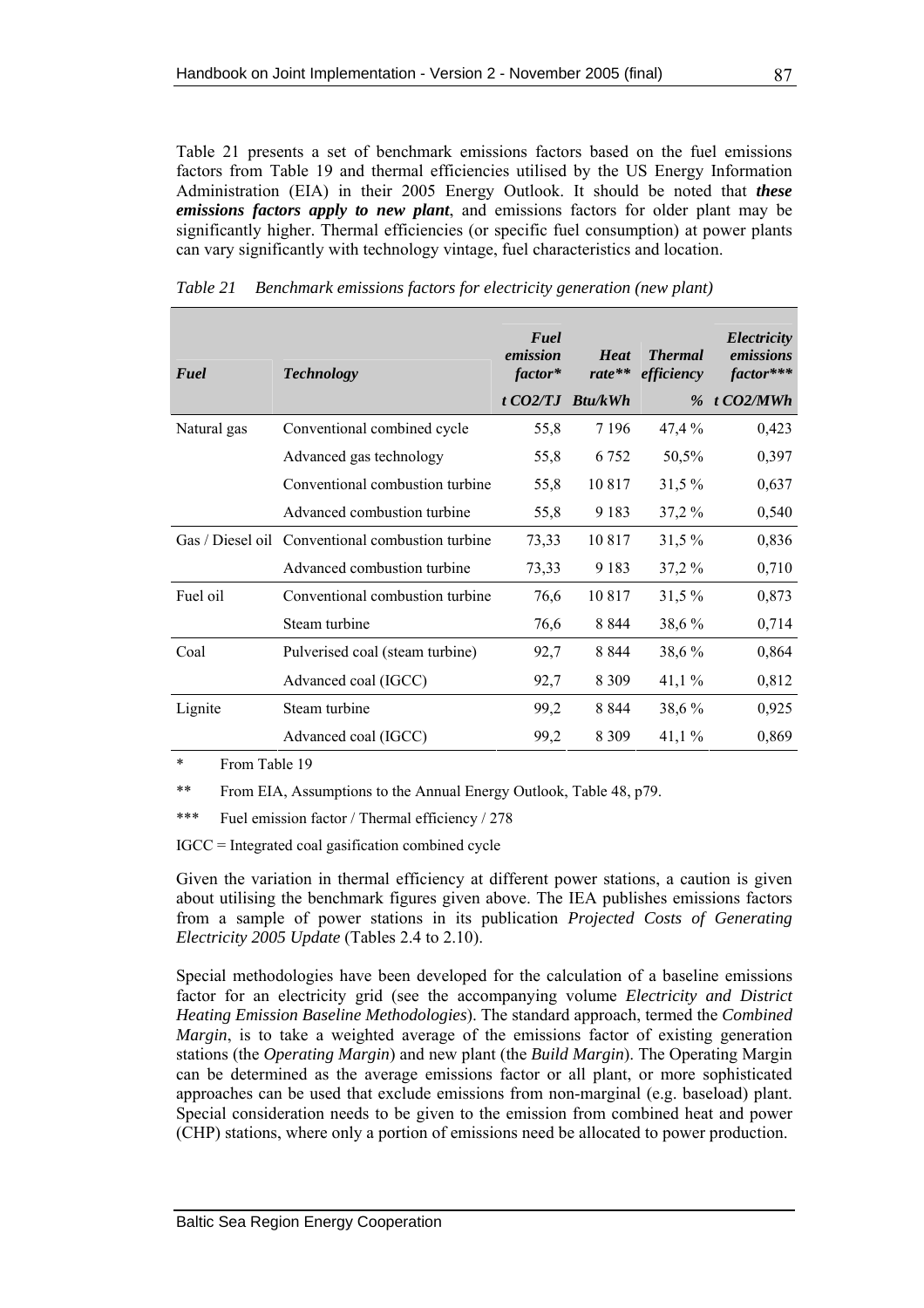## **Energy conversion factors**

|  |  | Table 22 Energy conversion factors |
|--|--|------------------------------------|
|--|--|------------------------------------|

|           |            |        | To fuel     |       |         |            |
|-----------|------------|--------|-------------|-------|---------|------------|
|           |            |        | Multiply by |       |         |            |
|           |            | tce    | <b>GJ</b>   | mmbtu | bbl oil | <b>MWh</b> |
| From fuel | tce        | 1,00   | 25,8        | 24,5  | 4,38    | 7,18       |
|           | <b>GJ</b>  | 0,039  | 1,00        | 0,948 | 0,169   | 0,278      |
|           | mmbtu      | 0,0408 | 1,06        | 1,00  | 0,179   | 0,293      |
|           | bbl oil    | 0,229  | 1,06        | 5,59  | 1,00    | 1,64       |
|           | <b>MWh</b> | 0,139  | 3,60        | 3,41  | 0,609   | 1,00       |
|           |            |        |             |       |         |            |

| k | $kilo =$ | 10 <sup>3</sup> |
|---|----------|-----------------|
| M | $mega =$ | 10 <sup>6</sup> |
| G | $giga =$ | 10 <sup>9</sup> |
| T | $tera =$ | $10^{12}$       |
| P | $peta =$ | $10^{15}$       |

A wider range of energy conversions is also possible by using the tool available at [http://www.processassociates.com/process/convert/cf\\_ene.htm](http://www.processassociates.com/process/convert/cf_ene.htm)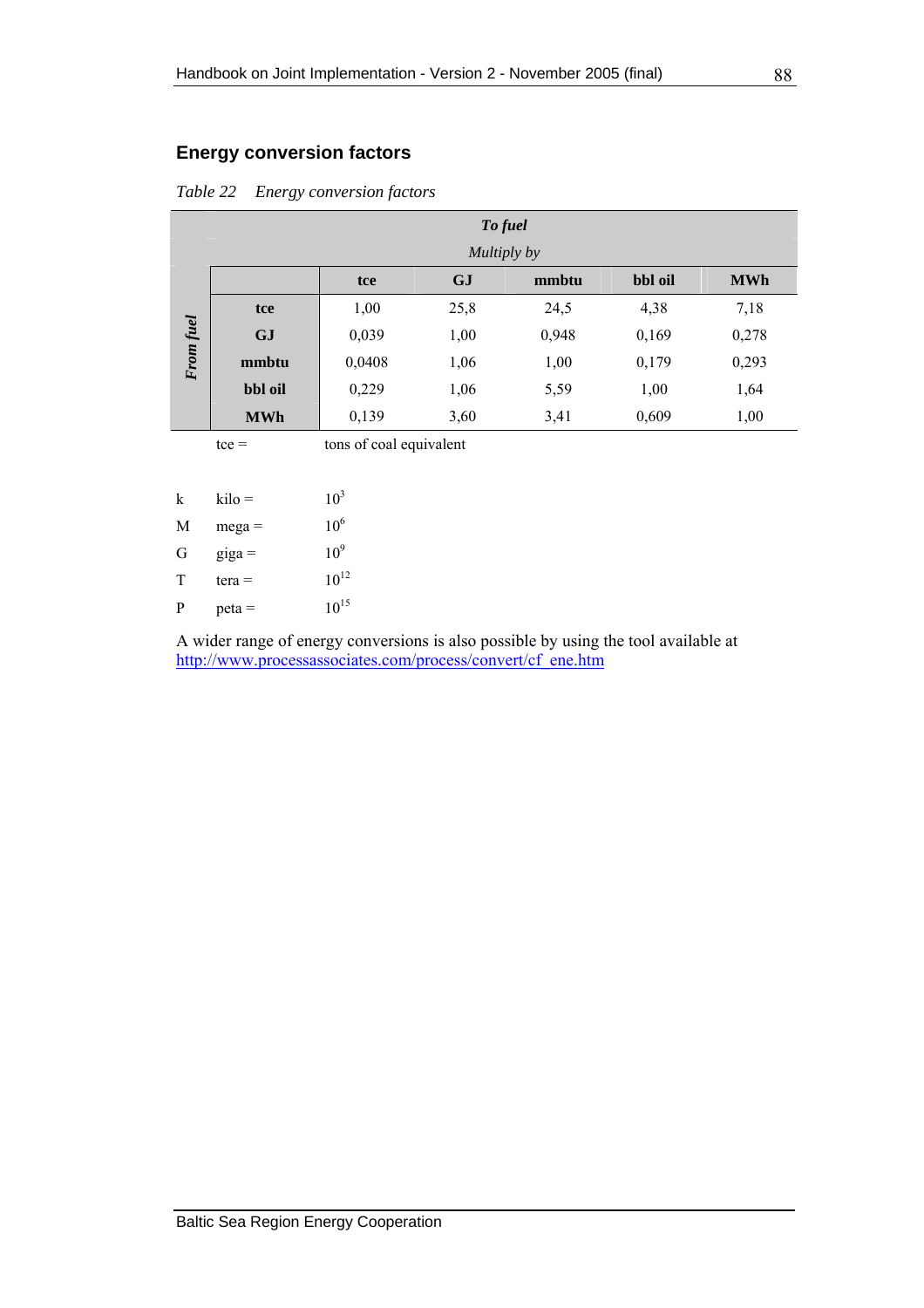# **APPENDIX C: SAMPLE DOCUMENTS FOR JI PROJECTS**

A sample Emissions Reduction Purchase Agreement (ERPA) can be downloaded from the International Emissions Trading Association (IETA) website from:

<http://www.ieta.org/ieta/www/pages/download.php?docID=450>

While this is for transactions of CDM CERs, the issues to cover in an ERU transaction will be similar.

Presented below is a sample ERPA for JI projects based on the standard utilised by NEFCO.

### **Document 1: SAMPLE ERPA for JI projects**

*Please note that the following SAMPLE ERPA is to be used as a guide for issues that may arise during contract negotiations between a buyer and seller, rather than a guide as to the issues that will be negotiated between a project participant and the TGF. Project participants seeking to enter into negotiations with the TGF could receive a contract with different terms and requirements as each contract is negotiated on a case by case basis.* 

#### **SAMPLE**

#### **EMISSION REDUCTIONS PURCHASE AGREEMENT**

#### **between**

### **the Nordic Environment Finance Corporation as a Fund Manager to the Baltic Sea Region Testing Ground Facility**

**and** 

## **[HOST COMPANY]**

#### **Whereas**:

- (a) The Government of the [HOST COUNTRY] has ratified the United Nations Framework Convention on Climate Change ("Convention on Climate Change") and the Kyoto Protocol to the United Nations Framework Convention on Climate Change ("Kyoto Protocol"),
- (b) The Governments of the countries in the Baltic Sea Region, the Kingdom of Denmark, the Republic of Estonia, the Republic of Finland, the Federal Republic of Germany, the Republic of Iceland, the Republic of Latvia, the Republic of Lithuania, the Kingdom of Norway and the Kingdom of Sweden, have signed the Agreement on a Testing Ground of the Kyoto Mechanisms on Energy Projects in the Baltic Sea Region ("TGA"),
- (c) The objective of the Testing Ground for the Baltic Sea Region is to gain experience from and facilitate the use of Joint Implementation under Article 6 and Emissions Trading under Article 17 of the Kyoto Protocol and to implement projects generating Emission Reductions prior to and during the commitment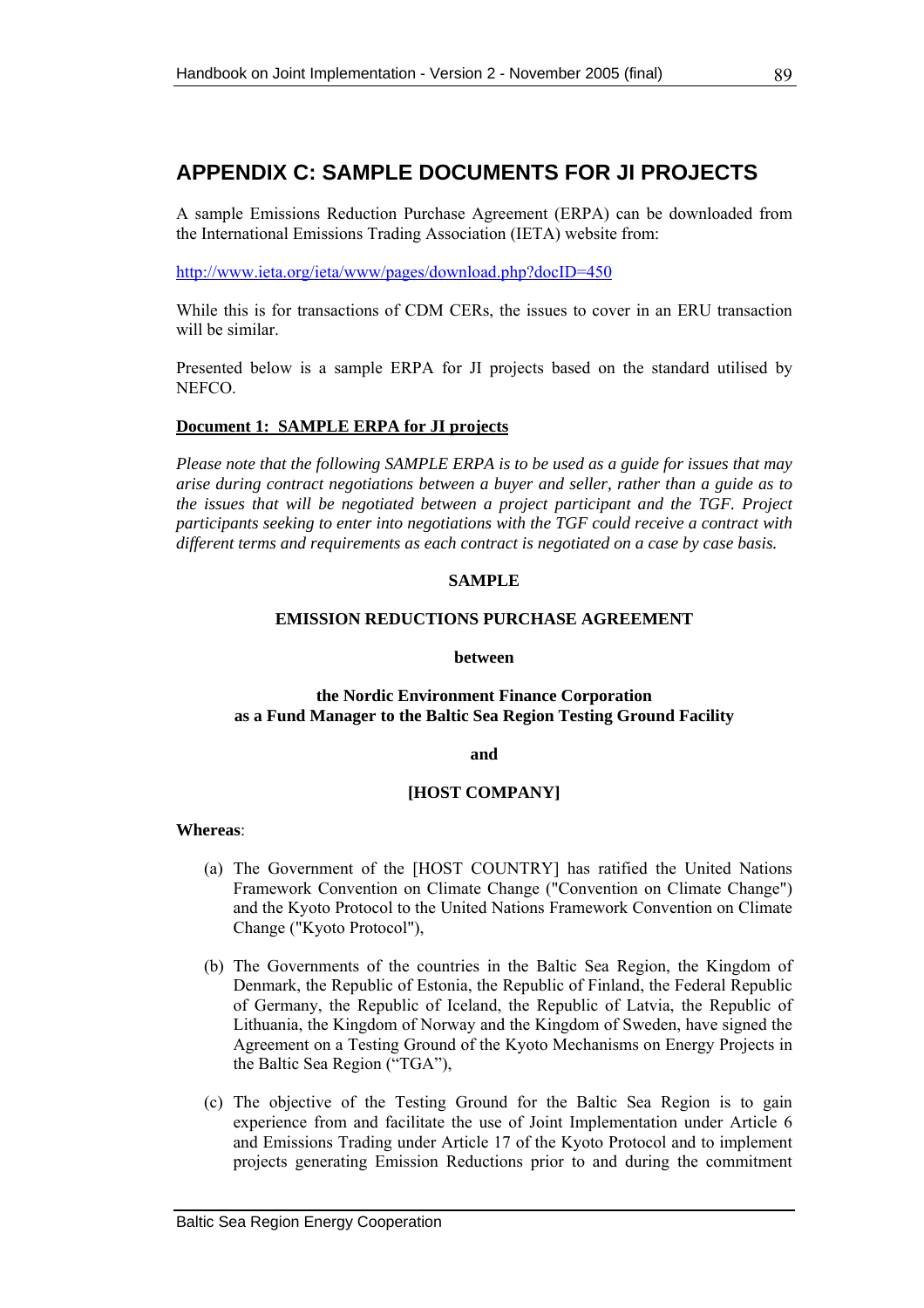period commencing in 2008, in order to reduce anthropogenic emissions of greenhouse gases cost-effectively,

- (d) The Baltic Sea Region Testing Ground Facility ("TGF") has been established as a regional fund, managed by the Nordic Environment Finance Corporation ("NEFCO"), for the implementation of Joint Implementation projects in the Testing Ground for the Baltic Sea Region,
- (e) [HOST COMPANY] has undertaken to implement the **………..** [NAME OF PROJECT] Project in ……… [LOCATION, HOST COUNTRY] ("the Project") as a JI project,
- (f) The Baseline and the design of the Project have been determined as set forth in the Determination Report included in Annex II of this Agreement and the Project is expected to generate a reduction in greenhouse gas emission that is additional to any that would occur in the absence of the Project,
- (g) [HOST COUNTRY] has endorsed the implementation of the Project as a Joint Implementation project under Article 6 of the Kyoto Protocol and issued a Letter of Approval [in conformity with Article 6 of the TGA] included in Annex III of this Agreement [thereby making a commitment to transfer the Emission Reductions generated by the Project and sold and purchased under this Agreement],
- (h) NEFCO as Fund Manager for the TGF ("Fund Manager") has been authorized by the Investor Countries to participate in the Project and Investor Country Approvals, included in Annex IV of this Agreement, have been issued,
- (i) [HOST COMPANY] wishes to sell, and the Fund Manager wishes to purchase, upon the terms and conditions set forth in this Agreement, Emission Reductions generated by the Project,

**Now therefore** this Emission Reductions Purchase Agreement is entered into between [HOST COMPANY] and the Fund Manager (each individually referred to as a "Party" and collectively as "Parties").

## **Article 1**

## *Definitions*

- 1. "Additional Emission Reductions" means the amount of Emission Reductions that the Project achieves during the Crediting Period in excess of the Total Emission Reductions,
- 2. "Assigned Amount Unit" or "AAU" means a unit issued in the national registry pursuant to the Kyoto Protocol and is equal to one metric tonne of carbon dioxide equivalent,
- 3. "Baseline Study" means the project specific study included in the Project Design Document in Annex I of this Agreement,
- 4. "Baseline" means the situation described in the baseline study that represents the anthropogenic emissions by sources of greenhouse gases that would occur in the absence of the Project,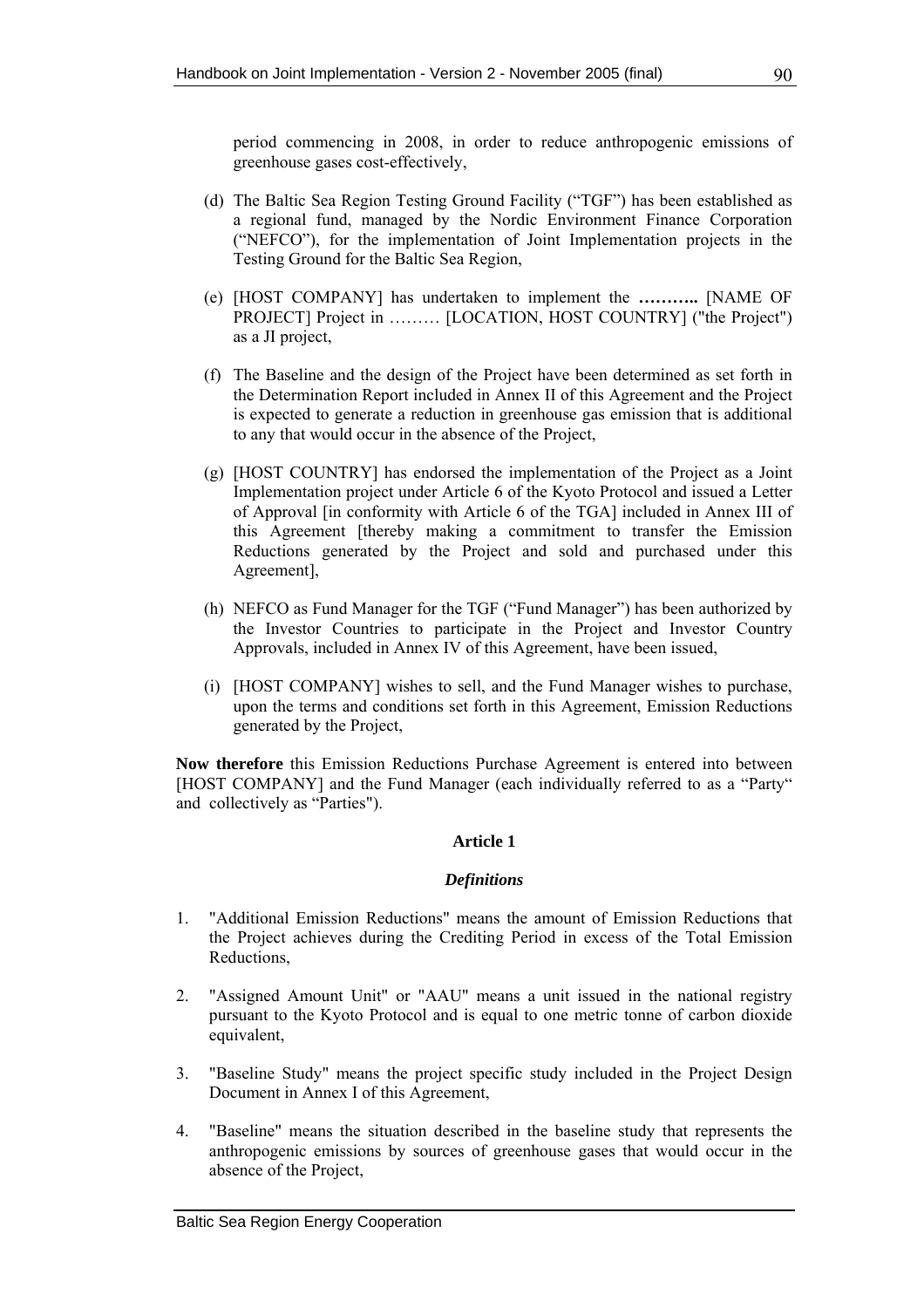- 5. "Conference of the Parties" or "COP" means the Conference of the Parties to the UN Framework Convention on Climate Change,
- 6. "Conference of Parties serving as the Meeting of the Parties" or "COP/MOP" means the Conference of the Parties to the UN Framework Convention on Climate Change serving as the meeting of the parties to the Kyoto Protocol,
- 7. "Crediting Period" means the period from [DATE] to [31 December 2012] during which the Project is expected to generate Emission Reductions,
- 8. "Determination" means the assessment by a third party of the Project design, including its Baseline, before the Project's implementation,
- 9. "Determination Report" means the report attached to this Agreement as Annex II and prepared by an Independent Entity pursuant to Determination,
- 10. "Emission Reduction Unit" or "ERU" means a unit issued in the national emissions registry pursuant to the Kyoto Protocol and is equal to one metric tonne of carbon dioxide equivalent,
- 11. "Emission Reductions" means monitored reductions in emissions of greenhouse gases achieved by the Project during its lifetime in excess of the applicable Baseline, expressed as AAUs, ERUs or, as the case may be, other relevant units,
- 12. "Greenhouse Gases" means the six gases listed in Annex A to the Kyoto Protocol, which are carbon dioxide  $(CO_2)$ , methane  $(CH_4)$ , nitrous oxide  $(N_2O)$ , hydrofluorocarbons (HFCs), perfluorocarbons (PFCs), and sulphur hexafluoride  $(SF_6)$ ,
- 13. "Host Country" means the …………….. as the country in which the Project is implemented,
- 14. "Independent Entity" means an entity accredited by the Kyoto Protocol Article 6 Supervisory Committee to determine and verify whether a JI project and the ensuing reductions in emissions meet the requirements of Article 6 of the Kyoto Protocol. Until such Independent Entities have been accredited, operational entities under Article 12 of the Kyoto Protocol may fill the functions of an Independent Entity, [*This definition is from TGF Guidelines*]
- 15. "Joint Implementation" or "JI" means the mechanism as defined by Article 6 of the Kyoto Protocol and the relevant rules, decisions, modalities and guidelines adopted thereunder,
- 16. "Supervisory Committee" means the international body supervising activities under Article 6 of the Kyoto Protocol,
- 17. "Lien" includes mortgages, pledges, charges, privileges and priorities of any kind,
- 18. "Monitoring" means activities through which data assessing the reductions in emissions of greenhouse gases resulting from the Project is collected and recorded pursuant to the Monitoring and Verification Plan,
- 19. "Monitoring and Verification Plan" means the set of requirements, included in the Project Design Document, to be applied in the Monitoring,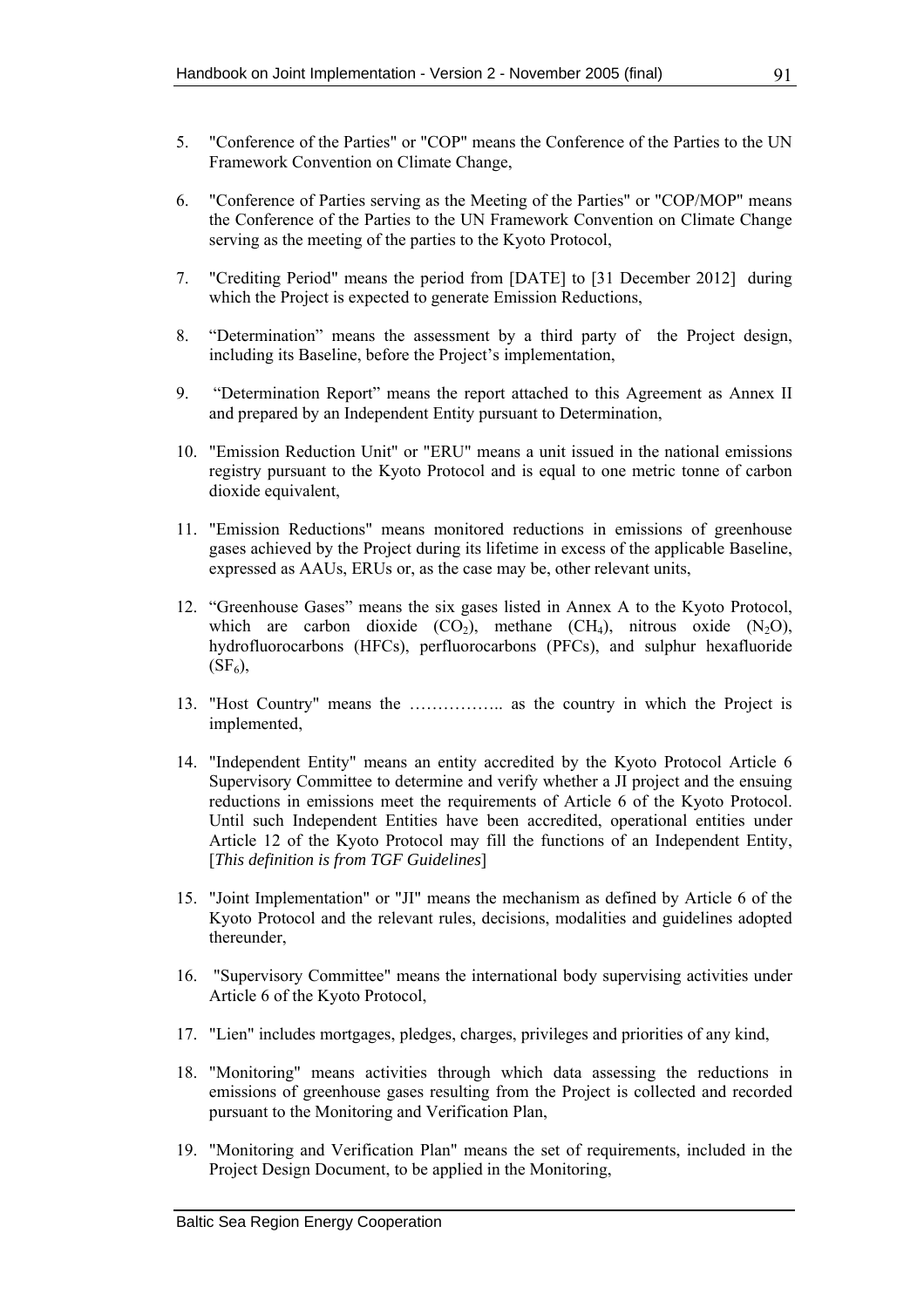- 20. "Monitoring Report" means a document indicating the annual results of the Monitoring process conducted in accordance with the Monitoring and Verification Plan and calculating the amount of Emission Reductions the Project has generated during the relevant period,
- 21. "Project Design Document" or "PDD" means the project study included in Annex I of this Agreement that contains, inter alia, project description, baseline study and Monitoring and Verification Plan,
- 22. "Project" means the project activity, described in the Project Design Documentincluded in Annex I of this Agreement,
- 23. "tCO<sub>2</sub>eq" means metric tonne of carbon dioxide  $(CO<sub>2</sub>)$  equivalent,
- 24. "Total Emission Reductions" means the number of  $tCO<sub>2</sub>$ eq specified in Article 2 to be generated by the Project during the Crediting Period that the [HOST COMPANY] has committed to deliver to the Fund Manager under this Agreement,
- 25. "Verification" means the periodic independent review and ex post Determination by an Independent Entity or the Host Country of the monitored reductions in anthropogenic emissions by sources of greenhouse gas emissions that have occurred as a result of the Project during a specified time period,
- 26. "Verification Report" means a report prepared by an Independent Entity or the Host Country pursuant to a verification, which reports the findings of the verification process and indicates the number of  $tCO<sub>2</sub>$ eq that the Project has generated during the relevant time period.

## **Article 2**

## *Sale and Acquisition of Emission Reductions*

Subject to the terms and conditions set forth in this Agreement, [HOST COMPANY] hereby sells and assigns to the Fund Manager, free and clear of any Lien, and the Fund Manager hereby accepts all rights, titles and interests in and to a total of …………. tCO2eq of Emission Reductions to be generated by the Project during the Crediting Period.

## **Article 3**

## *Delivery of Emission Reductions*

- 1. [HOST COMPANY] shall deliver all Emission Reductions generated by the Project during the Crediting Period to the Fund Manager until the Total Emission Reductions have been delivered.
- 2. The delivery of the annual Emission Reductions shall take place upon receipt by the Fund Manager of the Verification report from the Independent Entity or the [HOST COUNTRY] and an acceptable invoice from [HOST COMPANY].
- 3. The delivery of Emission Reductions shall be made in instalments in accordance with the tentative timetable and the minimum annual amounts specified in the schedule attached as Annex V: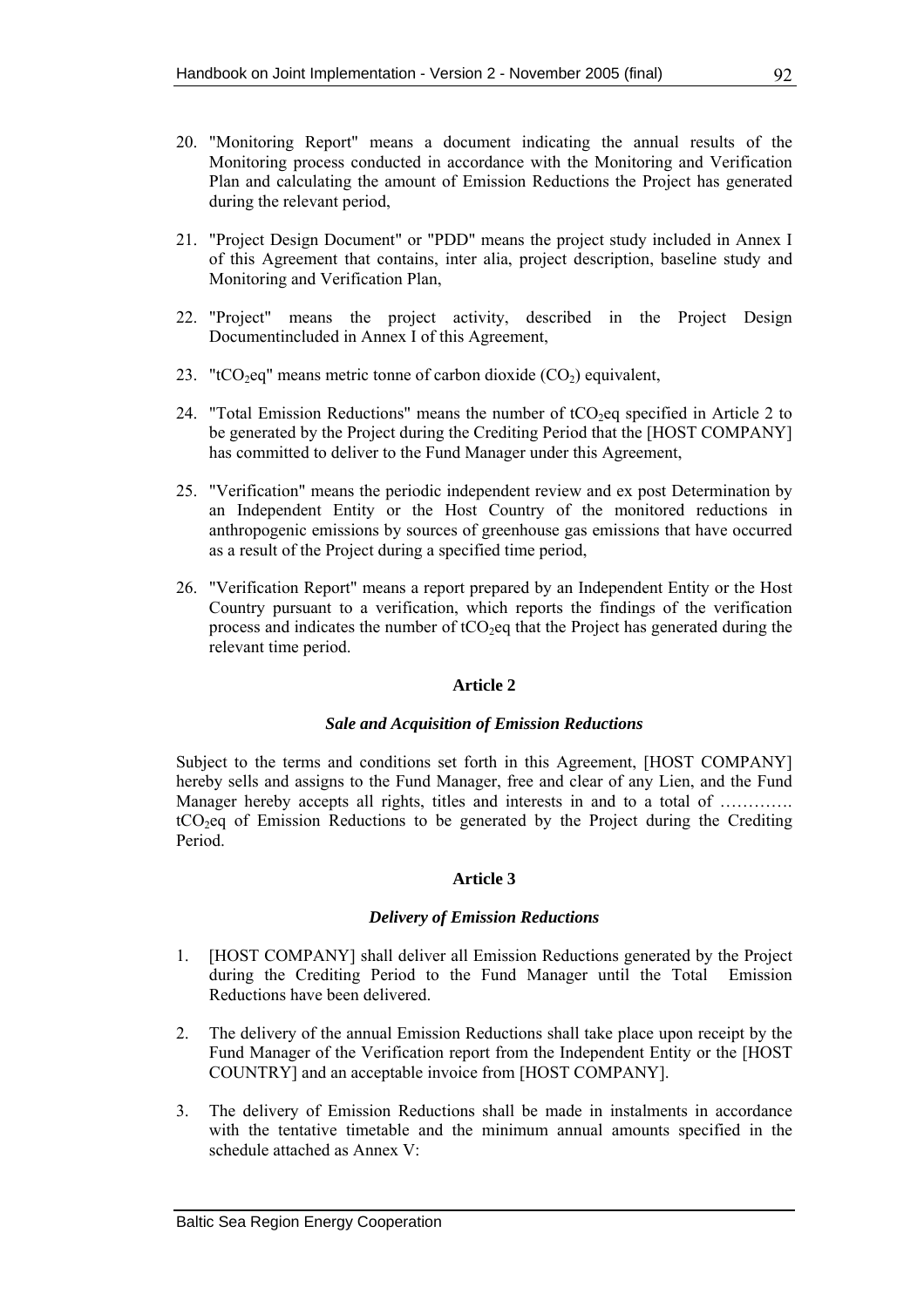4. In the event that the Project becomes, during the Crediting Period, an installation included in the scheme for greenhouse gas emission allowance trading within the European Community, [HOST COMPANY] shall, at the request of the Fund Manager, deliver the Emission Reductions generated by the Project in the form of greenhouse gas emission allowances issued under that trading scheme.

## **Article 4**

### *Purchase Price and Payments*

- 1. Subject to the terms and conditions of this Agreement the Fund Manager shall pay a purchase price of Euro  $(\epsilon)$  …….. per tCO<sub>2</sub>eq of Emission Reductions delivered by [HOST COMPANY] to the Fund Manager.
- 2. The Fund Manager shall pay the purchase price in annual payments. Each payment shall be in an amount equal to (purchase price  $*$  tCO<sub>2</sub>eq of Emission Reductions delivered). Subject to the delivery of Emission Reductions as agreed, the payments shall be made in accordance with the tentative schedule in Annex V of this Agreement.
- 3. Each payment shall be made in Euros via wire transfer into such account as [HOST COMPANY] shall designate within sixty (60) days from the receipt of a Verification Report and an acceptable invoice.
- 4. All Emission Reductions purchased under this Agreement shall be delivered to the Fund Manager free of any charges, levies or taxes.
- 5. Any possible expenses related to the Emission Reductions purchased that are charged by the Supervisory Committee and/or the COP/MOP in accordance with Article 6 of the Kyoto Protocol and the relevant rules, decisions, guidelines and modalities thereunder shall be borne by the Fund Manager.

## **[Article 5—optional]**

#### *Advance payment*

- 1. The Fund Manager shall make [HOST COMPANY] an advance payment of a total maximum Euro  $(\epsilon)$  [AMOUNT] in [NUMBER] instalments. Each instalment shall be paid subject to the fulfilment by [HOST COMPANY] of the milestones specified in Annex V of this Agreement.
- 2. The advance payment must be backed by a first demand guarantee equal by value to Euro  $\epsilon$  [AMOUNT] and based on the Uniform Rules for Demand Guarantees of the International Chamber of Commerce, and issued by bank, insurance company or other financing establishment subject to the approval by the Fund Manager. The first demand guarantee must remain valid until [DATE].
- 3. The advance payment shall be made in [NUMBER] instalments in accordance with the following conditions:
	- a) The first instalment of the advance payment shall be paid within sixty (60) days of the entry into force of this Agreement and the receipt of an acceptable invoice, a written report demonstrating the current status of the project and the bank guarantee by the Fund Manager.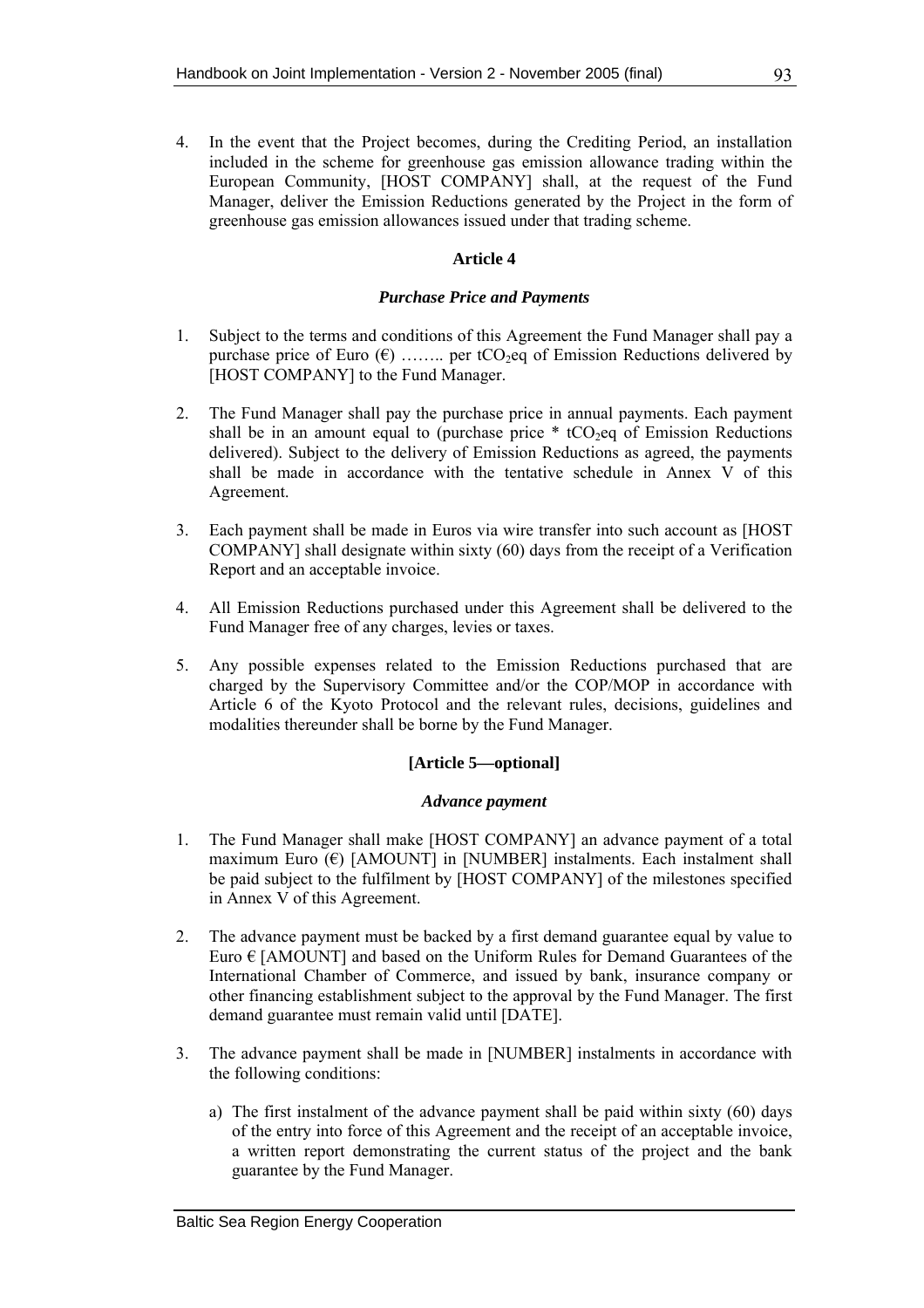- b) The subsequent instalments shall be paid within sixty (60) days of the receipt of an acceptable invoice and a written report from [HOST COMPANY] demonstrating that the relevant criteria specified in Annex V of this Agreement have been fulfilled to the reasonable satisfaction of the Fund Manager.
- 4. The Fund Manager shall subtract the advance payment from the purchase price. The subtraction shall be made in sums of equal amount from each annual payment as indicated in the tentative payment schedule in Annex V of this Agreement.
- 5. In order to verify how the advance payment has been spent, [HOST COMPANY] shall, at the request of the Fund Manager allow representatives designated by the Fund Manager access to all its books and records, kept for the Project, including the relevant parts of its audited accounts.
- 6. The Fund Manager has the right to reclaim the advance payment in full or in part and drawing on the bank guarantee if necessary in case [HOST COMPANY] fails to deliver the corresponding Emission Reductions by the last Verification of the Emission Reductions generated by the Project during the Crediting Period. This right also applies in case this Agreement is terminated due to a force majeure or an event of default by the Fund Manager or by [HOST COMPANY].

## **Article 6**

### *Additional Emission Reductions*

- 1. In the event that the Project achieves during the Crediting Period Emission Reductions over and above the Total Emission Reductions, [HOST COMPANY] hereby grants the Fund Manager the right of first refusal to purchase any such Additional Emission Reductions.
- 2. The price per tCO<sub>2</sub>eq of Additional Emission Reductions shall be Euro  $(\epsilon)$  ..... per tCO<sub>2</sub>eq of Emission Reductions delivered.
- 3. The Fund Manager may exercise this option, in whole or in part, by giving written notice to [HOST COMPANY] within ninety (90) days from the date that the Total Emission Reductions have been delivered.
- 4. The delivery and purchase of Additional Emission Reductions shall be subject to the same terms and conditions, including the Monitoring and Verification requirements, as the delivery and purchase of the Total Emission Reductions under this Agreement. The time limit in Article 5.1 shall be extended to such date when the Additional Emission Reductions have been delivered.

## **Article 7**

#### *Monitoring of Emission Reductions*

- 1. The Parties agree that the careful and continuous Monitoring of the reduction in Greenhouse Gas emissions achieved by the Project is essential for the successful implementation of this Agreement.
- 2. [HOST COMPANY] shall ensure that the Monitoring activities are carefully and continuously performed in conformity with the Monitoring and Verification Plan, the Convention on Climate Change, the Kyoto Protocol and the relevant rules, decisions, modalities and guidelines adopted thereunder.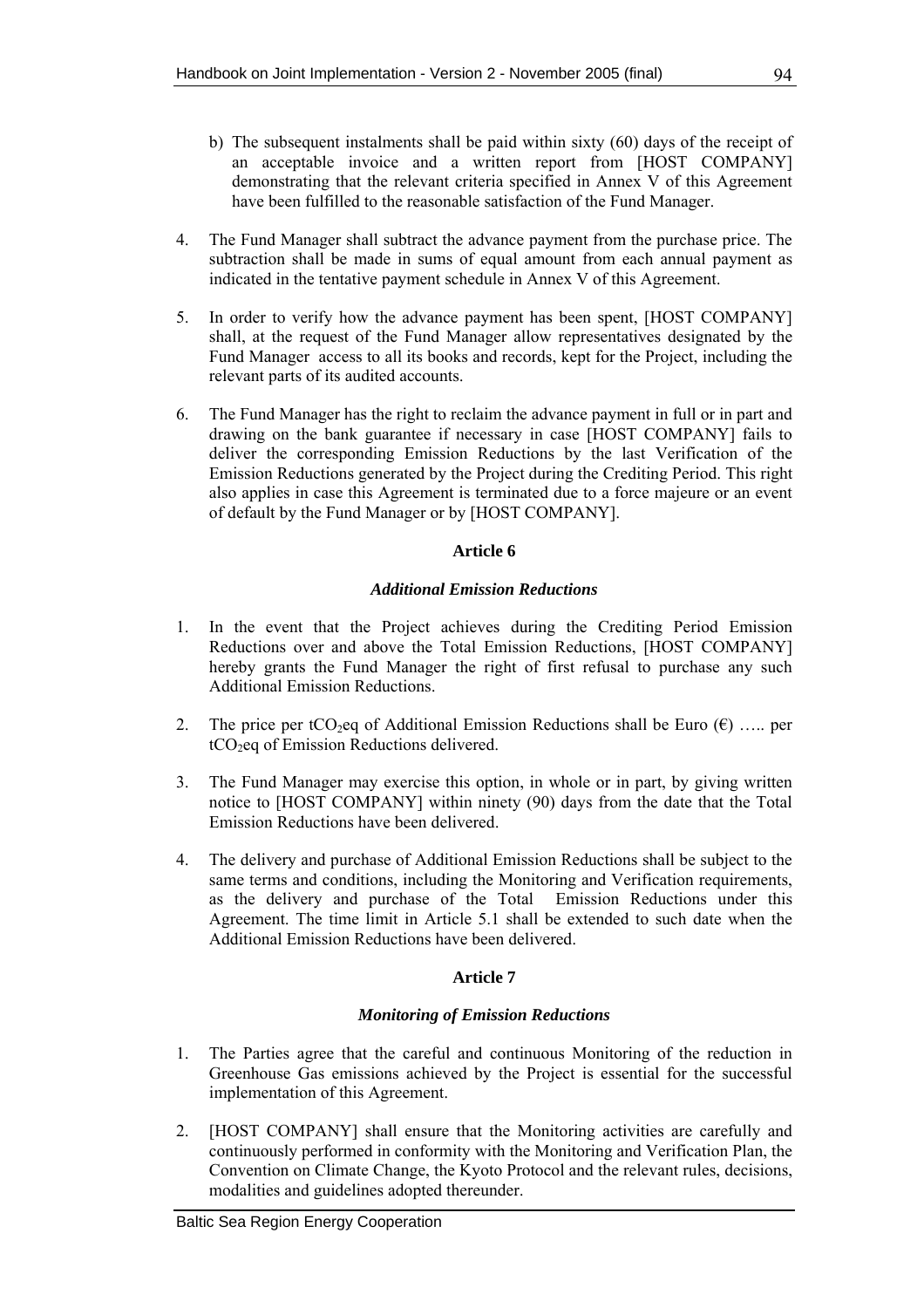- 3. [HOST COMPANY] shall submit the Monitoring Reports concerning each calendar year to the Fund Manager [and the relevant authority of Host Country] annually by [DATE] of the subsequent year.
- 4. [HOST COMPANY] recognizes that the Monitoring Reports will be made publicly available as required by the Kyoto Protocol and the relevant rules, decisions, modalities and guidelines adopted thereunder.

#### **Article 8**

### *Verification of Emission Reductions*

- 1. All Emission Reductions generated by the Project during the Crediting Period, including [LAST DAY OF CREDITING PERIOD], or until such earlier date that the Total Emission Reductions have been delivered, shall be subject to periodic Verification in conformity with the Monitoring and Verification Plan and the requirements of the Convention on Climate Change, the Kyoto Protocol and the relevant rules, decisions, guidelines, and modalities thereunder.
- 2. The Verification of the first Emission Reductions generated by the Project during [YEAR] shall be conducted by [DATE]. The subsequent Verifications shall take place annually no later than [DATE] each following year.
- 3. [HOST COMPANY] shall be responsible for arranging each annual Verification and contracting, in consultation with the Fund Manager [and the relevant national authority of Host Country], an Independent Entity for the purpose.
- 4. Any Independent Entity contracted by [HOST COMPANY] to verify Emission Reductions shall at all times be acceptable to the Fund Manager [and the relevant national authority of Host Country].
- 5. [HOST COMPANY] shall pay for all costs incurred in connection with Verification.
- 6. [HOST COMPANY] shall instruct the Independent Entity to issue after each Verification:
	- (a) a statement of the amount of Emission Reductions the Project has generated during the relevant period, and
	- (b) such other matters as may be required by law, the Convention on Climate Change, the Kyoto Protocol and/or such other emissions trading schemes and other mechanisms as may be requested by the Fund Manager.
- 7. [HOST COMPANY] shall submit the annual Verification Reports to the Fund Manager [and the relevant national authority of HOST COUNTRY] by [DATE] each year.
- 8. In course of the Crediting Period the Fund Manager and [HOST COMPANY] may agree that the Verification of Emission Reductions shall be conducted by [HOST COUNTRY] instead of an Independent Entity. Such agreement is possible with the consent of [HOST COUNTRY] and provided that [HOST COUNTRY] fulfils all the applicable criteria under the Kyoto Protocol and the relevant rules, decisions, guidelines, and modalities thereunder.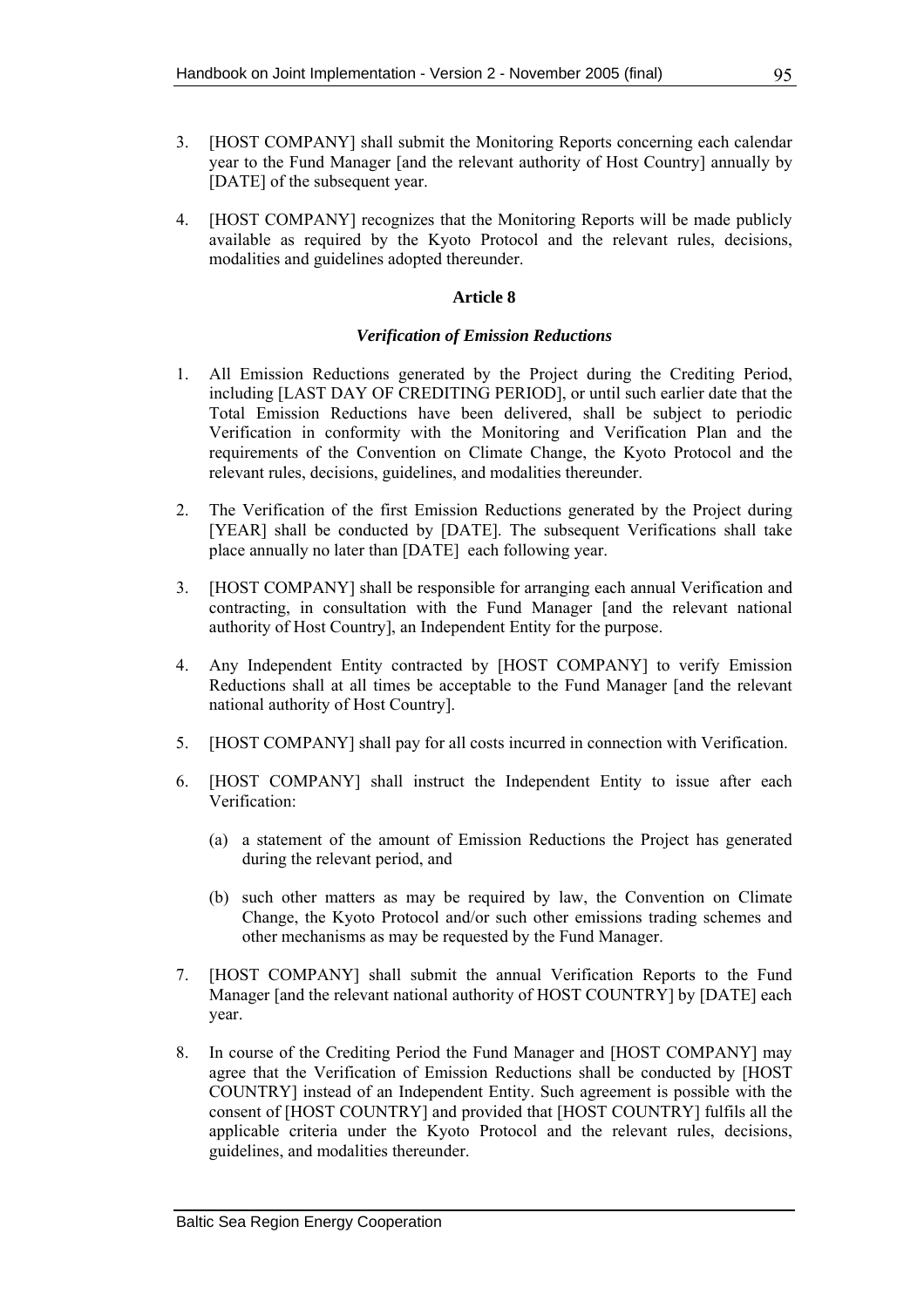9. [HOST COMPANY] recognizes that the Verification Reports will be made publicly available as required by the Convention on Climate Change, the Kyoto Protocol and the relevant rules, decisions, modalities and guidelines adopted thereunder.

### **Article 9**

#### *Representations and Warranties*

- 1. Each Party represents and warrants to the other Party that it has the power and authority to execute and deliver this Agreement and to perform its obligations under it.
- 2. [HOST COMPANY] hereby represents and warrants that:
	- a) It is a corporation duly incorporated, validly existing and in good standing under the laws of ………,
	- b) There are no actions, suits or proceedings pending, or to the reasonable knowledge of [HOST COMPANY], threatened against or affecting [HOST COMPANY] before any court, administrative body or arbitral tribunal which might materially adversely affect the ability of [HOST COMPANY] to meet and carry out its obligations under this Agreement,
	- c) It has secured *inter alia* from the Host Country all rights, title and interests in and to all Emission Reductions to be generated by the Project, and such Emission Reductions have not been sold or assigned to any party other than hereunder, or otherwise subjected to any Lien,
	- d) It has fulfilled all relevant legal requirements in the Host Country for the implementation of the Project and secured the legal right of use of the relevant land areas, facilities and infrastructure,
	- e) All the information provided to the Fund Manager concerning the Project, especially in the Project Design Document and its Annexes is true and correct and may be relied upon by the Fund Manager.

## **Article 10**

#### *Obligations of the Parties*

- 1. [HOST COMPANY] hereby covenants and agrees that it shall:
	- a) Not sell or assign to any other/third party, or otherwise subject to any Lien, the Emission Reductions generated by the Project and sold and assigned to the Fund Manager hereunder,
	- b) Arrange for the periodic Verification of the emission reduction as provided in Article 5,
	- c) Bear all expenses related to the Emission Reductions purchased that are charged by the Supervisory Committee and/or the COP/MOP in accordance with Article 6 of the Kyoto Protocol and the relevant rules, decisions, guidelines and modalities thereunder.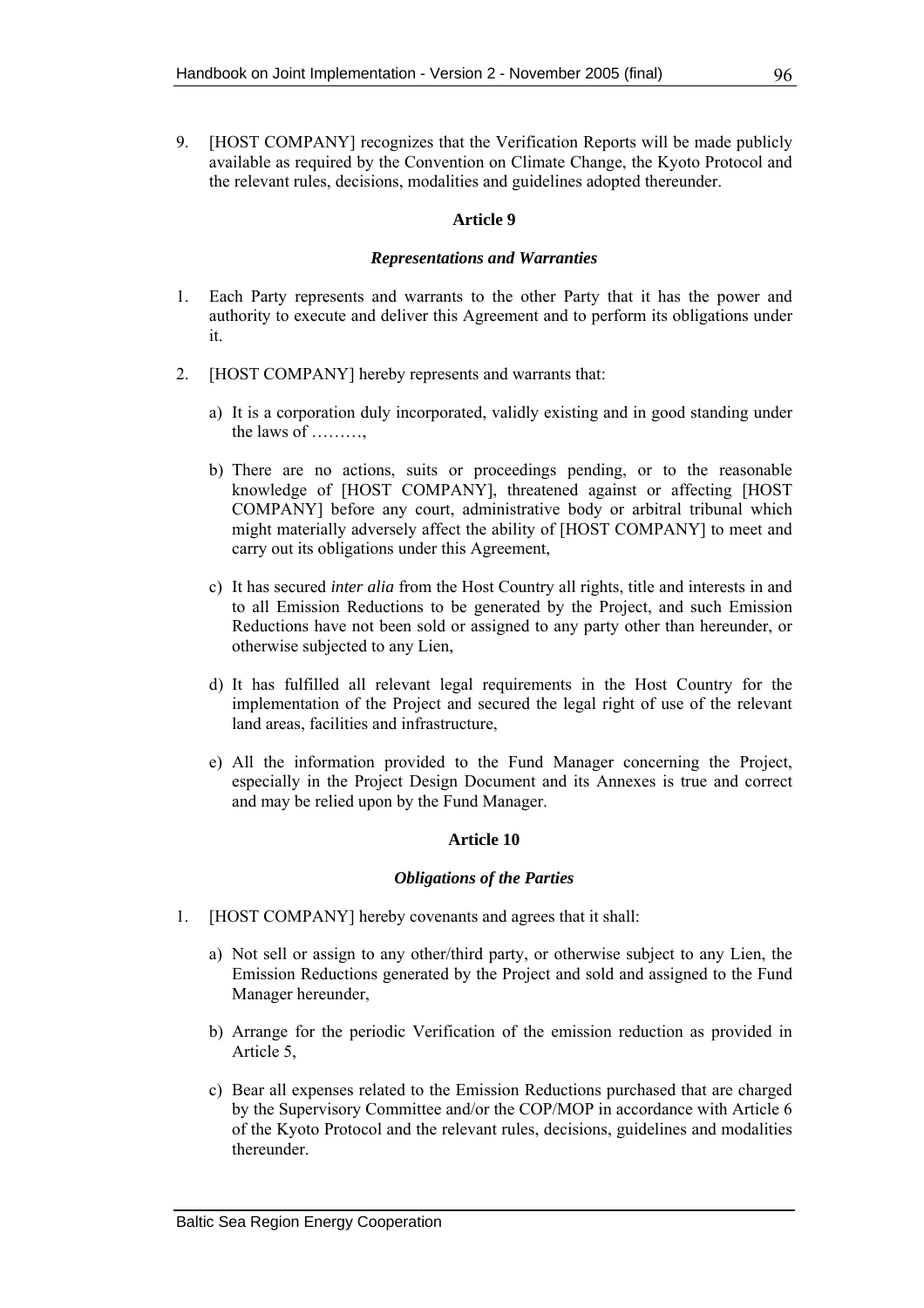- d) Fully co-operate with the Fund Manager and the Host Country and take such action as reasonable and appropriate to ensure the generation, Verification, delivery and transfer of Emission Reductions in accordance with the Kyoto Protocol and the relevant rules, decisions, modalities and guidelines thereunder,
- e) Satisfy all obligations in respect of licenses, permits, consents, concessions and authorisations required to implement and operate the Project,
- f) Implement and operate the Project with due diligence and efficiency and in accordance with sound and ethical administrative, financial, environmental, social and technical practices and in compliance with the Host Country legislation, and so as to achieve the amount of Emission Reductions sold and assigned hereunder,
- g) Maintain the legal rights, title and interests to the Emission Reductions to be generated by the Project and to the use of all lands and infrastructure necessary to implement and operate the Project and provide promptly funds, facilities, utilities, materials, equipment and other resources required for the implementation and operation of the Project,
- h) Insure and keep insured with financially sound and reputable insurers acceptable to the Fund Manager all of its assets and business related to the Project against those risks that would be insured by a prudent company engaged in a business of the nature and scope of the Project, including any further insurance required by applicable law,
- i) Grant any authorised representative of the Fund Manager [and/or the national authority of Host Country] at no extra cost, access to the project site and any relevant information for the purposes of implementing this Agreement,
- j) Immediately inform the Fund Manager [and/or the national authority of Host Country], if the Project is hindered or in danger of being hindered risking the generation and/or delivery of the Emission Reductions.
- 2. The Fund Manager hereby covenants and agrees that it shall:
	- a) Pay the purchase price [and advance payments] as specified in Article[s] 7 [and 8],
	- b) Fully co-operate with [HOST COMPANY], the Host Country and any Independent Entity and take such action as reasonable and appropriate to ensure the proper Verification, transfer and acquisition of Emission Reductions in accordance with Convention on Climate Change, the Kyoto Protocol and the relevant rules, decisions, modalities and guidelines thereunder.

#### *Events of Default*

- 1. Each of the following events shall constitute an event of default on part of [HOST COMPANY]:
	- a) The implementation of the Project is significantly behind schedule by …………., or such later date as may be established by the Fund Manager in writing, so as to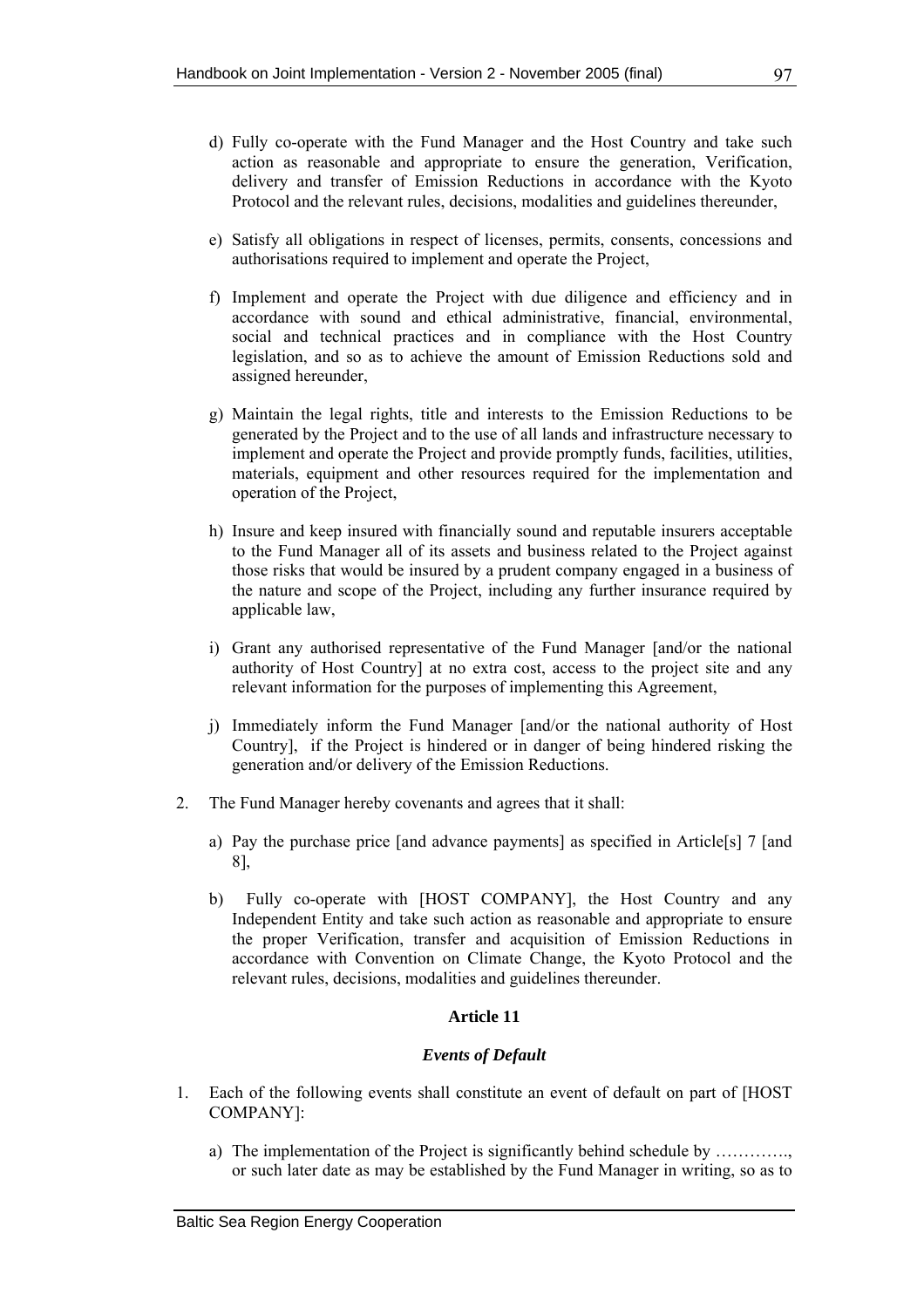make it improbable that the Project will generate the Emission Reductions committed to the Fund Manager,

- b) The Project fails to be operational by ……………, or such later date as may be established by the Fund Manager in writing,
- c) [[HOST COMPANY] fails to report to the Fund Manager of progress of the Project according to the schedule agreed in Annex V and does not provide a report within a week after having been requested to do so by the Fund Manager,]
- d) [HOST COMPANY] fails to deliver any Emission Reductions by …………..,
- e) [HOST COMPANY] fails to deliver by ………….. at least seventy [70] per cent of the Emission Reductions due per that date according to the schedule in Article 6 of this Agreement,
- f) [HOST COMPANY] fails to deliver for two consecutive calendar years between ………….. at least seventy [70] per cent of the minimum annual amounts of Emission Reductions,
- g) Breach of any covenant or agreement under this Agreement, other than the failure of deliver Emission Reductions on the agreed schedule,
- h) Breach of any representation and warranty under this Agreement,
- i) Violation of any terms and conditions imposed by the Host Country in accordance with its domestic legislation that would, in the reasonable opinion of the Fund Manager, adversely affect the generation of Emission Reductions by the Project or transfer of such Emission Reductions, or the Independent Entity determines during Verification that the Project does not comply with requirements imposed by the Host Country and such situation is not remedied within ninety [90] days,
- j) Gross violation or wilful misconduct or criminal conduct established by a court,
- k) The dissolution, disestablishment, liquidation, insolvency or bankruptcy of the [HOST COMPANY], or such changes in its ownership structure that in the reasonable opinion of the Fund Manager detrimentally affect its ability to carry out its obligations under this Agreement.
- 2. Each of the following events shall constitute an event of default on part of the Fund Manager:
	- a) It fails to make a payment within thirty [30] days of the agreed date,
	- b) It fails to make a payment within six months of the receipt of the data collected through Monitoring specifying the amount of Emission Reductions achieved during the relevant year in case the Fund Manager has decided to waive its right to a periodic Verification in accordance with Article 5.7.

# **Article 12**

### *Remedies and Cure*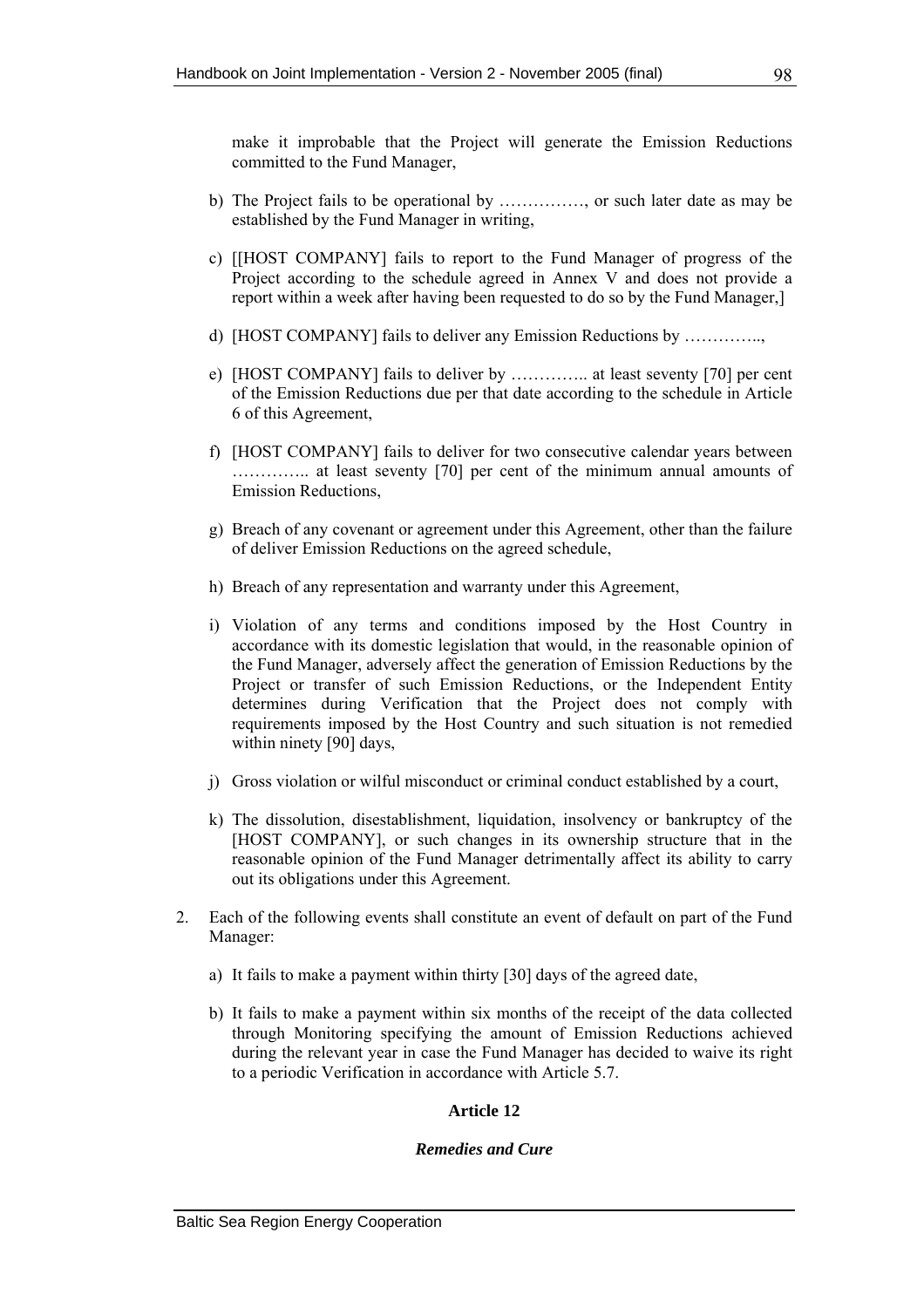- 1. Upon the occurrence of any event of default the Fund Manager and [HOST COMPANY] may exercise one or more rights provided in this Agreement or under the applicable law defined in Article 19 [SPECIFY number of Article depending on the inclusion/exclusion of optional articles] The selection of any one or more rights or remedies shall not operate as a waiver of any other rights or remedies provided.
- 2. The Party invoking an event of default shall deliver to the other Party a written notice of default specifying in reasonable detail the condition upon which the notice is based.
- 3. Each Party shall have sixty [60] days following the delivery of a notice of default to cure the identified default to the reasonable satisfaction of the other Party. A failure to do so shall give rise to a right to pursue any one or more of the following remedies. The Parties may mutually agree to extend the time for curing the default.
- 4. If any event of default by [HOST COMPANY] occurs, the Fund Manager may:
	- a) suspend any pending payments under this Agreement until the event or events which gave rise to suspension of payments have ceased to exist, or the it otherwise decides to resume the payments,
	- b) reduce pro rata the volume of Emission Reductions purchased during the later years,
	- c) terminate this Agreement upon written notice to [HOST COMPANY].
- 5. In the event of default by the Fund Manger, [HOST COMPANY] may:
	- a) suspend the delivery of Emission Reductions until the Fund Manager has fulfilled its obligations,
	- b) terminate this Agreement upon written notice to the Fund Manager.

#### *Sanctions for Failing to Deliver Emission Reductions*

- 1. In the event that [HOST COMPANY] fails to deliver the Total Emission Reductions it shall either:
	- a) pay to the Fund Manager a penalty fee equivalent of the market price of the contracted Emission Reductions not delivered increased by [AMOUNT] per cent.

 $OR^+$ 

- b) deliver to the Fund Manager a corresponding amount of Emission Reductions [increased by x per cent] from other sources acceptable to the Fund Manager. Such substitute Emission Reductions shall, where requested by the Fund Manager, be verified and made to comply with the Convention on Climate Change, the Kyoto Protocol and any relevant rules, decisions, guidelines and modalities thereunder at the expense of [HOST COMPANY].
- 2. For the purposes of calculating the penalty fee, the market price shall be determined by taking the middle of three price quotes from international brokers selected by the Fund Manager in consultation with [HOST COMPANY].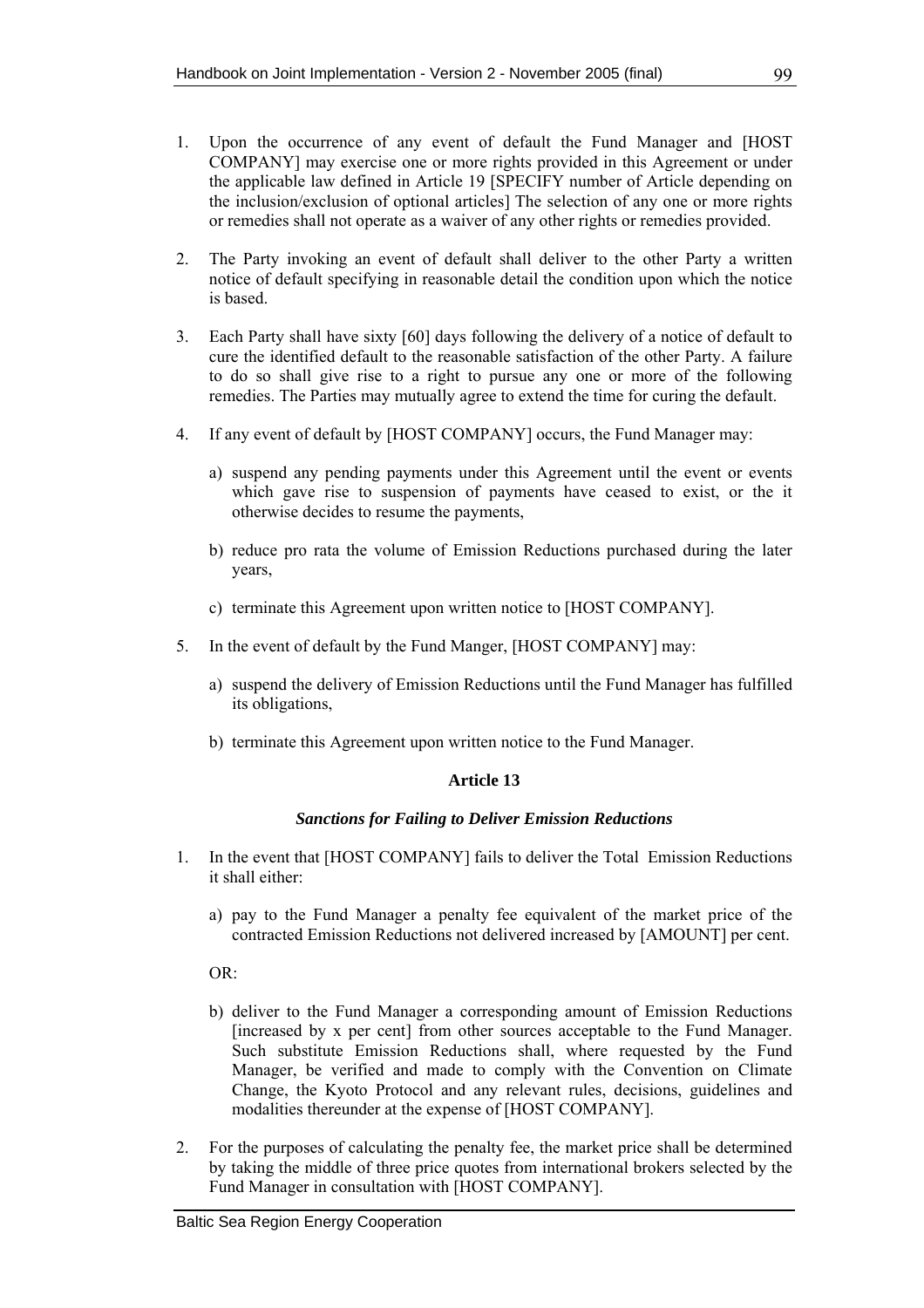- 3. The Fund Manager shall pay for the substitute Emission Reductions a purchase price in accordance with Article 7. The proportion of the substitute Emission Reductions exceeding by x per cent the amount of the contracted Emission Reductions not delivered shall be delivered to the Fund Manager free of charge.
- 4. [HOST COMPANY] shall be obliged to pay the penalty fee or deliver the substitute Emission Reductions:
	- a) after the last Verification of Emission Reductions generated by the Project during the Crediting Period in accordance with Article 5,
	- b) any such earlier date that this Agreement is terminated due to an event of default by the [HOST COMPANY] or that it becomes otherwise evident that [HOST COMPANY] will not be able to deliver the Total Emission Reductions during the Crediting Period.
- 5. [HOST COMPANY] shall comply with the written request by the Fund Manager to either pay the penalty fee or deliver the substitute Emission Reductions within sixty [60] days.
- 6. The penalty fee shall not apply where the failure to deliver the Total Emission Reductions is caused by an event of default by the Fund Manager or force majeure as defined under Article 14.

## *Force Majeure*

- 1. In the event of force majeure, fulfilment of the obligations of both Parties arising from the Agreement shall be suspended in whole or in part without the Parties having to pay compensation to each other or [HOST COMPANY] having to deliver substitute Emission Reductions, provided that they take all reasonable steps to limit the effects of force majeure.
- 2. The Party invoking force majeure shall promptly inform the other Party of an instance of force majeure in writing and submit reasonable evidence.
- 3. Both Parties shall be entitled to terminate this Agreement in case it is evident that its implementation would be postponed by more than twelve months as a result of force majeure.
- 4. For the purposes of the Agreement, force majeure shall be a situation beyond the reasonable control of the Parties and include events such as wars, war-like actions, riots, revolutions, fires, floods and natural disasters.
- 5. Unexceptional weather conditions that do not cause serious physical damage to the Project or serious, unexpected interruptions in the logistical chain shall not be considered events beyond the reasonable control of the Parties for the purposes of this Agreement.
- 6. The withdrawal by the Host Country from the United Nations Framework Convention on Climate Change and/or the Kyoto Protocol and/or non-compliance by the Host Country with its obligations under the Kyoto Protocol determined by the Compliance Committee of the Kyoto Protocol shall be considered as force majeure situations for the purposes of this Agreement.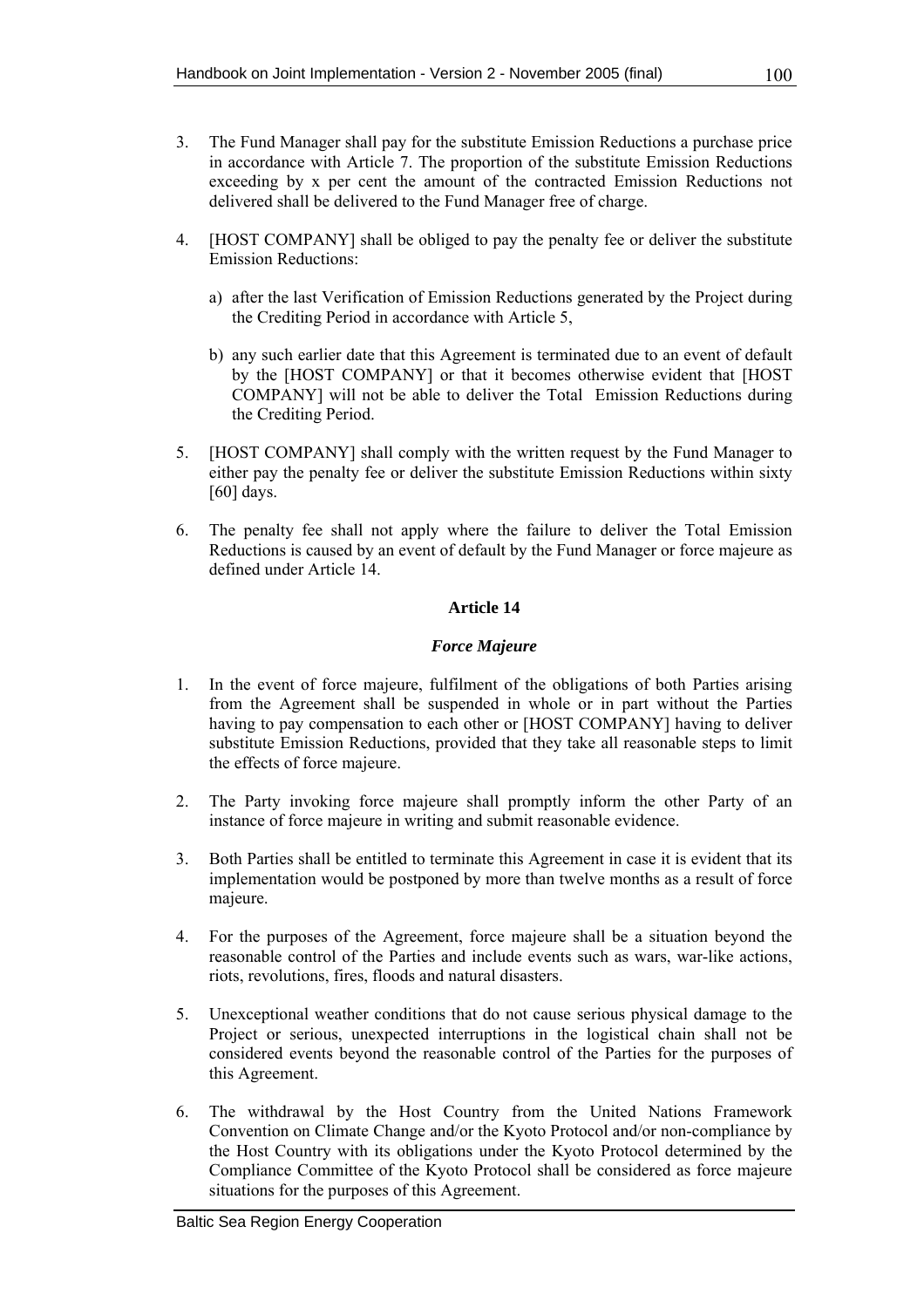- 7. The suspension or termination of this Agreement due to an event of force majeure shall not affect the right of the Fund Manager to reclaim any such advance payments for which the corresponding Emission Reductions have not been delivered.
- 8. The suspension of the rights and obligations under this Agreement shall not affect the obligation of [HOST COMPANY] to monitor, if possible, the Emission Reductions in accordance with Article 4.

## *Monitoring, Verification and delivery of Emission Reductions under special circumstances*

- 1. If the relevant rules, decisions, guidelines and modalities under the UN Framework Convention on Climate Change or the Kyoto Protocol are changed so as to hinder or prevent the Project as envisaged at the time of signature of this Agreement from generating Emission Reductions compatible with such requirements, the Fund Manager and [HOST COMPANY] agree to co-operate in good faith and make every reasonable effort in order to make the Emission Reductions sold and purchased under this Agreement compatible with such changed rules, decisions, guidelines and modalities.
- 2. Such good faith co-operation by the Fund Manager and [HOST COMPANY] includes, inter alia, making every reasonable effort to consult and renegotiate the terms of transferring Emission Reductions with the Host Country and to adjust the Monitoring and Verification procedures under Articles 4 and 5 of this Agreement to such changed rules, decisions, guidelines and modalities. In case of redetermination Article 16 shall apply
- 3. In case the requirements concerning Monitoring and/or Verification of Emission Reductions are significantly adjusted, and/or other similar compulsory procedures are created in order to make the Emission Reductions compatible with the UN Framework Convention on Climate Change, the Kyoto Protocol or other emissions trading schemes or other mechanisms and the necessary costs accruing from such functions are therefore considerably higher than those foreseen at the time of signature of this Agreement, the Fund Manager shall be responsible for paying such additional expenses.

# **Article 16**

#### *Redetermination*

- 1. In the event that redetermination of the Baseline and/or the project design is required by the UN Framework Convention on Climate Change, the Kyoto Protocol and/or the relevant decisions, modalities, guidelines and procedures the [HOST COMPANY] shall arrange for such redetermination at its expense.
- 2. [HOST COMPANY] shall co-operate at no extra cost with the Fund Manager, the Host Country and the Independent Entity for the purposes of redetermination and grant access to the project site and any relevant information.
- 3. The [HOST COMPANY] shall promptly inform the Fund Manager of the outcome of the redetermination and the Parties shall jointly and in consultation with the Host Country agree how the redetermination affects the implementation of this Agreement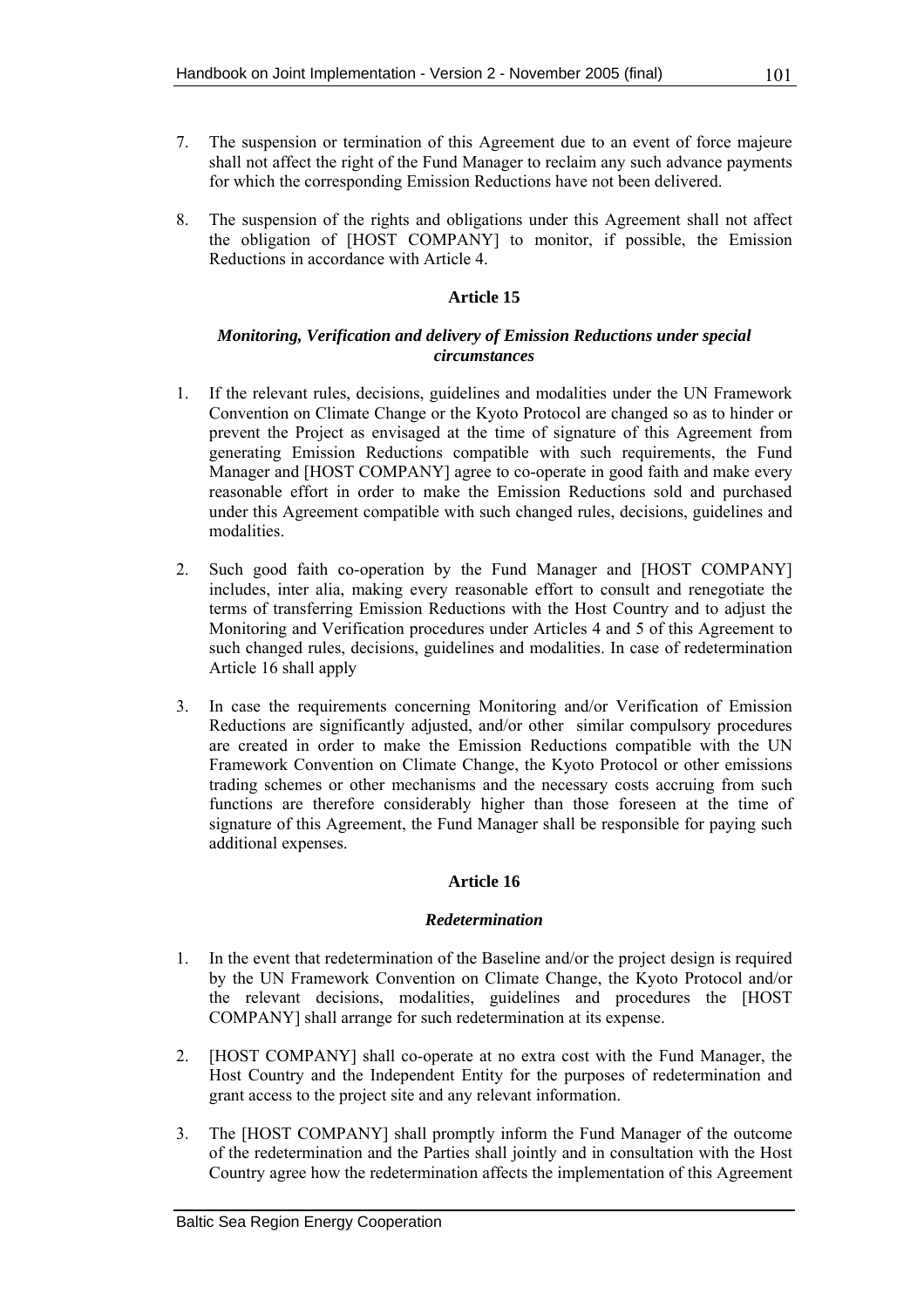and the transfer of Emission Reductions resulting from the Project by the Host Country.

# **Article 17**

## *Information*

- 1. The Parties shall, from time to time and at the request of any one of them, exchange information with regard to the progress of the Project, the purpose of this Agreement and their respective obligations. They shall promptly inform each other of any event or situation, which may affect the Project.
- 2. Each Party shall be allowed to disclose such information regarding the Project and this Agreement as required by law, the Convention on Climate Change, the Kyoto Protocol and the relevant rules, decisions, guidelines and modalities adopted thereunder.
- 3. Each Party may also disclose or divulge non-proprietary information regarding to the Project to third parties. Information related to the Determination of whether the Emission Reductions by the Project are additional, baseline methodology, its application and the assessment of environmental and social impacts of the Project cannot be considered as proprietary or confidential.
- 4. The Parties shall own jointly all documents related to the Project, including the Project Design Document, except where this Agreement is terminated due to an event of default, in which case the defaulting party will lose its ownership of these documents.

# **Article 18**

# *Liability*

The Fund Manager shall not in any way be liable for actions carried out by [HOST COMPANY] or any possible subcontractor, damages caused by the implementation of the Project and/or costs arising from actions and negligence contravening legal and/or social obligations in Host Country or any other consequential damages.

# **Article 19**

#### *Applicable Law and Settlement of Disputes*

- 1. The rights and obligations of the Fund Manager and [HOST COMPANY] under this Agreement shall be governed by the laws and regulations of the [XXX].
- 2. The Parties shall seek amicably to settle all differences and disputes arising out of or in connection with the implementation of the Agreement.
- 3. All disputes or differences arising in connection with this Agreement, which cannot be amicably settled shall be finally settled by arbitration under the Rules of Conciliation and Arbitration of the International Chamber of Commerce by one or more arbitrators to be appointed under the terms of those Rules.
- 4. The place of arbitration shall be [XXX]. The arbitrator(s) may, at its discretion, hold hearings, meetings and deliberations at any other convenient geographical place in order to secure the efficient and cost-effective conduct of the proceedings.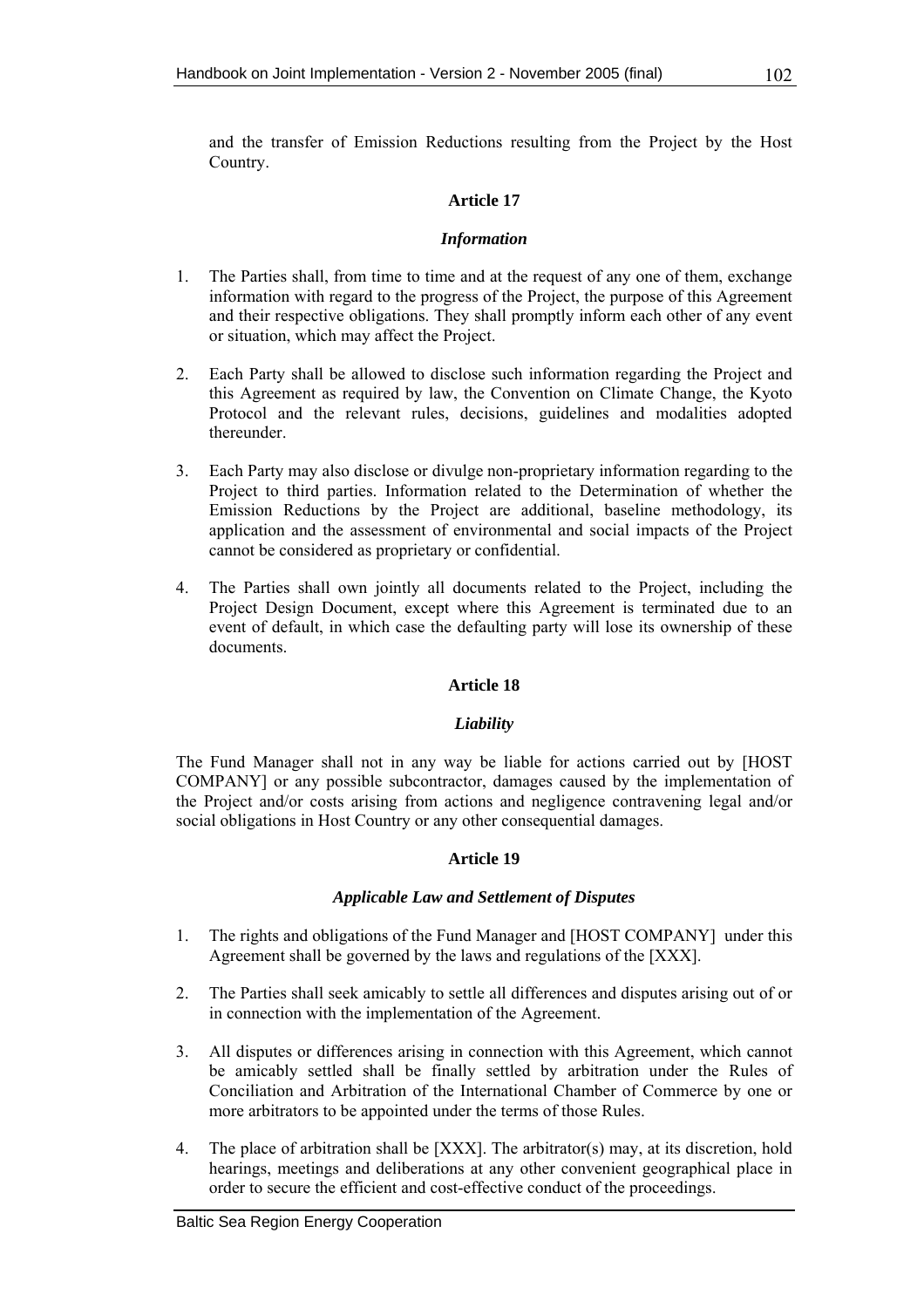- 5. The language of the arbitration shall be English.
- 6. The award of the arbitrator shall be final and binding upon the Parties.

#### *Notices*

Any notice or communication under the terms of this Agreement shall be in writing and shall be delivered personally, or via mail or facsimile to the address and numbers provided below.

| For [HOST COMPANY]: | For the Fund Manager: |
|---------------------|-----------------------|
| Address:            | Address:              |
| Tel:                | Tel:                  |
| Fax:                | Fax                   |
| E-mail:             | E-mail:               |

#### **Article 21**

#### *Amendment*

This Agreement may be amended or modified by a written Agreement between the Parties [and with the consent of the [relevant national authority of the HOST COUNTRY]]. The amendment shall enter into force upon signature by the Fund Manager and [HOST COMPANY].

#### **Article 22**

#### *Assignment by [HOST COMPANY]*

[HOST COMPANY] may not assign, delegate or transfer its rights or obligations under this Agreement to any third party without the prior written consent of the Fund Manager Any such purported assignment without such consent shall be deemed ineffective and void.

#### **Article 23**

#### *Waiver of Immunity*

- 1. The Fund Manager and [HOST COMPANY] hereby expressly recognize that this Agreement is an agreement of a private and commercial nature and waives any right of immunity they or their assets might otherwise have on the grounds of sovereignty or otherwise in connection with any proceedings or any enforcement of an award.
- 2. However, nothing in this Agreement shall be construed as a waiver, renunciation or other modification of any immunities, privileges or exemptions of NEFCO accorded under the Agreement of 6 November 1998 among Denmark, Finland, Iceland,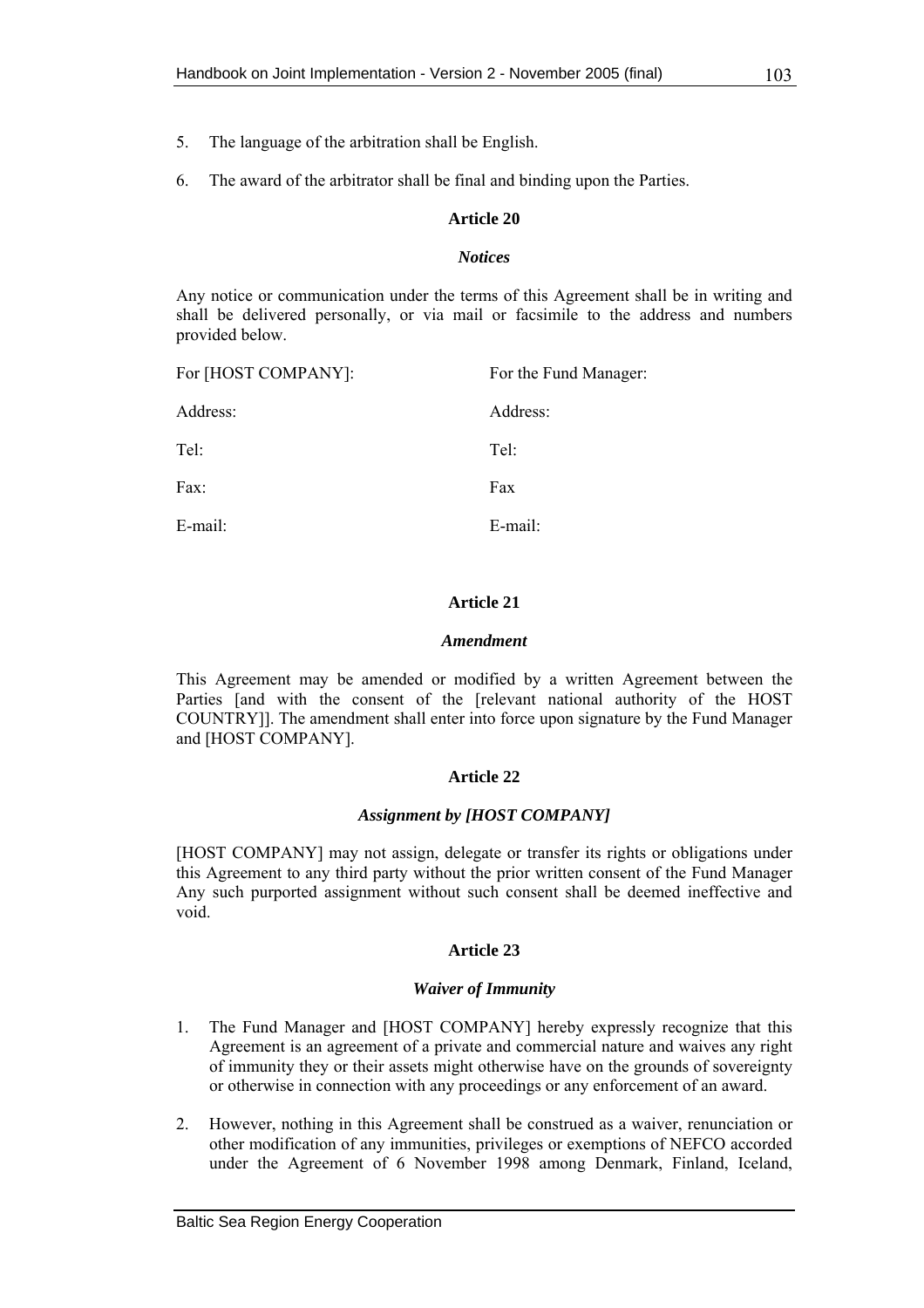## *Execution in Counterparts and Language*

- 1. This Agreement may be executed in two (2) counterparts in the English language, each of which is in original, but all of which together constitute one and the same agreement. Each of the parties keeps one copy.
- 2. All documents to be furnished or communications to be given or made under this Agreement shall be in the English language.

# **Article 25**

## *Entry into Force and Termination*

This Agreement shall enter into force upon signature by the Fund Manager and the [HOST COMPANY] and remain valid, unless cancelled or terminated as provided herein, until all the obligations have been duly fulfilled by both parties.

Done at \_\_\_\_\_\_\_\_\_\_\_\_\_\_\_\_\_\_\_ on \_\_\_\_\_\_\_\_\_\_the \_\_\_\_\_\_\_ 20\_\_ in two originals in the English language and duly signed by the authorised representatives of the Fund Manager and [HOST COMPANY].

# **ANNEXES**

- I Project Design Document including, *inter alia*, Project Description, Baseline Study and Monitoring and Verification Plan
- II Determination Report
- III Letter of Approval by [HOST COUNTRY]

\_\_\_\_\_\_\_\_\_\_\_\_\_\_\_\_\_\_\_\_\_\_\_\_\_\_\_\_\_\_\_\_\_\_\_\_\_\_\_\_\_\_\_\_\_

- IV Letters of Approval by Investor Countries
- V Schedule for Project Implementation, Payments and Advance Payments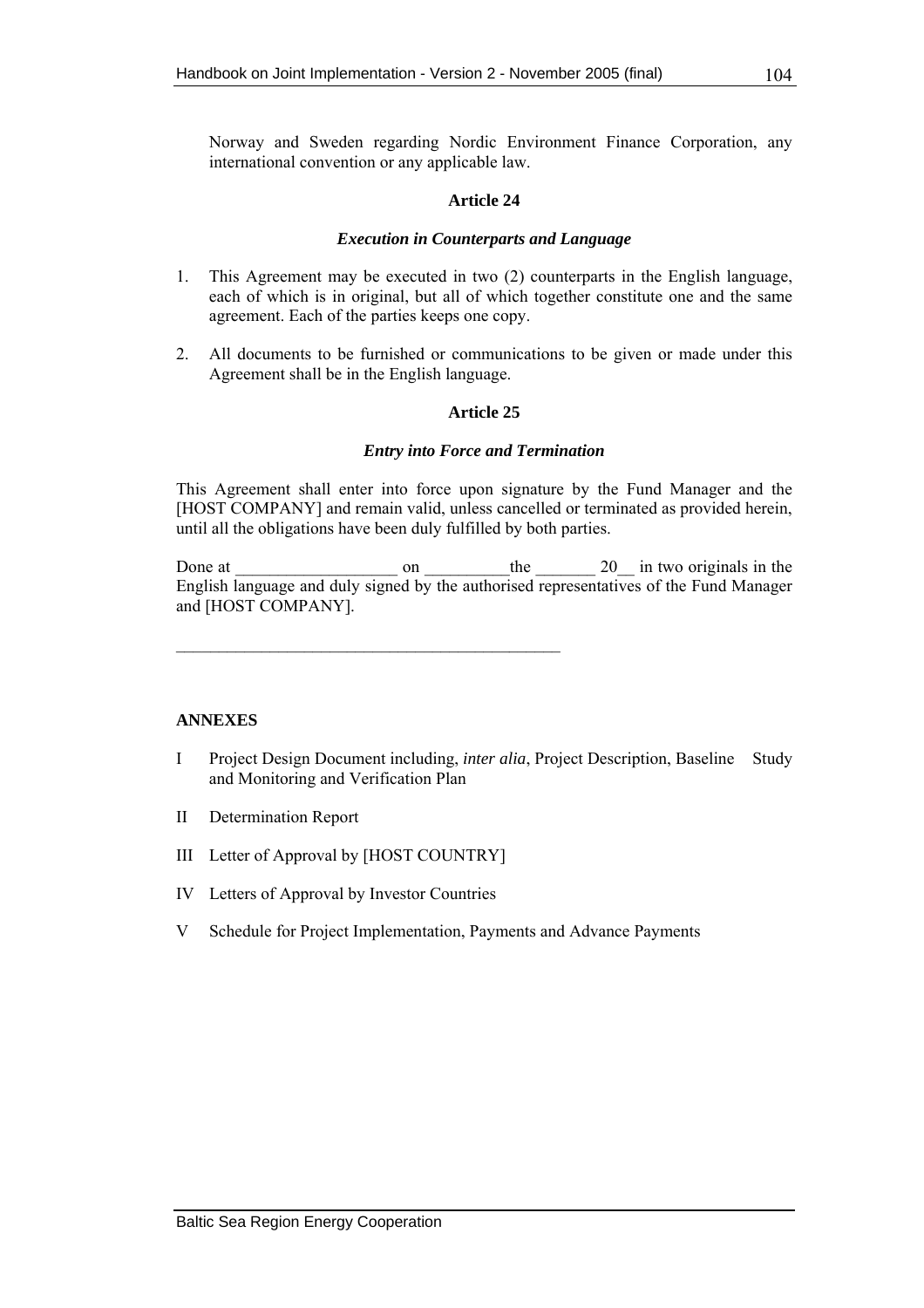# **Document 2: Sample Letters of Approval**

*Please note that the following Letters of Approval are to be used as a guide for the type of information that is likely to be required in a Letter of Approval. The templates provided below are not necessarily reflective of host country requirements, and the terms and conditions within actual Letters of Approval are likely to vary on a project by project basis.* 

### **Host Country Letter of Approval**

## concerning

## **[name of the JI Project]**

# **PREAMBLE**

## Whereas:

- A. The [Host Country] and [Investor Country] have ratified the Kyoto Protocol and are in compliance with the relevant participation requirements for JI Projects under the Kyoto Protocol, the Marrakech Accords and the relevant rules, decisions, guidelines, modalities and procedures thereunder;
- B. [name of the Project Entity] (the "Project Entity") is developing and implementing the JI Project, [name of JI Project] , described in Appendix 1 (the "Project");
- C. The Project Entity and [name of the Purchaser] (the "Purchaser") have agreed to sale and purchase emission reduction units generated by the Project during the years [state period].
- D. [further preambles, references, political statements]

NOW THEREFORE the undersigned as legal and authorized representative of the Host Country herewith declares that:

# **DECLARATION**

- 1. The Host Country *approves* the Project as a JI Project in accordance with Article 6 of the Kyoto Protocol, the Marrakech Accords and the relevant rules, decisions, guidelines, modalities and procedures thereafter.
- 2. The Host Country *will notify* the Secretariat of the United Nations Framework Convention on Climate Change of the Project and make publicly available information on the Project in accordance with the Kyoto Protocol, the Marrakech Accords and the relevant rules, decisions, guidelines, modalities and procedures thereafter.
- 3. The Host Country *authorizes* the Host Company and any future owner of the Project to generate Emission Reduction Units (ERUs), by implementing and operating the Project.
- 4. The Host Country will issue and transfer, free of any taxes, levies or charges, to the Purchaser a contracted amount of Emission Reduction Units (ERUs) corresponding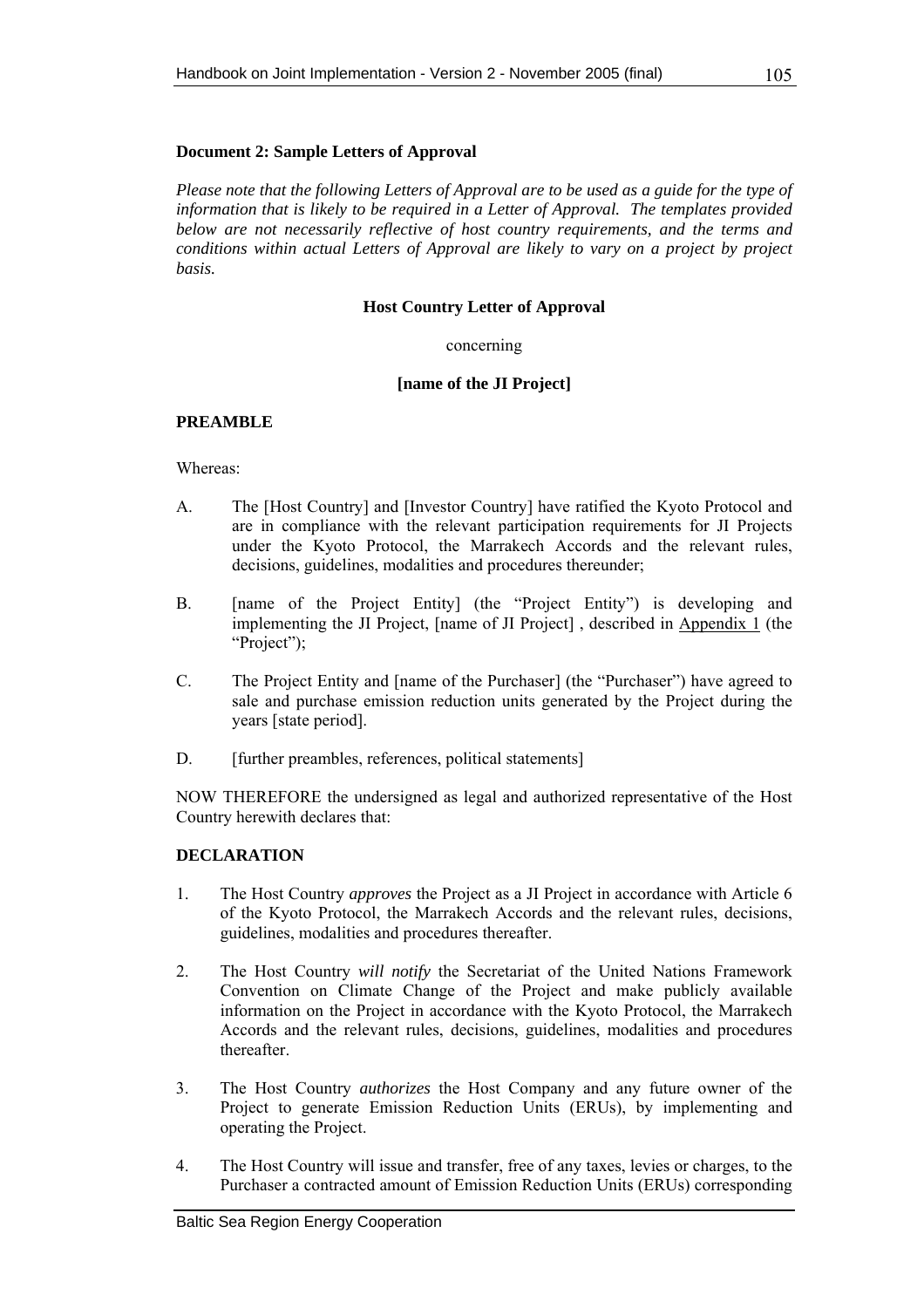to the emission reductions generated by the Project during the years 2008-2012 and sold to the Purchaser as ERUs, in accordance with Article 6 of the Kyoto Protocol.

5. In case the Host Country allocates emission allowances to any installation affected by the Project under the scheme for greenhouse gas emission allowance trading within the European Community or otherwise includes the Project in its national allocation plan, the Host Country will take into account the early action by the Project to reduce greenhouse gas emissions and make any necessary adjustments in order to avoid double counting of emission allowances.

 $\mathcal{L}_\text{max}$ 

[Place and date]

For and on behalf of

[the Host Country]

[name and title] [name and title]

**Appendices** 

Appendix 1 – Project Design Document

 $\mathcal{L}_\text{max}$  and the contract of the contract of the contract of the contract of the contract of the contract of the contract of the contract of the contract of the contract of the contract of the contract of the contrac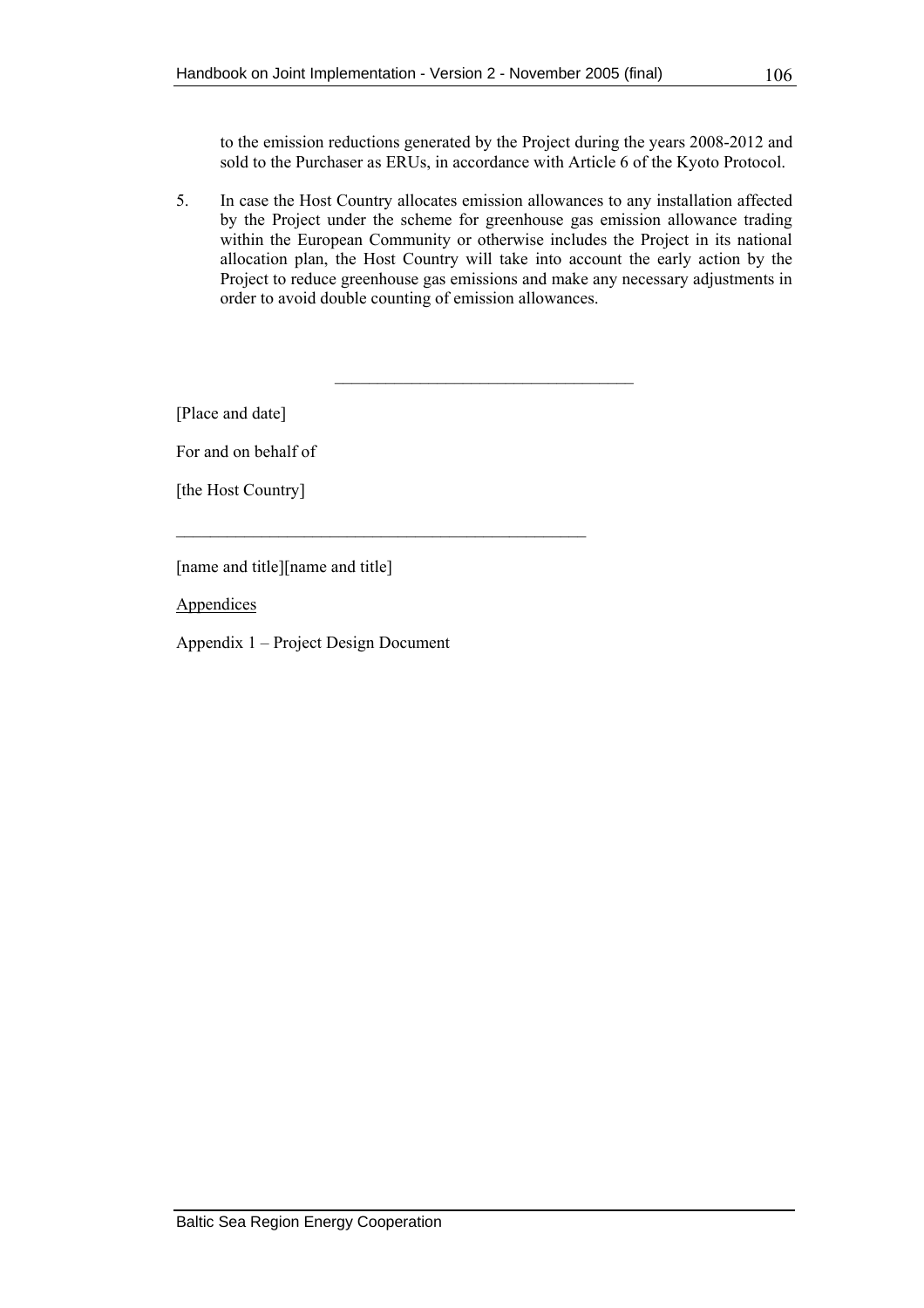# **Investor Country Letter of Approval**

#### concerning

## **[name of the JI Project]**

# **PREAMBLE**

Whereas:

- A. The [Host Country] and [Investor Country] have ratified the Kyoto Protocol and are in compliance with the relevant participation requirements for JI Projects under the Kyoto Protocol, the Marrakech Accords and the relevant rules, decisions, guidelines, modalities and procedures thereunder;
- B. [name of the Project Entity] (the "Project Entity") is developing and implementing the JI Project, [name of JI Project] , described in Appendix 1 (the "Project");
- C. The Project Entity and [name of the Purchaser] (the "Purchaser") have agreed to sale and purchase emission reduction units generated by the Project during the years [state period]:
- D. [further preambles, references, political statements]

NOW THEREFORE the undersigned as legal and authorized representative of the Investor Country herewith declares that:

# **DECLARATION**

- 1. The Investor Country *approves* the Project as a JI Project in accordance with Article 6 of the Kyoto Protocol, the Marrakech Accords and the relevant rules, decisions, guidelines, modalities and procedures thereunder (the "Provisions").
- 2. The Investor Country *authorizes* the Purchaser to participate in the Project activity in accordance with the Provisions.
- 3. The Investor Country *will assist* the Host Country to facilitate the transfer of the ERUs, generated by the Project and sold under the ERPA, to the Investor Country's national registry.

 $\mathcal{L}_\text{max}$  , where  $\mathcal{L}_\text{max}$  and  $\mathcal{L}_\text{max}$ 

[Place and date]

For and on behalf of [the Investor Country]

 $\mathcal{L}_\text{max}$  and the contract of the contract of the contract of the contract of the contract of the contract of the contract of the contract of the contract of the contract of the contract of the contract of the contrac

[name and title] [name and title]

Appendices

Appendix 1 – Project Design Document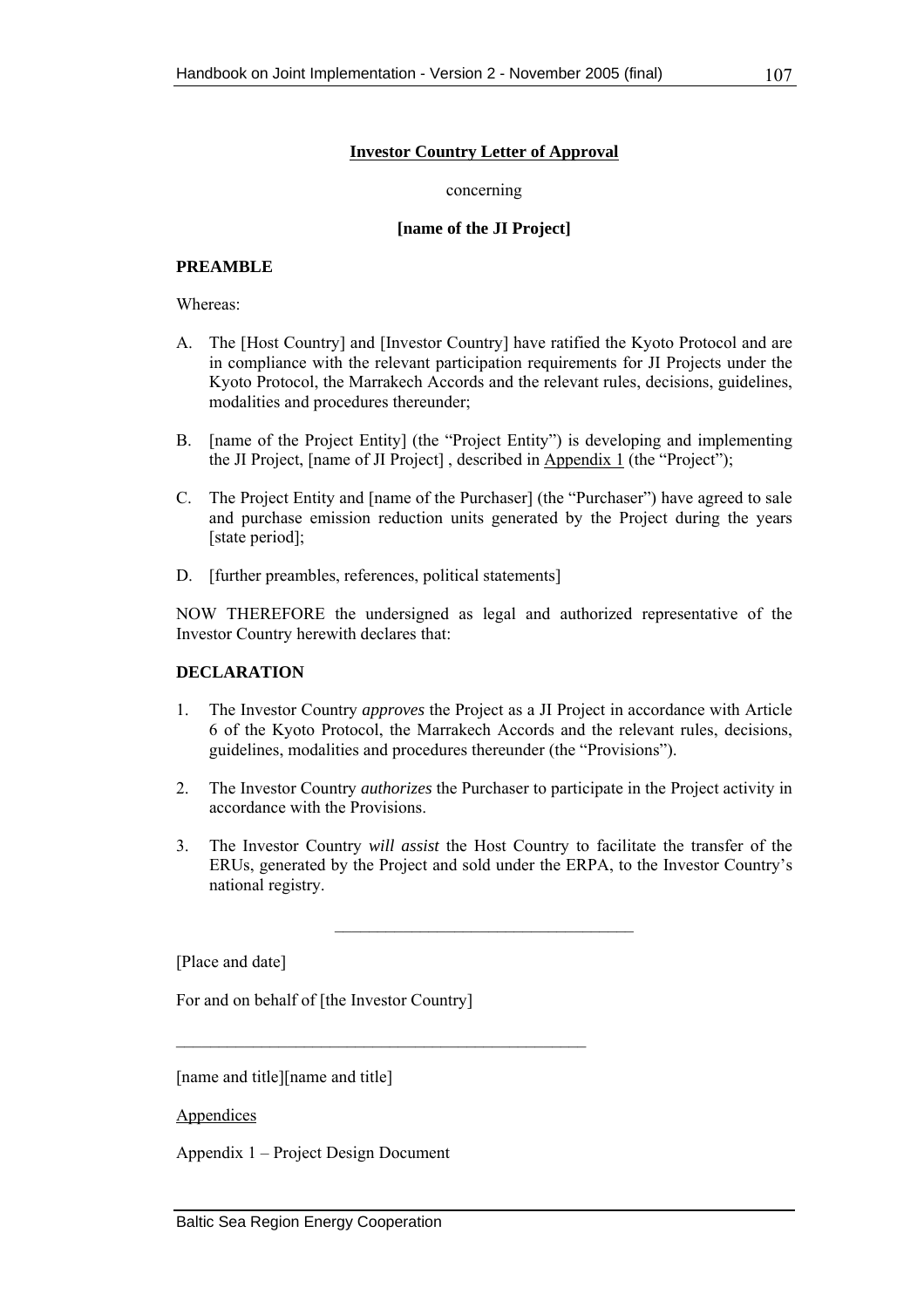# **APPENDIX D: REFERENCES**

Allen and Overy, *An Introduction to the Documentation of OTC Derivatives*, May 2002.

Allen and Overy, *An Introduction to the Documentation of OTC Derivatives: 'Ten Themes'*, May 2002

Bell, W. and Drexhage, J., *Climate Change and the International Carbon Market*, IISD, 2005

BMU: Part of Europe: Bundesministerium für Umwelt, Naturschutz und Reaktorsiherheit. Nov. 2001

BMU: Position of the Federal Government Regarding the Introduction of EU. Sep. 2001

Danish Energy Agency, 2002, Manual for Joint Implementation and Clean Development Mechanism Projects, Manual for Project participants, Copenhagen, Denmark, 2002

Ellis, J. 2002, *Developing Monitoring Guidance for GHG mitigation projects*, OECD/IEA project for the Annex I Expert Group on the UNFCCC, forthcoming paper, OECD, Paris

EPRI, *The EU Emissions Trading Scheme: Key Issues and Future Outlook*, Palo Alto, CA 2004, 1009924

ERUPT, 2001, Terms of Reference, Senter International, [www.carboncredit.nl](http://www.carboncredit.nl/)

CERUPT, 2001, Terms of Reference, Senter International, [www.carboncredit.nl](http://www.carboncredit.nl/)

Euopean Commission, Commission Regulation (EC) No 2216/2004 of 21 December 2004 for a standardised and secured system of registries pursuant to Directive 2003/87/EC of the European Parliament and of the Council and Decision No 280/2004/EC of the European Parliament and of the Council

European Commission, Directive 2004/101/EC of the European Parliament And Of The Council of 27 October 2004 amending Directive 2003/87/EC establishing a scheme for greenhouse gas emission allowance trading within the Community, in respect of the Kyoto Protocol's project mechanisms

European Commission, Directive 2003/87/EC of the European Parliament And of the Council of 13 October 2003 establishing a scheme for greenhouse gas emission allowance trading within the Community and amending Council Directive 96/61/EC, 25 October 2003

Intergovernmental Panel on Climate Change: Good Practice Guidance and Uncertainty Management in National Greenhouse Gas Inventories (IPCC)

International Organisation for Standardisation: ISO 3166

Lecocq, F. and Capoor, K., State and Trends of the Carbon Market 2005, World Bank 2005

Lindegaard, Klaus: Global Ecological. Nov. 2001. Journal DK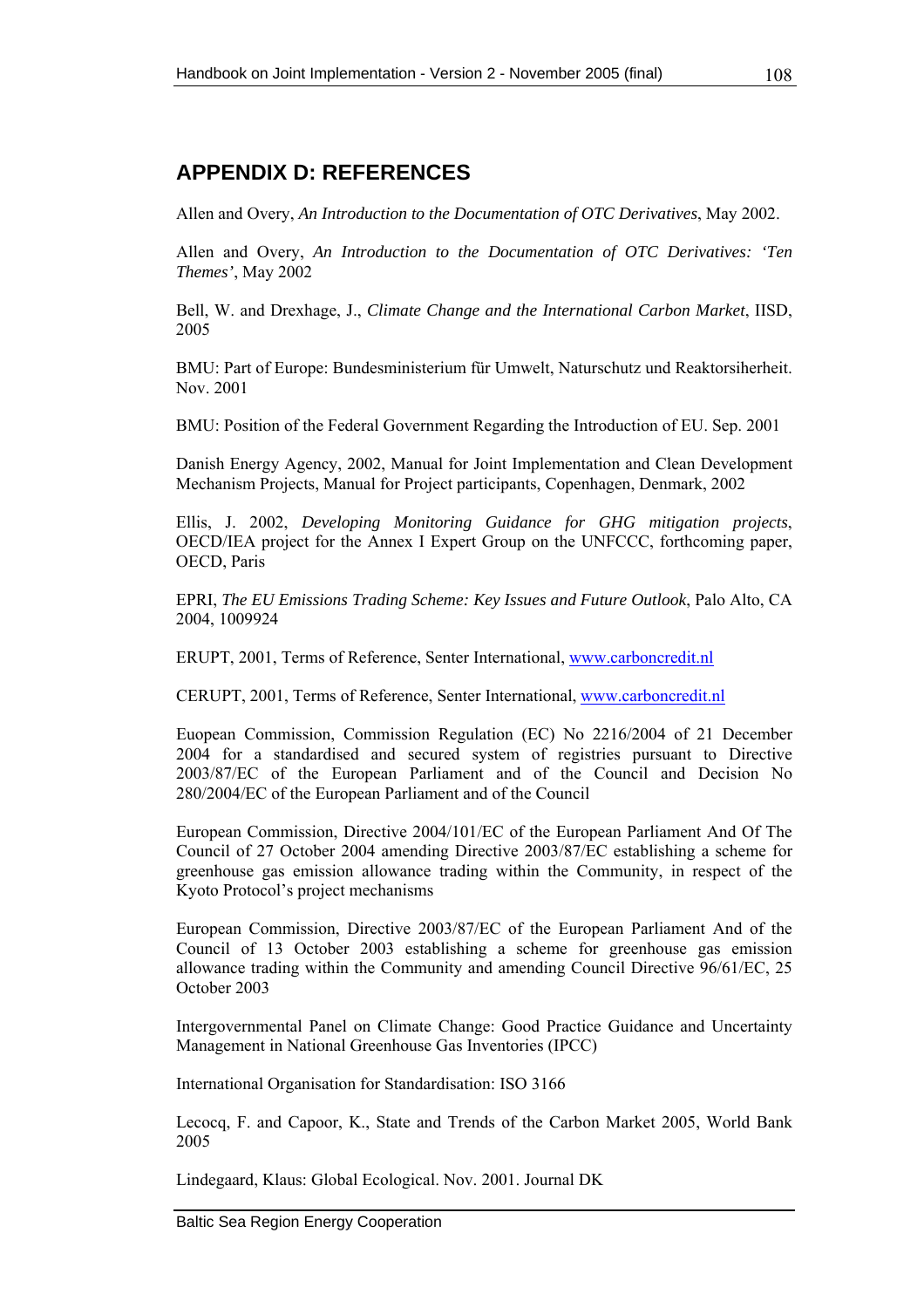Ministry of the Environment, Sweden: Sweden's third national communication on Climate Change, Under the United Nations Framework Convention on Climate Change. 2001. Regeringskansliet

OECD. Practical Baseline Recommendations for Greenhouse Gas Mitigation Projects in the Electric Power Sector, 2002

Prototype Carbon Fund of the World Bank, [www.prototypecarbonfund.org](http://www.prototypecarbonfund.org/)

Stowell, D., *Climate Trading: Development of Greenhouse Gas Markets*, Palgrave MacMillan, London 2005.

UNFCCC, *Report Of The Conference Of The Parties On Its Seventh Session, Held At Marrakesh From 29 October To 10 November 2001, Addendum Part Two: Action Taken By The Conference Of The Parties Volume II*, FCCC/CP/2001/13/Add.2, 21 January 2002

US EPA, *Tools of the Trade: A Guide to Designing a Cap and Trade Program for Pollution Control*, EPA430-B-03-002, [www.epa.gove/airmarkets,](http://www.epa.gove/airmarkets) Washington DC, 2003.

The World Bank, CFB Opeartional Cycle, Washington DC, undated

The World Bank, IBRD Information note: Joint Implementation and the EU ETS, Washington DC

The World Bank, Prototype Carbon Fund, 2004 Annual Report, Washington DC.

World Business Council for Sustainable Development and World Resources Institute, *The Greenhouse Gas Protocol a corporate accounting and reporting standard*, ISBN 2- 940240-18-3, September 2001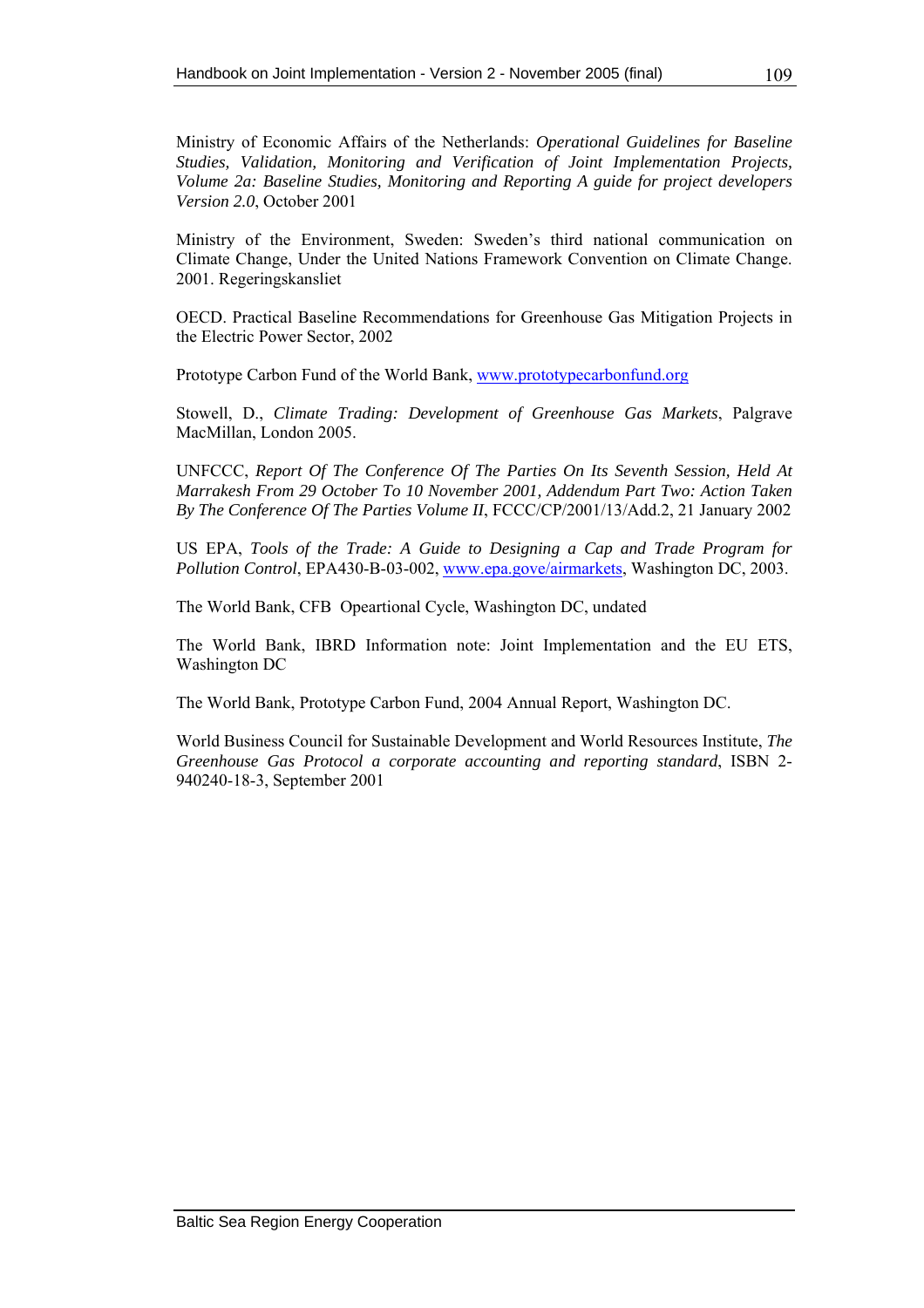x Article 6, paragraph 3.

- xi Decision 16/CP.7, Annex, Section D, paragraph 27.
- xii Decision 16/CP.7, Annex, Section E, paragraph 32.
- $x^{iii}$  Decision 16/CP.7, Annex, Section C, paragraph 3.
- xiv Decision 16/CP.7, Annex, Section E, paragraph 31 and 33
- xv Decision 16/CP.7, Annex, Section E, paragraph 34
- xvi Decision 16/CP.7, Annex, Section E, paragraph 35 and 39
- xvii Decision 16/CP.7, Annex, Section E, paragraph 35
- xviii Decision 16/CP.7, Annex, Appendix B paragraph 4-6
- xix Decision 16/CP.7, Annex, Section E, paragraph 36
- $x^2$  Decision 16/CP.7, Annex, Section E, paragraph 37
- $xxi$  Decision 16/CP.7, Annex, Section E, paragraph 38

i Article 3 of the Kyoto Protocol lays out the basic provision for Parties to trade parts of their assigned amount.

ii Decision 19/CP.7, Annex, Section II, paragraph 29.

 $\ddot{\text{ii}}$  Rules governing the CPR are contained in Decision 18/CP.7, Annex, paragraphs  $6 - 10$ .

iv Decision 18/CP.7, Annex, paragraph 10 states "*Any provisions relating to the commitment period reserve or other limitations to transfers under Article 17 shall not apply to transfers by a Party of ERUs issued into its national registry which were verified in accordance with the verification procedure under the Article 6 supervisory committee*."

v Decision 16/CP.7, Annex, section D, paragraph 20 (a).

vi Decision 16/CP.7, Appendix B, paragraph 1.

vii Article 6, paragraph 1(b) states that "*For the purpose of meetings its commitments under Article 3, any Party…may transfer to, or acquire from, any other such Party emission reduction units resulting from such projects…provided that: Any such project provides a reduction in emissions by sources or an enhancement of removals by sinks, that is additional to any that would otherwise occur.*"

viii Decision 16/CP.7 Annex, Section D, paragraph 27.

<sup>&</sup>lt;sup>ix</sup> Decision 16/CP.7, Annex, Section D, paragraph 28.